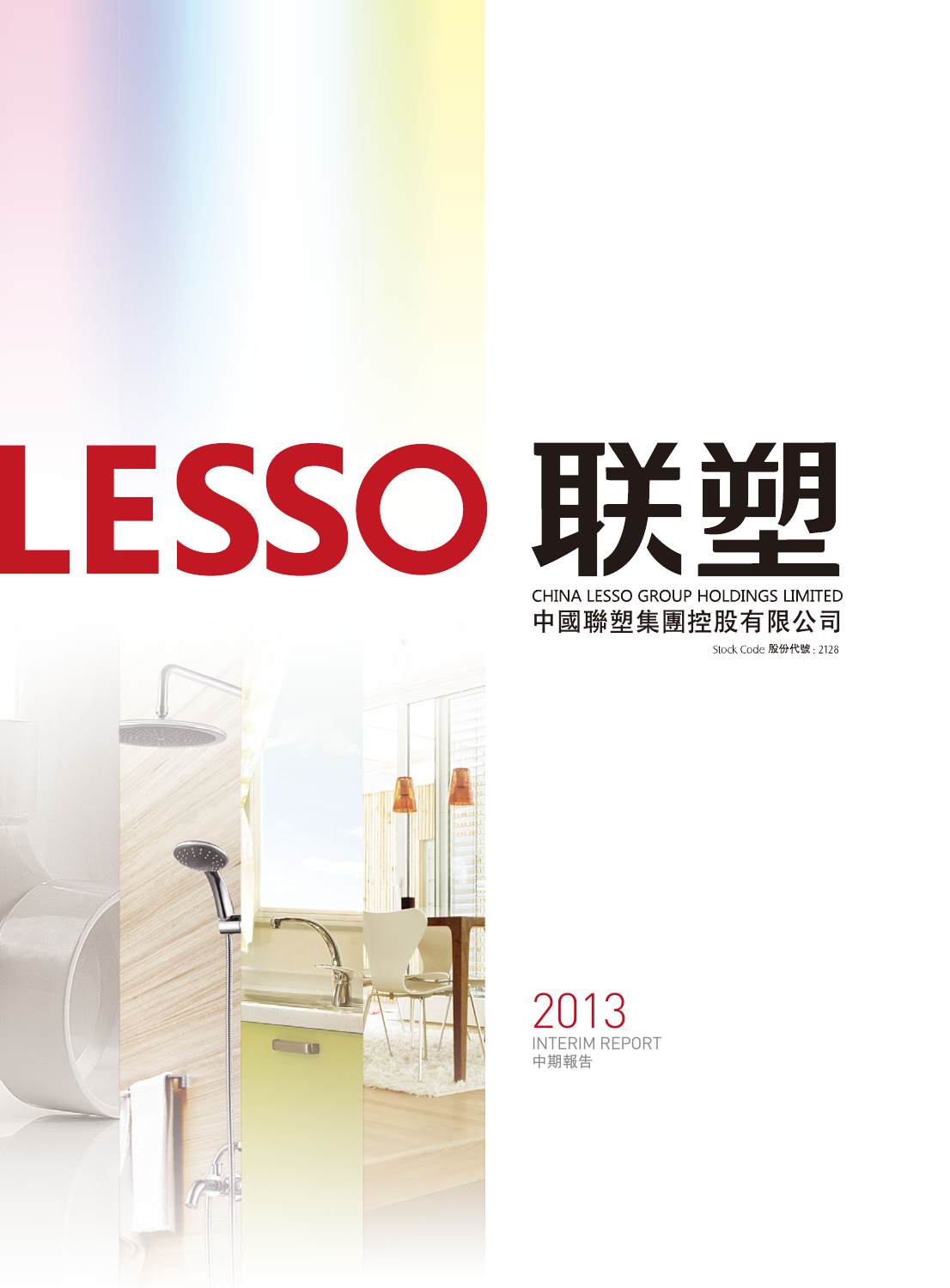## **Corporate Profile 企業簡介**

China Lesso is a leading manufacturer of plastic pipes and pipe fittings in the PRC, which is listed on the main board of the Stock Exchange (stock name: China Lesso, stock code: 2128). The Group has 14 major production bases located variously in Guangdong, Guizhou, Sichuan, Hubei, Jiangsu, Henan, Hebei, Heilongjiang, Jilin, Shaanxi and Xinjiang and a sales network covering the whole country. These production bases and sales network are strategically distributed all over China such that the Group can provide quality products and meticulous services to customers in a timely manner.

China Lesso is able to provide the most comprehensive range of plastic pipes and pipe fittings to the market. These products are widely used in areas such as water supply, drainage, power supply and telecommunications, gas supply, floor heating, fire prevention and agriculture. The Group has expanded to home building material products such as sanitary products, holistic kitchens, and plasticsteel doors and windows.

China Lesso is a one-stop solution provider that offers consultation, design, implementation and after-sales services to customers. By getting involved in projects at their initial stage, the Group helps customers to formulate comprehensive, total solutions.

中國聯塑是中國塑料管道及管件領先的生產商,並 於聯交所主板上市(股票簡稱:中國聯塑,股份 代號:2128)。本集團擁有位於廣東、貴州、四 川、湖北、江蘇、河南、河北、黑龍江、吉林、陝 西及新疆的14個主要生產基地和覆蓋全國的銷售 網絡。這些生產基地和銷售網絡戰略性地分佈於全 中國,因此本集團能及時為客戶提供優質的產品和 周到的服務。

中國聯塑能為市場提供品種最為齊全的塑料管道及 管件。這些產品被廣泛應用於給水、排水、電力供 應及通訊、燃氣供應、地暖、消防及農業等領域。 本集團已進軍家居建材產品,如水暖衛浴、整體廚 房和塑鋼門窗等。

中國聯塑為一站式解決方案之供應商,向客戶提供 顧問、設計、應用及售後服務。本集團透過參與處 於初步階段的項目,協助客戶制定完善的整體方 案。

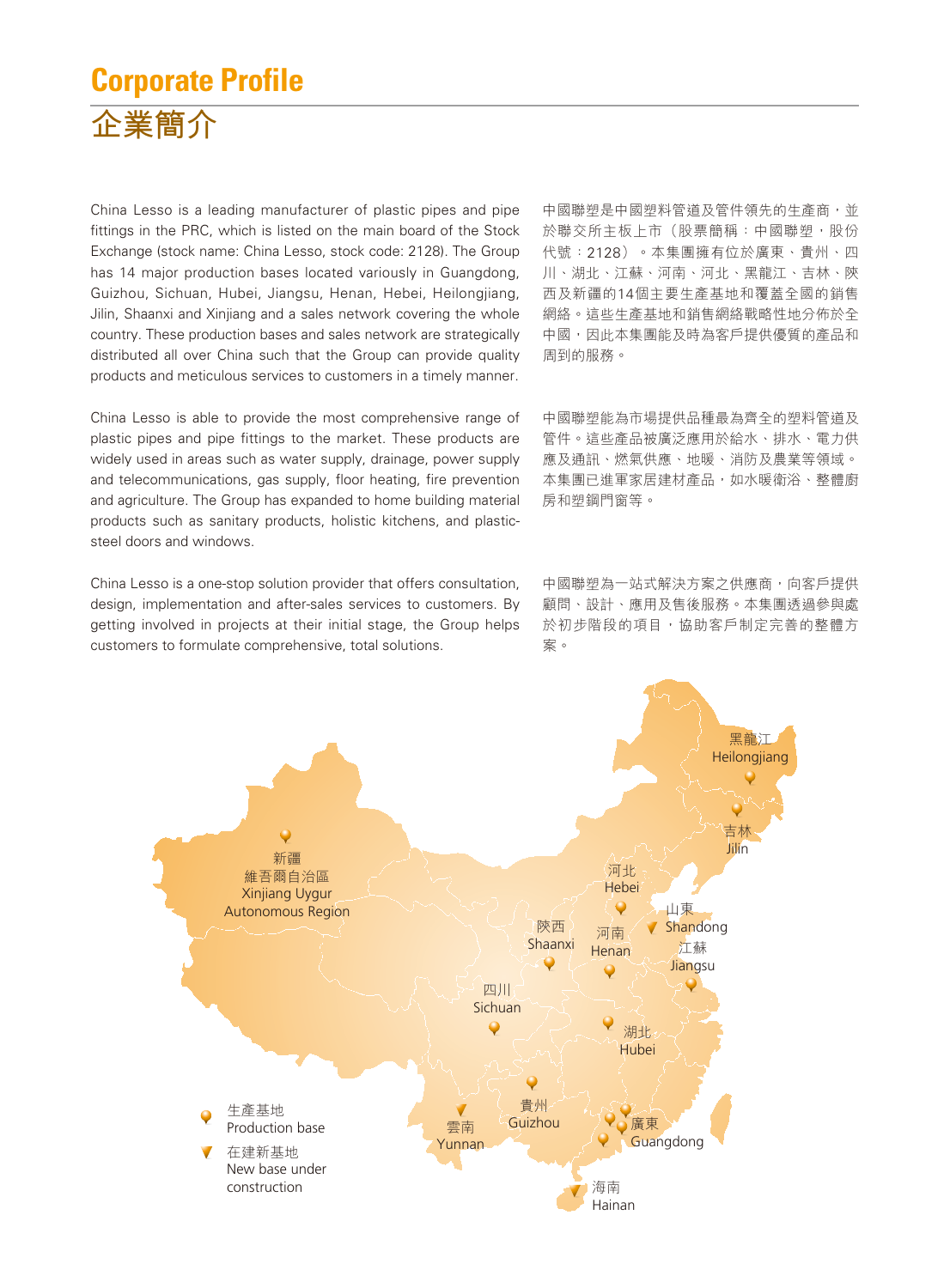## CONTENTS **目錄**

| <b>Financial Highlights</b>                                                          | $\mathbf{2}$ | 財務摘要           |
|--------------------------------------------------------------------------------------|--------------|----------------|
| Management Discussion and Analysis                                                   | 3            | 管理層討論及分析       |
| Corporate Governance and Other Information                                           | 12           | 企業管治及其他資料      |
| Report on Review of Condensed Consolidated<br><b>Financial Statements</b>            | 20           | 簡明綜合財務報表的審閲報告  |
| Condensed Consolidated Statement of Profit or Loss and<br>Other Comprehensive Income | 22           | 簡明綜合損益及其他全面收益表 |
| <b>Condensed Consolidated Statement of Financial Position</b>                        | 24           | 簡明綜合財務狀況表      |
| Condensed Consolidated Statement of Changes in Equity                                | 26           | 簡明綜合權益變動表      |
| <b>Condensed Consolidated Statement of Cash Flows</b>                                | 28           | 簡明綜合現金流量表      |
| Notes to Condensed Consolidated Financial Statements                                 | 30           | 簡明綜合財務報表附註     |
| Glossary                                                                             | 56           | 詞彙             |
| Corporate Information                                                                | 58           | 公司資料           |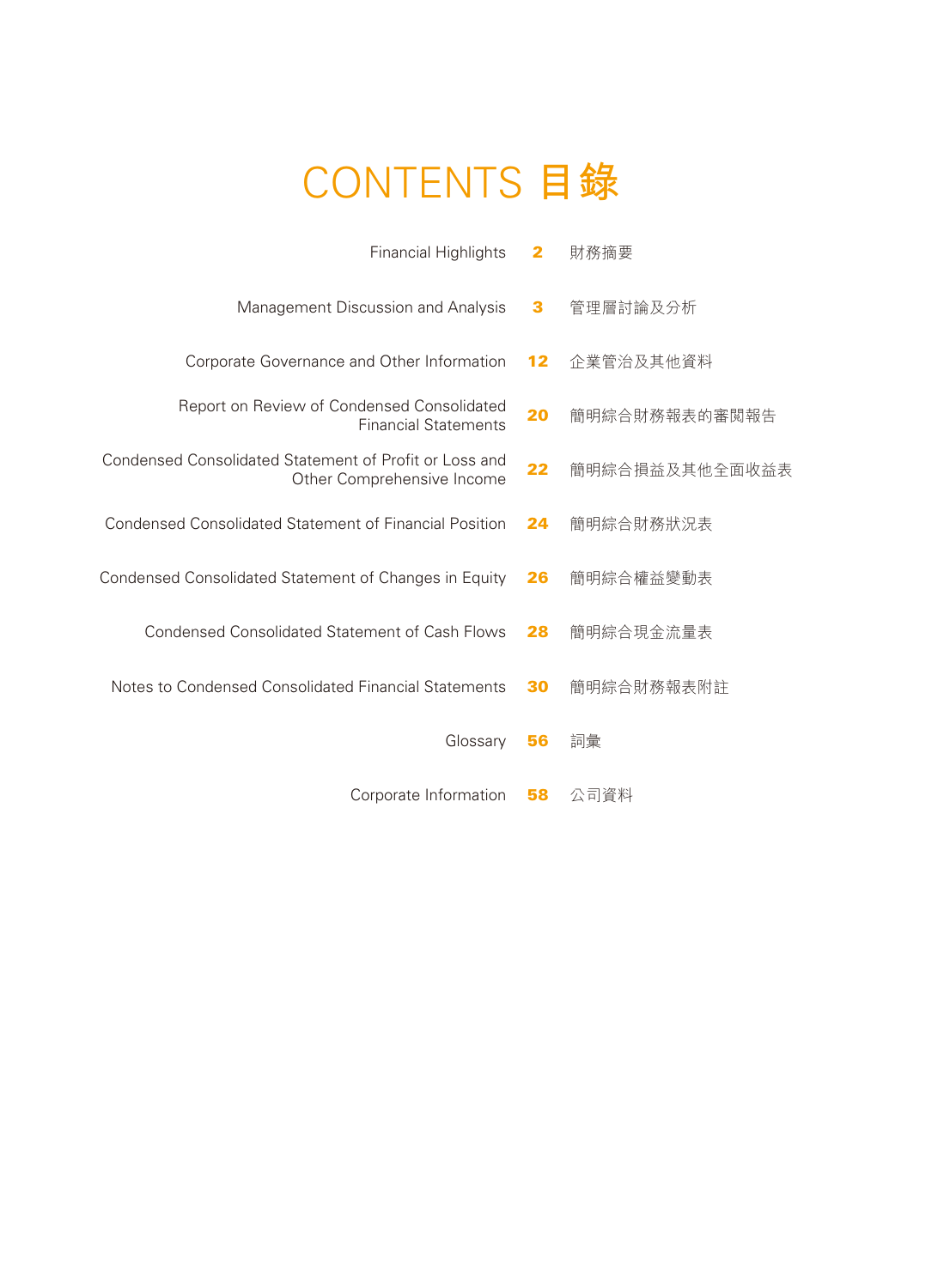## **FINANCIAL HIGHLIGHTS**

## **財務摘要**

|                                                                                                                                                                        |                                                                             |              |       | Six months ended 30 June<br>截至6月30日止六個月 |                       | As at<br>31 December | Increase/  |
|------------------------------------------------------------------------------------------------------------------------------------------------------------------------|-----------------------------------------------------------------------------|--------------|-------|-----------------------------------------|-----------------------|----------------------|------------|
|                                                                                                                                                                        |                                                                             |              | 2013  | 2012                                    | 30 June<br>2013       | 2012                 | (decrease) |
|                                                                                                                                                                        |                                                                             |              |       |                                         | 於2013年                | 於2012年               | 增加/        |
|                                                                                                                                                                        |                                                                             |              | 2013年 | 2012年                                   | 6月30日                 | 12月31日               | (減少)       |
|                                                                                                                                                                        |                                                                             |              |       |                                         |                       |                      | (% )       |
|                                                                                                                                                                        | (RMB million)                                                               | (人民幣百萬元)     |       |                                         |                       |                      |            |
|                                                                                                                                                                        | Revenue                                                                     | 收入           | 5,692 | 4,819                                   |                       |                      | 18.1       |
|                                                                                                                                                                        | Gross profit                                                                | 毛利           | 1,492 | 1,248                                   |                       |                      | 19.6       |
|                                                                                                                                                                        | Finance costs                                                               | 融資成本         | 76    | 69                                      |                       |                      | 9.6        |
| EBITDA                                                                                                                                                                 |                                                                             | 息税折攤前利潤      | 1,090 | 916                                     |                       |                      | 19.0       |
|                                                                                                                                                                        | Profit before tax                                                           | 除税前溢利        | 840   | 733                                     |                       |                      | 14.6       |
|                                                                                                                                                                        | Profit for the period                                                       | 期內溢利         | 678   | 598                                     |                       |                      | 13.4       |
|                                                                                                                                                                        | Profit attributable to owners of the Company                                | 本公司擁有人應佔溢利   | 683   | 600                                     |                       |                      | 13.8       |
|                                                                                                                                                                        | (RMB million)                                                               | (人民幣百萬元)     |       |                                         |                       |                      |            |
|                                                                                                                                                                        | <b>Total assets</b>                                                         | 資產總值         |       |                                         | 10,883                | 9,783                | 11.2       |
|                                                                                                                                                                        | Cash and bank deposits                                                      | 現金及銀行存款      |       |                                         | 1,796                 | 1,922                | (6.6)      |
|                                                                                                                                                                        | Total debts <sup>(a)</sup>                                                  | 債務總額(a)      |       |                                         | 2,636                 | 2,225                | 18.5       |
|                                                                                                                                                                        | Net debt <sup>(b)</sup>                                                     | 淨債務☞         |       |                                         | 840                   | 302                  | 178.1      |
|                                                                                                                                                                        | <b>Total equity</b>                                                         | 權益總額         |       |                                         | 6,440                 | 6,028                | 6.8        |
|                                                                                                                                                                        | <b>Share information (RMB)</b>                                              | 股份資料(人民幣)    |       |                                         |                       |                      |            |
|                                                                                                                                                                        | Basic earnings per share <sup>(c)</sup>                                     | 每股基本盈利®      | 0.22  | 0.20                                    |                       |                      | 10.0       |
|                                                                                                                                                                        | Diluted earnings per share <sup>(c)</sup>                                   | 每股攤薄盈利®      | 0.22  | 0.20                                    |                       |                      | 10.0       |
|                                                                                                                                                                        | Equity attributable to owners of the                                        | 每股本公司擁有人     |       |                                         |                       |                      |            |
|                                                                                                                                                                        | Company per share                                                           | 應佔權益         |       |                                         | 2.11                  | 1.99                 | 6.0        |
|                                                                                                                                                                        | <b>Financial ratios</b>                                                     | 財務比率         |       |                                         |                       |                      |            |
|                                                                                                                                                                        | Interest cover <sup>(d)</sup> (times)                                       | 利息盈利比率()(倍)  | 14.37 | 13.23                                   |                       |                      |            |
|                                                                                                                                                                        | Total debts to total capital <sup>(e)</sup> (%)                             | 債務總額對資本      |       |                                         |                       |                      |            |
|                                                                                                                                                                        |                                                                             | 總額比率(e)(%)   |       |                                         | 29                    | 27                   |            |
|                                                                                                                                                                        | Net debt to equity <sup>(f)</sup> (%)                                       | 淨債務對權益比率m(%) |       |                                         | 13                    | 5                    |            |
|                                                                                                                                                                        |                                                                             |              |       |                                         |                       |                      |            |
| Notes:                                                                                                                                                                 |                                                                             |              |       | 附註:                                     |                       |                      |            |
| Represented total bank loans and other borrowings<br>(a)                                                                                                               |                                                                             |              | (a)   | 指銀行貸款及其他借款總額。                           |                       |                      |            |
| (b)<br>Represented total debts less cash and bank deposits.                                                                                                            |                                                                             |              | (b)   | 指債務總額減現金及銀行存款。                          |                       |                      |            |
| Details of the calculations of the basic and diluted earnings per share of the<br>(c)<br>Company are set out in note 9 to condensed consolidated financial statements. |                                                                             |              | (c)   | 本公司每股基本及攤薄盈利之計算詳述於簡明綜合財務報<br>表附註9。      |                       |                      |            |
| (d)                                                                                                                                                                    | Represented EBITDA divided by finance costs.                                |              |       | (d)                                     | 指息税折攤前利潤除以融資成本。       |                      |            |
| (e)                                                                                                                                                                    | Represented total debts divided by the sum of total debts and total equity. |              |       | (e)                                     | 指債務總額除以債務總額加上權益總額的總和。 |                      |            |

(f) Represented net debt divided by total equity.

(f) 指淨債務除以權益總額。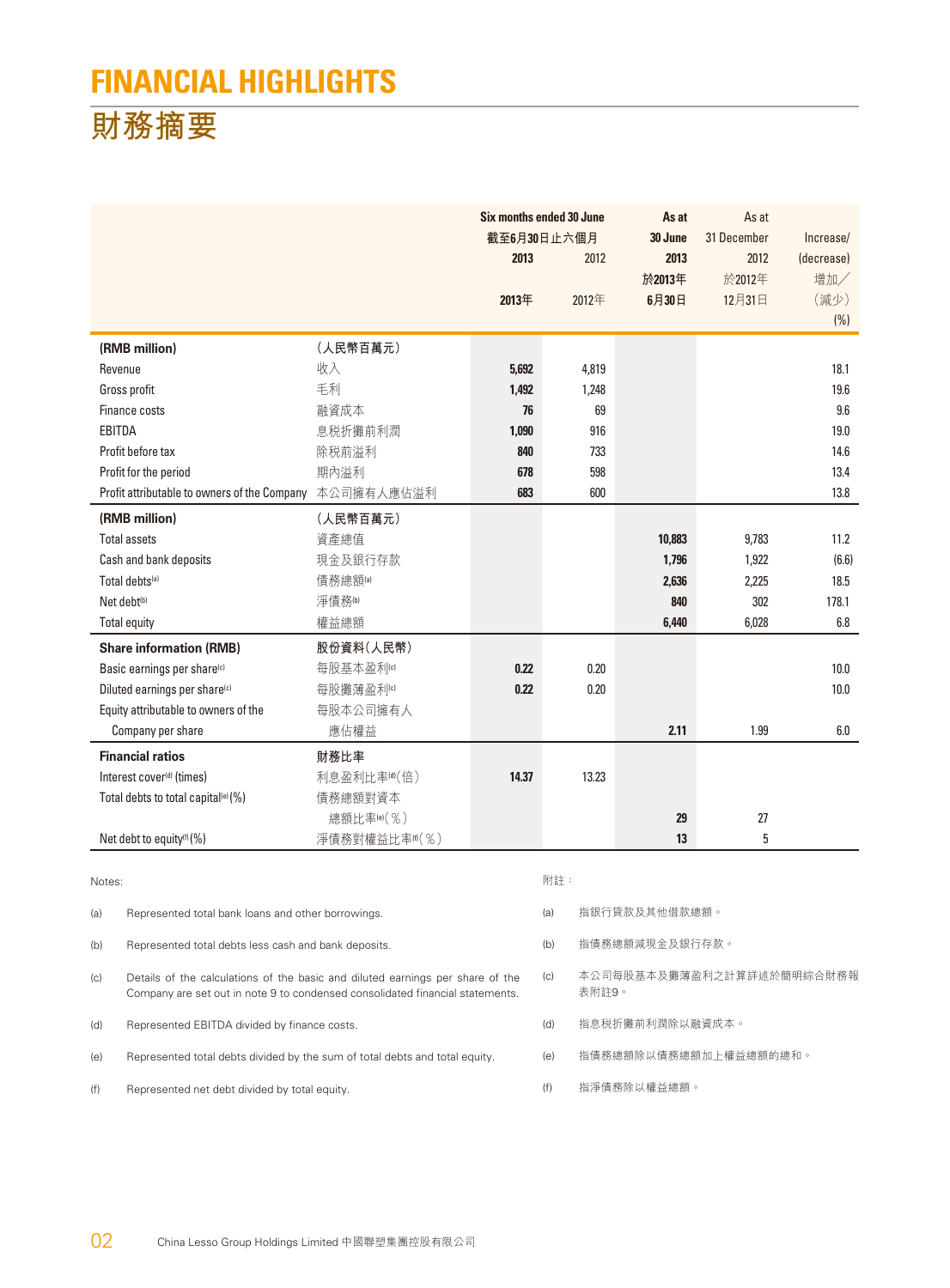## **MANAGEMENT DISCUSSION AND ANALYSIS 管理層討論及分析**

#### **OVERVIEW**

As one of the largest manufacturers of plastic pipes and pipe fittings in China, China Lesso has been committed huge resources to the provision of a full range of plastic pipes and pipe fittings to customers via its extensive sales network throughout the country. The Group's products have been broadly used in seven major sectors, namely, water supply, drainage, power supply and telecommunications, gas supply, agriculture, floor heating and fire prevention.

To take advantage of market demand and generate synergies among different segments, the Group's business has diversified into new segments of home building materials, such as sanitary products, holistic kitchens and plastic-steel doors and windows. These products are positioned to propel longer term earnings growth and broadening the Group's earnings base.

Headquartered in Shunde, Guangdong Province, the Group has established a strategic sales network and production bases that covers the entire country, with 14 major production bases located in 11 provinces.

#### **ANALYSIS OF MARKET CONDITIONS**

Global economic growth remained quite subdued during the first six months of 2013, as the growth of the emerging market economies continued to disappoint investors. This was mainly due to infrastructure bottlenecks, capacity constraints, decelerating external demand growth, lowering commodity prices and weakening policy support. Moreover, the euro area continued to be overshadowed by low demand and depressed confidence. The US economy increased in a weaker-than-expected pace, as fiscal contraction affected improving private demand. Meanwhile, signs of initial improvement were flashed in July by economic indicators in the US and Europe.

Although there was a complex, volatile and challenging macro environment, the Group's business environment of plastic pipe in the first half of 2013 seemed to be less strenuous than the same period last year. Demand for plastic pipe remained steady during the review period, as infrastructure activities and sales of residential properties in China continued to be stable in the first half of this year.

#### **概覽**

作為中國最大的塑料管道及管件生產商之一,中國聯 塑一直致力投放龐大的資源,透過旗下覆蓋全國的廣 闊銷售網絡向客戶提供齊全的塑料管道及管件。本集 團的產品廣泛應用於給水、排水、電力供應及通訊、 燃氣供應、農用、地暖和消防七大領域。

為滿足市場需求,本集團透過發展多元化的新型家居 建材產品,包括水暖衛浴、整體廚房、塑鋼門窗系統 等,發揮協同效應。該等產品將會推動本集團的長線 盈利增長,以及擴大本集團的盈利基礎。

本集團的總部設於廣東省順德區,擁有全國性的銷售 網絡和生產基地戰略佈局,現有14個主要生產基地, 分佈於全國11個不同省份。

#### **市況分析**

新興市場經濟體持續令投資者失望,致使全球經濟於 2013年上半年增長疲弱。此乃主要由於基建陷入瓶 頸、產能限制、外部需求增長放緩、商品價格下降, 以及政策支援減弱所致。此外,歐元區持續被低需求 及信心低迷所籠罩,而財政緊縮影響私人需求增長, 導致美國經濟增長步伐較預期緩慢。然而,美國及歐 洲的經濟指標在七月浮現初步復甦跡象。

儘管宏觀環境充滿複雜多變的挑戰,2013年上半年本 集團塑料管道的營商環境較去年同期有所改善。隨著 中國於本年上半年基建活動及住宅物業之銷售平穩, 塑料管道回顧期內的需求維持穩定。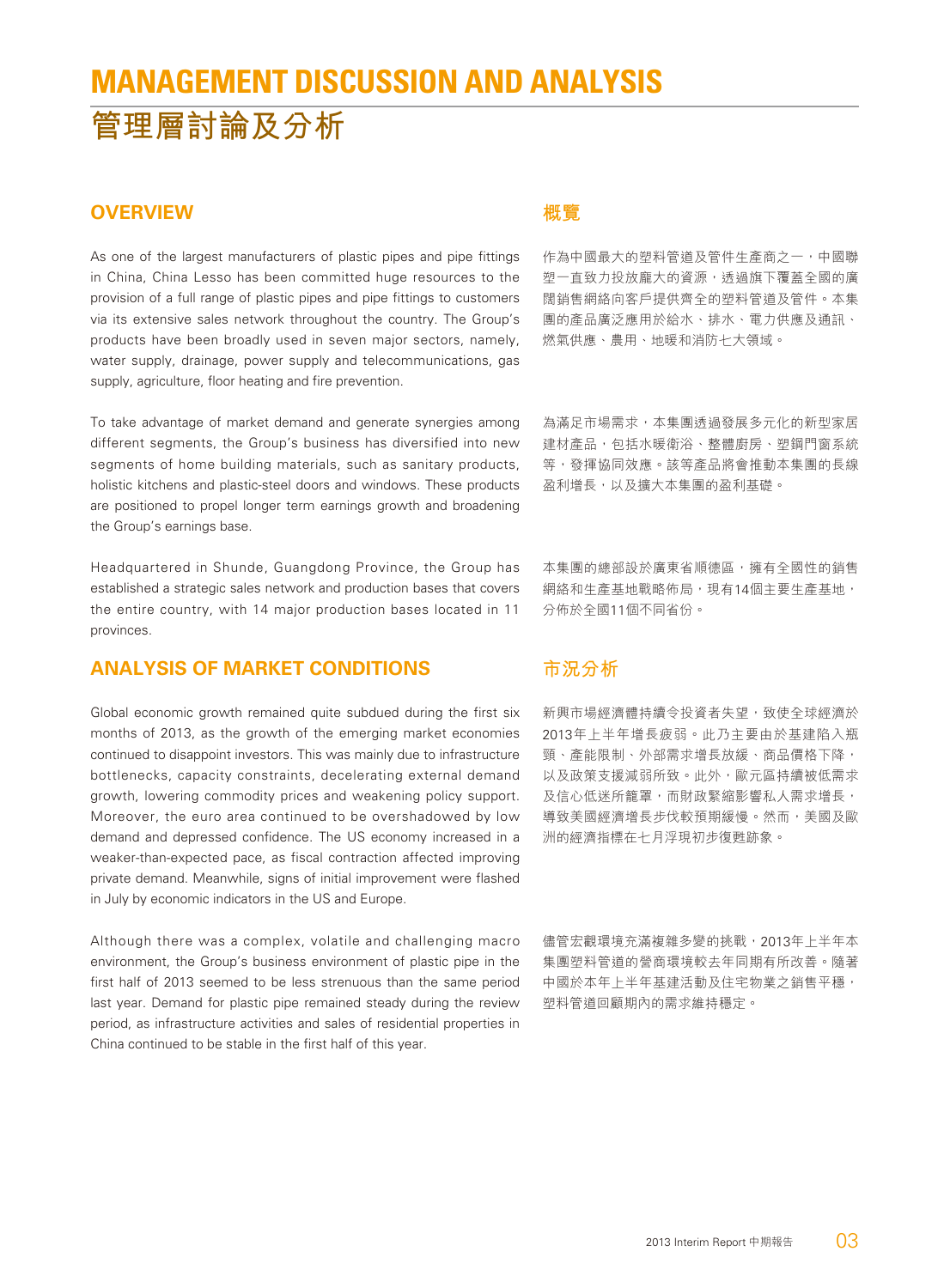#### **DEVELOPMENT STRATEGY**

In the wake of the deceleration in China's economic activities, the Group has been proactively pursuing the strategy of economies of scale and expanding sales network in a bid to drive both turnover and profit growth. The management expects this strategy to further precipitate industry consolidation and solidify the Group's leading industry position.

While pursuing a growth approach, the Group has stepped up efforts in monitoring changes in accounts receivables and inventory positions. The management believes that such a disciplined approach would ensure that the Group's long term growth is well supported by healthy cash flow and strong financial position.

In a bid to keep the accounts receivables at manageable level, the management has stipulated a stringent credit policy. Most of the distributors are requested to transact with cash-in-advance or cashon-delivery. Credits are only extended to those distributors with wellestablished relationship and good reputation.

Distributors are given shorter credit days. Direct sales to project-based customers are offered relatively longer credit days, depending on the completion time of the projects. These projects are mainly related to major infrastructure and property developments.

The management has paid huge attention to strengthening China Lesso's nation-wide sales network, which is crucial to the Group's long-term growth and fortifying its leading industry position in China through its diverse range of plastic pipe and pipe fitting products, and integrated solutions for its new products.

China Lesso currently runs a sales network of about 1,600 independent and exclusive distributors across China. These distributors are served by our sales team.

#### **發展策略**

面對中國經濟活動減慢,本集團一直積極推行規模經 濟及擴大銷售網絡策略,致力推動營業額與溢利增 長。管理層預期,該策略將進一步促成行業整合,鞏 固本集團的領先行業地位。

本集團力求增長的同時,亦加強監察應收賬款和存貨 狀況。管理層相信,審慎的管理可確保有穩健的現金 流量及強大的財務狀況,支持本集團的長期增長。

管理層為將應收賬款維持於可控水平,制訂了嚴謹的 信貸政策。據此,大部分經銷商須以預付現金或貨到 付款的方式進行交易,只有長期合作關係和信譽優良 的經銷商方可以信貸形式交易。

經銷商獲授較短的信貸期限。以項目為基礎的直銷客 戶則獲較長的信貸期限,惟視乎項目的竣工期而定。 該等項目以龐大基建及物業發展項目為主。

管理層一直著力加強中國聯塑全國性的銷售網絡,網 絡對本集團的長期增長極為重要,且通過齊全的塑料 管道及管件產品以及新產品的一體化解決方案,鞏固 其中國領先的行業地位。

中國聯塑現時於全中國的銷售網絡約有1,600名獨立 及獨家經銷商。我們設有一支銷售團隊為該等經銷商 提供服務。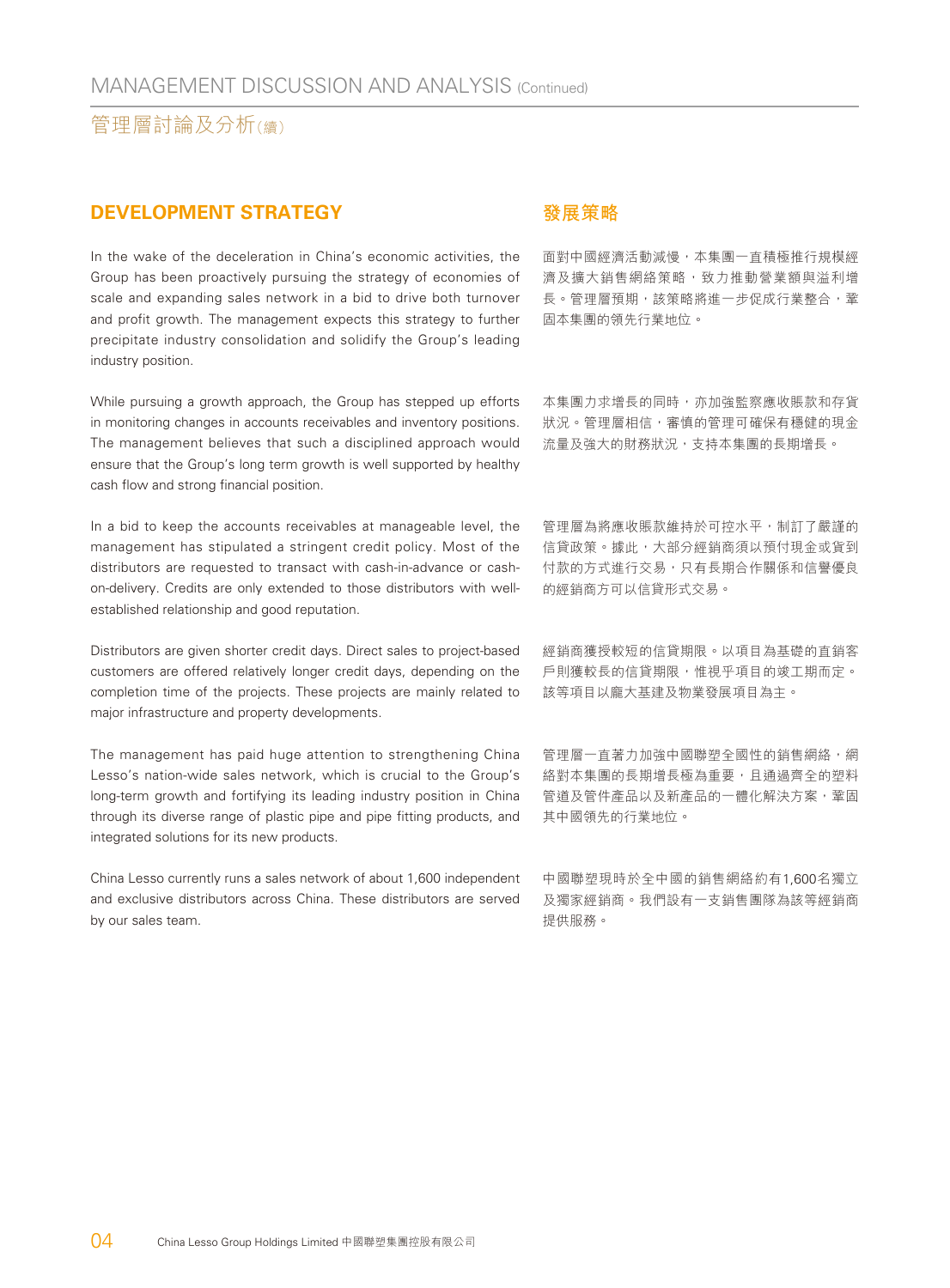#### **BUSINESS REVIEW AND ANALYSIS**

**業務回顧及分析**

The table below sets out the breakdown of revenue from plastic pipes and pipe fittings by product for the six months ended 30 June 2013 and 2012:

下表載列截至2013年及2012年6月30日止六個月,塑 料管道及管件收入按產品劃分的詳情:

|                     |      |                    | 2013               | 2012               |                    |  |
|---------------------|------|--------------------|--------------------|--------------------|--------------------|--|
|                     |      |                    | 2013年              |                    | 2012年              |  |
|                     |      | <b>RMB</b> million | % of total revenue | <b>RMB</b> million | % of total revenue |  |
|                     |      | 人民幣百萬元             | 佔總收入%              | 人民幣百萬元             | 佔總收入%              |  |
| Water supply        | 供水   | 2,168              | 40.3               | 1,806              | 39.0%              |  |
| Drainage            | 排水   | 2,043              | 38.0               | 1,755              | 37.9%              |  |
| Power supply and    | 電力供應 |                    |                    |                    |                    |  |
| telecommunication   | 及通訊  | 922                | 17.2               | 845                | 18.3%              |  |
| Gas supply          | 燃氣供應 | 75                 | 1.4                | 55                 | 1.2%               |  |
| Others <sup>#</sup> | 其他   | 169                | 3.1                | 168                | 3.6%               |  |
|                     |      |                    |                    |                    |                    |  |
| Total               | 總計   | 5,377              | 100.0%             | 4,629              | 100.0%             |  |

"Others" include agricultural use, floor heating and fire prevention.

# 「其他」包括農用、地暖及消防。

The bulk of the Group's products was used in infrastructure projects such as water supply, drainage and power supply and telecommunication, which are expected to benefit from China's ongoing urbanisation. Meanwhile, the Group's products are also widely used in household and property development projects.

本集團大多的產品用於供水、排水、電力供應及通訊 等基建項目,預期將受惠於中國的持續城鎮化發展。 此外,本集團的產品亦廣泛用於民生需要及物業發展 項目等範疇。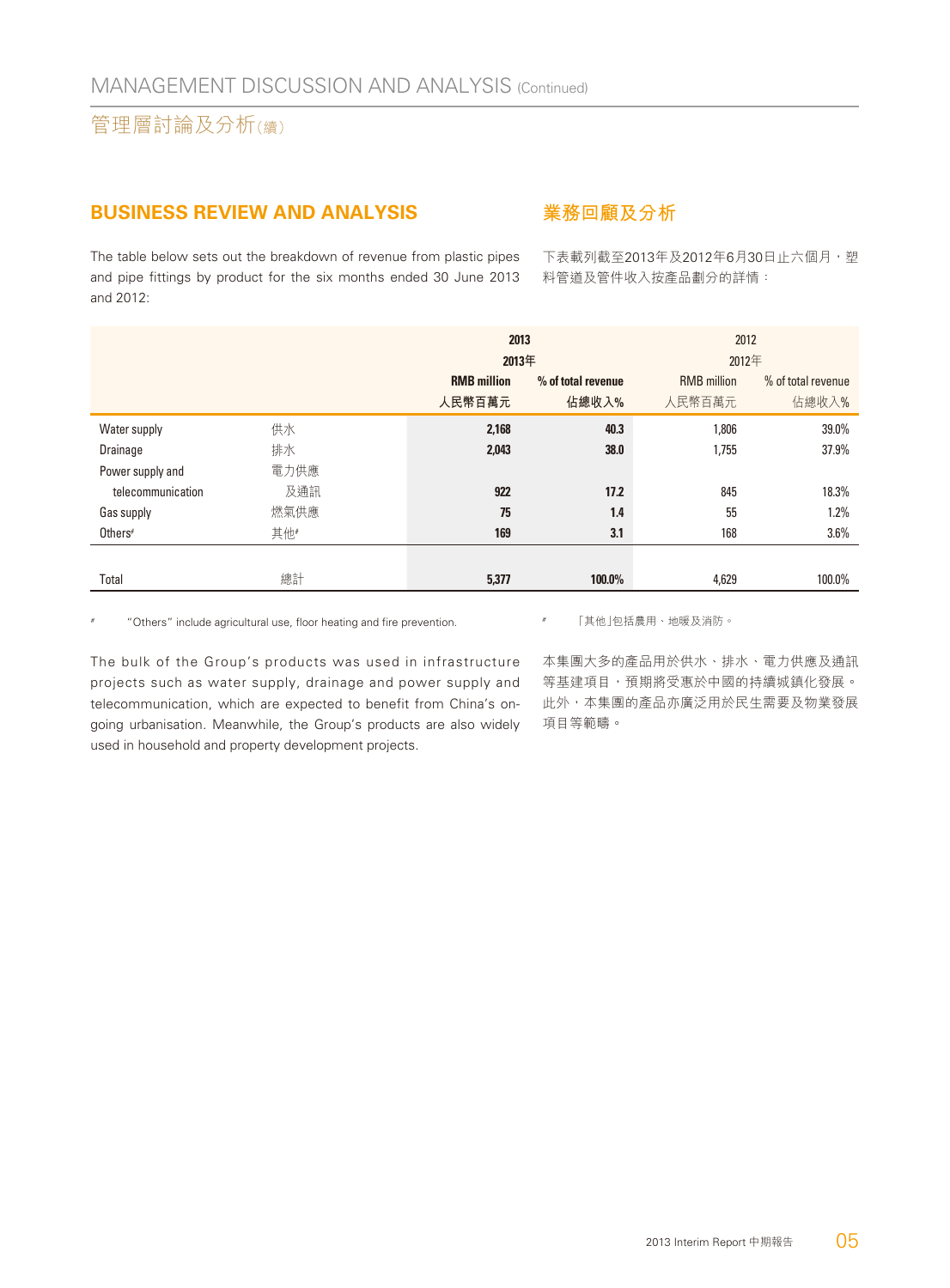#### **BUSINESS REVIEW AND ANALYSIS (Continued)**

The table below sets out the breakdown of sales volume, revenue and average selling price by product material for the six months ended 30 June 2013 and 2012:

#### **業務回顧及分析(續)**

下表載列截至2013年及2012年6月30日止六個月,按 產品物料劃分的銷量、收入及平均售價分項詳情:

|                               |                                   |              | 2013<br>2013年  |            |              | 2012<br>2012年            |            |              | Change in<br>變動 |         |
|-------------------------------|-----------------------------------|--------------|----------------|------------|--------------|--------------------------|------------|--------------|-----------------|---------|
|                               |                                   |              |                | Average    |              |                          | Average    |              |                 | Average |
|                               |                                   | <b>Sales</b> |                | selling    | <b>Sales</b> |                          | selling    | <b>Sales</b> |                 | selling |
|                               |                                   | volume       | <b>Revenue</b> | price      | volume       | Revenue                  | price      | volume       | Revenue         | price   |
|                               |                                   | 銷量           | 收入             | 平均售價       | 銷量           | 收入                       | 平均售價       | 銷量           | 收入              | 平均售價    |
|                               |                                   | Tonne        | <b>RMB</b>     | <b>RMB</b> | Tonne        | <b>RMB</b>               | <b>RMB</b> | (%)          | (%)             | (% )    |
|                               |                                   |              | million        |            |              | million                  |            |              |                 |         |
|                               |                                   |              | 人民幣            |            |              | 人民幣                      |            |              |                 |         |
|                               |                                   | 噸            | 百萬元            | 人民幣        | 噸            | 百萬元                      | 人民幣        | (%)          | (%)             | (% )    |
| Plastic pipes and pipe        | 塑料管道                              |              |                |            |              |                          |            |              |                 |         |
| fittings                      | 及管件                               |              |                |            |              |                          |            |              |                 |         |
| $-$ PV $C^{(a)}$              | $-PVC(a)$                         | 439,248      | 3,528          | 8,032      | 372,092      | 3,090                    | 8,304      | 18.0         | 14.2            | (3.3)   |
| - Non-PVC(b)                  | $-\frac{1}{2}$ PVC <sup>(b)</sup> | 117,126      | 1,849          | 15,786     | 98,341       | 1,539                    | 15,650     | 19.1         | 20.1            | 0.9     |
|                               |                                   |              |                |            |              |                          |            |              |                 |         |
|                               |                                   | 556,374      | 5,377          | 9,664      | 470,433      | 4,629                    | 9,840      | 18.3         | 16.2            | (1.8)   |
| <b>Construction contracts</b> | 工程合約                              | N/A          | 16             | N/A        | N/A          | $\overline{\phantom{0}}$ | N/A        | N/A          | N/A             | N/A     |
| Others <sup>(c)</sup>         | 其他(c)                             | N/A          | 299            | N/A        | N/A          | 190                      | N/A        | N/A          | 57.4            | N/A     |
|                               |                                   |              |                |            |              |                          |            |              |                 |         |
| Total                         | 總計                                | N/A          | 5,692          | N/A        | N/A          | 4,819                    | N/A        | N/A          | 18.1            | N/A     |
|                               |                                   |              |                |            |              |                          |            |              |                 |         |

Notes:

(a) "PVC" refers to material used in the manufacture of plastic pipes and pipe fittings with high mechanical strength and hardness.

(b) "Non-PVC" plastic pipes and pipe fittings mainly refer to those made of PE and PP-R.

(c) "Others" include ancillary, home building material products and other materials. Sales volumes for "others" are measured in units rather than tonnes and the size of the units between different products may vary.

The sales volume of both` PVC and non-PVC plastic pipes and pipe fittings, key pillars of the Group's business, continued to grow in the first half of 2013. Meanwhile, PVC products kept its dominant share in the product mix. The average selling price of PVC and non-PVC products reduced by 3.3% to RMB8,032 per tonne and increased by 0.9% to RMB15,786 per tonne during the review period, respectively.

During the review period, the average selling price of plastic pipes and pipe fittings reduced to RMB9,664 per tonne from RMB9,840 per tonne, while the average cost of plastic pipes and pipe fittings reduced to RMB7,067 per tonne from RMB7,281 per tonne.

附註:

(a) 「PVC」指一種用於生產高機械強度及硬度塑料管道及管件 的材料。

(b) 「非PVC」塑料管道及管件主要是PE制及PP-R制。

(c) 「其他」包括配套、家居建材產品及其他材料。「其他」的銷 量以單位而非以噸計,且不同產品的度量單位可能會有不 同大小。

2013年上半年,本集團業務的核心產品PVC及非PVC 塑料管道及管件的銷量持續增長,而PVC產品於產品 組合中佔主要份額。回顧期內,PVC及非PVC產品的 平均售價分別下跌3.3%至每噸人民幣8,032元及增長 0.9%至每噸人民幣15,786元。

回顧期內,塑料管道及管件的平均售價由每噸人民幣 9,840元減至每噸人民幣9,664元,而塑料管道及管 件的平均成本由每噸人民幣7,281元減至每噸人民幣 7,067元。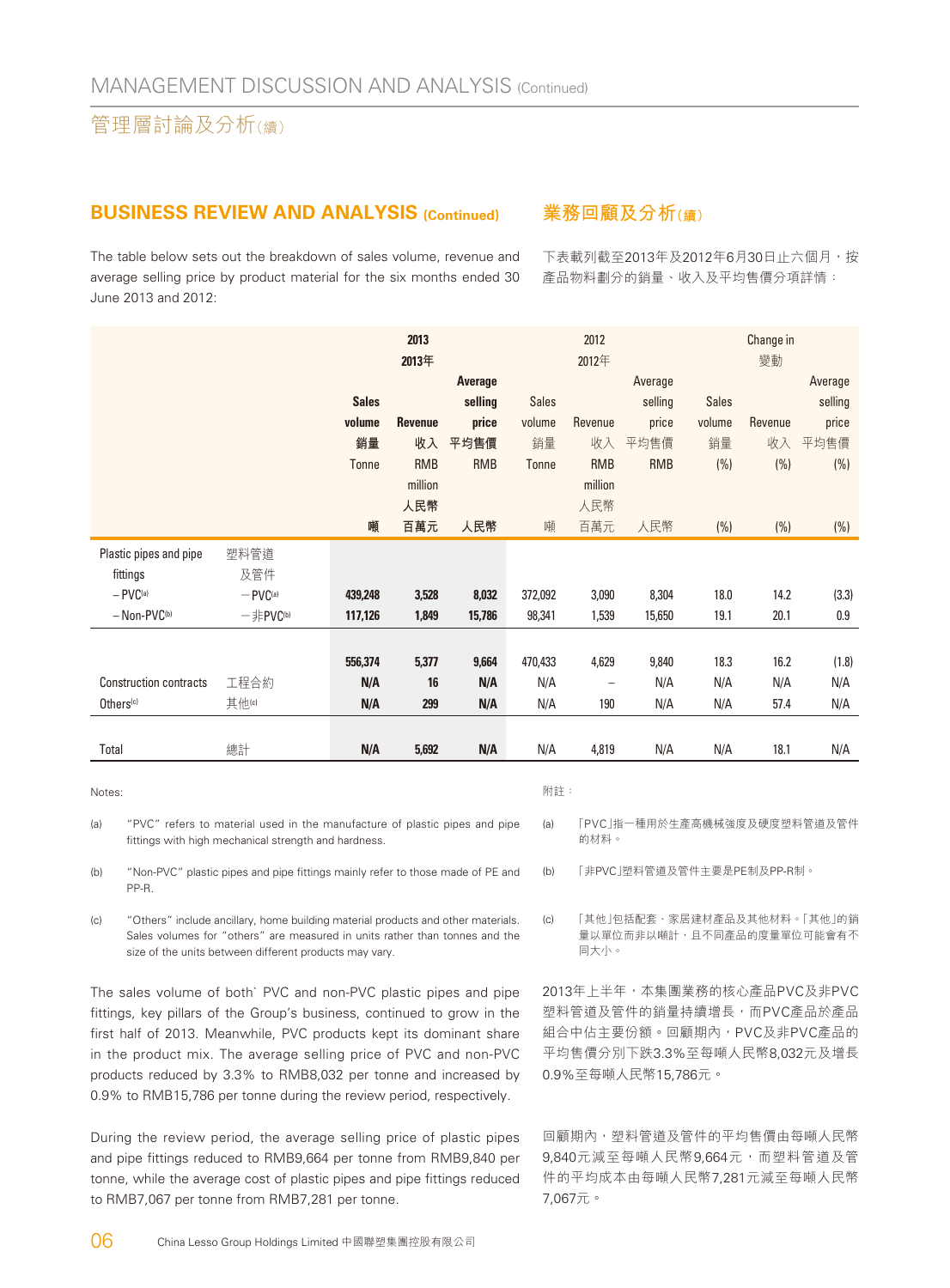#### **BUSINESS REVIEW AND ANALYSIS (Continued)**

The table below sets out the breakdown of revenue by region for the six months ended 30 June 2013 and 2012:

#### **業務回顧及分析(續)**

下表載列截至2013年及2012年6月30日止六個月,按 地區劃分的收入詳情:

|                      |      | 2013               |                    | 2012               |                    |  |
|----------------------|------|--------------------|--------------------|--------------------|--------------------|--|
|                      |      | 2013年              |                    | 2012年              |                    |  |
|                      |      | <b>RMB</b> million | % of total revenue | <b>RMB</b> million | % of total revenue |  |
| Region#              | 地區#  | 人民幣百萬元             | 佔總收入%              | 人民幣百萬元             | 佔總收入%              |  |
| Southern China       | 華南   | 3.430              | 60.3%              | 3,087              | 64.1%              |  |
| Southwestern China   | 西南地區 | 616                | 10.8%              | 474                | 9.8%               |  |
| <b>Central China</b> | 華中   | 563                | 9.9%               | 438                | 9.1%               |  |
| Eastern China        | 華東   | 284                | 5.0%               | 242                | $5.0\%$            |  |
| Northern China       | 華北   | 381                | 6.7%               | 317                | 6.6%               |  |
| Northwestern China   | 西北地區 | 196                | 3.4%               | 118                | 2.4%               |  |
| Northeastern China   | 東北地區 | 115                | 2.0%               | 80                 | 1.7%               |  |
| Outside China        | 中國境外 | 107                | 1.9%               | 63                 | 1.3%               |  |
|                      |      |                    |                    |                    |                    |  |
| Total                | 總計   | 5,692              | 100.0%             | 4,819              | 100.0%             |  |

Details of the scope of coverage of each region are set out in note 3 to condensed consolidated financial statements.

各地區的覆蓋範圍詳情載於簡明綜合財務報表附註3。

Southern China accounts for over 60% of Group's turnover, but its share has been retreating over the past few years in tandem with the adding of new production facilities in other regions of China. The Hainan plant, the Group's 15th production base, is scheduled to start production by the fourth quarter of 2013. Meanwhile, the Yunnan factory is planned to commence production next year.

#### **NEW PRODUCTS**

The Group has been keen in developing new products, namely plasticsteel doors and windows, sanitary products and holistic kitchens. They accounted for a small portion of the Group's revenue during the review period, as they were still in the start-up stage. The management believes these new products would offer huge growth potential over the long term.

The Group has employed an integrated solution approach when promoting these new products to major property developers. The management believes these new products would provide synergy to existing product lines and broaden the Group's profit base.

儘管華南地區佔本集團營業額超過60%,但隨著我們 在中國其他地區新建生產設施,華南地區的份額於過 去數年逐步減少。本集團第15個生產基地海南基地預 期於2013年第四季度投產。同時,雲南基地計劃於明 年投產。

#### **新產品**

本集團一向致力研發新產品,如塑鋼門窗、水暖衛浴 和整體廚房。由於新產品仍處於起步階段,它們於回 顧期內佔本集團收入的一小部份。管理層相信新產品 長遠而言具龐大增長潛力。

本集團向主要房地產開發商推銷該等新產品時,採用 一體化解決方案方法。管理層相信,該等新產品將與 現有產品線產生協同效應,拓寬本集團的利潤基礎。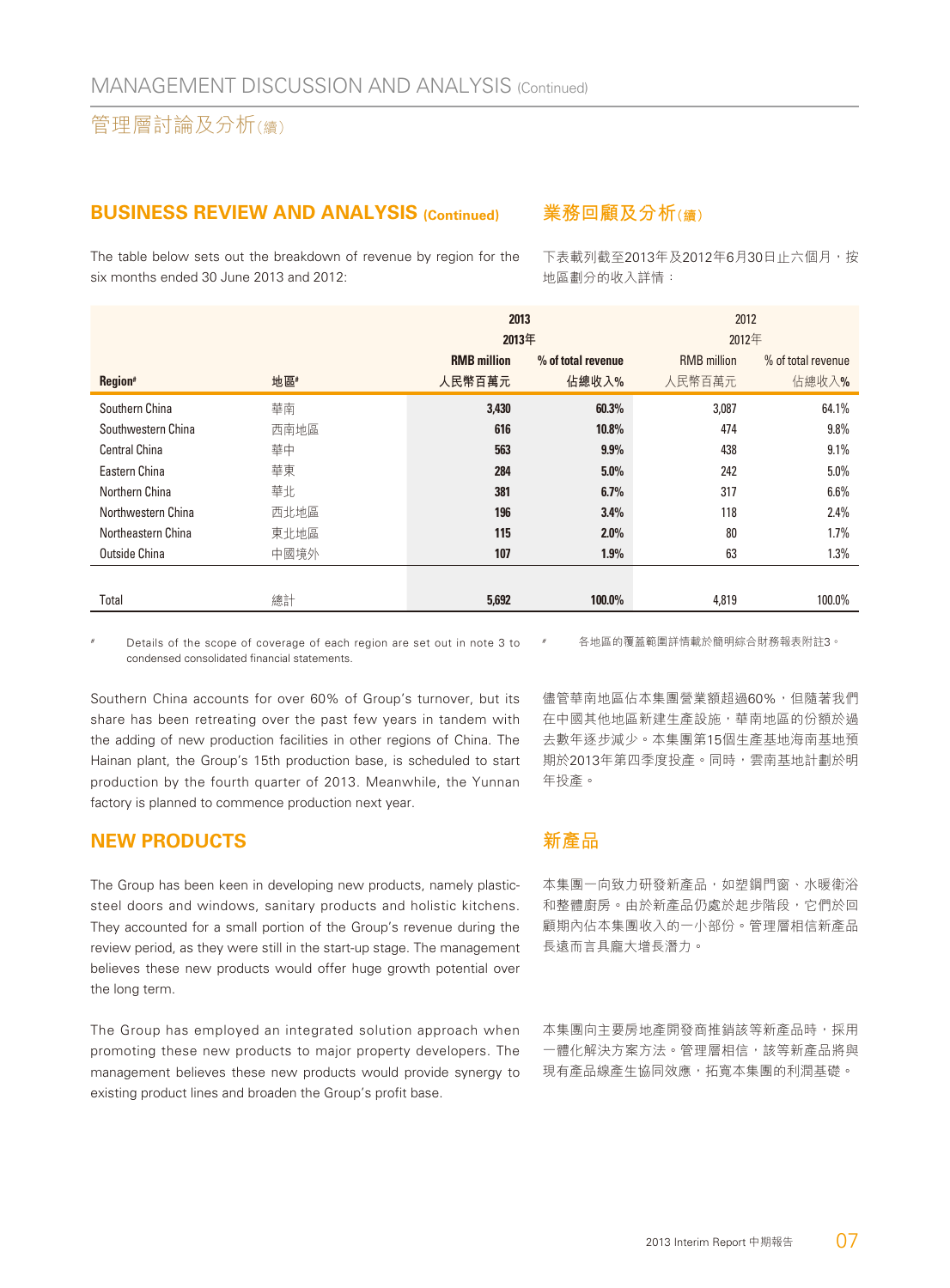#### **CAPITAL EXPENDITURE**

The Group invested about RMB545 million for expansion and enhancement on core and new businesses during the review period. The Group's total capital expenditure plan is expected to be about RMB1 billion for this year.

#### **EARNINGS PERFORMANCE**

The Group reported steady financial performance during the review period. Revenue amounted to RMB5,692 million, an increase of RMB873 million or 18.1% over the same period last year. Gross profit for the six months ending 30 June 2013 rose by 19.6% to RMB1,492 million from the same period of 2012. The profit for the period amounted to RMB678 million for the first half of 2013, representing an increase of 13.4% from RMB598 million in the first half of 2012. Basic earnings per share for the first half of 2013 improved 10.0% to RMB0.22.

On top of an increase in the demand for plastic pipes and pipe fittings, the Group saw a steady growth in turnover during the review period. This was mainly driven by improving economies of scale and strengthening of sales network. The Group's efficient production and high quality products facilitated business development. This in turn helped maintain the Group's gross profit margin at a reasonable level.

However, increases in staff salaries, depreciation charges together with selling and distribution expenses dragged down the pre-tax profit margin. Depreciation were incurred from the opening of new factory premises, office buildings and equipment. Selling and distribution expenses were mainly related to packaging costs increase.

Finance costs increased by 9.6% to RMB76 million during the review period due to making of new loans. The Group's management has been active in establishing relationship with various banks in a bid to widen sources of funding.

The Group's effective tax rate increased from 18.4% in the first half of 2012 to 19.4% in the first half of 2013.

As a result, the Group's profit before tax increased by 14.6% to RMB840 million and profit attributable to owners of the Company increased by 13.8% to RMB683 million. Meanwhile, pre-tax profit margin and net profit margin also moved down to 14.8% and 11.9% respectively during the review period from same period last year's 15.2% and 12.4%.

#### **資本開支**

於回顧期內,本集團在擴充及優化核心和新業務方面 投資約人民幣5.45億元。本集團計劃今年的總資本開 支預期約為人民幣10億元。

#### **盈利表現**

於回顧期內,本集團財務表現穩健。收入為人民幣 56.92億元,較去年同期增長人民幣8.73億元,增幅 為18.1%。截至2013年6月30日止六個月的毛利由 2012年同期上升19.6%至人民幣14.92億元。2013年 上半年的期內溢利為人民幣6.78億元,較2012年上半 年的人民幣5.98億元增加13.4%。2013年上半年的每 股基本盈利增加10.0%至人民幣0.22元。

於回顧期內,除塑料管道及管件的需求有所上升外, 本集團在營業額方面亦見穩健增長,主要受規模經濟 效益及銷售網絡加強帶動所致。本集團的高效生產及 優質產品促進業務發展,從而有助本集團將毛利率維 持在合理水平。

然而,員工的薪酬、折舊費用連同銷售及分銷開支增 加導致除稅前利潤率回落。折舊產生是由開設新廠 房、辦公大樓及設備所致。銷售及分銷開支主要是與 包裝成本上升有關。

於回顧期內,由於獲得新貸款,融資成本增加9.6% 至人民幣7,600萬元。本集團管理層已積極與多家銀 行建立關係,以拓寬資金來源。

本集團的實際稅率由2012年上半年的18.4%上升至 2013年上半年的19.4%。

因此,本集團除稅前溢利上升14.6%至人民幣8.40億 元,而本公司擁有人應佔溢利上升13.8%至人民幣 6.83億元。與此同時,回顧期內的除税前利潤率及 淨利潤率亦分別自去年同期的15.2%及12.4%下降至 14.8%及11.9%。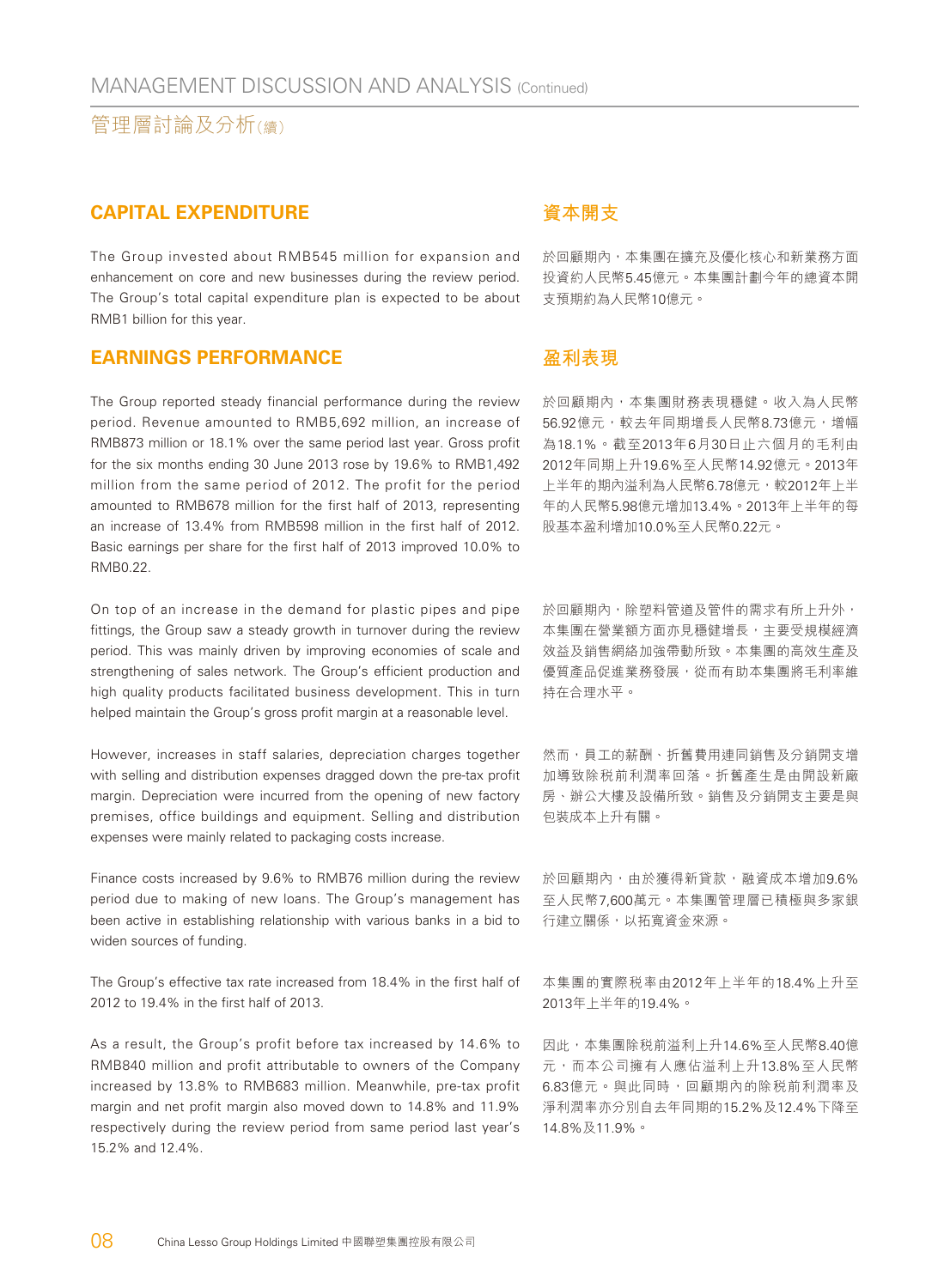#### **PROSPECTS**

China's macro austerity measures, anticipated slow-down in economic activities and concerns over deterioration of provincial debts are likely to sideline investment and consumption activities in the short to medium term. In view of such a macro economy backdrop, the management expects the activities in property development and infrastructure to see a stable trend. This in turn will likely further intensify the consolidation of the plastic pipes and pipe fittings industry.

For longer term growth, the Group commands leading industry position and country-wide manufacturing and service coverage. The management believe that these edges would help the Company to benefit from the urbanisation trend in China and during the industry consolidation process.

The management believes that the slow-down in economic activities and consolidation would help practitioners think in-depth about the growth direction of the industry, the enhancement of product quality and the strengthening of competitive edges. This would be critical to the industry's balanced and healthy development, and taking advantages of those opportunities from China's on-going urbanisation and infrastructure drives.

The Group's new products are well positioned to capitalise on the trend of fitted out properties in China. These products include a range of novel home building material products such as plastic steel doors and windows, sanitary products and holistic kitchens. The management expects new products to become another new earnings drivers over the long term.

#### **USE OF PROCEEDS FROM THE COMPANY'S INITIAL PUBLIC OFFERING ("IPO")**

The net proceeds from the Company's IPO in June 2010 after deducting the relevant expenses were approximately HK\$1,860 million (approximately RMB1,629 million equivalent).

Up to 30 June 2013, all the net proceeds from the IPO has been applied in accordance with the results of allocation announcement of the Company dated 22 June 2010.

#### **展望**

中國實施宏觀緊縮措施,經濟活動預期放緩,加上對 地方債惡化的憂慮,很可能在短中期內延緩投資及消 費活動。有見及上述宏觀經濟放緩,管理層預期房地 產發展及基建活動將趨穩定,很可能進一步激化塑料 管道及管件行業的整合。

就長期增長而言,本集團身處行業領導地位,擁有全 國性生產及服務覆蓋,管理層相信這些優勢有助本公 司從中國的城鎮化趨勢及行業整合過程中得益。

管理層相信,經濟活動放緩及整合將有助業內人士深 入思考行業的增長方向、提升產品質素及增強競爭 力,此對行業平衡及健康的發展至關重要,並可利用 中國持續城鎮化及推動基建帶來的機遇。

本集團的新產品能把握中國精裝房興起的趨勢,該等 產品包括塑鋼門窗、水暖衛浴及整體廚房等一系列新 型家居建材產品。管理層預期,新產品長遠而言將成 為另一個新盈利增長點。

#### **本公司首次公開發售(「首次公開發 售」)所得款項的用途**

本公司在2010年6月首次公開發售所得款項扣除相關 開支後的淨額約18.60億港元(約等於人民幣16.29億 元)。

直至2013年6月30日,所有首次公開發售所得款項淨 額已按本公司日期為2010年6月22日的配發結果公告 使用。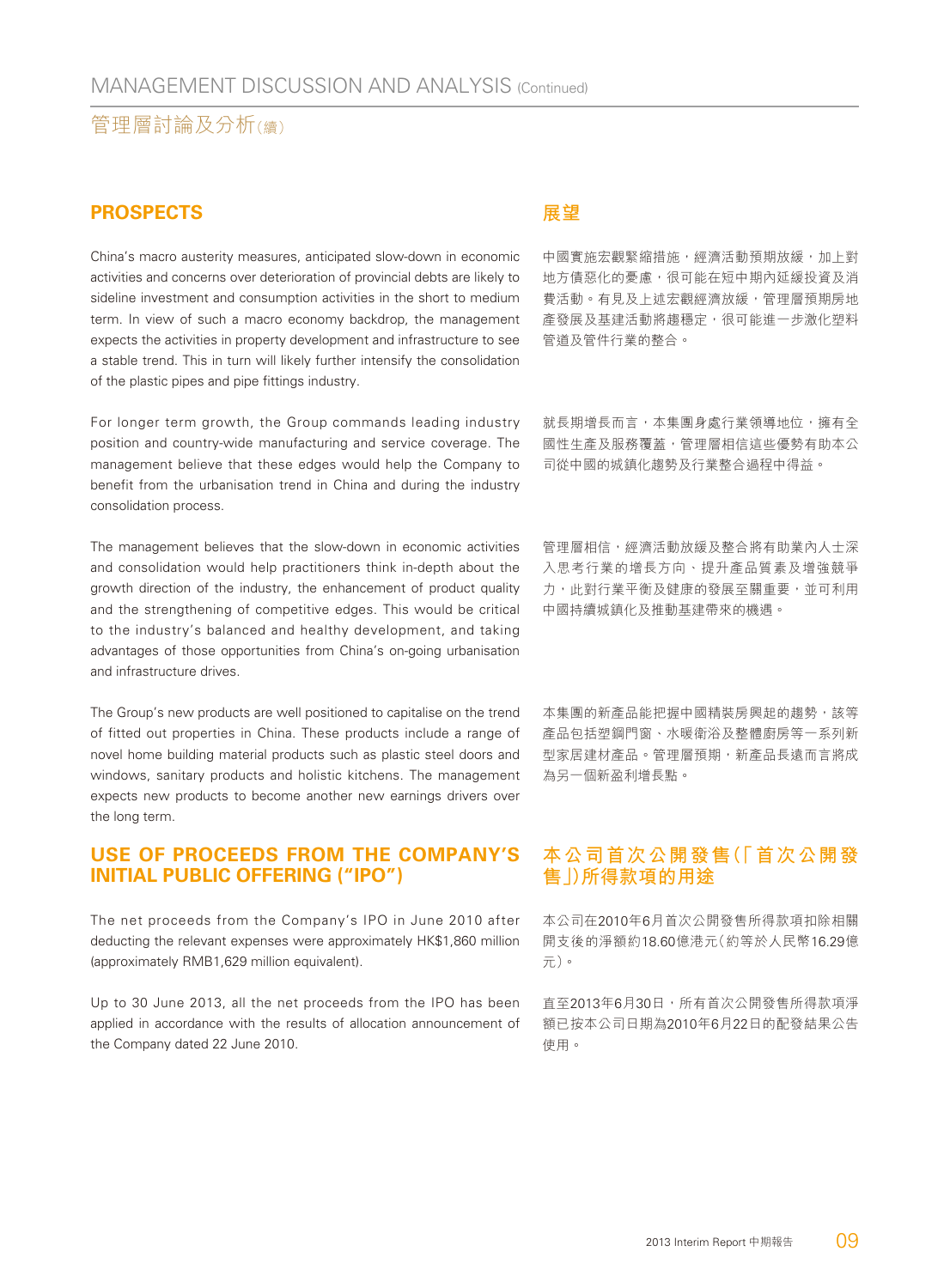#### **FINANCIAL POSITION**

The Group continued to adopt prudent financial policies. Finance, fund utilisation and fund raising activities are subject to effective centralised management and supervision. The Group keeps reasonable gearing level and adequate liquidity.

As at 30 June 2013, the Group had total debts of approximately RMB2,636 million (31 December 2012: RMB2,225 million), of which 1.9% was denominated in Renminbi, 76.5% was denominated in US dollars and 21.6% was denominated in HK dollars. Other than approximately US\$259 million of the outstanding Senior Notes due in 2016, the Group's borrowings are subject to floating rates ranging from 1.21% to 5.60% per annum with maturity periods ranging from within one year to three years.

As at 30 June 2013, the Group's current assets and current liabilities were approximately RMB5,564 million and RMB2,194 million respectively. The Group's current ratio (that is, the ratio of current assets over current liabilities) and the quick ratio (that is, the ratio of current assets less inventories over current liabilities) increased to 2.54 and reduced to 1.51 from 2.51 and 1.64 as at 31 December 2012, respectively. The Group's total equity increased to approximately RMB6,440 million (31 December 2012: RMB6,028 million). The Group's gearing ratio (calculated based on the basis of the total debts, i.e. total bank loans and other borrowings, divided by the sum of total debts and total equity) stood at a healthy level of 29.0% as compared to 27.0% as at 31 December 2012 due to the drawing of new bank loans during the period.

With cash and bank deposits, including restricted cash, of approximately RMB1,796 million (31 December 2012: RMB1,922 million) as well as unutilised banking facilities, the directors consider that the Group has sufficient working capital for its operation and future development.

The Group had no material exposure to foreign exchange fluctuation other than borrowings denominated in Hong Kong dollars and US dollars. There was no hedging has been arranged on the abovementioned exposure.

#### **財務狀況**

本集團持續採納審慎的財務政策,實行有效的財務、 資金運用和融資中央管理及監察模式,保持合理的資 產負債水平及合適的流動資金。

於2013年6月30日,本集團的債務總額約為人民幣 26.36億元(2012年12月31日:人民幣22.25億元)。 其中1.9%以人民幣計值、76.5%以美元計值而餘下 21.6%則以港元計值。除了於2016年到期的約2.59億 美元未償還優先票據外,本集團的借款按浮息計息, 年息介乎1.21%至5.60%,到期期間由一年內至三年 不等。

於2013年6月30日,本集團的流動資產及流動負債分 別約為人民幣55.64億元及人民幣21.94億元。本集 團的流動比率(即流動資產除以流動負債的比率)及速 動比率(即流動資產減存貨再除以流動負債的比率)從 2012年12月31日的2.51及1.64分別上升至2.54及下降 至1.51。本集團的權益總額增至約人民幣64.40億元 (2012年12月31日:人民幣60.28億元)。由於期內獲 得新銀行貸款,本集團的資產負債率(按債務總額, 即銀行貸款及其他借款總額,除以債務總額加上權益 總額的總和計算)與2012年12月31日的27.0%相比, 仍處於29.0%的健康水平。

現金及銀行存款(包括受限制現金)約為人民幣17.96 億元(2012年12月31日:人民幣19.22億元),再加上 尚未使用之銀行融資額度,董事認為本集團擁有足夠 的營運資金用於經營及未來發展。

除以港元及美元計值的借款外,本集團並無任何重大 外匯波動風險,亦無對上述風險作任何對沖安排。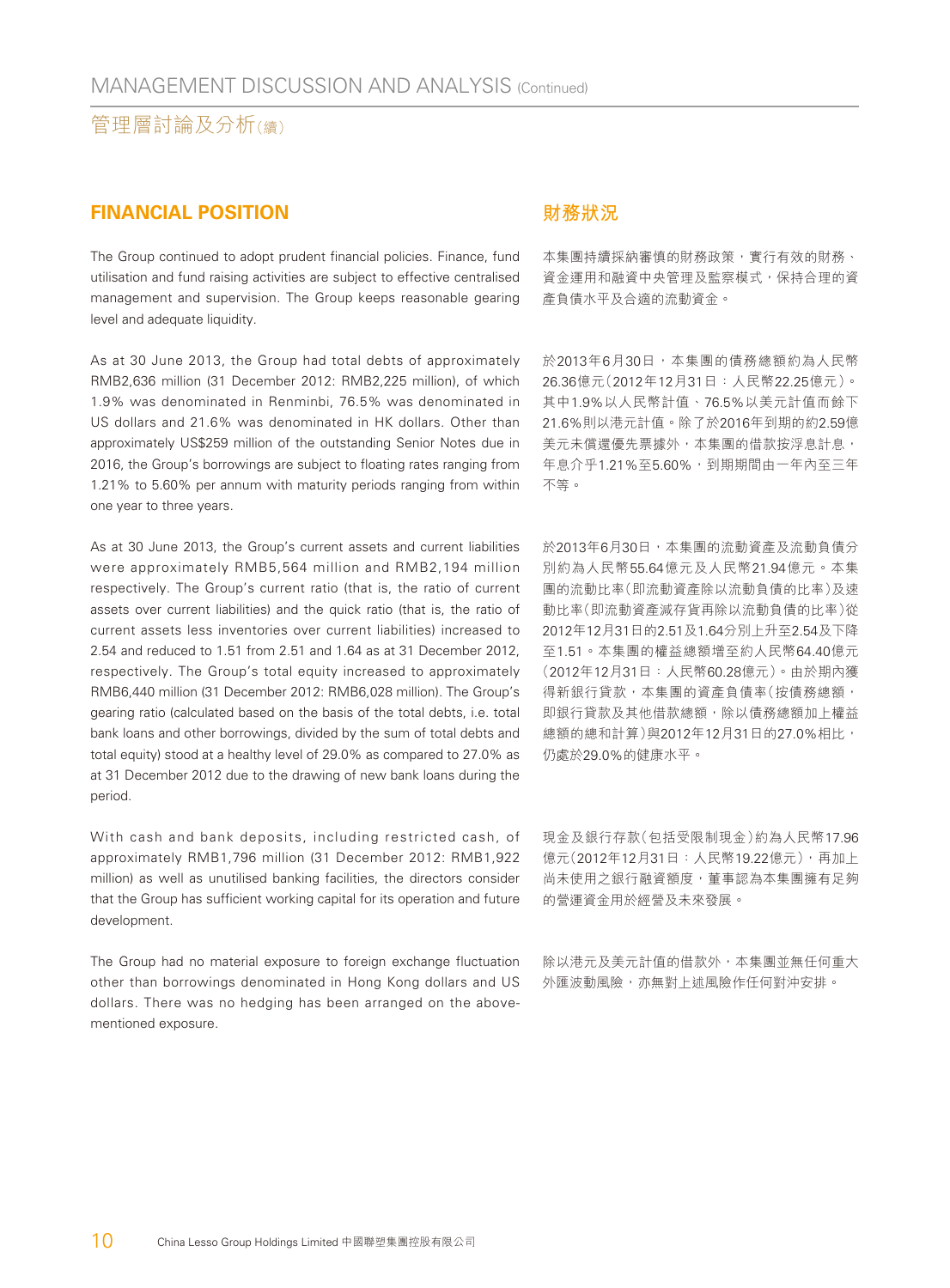#### **CHARGE ON ASSETS**

As at 30 June 2013, certain of the Group's inventories with an aggregate net carrying amount of approximately RMB3 million (31 December 2012: RMB26 million) were pledged to certain banks to secure bank borrowings granted to the Group. The shares of certain subsidiaries of the Company incorporated outside the PRC were pledged as securities for issuance of the Senior Notes.

#### **CONTINGENT LIABILITIES**

As at 30 June 2013, the Group did not have any significant contingent liabilities.

#### **HUMAN RESOURCES**

As at 30 June 2013, the Group employed a total of approximately 7,260 employees including directors. Total staff costs were RMB199 million during the review period. The Group ensures that the remuneration packages for employees are based on their work performance, professional experience and the prevailing industry practice. Discretionary year-end bonus may be paid to employees based on individual performance. Other benefits to employees include medical insurance, retirement scheme and training programmes. Due to the increase in employment of managers and workers, the overall salary also rose during the review period.

#### **資產抵押**

於2013年6月30日,本集團總賬面淨值約人民幣300 萬元的若干存貨(2012年12月31日:人民幣2,600萬 元)已抵押予若干銀行,以作為本集團獲銀行提供貸 款的抵押品。本公司在中國境外成立的若干附屬公司 的股份已抵押為發行優先票據的抵押品。

#### **或然負債**

於2013年6月30日,本集團概無任何重大或然負債。

#### **人力資源**

於2013年6月30日, 本集團共聘用約7,260名僱員, 包括董事在內。回顧期內的員工成本總額為人民幣 1.99億元。本集團確保僱員薪酬乃根據其工作表現、 專業經驗及現行行業慣例釐定,並可按照個人表現年 底酌情向僱員發放花紅。其他僱員福利包括醫療保 險、退休計劃及培訓課程。由於增聘經理及工人,回 顧期內的整體工資亦有所增加。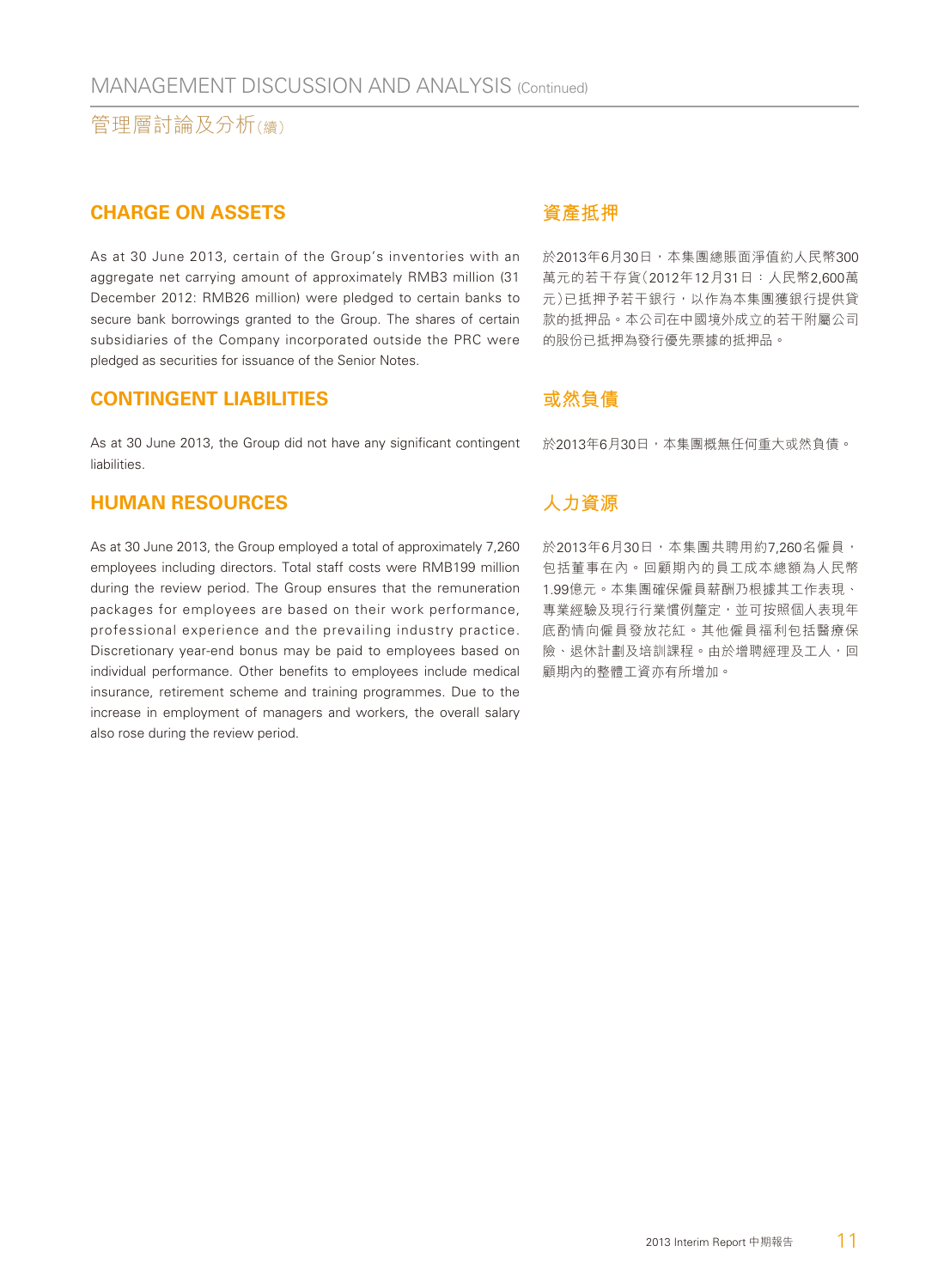## **CORPORATE GOVERNANCE AND OTHER INFORMATION 企業管治及其他資料**

#### **DIRECTORS' AND CHIEF EXECUTIVE'S INTERESTS AND SHORT POSITIONS IN SHARES, UNDERLYING SHARES AND DEBENTURES**

As at 30 June 2013, the interests and short positions of the directors and the chief executive of the Company in the shares, underlying shares and debentures of the Company or any of its associated corporations (within the meaning of Part XV of SFO) as recorded in the register to be kept by the Company pursuant to section 352 of the SFO or as otherwise notified to the Company and the Stock Exchange pursuant to the Model Code were as follows:

#### **董事及行政總裁於股份、相關股份及 債權證的權益及淡倉**

於2013年6月30日,本公司董事及行政總裁於本公司 或其任何相聯法團(證券及期貨條例第XV部內的定義) 的股份、相關股份及債權證中擁有根據證券及期貨條 例第352條須於本公司存置的登記冊中記錄,或根據 標準守則須通知本公司及聯交所的權益及淡倉如下:

|                   |                                               |                                     | <b>Number of</b>             |                  |
|-------------------|-----------------------------------------------|-------------------------------------|------------------------------|------------------|
|                   |                                               |                                     | underlying                   |                  |
|                   |                                               |                                     | shares to be                 | Percentage of    |
|                   |                                               |                                     | allotted upon                | the issued       |
|                   |                                               | <b>Number of issued</b>             | exercise of                  | share capital of |
| <b>Name</b>       | <b>Capacity</b>                               | ordinary shares held <sup>(a)</sup> | share options <sup>(a)</sup> | the Company      |
|                   |                                               |                                     | 購股權獲行使時                      | 佔本公司             |
|                   |                                               | 持有的已發行                              | 將予配發的                        | 已發行股本            |
| 姓名                | 身份                                            | 普通股數目(a)                            | 相關股份數目(a)                    | 的百分比             |
| Mr. Wong Luen Hei | Held by controlled corporation <sup>(b)</sup> | 2,116,593,000 (L)                   |                              | 69.53%           |
| 黃聯禧先生             | 由受控法團持有®                                      |                                     |                              |                  |
|                   | Held by spouse(c)                             | 384,800 (L)                         | 1,923,200 (L)                | 0.08%            |
|                   | 由配偶持有(c)                                      |                                     |                              |                  |
|                   |                                               | 2,116,977,800 (L)                   | 1,923,200 (L)                | 69.61%           |
| Ms. Zuo Xiaoping  | Held by spouse <sup>(b)</sup>                 | 2,116,593,000 (L)                   |                              | 69.53%           |
| 左笑萍女士             | 由配偶持有 <sup>(b)</sup>                          |                                     |                              |                  |
|                   | Beneficial owner(c)                           | 384,800 (L)                         | 1,923,200 (L)                | 0.08%            |
|                   | 實益擁有人 <sup>(c)</sup>                          |                                     |                              |                  |
|                   |                                               | 2,116,977,800 (L)                   | 1,923,200 (L)                | 69.61%           |
| Mr. Zuo Manlun    | Beneficial owner <sup>(d)</sup>               |                                     | 3,842,000 (L)                | 0.13%            |
| 左滿倫先生             | 實益擁有人(d)                                      |                                     |                              |                  |
| Mr. Lai Zhigiang  | Beneficial owner <sup>(d)</sup>               |                                     | 1,733,000 (L)                | 0.06%            |
| 賴志強先生             | 實益擁有人(d)                                      |                                     |                              |                  |
| Mr. Kong Zhaocong | Beneficial owner <sup>(d)</sup>               |                                     | 2,308,000 (L)                | 0.08%            |
| 孔兆聰先生             | 實益擁有人。                                        |                                     |                              |                  |
| Mr. Chen Guonan   | Beneficial owner <sup>(d)</sup>               |                                     | 1,927,000 (L)                | 0.06%            |
| 陳國南先生             | 實益擁有人(d)                                      |                                     |                              |                  |
| Dr. Lin Shaoquan  | Beneficial owner <sup>(d)</sup>               |                                     | 1,927,000 (L)                | 0.06%            |
| 林少全博士             | 實益擁有人。                                        |                                     |                              |                  |
| Mr. Huang Guirong | Beneficial owner <sup>(d)</sup>               |                                     | 1,927,000 (L)                | 0.06%            |
| 黃貴榮先生             | 實益擁有人(d)                                      |                                     |                              |                  |
| Mr. Luo Jianfeng  | Beneficial owner <sup>(d)</sup>               |                                     | 1,927,000 (L)                | 0.06%            |
| 羅建峰先生             | 實益擁有人(d)                                      |                                     |                              |                  |
| Mr. Lin Dewei     | Beneficial owner <sup>(d)</sup>               |                                     | 692,000 (L)                  | 0.02%            |
| 林德緯先生             | 實益擁有人(d)                                      |                                     |                              |                  |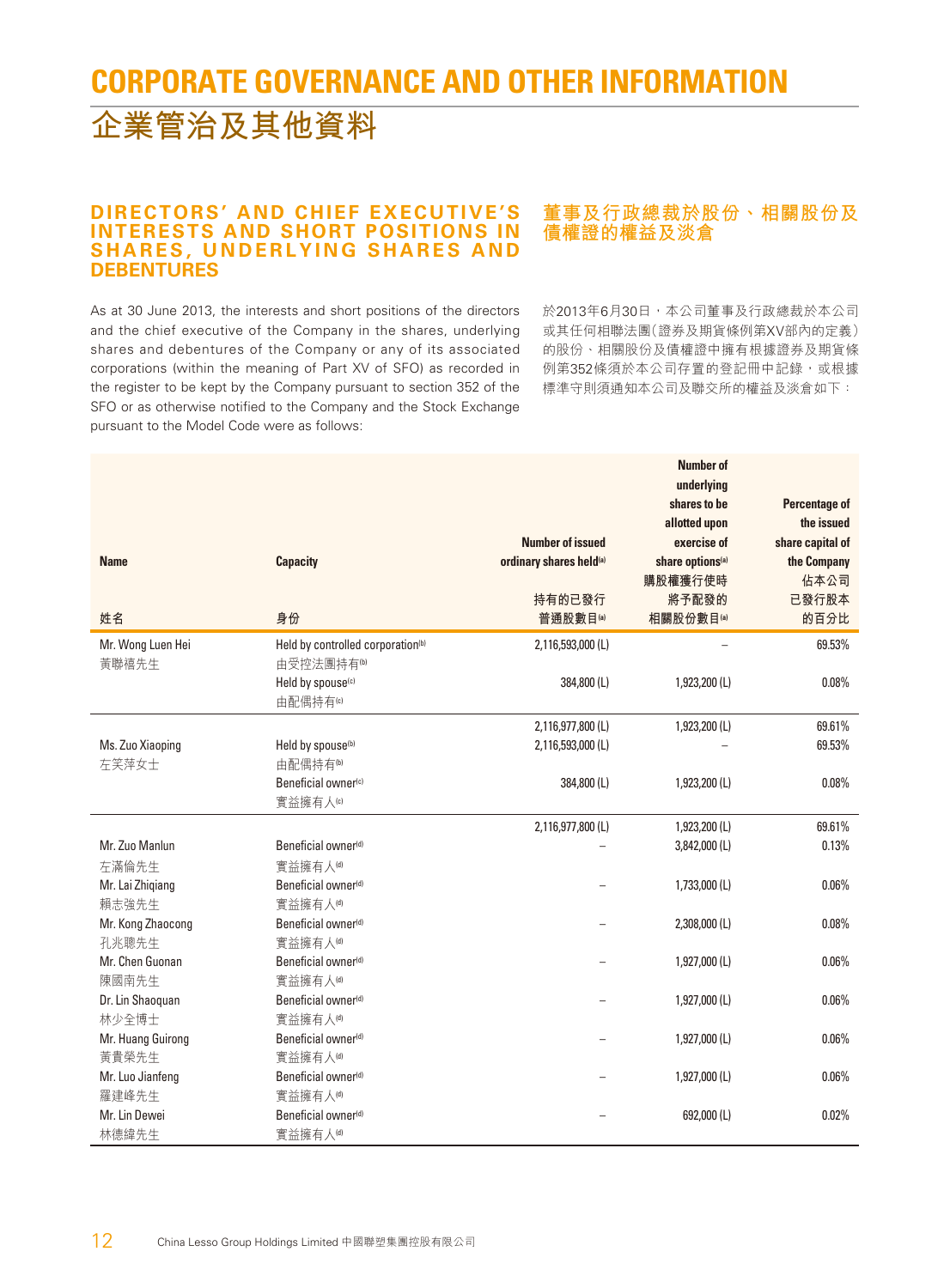#### **DIRECTORS' AND CHIEF EXECUTIVE'S INTERESTS AND SHORT POSITIONS IN SHARES, UNDERLYING SHARES AND DEBENTURES (Continued)**

#### Notes:

- (a) The letter "L" denotes the person's long position in such securities.
- (b) These shares of the Company are held by New Fortune, which is wholly-owned by Mr. Wong Luen Hei ("Mr. Wong"). Ms. Zuo Xiaoping is the spouse of Mr. Wong, and therefore Ms. Zuo Xiaoping is deemed to be interested in all the shares of the Company in which Mr. Wong is interested by virtue of the SFO.
- (c) Ms. Zuo Xiaoping is directly holding of 384,800 shares of the Company and was granted with options to subscribe for 1,923,200 shares of the Company with an exercise price of HK\$1.82 per share under the Pre-IPO share option scheme ("Pre-IPO Share Option Scheme") adopted by the Company with effect from 14 May 2010. Mr. Wong is the spouse of Ms. Zuo Xiaoping, and therefore Mr. Wong is deemed to be interested in all the shares of the Company in which Ms. Zuo Xiaoping is interested by virtue of the SFO.
- (d) All other directors' interests represent the number of shares to be issued upon the exercise in full of the options granted to them with an exercise price of HK\$1.82 per share under the Pre-IPO Share Option Scheme.

Save as disclosed above, as at 30 June 2013, none of the directors, chief executive of the Company had any interests or short positions in any shares, underlying shares and debentures of the Company or any of its associated corporations that was required to be recorded pursuant to section 352 of the SFO, or as otherwise notified to the Company and the Stock Exchange pursuant to the Model Code.

#### **INTERESTS AND SHORT POSITIONS OF SUBSTANTIAL SHAREHOLDERS**

As at 30 June 2013, the following persons (other than a director or chief executive of the Company) had interests or short positions in the shares or underlying shares of the Company as recorded in the register required to be kept under section 336 of the SFO:

#### **董事及行政總裁於股份、相關股份及 債權證的權益及淡倉(續)**

附註:

- (a) 字母「L」指該人士於該等證券的好倉。
- (b) 該等本公司股份由新富星所持有,該公司由黃聯禧先生 (「黃先生」)全資擁有。左笑萍女士為黃先生的配偶,因此 根據證券及期貨條例,左笑萍女士被視為於黃先生擁有的 所有本公司股份中擁有權益。
- (c) 左笑萍女士直接持有本公司的384,800股股份及根據本公 司採納於2010年5月14日起生效的首次公開發售前購股權 計劃(「首次公開發售前購股權計劃」)獲授購股權,可按每 股行使價1.82港元認購本公司的1,923,200股股份。黃先 生為左笑萍女士的配偶,因此根據證券及期貨條例,黃 先生被視為於左笑萍女士擁有的所有本公司股份中擁有權 益。
- (d) 所有其他董事的權益指彼等按每股行使價1.82港元悉數行 使根據首次公開發售前購股權計劃獲授的購股權後所發行 的股份數目。

除上文所披露者外,於2013年6月30日,本公司董事 及行政總裁概無於本公司或其任何相聯法團的任何股 份、相關股份及債權證中擁有任何根據證券及期貨條 例第352條須載於登記冊,或根據標準守則須通知本 公司及聯交所的權益或淡倉。

#### **主要股東的權益及淡倉**

於2013年6月30日,於本公司股份或相關股份中擁有 根據證券及期貨條例第336條須予存置的登記冊中記 錄的權益或淡倉的人士(本公司董事及行政總裁除外) 如下:

| Name of Shareholder | <b>Capacity</b>                           | Number of issued<br>ordinary shares held(a) | Percentage of the issued<br>share capital of the Company |
|---------------------|-------------------------------------------|---------------------------------------------|----------------------------------------------------------|
|                     |                                           | 持有的已發行                                      | 佔本公司已發行                                                  |
| 股東名稱                | 身份                                        | 普通股數目(a)                                    | 股本的百分比                                                   |
| New Fortune<br>新富星  | Beneficial owner <sup>(b)</sup><br>實益擁有人® | 2.116.593.000 (L)                           | 69.53%                                                   |

Notes:

#### 附註:

(a) The letter "L" denotes the person's long position in such securities.

(a) 字母「L」指該人士於該等證券的好倉。

(b) Mr. Wong is the ultimate beneficial owner of New Fortune. Under Part XV of the SFO, Mr. Wong is deemed to have an interest in these shares, as disclosed in the section headed "Directors' and Chief Executive's Interests and Short Positions in Shares, Underlying Shares and Debentures" above.

(b) 黃先生為新富星之最終實益擁有人,根據證券及期貨條例 第XV部,黃先生被視作擁有該等股份之權益,誠如上文 「董事及行政總裁於股份、相關股份及債權證的權益及淡 倉」一節所披露者。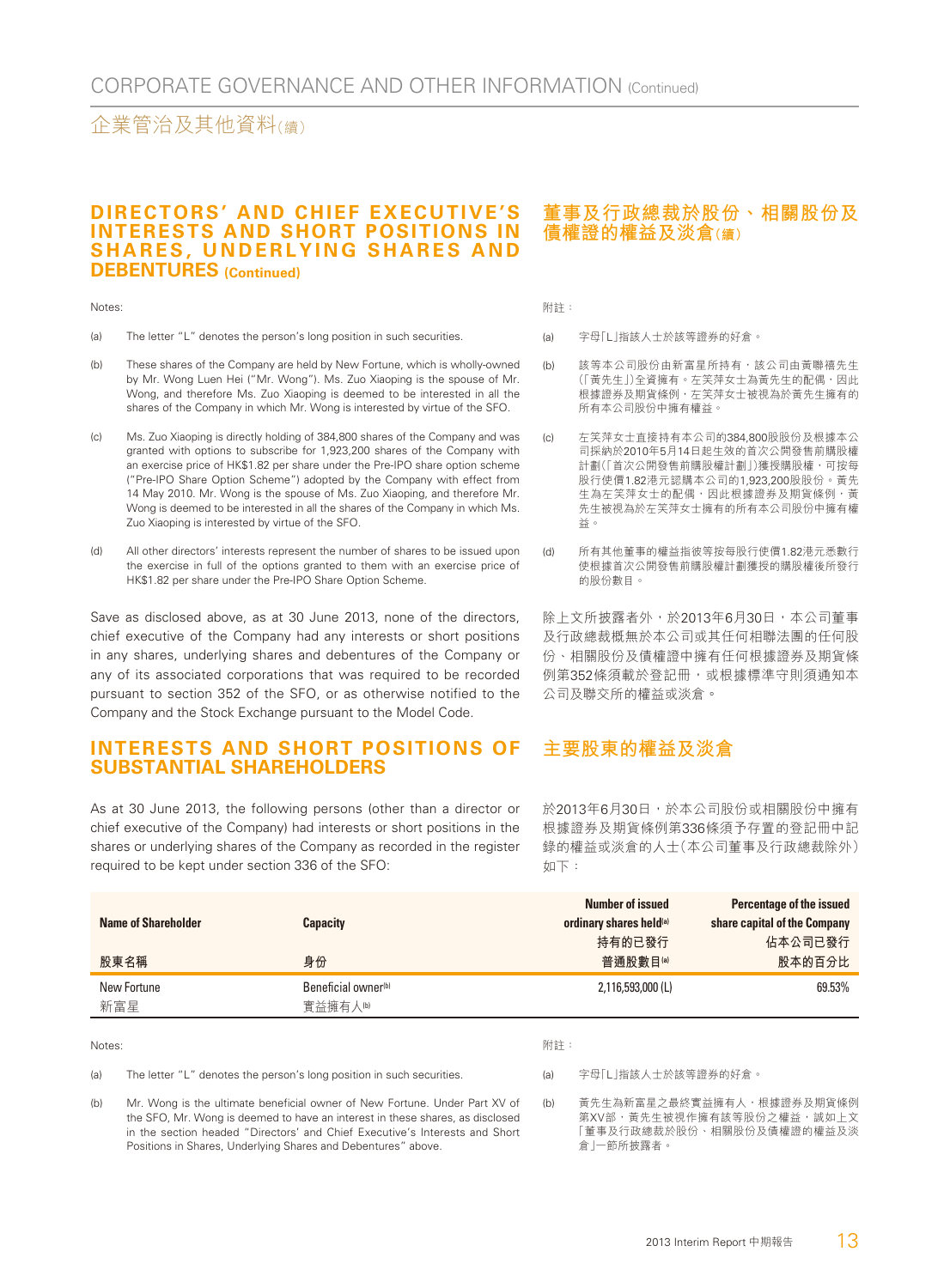#### **INTERESTS AND SHORT POSITIONS OF SUBSTANTIAL SHAREHOLDERS (Continued)**

The above shares were the same shares as set out under the section headed "Directors' and Chief Executive's Interests and Short Positions in Shares, Underlying Shares and Debentures" above. Save as disclosed above, as at 30 June 2013, the directors of the Company were not aware of any person or corporation (other than the directors and chief executive of the Company) who had any interests or short positions in any shares or underlying shares of the Company as recorded in the register required to be kept under section 336 of the SFO.

#### **SHARE OPTION SCHEMES**

The Company has adopted two share option schemes on 14 May 2010, pursuant to which the Company is entitled to grant options prior to and after the IPO. The details of both share option schemes are as follows:

#### **1. SHARE OPTION SCHEME**

A share option scheme (the "Share Option Scheme") was conditionally approved by resolutions of the Shareholders on 14 May 2010 and the summary of terms of such Share Option Scheme are disclosed in the Prospectus. No share options were granted, exercised or cancelled by the Company under the Share Option Scheme during the period and there were no outstanding share options under the Share Option Scheme as at 30 June 2013.

#### **2. PRE-IPO SHARE OPTION SCHEME**

#### **(a) Summary of terms**

The purpose of the Pre-IPO Share Option Scheme, approved by the Shareholders pursuant to the written resolutions of the Shareholders dated 14 May 2010, is to give employees an opportunity to have a personal stake in the Company and help motivate them to optimise their future performance and efficiency to the Group and/or to reward them for their past contributions, to attract and retain or otherwise maintain on-going relationships with such employees who are significant to and/or whose contributions are or will be beneficial to the performance, growth or success of the Group.

The principal terms of the Pre-IPO Share Option Scheme are set out in note 29 to financial statements of 2012 Annual Report.

#### **主要股東的權益及淡倉(續)**

上述股份與上文「董事及行政總裁於股份、相關股份 及債權證的權益及淡倉」一節所述的股份相同。除上 文所披露者外,於2013年6月30日,本公司董事概不 知悉任何人士或法團(本公司董事及行政總裁除外)於 本公司任何股份或相關股份中擁有根據證券及期貨條 例第336條須予存置的登記冊中記錄的任何權益或淡 倉。

#### **購股權計劃**

本公司已於2010年5月14日採納兩項購股權計劃,據 此本公司有權於首次公開發售前及後授出購股權。兩 項購股權計劃的詳情如下:

#### **1. 購股權計劃**

股東於2010年5月14日決議有條件批准一項購 股權計劃(「購股權計劃」),而該項購股權計劃 的條款摘要於招股章程內披露。本公司於期內 並無根據購股權計劃授出、行使或註銷任何購 股權,於2013年6月30日根據購股權計劃亦無 流通在外的購股權。

#### **2. 首次公開發售前購股權計劃**

**(a) 條款概要** 股東根據日期為2010年5月14日的股東書 面決議案批准的首次公開發售前購股權計 劃旨在給予僱員於本公司持有個人權益的 機會,激勵彼等日後於本集團發揮最佳表 現及效率,及╱或獎勵彼等於過往的貢 獻,以吸納及挽留該等對本集團業務表 現、增長或成功至關重要及╱或其貢獻有 利於本集團業務表現、增長或成功的僱 員,或與該等僱員維持長遠關係。

> 首次公開發售前購股權計劃的主要條款載 於2012年年報的財務報表附註29。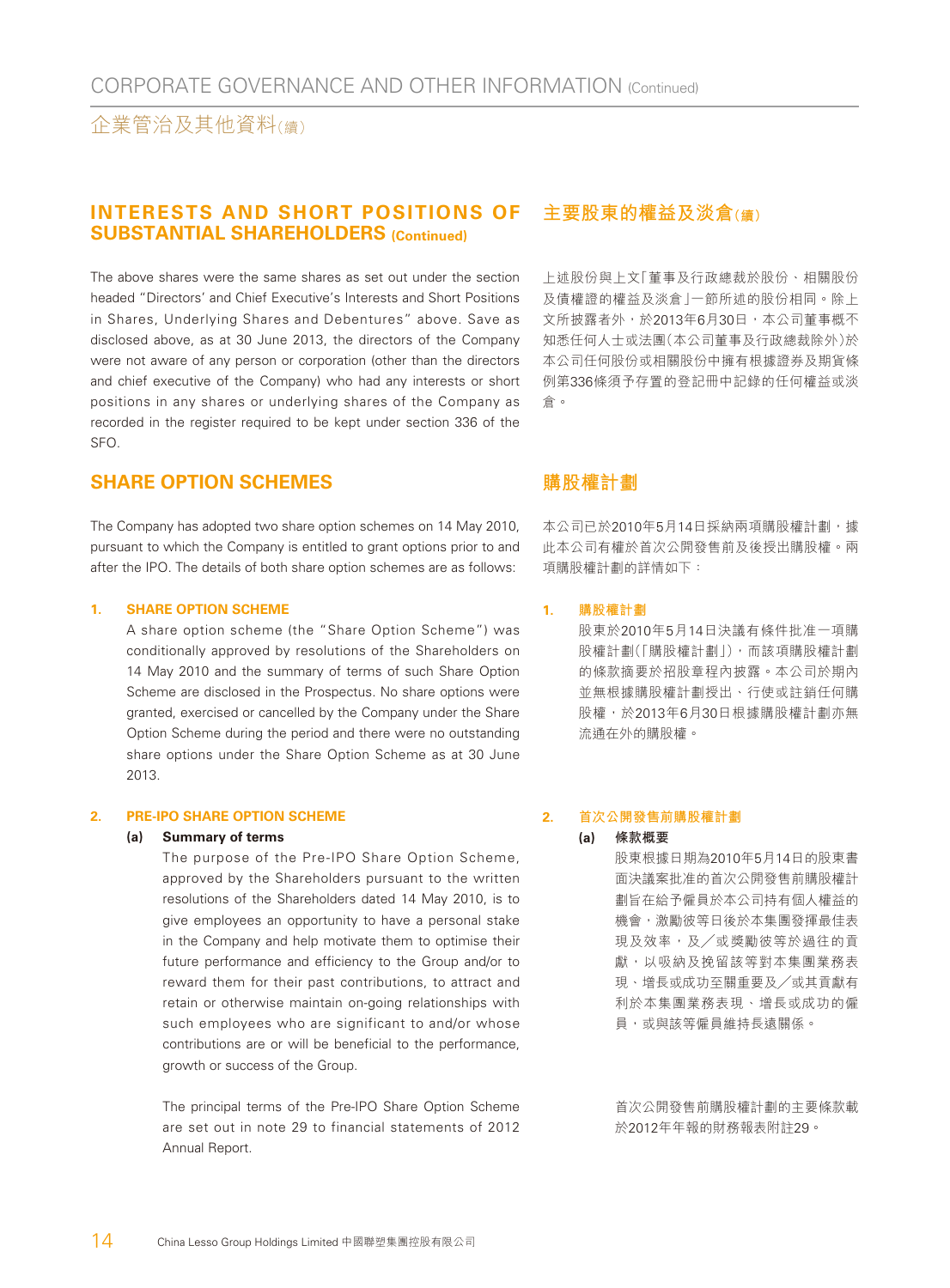#### **SHARE OPTION SCHEMES (Continued)**

#### **2. PRE-IPO SHARE OPTION SCHEME (Continued)**

#### **(b) Outstanding options granted**

All the options under the Pre-IPO Share Option Scheme were granted on 21 May 2010 at a consideration of HK\$1 paid by each grantee. During the period, no share option were granted or cancelled under the Pre-IPO Share Option Scheme other than those exercised and lapsed/forfeited as mentioned below.

Details of the movement of the Pre-IPO Share Options during the six months ended 30 June 2013 were as follows:

#### **購股權計劃(續)**

#### **2. 首次公開發售前購股權計劃(續)**

#### **(b) 已授出但尚未行使的購股權**

首次公開發售前購股權計劃的所有購股權 已於2010年5月21日授予,各承授人支付 的代價為1港元。期內,除以下購股權被 行使及失效╱沒收外,概無購股權根據首 次公開發售前購股權計劃獲授出或被註 銷。

截至2013年6月30日止六個月,首次公開 發售前購股權變動詳情如下:

|                                                           |                              |                                |                               |                                           |                                                         | <b>Number of options</b><br>購股權數目            |                                           |  |
|-----------------------------------------------------------|------------------------------|--------------------------------|-------------------------------|-------------------------------------------|---------------------------------------------------------|----------------------------------------------|-------------------------------------------|--|
| Name or category of<br>participant                        | Date of grant <sup>(a)</sup> | Option period <sup>(a)</sup>   | <b>Exercise</b><br>price HK\$ | <b>Outstanding</b><br>as at<br>01/01/2013 | <b>Exercised</b><br>during<br>the period <sup>(d)</sup> | Lapsed/<br>forfeited<br>during<br>the period | <b>Outstanding</b><br>as at<br>30/06/2013 |  |
| 參與者姓名                                                     |                              | 購股權                            | 行使價                           | 於01/01/2013                               | 於期內                                                     | 於期內                                          | 於30/06/2013                               |  |
| 或類別                                                       | 授出日期(a)                      | 可行使期(a)                        | 港元                            | 尚未行使                                      | 行使(d)                                                   | 失效/沒收                                        | 尚未行使                                      |  |
| <b>Chief executive</b><br>行政總裁<br>Mr. Zuo Manlun<br>左滿倫先生 | 21/05/2010                   | 23/06/2011 to<br>22/06/2014(c) | 1.82                          | 3,842,000                                 |                                                         |                                              | 3,842,000                                 |  |
| <b>Directors</b>                                          |                              |                                |                               |                                           |                                                         |                                              |                                           |  |
| 董事<br>Ms. Zuo Xiaoping<br>左笑萍女士                           | 21/05/2010                   | 23/06/2011 to<br>22/06/2014(c) | 1.82                          | 1,923,200                                 |                                                         |                                              | 1,923,200                                 |  |
| Mr. Lai Zhiqiang<br>賴志強先生                                 | 21/05/2010                   | 23/06/2011 to<br>22/06/2014(c) | 1.82                          | 1,733,000                                 |                                                         |                                              | 1,733,000                                 |  |
| Mr. Kong Zhaocong<br>孔兆聰先生                                | 21/05/2010                   | 23/06/2011 to<br>22/06/2014(c) | 1.82                          | 2,308,000                                 |                                                         |                                              | 2,308,000                                 |  |
| Mr. Chen Guonan<br>陳國南先生                                  | 21/05/2010                   | 23/06/2011 to<br>22/06/2014(c) | 1.82                          | 1,927,000                                 |                                                         |                                              | 1,927,000                                 |  |
| Dr. Lin Shaoquan<br>林少全博士                                 | 21/05/2010                   | 23/06/2011 to<br>22/06/2014(c) | 1.82                          | 1,927,000                                 |                                                         |                                              | 1,927,000                                 |  |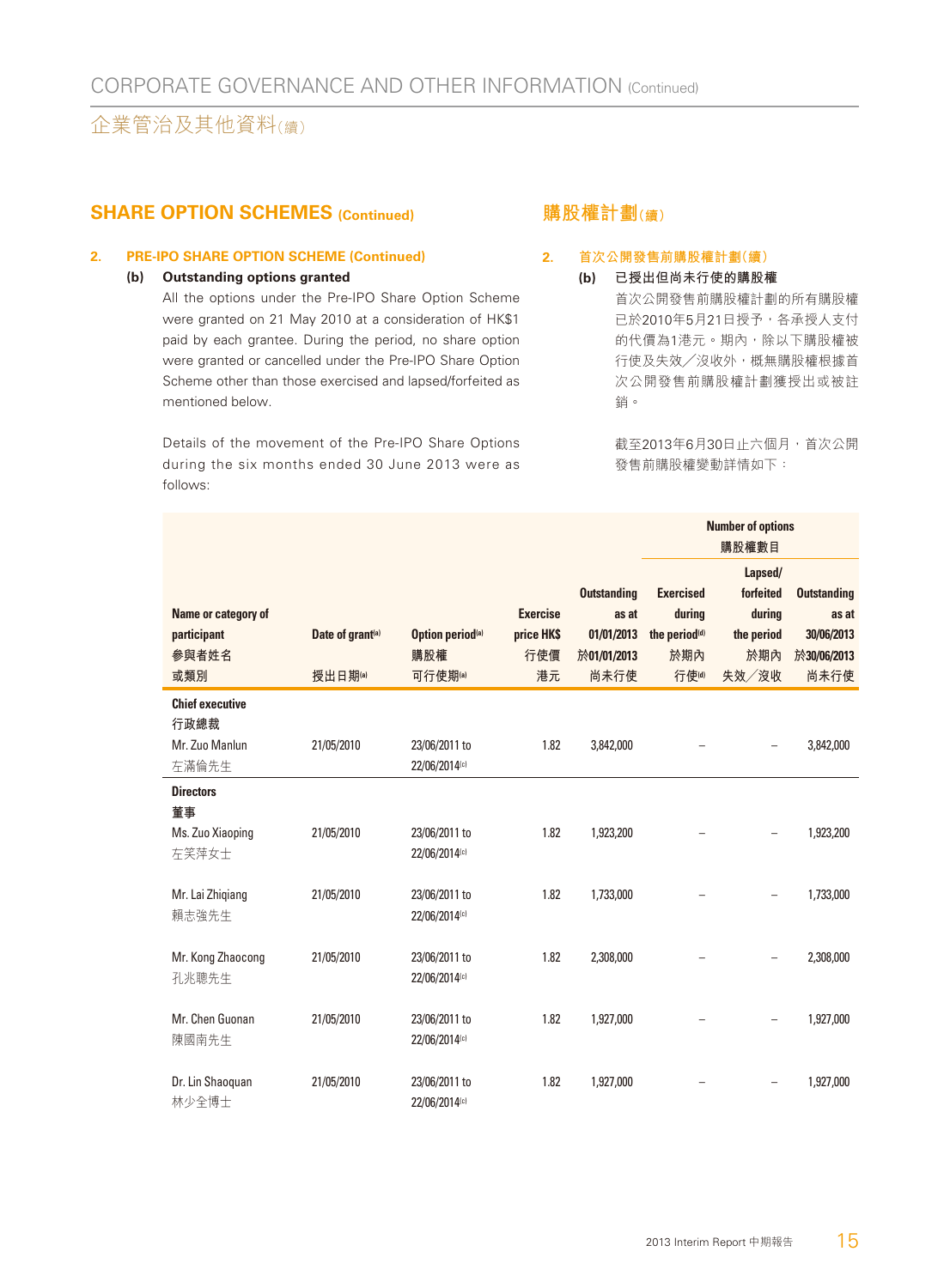#### **SHARE OPTION SCHEMES (Continued)**

#### **購股權計劃(續)**

#### **2. PRE-IPO SHARE OPTION SCHEME (Continued)**

**(b) Outstanding options granted (Continued)**

#### **2. 首次公開發售前購股權計劃(續)**

**(b) 已授出但尚未行使的購股權(續)**

|                                                               |                                         |                                                             |                                            |                                                                  |                                                                         | <b>Number of options</b><br>購股權數目                            |                                                                  |
|---------------------------------------------------------------|-----------------------------------------|-------------------------------------------------------------|--------------------------------------------|------------------------------------------------------------------|-------------------------------------------------------------------------|--------------------------------------------------------------|------------------------------------------------------------------|
| Name or category of<br>participant<br>參與者姓名<br>或類別            | Date of grant <sup>(a)</sup><br>授出日期(a) | Option period <sup>(a)</sup><br>購股權<br>可行使期(a)              | <b>Exercise</b><br>price HK\$<br>行使價<br>港元 | <b>Outstanding</b><br>as at<br>01/01/2013<br>於01/01/2013<br>尚未行使 | <b>Exercised</b><br>during<br>the period <sup>(d)</sup><br>於期內<br>行使(d) | Lapsed/<br>forfeited<br>during<br>the period<br>於期內<br>失效/沒收 | <b>Outstanding</b><br>as at<br>30/06/2013<br>於30/06/2013<br>尚未行使 |
| Mr. Huang Guirong<br>黃貴榮先生<br>Mr. Luo Jianfeng                | 21/05/2010<br>21/05/2010                | 23/06/2011 to<br>22/06/2014(c)<br>23/06/2011 to             | 1.82<br>1.82                               | 1,927,000<br>1,927,000                                           |                                                                         |                                                              | 1,927,000<br>1,927,000                                           |
| 羅建峰先生<br>Mr. Lin Dewei                                        | 21/05/2010                              | 22/06/2014(c)<br>23/06/2011 to                              | 1.82                                       | 692,000                                                          |                                                                         |                                                              | 692,000                                                          |
| 林德緯先生<br><b>Subtotal directors</b><br>董事小計                    |                                         | 22/06/2014(c)                                               |                                            | 14,364,200                                                       |                                                                         |                                                              | 14,364,200                                                       |
| <b>Subtotal directors and chief</b><br>executive<br>董事及行政總裁小計 |                                         |                                                             |                                            | 18,206,200                                                       |                                                                         |                                                              | 18,206,200                                                       |
| Employees <sup>(b)</sup><br>僱員(b)                             |                                         |                                                             |                                            |                                                                  |                                                                         |                                                              |                                                                  |
| In aggregate<br>合共                                            | 21/05/2010                              | 23/06/2011 to<br>22/06/2014(c)                              | 1.82                                       | 59,682,050                                                       | (10,576,100)                                                            | (369, 200)                                                   | 48,736,750                                                       |
| <b>Total</b><br>總計                                            |                                         |                                                             |                                            | 77,888,250                                                       | (10,576,100)                                                            | (369, 200)                                                   | 66,942,950                                                       |
| Notes:                                                        |                                         |                                                             |                                            | 附註:                                                              |                                                                         |                                                              |                                                                  |
| All dates are shown in the format of day/month/year.<br>(a)   |                                         |                                                             |                                            | (a)                                                              |                                                                         | 所示日期的格式均為日/月/年。                                              |                                                                  |
| (b)                                                           |                                         | None of such grantees is a connected person of the Company. |                                            | (b)                                                              |                                                                         | 該等承授人均並非本公司的關連人士。                                            |                                                                  |

(b) None of such grantees is a connected person of the Company.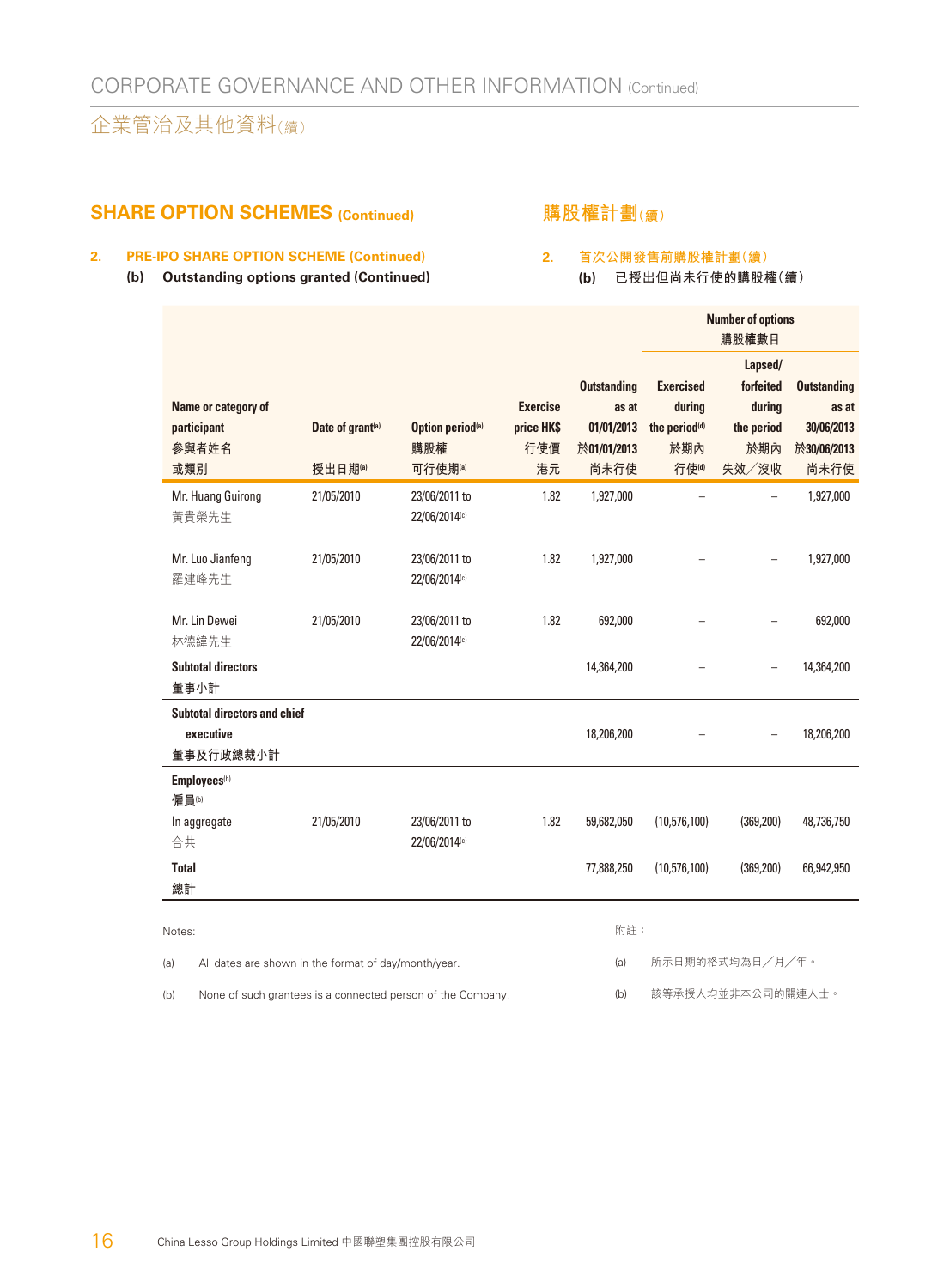#### **SHARE OPTION SCHEMES (Continued)**

#### **2. PRE-IPO SHARE OPTION SCHEME (Continued)**

- **(b) Outstanding options granted (Continued)** Notes: (Continued)
	- (c) The options are exercisable from 23 June 2011 to 22 June 2014 (both days inclusive) subject to the following vesting periods:
		- (i) up to 25% of the options commencing on 23 June 2011;
		- (ii) up to 60% of the options (including the options not exercised under the limit prescribed for in the previous period) commencing on 23 June 2012; and
		- (iii) up to 100% of the options (including the options not exercised under the limit prescribed for in the previous periods) commencing on 23 June 2013.
	- (d) The weighted average closing price of the Company's shares immediately before the dates on which the options were exercised was HK\$5.62.

#### **CHANGE OF COMPANY NAME**

Pursuant to the special resolution passed at the annual general meeting of the Company held on 31 May 2013, the name of the Company was approved to be changed from "China Liansu Group Holdings Limited 中 国联塑集团控股有限公司" to "China Lesso Group Holdings Limited 中 国联塑集团控股有限公司". With effect from 31 May 2013, the Registry of Companies in the Cayman Islands approved the change of the Company name and issued the certificate of incorporation on change of name. The Registrar of Companies in Hong Kong issued the certificate of registration of corporate name of non-Hong Kong company on 2 July 2013 confirming registration of the new Company's name in Hong Kong under Part XI of the Companies Ordinance (Chapter 32 of the Laws of Hong Kong).

#### **AUDIT COMMITTEE**

The audit committee of the Company has reviewed the accounting policies adopted by the Group and the unaudited condensed consolidated financial statements of the Group for the six months ended 30 June 2013. Such condensed consolidated financial statements have not been audited but have been reviewed by the independent auditor of the Company, Ernst & Young, in accordance with Hong Kong Standard on Review Engagements 2410 "Review of Interim Financial Information Performed by the Independent Auditor of the Entity" issued by the Hong Kong Institute of Certified Public Accountants.

#### **購股權計劃(續)**

#### **2. 首次公開發售前購股權計劃(續)**

- **(b) 已授出但尚未行使的購股權(續)** 附註:(續)
	- (c) 該等購股權可由2011年6月23日至2014年 6月22日(包括首尾兩天)期間按以下歸屬 期行使:
		- (i) 購股權之25%或以下可由2011年6 月23日起行使;
		- (ii) 購股權之60%或以下(包括按先前 歸屬期訂明可行使購股權之上限但 未經行使之購股權)可由2012年6月 23日起行使;及
		- (iii) 購股權之100%或以下(包括按先前 歸屬期訂明可行使購股權之上限但 未經行使之購股權)可由2013年6月 23日起行使。
	- (d) 緊接購股權行使日期前本公司股份的加權 平均收市價為5.62港元。

#### **更改公司名稱**

本公司於2013年5月31日舉行的股東周年大會上通過 特別決議案, 批准本公司名稱由「China Liansu Group Holdings Limited 中国联塑集团控股有限公司」改為 「China Lesso Group Holdings Limited 中国联塑集 团控股有限公司」。開曼群島公司註冊處已批准本公 司更改名稱,並已發出公司更改名稱註冊證明書,自 2013年5月31日起生效。於2013年7月2日,香港公司 註冊處處長已根據香港法例第32章公司條例第XI部發 出非香港公司更改法人名稱的註冊證明書,確認新公 司名稱註冊登記。

#### **審核委員會**

本公司審核委員會已審閱本集團所採納的會計政策及 截至2013年6月30日止六個月的未經審核簡明綜合財 務報表。該簡明綜合財務報表未經審核,但已由本公 司獨立核數師安永會計師事務所根據香港會計師公會 頒布的香港審閱委聘準則第2410號「由實體的獨立核 數師執行中期財務資料審閱」進行審閱。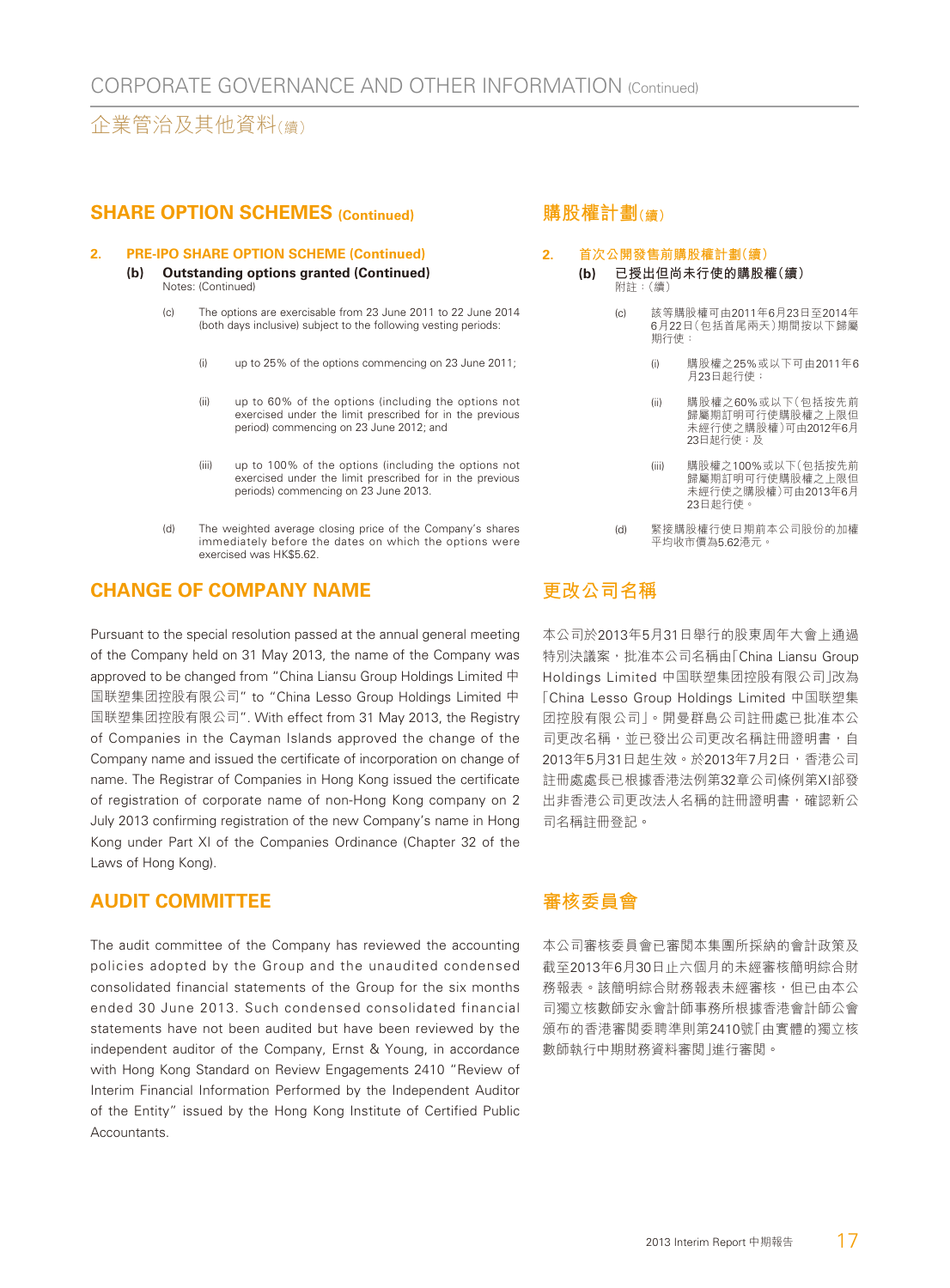#### **CORPORATE GOVERNANCE PRACTICES**

China Lesso is always committed to maintaining high standards of corporate governance practices and business ethics of the Group. The Board believes in good corporate governance practices and business ethics which are essential for achieving sustainable development, establishing investors' confidence in the Company and safeguarding and enhancing the interests of the Shareholders.

In pursuit of good and high standard of corporate governance practices. the Board reviews the corporate governance practices of the Company from time to time so as to meet the expectations of the Shareholders for continual improvement, comply with increasingly stringent regulatory requirements and fulfill its commitment of pursuing excellent corporate governance. In the opinion of the directors, the Company complied with all the applicable code provisions of the Code during the review period.

#### **MODEL CODE FOR SECURITIES TRANSACTIONS BY DIRECTORS**

The Company has adopted the Model Code as the code governing securities transactions by directors of the Company. Having made specific enquiry to the directors, all of them confirmed that they have complied with the required standard as set out in the Model Code throughout the review period. The Model Code is also applicable to other specific senior management officers of the Company.

#### **COMPLIANCE AND ENFORCEMENT OF THE NON-COMPETE UNDERTAKINGS FROM CONTROLLING SHAREHOLDER**

None of the directors or substantial shareholder of the Company or any of their respective associates has engaged in any business that competes or may compete with the business of the Group. The controlling Shareholder being New Fortune and Mr. Wong Luen Hei (the "Controlling Shareholder"), has entered into a deed of noncompetition in favour of the Group dated 14 May 2010 (the "Deed of Non-Competition").

The directors are of the view that the Group's measures adopted by the Company in respect of the enforceability of the Deed of Non-Competition are adequate to safeguard the effectiveness of the noncompetition undertakings. The independent non-executive directors have reviewed the compliance of the Deed of Non-Competition, including any potential conflicts of interest and competition arising from the taking up by the Controlling Shareholder of opportunities rejected by the Group pursuant to the Deed of Non-Competition. Based on the confirmation from the Controlling Shareholder, the independent nonexecutive directors are of the view that the Deed of Non-Competition has been complied with and has been effectively enforced.

#### **企業管治常規**

中國聯塑一直致力保持本集團高水平的企業管治常規 及商業道德。董事會相信,良好的企業管治常規及商 業道德,是達致可持續發展、建立投資者對本公司的 信心以及保障和提升股東權益的關鍵。

為追求良好而高水平的企業管治常規,董事會不時檢 討本公司的企業管治常規,以達到股東對更臻完善的 期望、遵守日趨嚴謹的監管規定,並且履行其對追求 卓越企業管治的承諾。董事認為,回顧期內本公司已 遵守守則中的所有適用守則條文。

#### **董事進行證券交易之標準守則**

本公司已採納標準守則作為本公司董事進行證券交易 之守則。經向董事特定查詢後,所有董事確認彼等於 回顧期內一直遵守標準守則所載之規定標準。標準守 則亦應用於本公司其他特定之高級管理人員。

#### **遵守及執行控股股東的不競爭承諾**

概無本公司董事或主要股東或任何彼等各自的聯繫人 從事任何與本集團業務競爭或可能競爭的業務。控股 股東(即「新富星」)及黃聯禧先生(「控股股東」)已於 2010年5月14日訂立以本集團為受益人的不競爭契據 (「不競爭契據」)。

董事認為本公司所採納本集團有關執行不競爭契據的 措施已足夠保障不競爭承諾的效力。獨立非執行董事 已審閲不競爭契據的遵守情況,包括任何因控股股東 接受本集團根據不競爭契據而拒絕的機會所產生的潛 在利益衝突及競爭。根據控股股東的確認函,獨立非 執行董事認為不競爭契據已獲遵守及有效執行。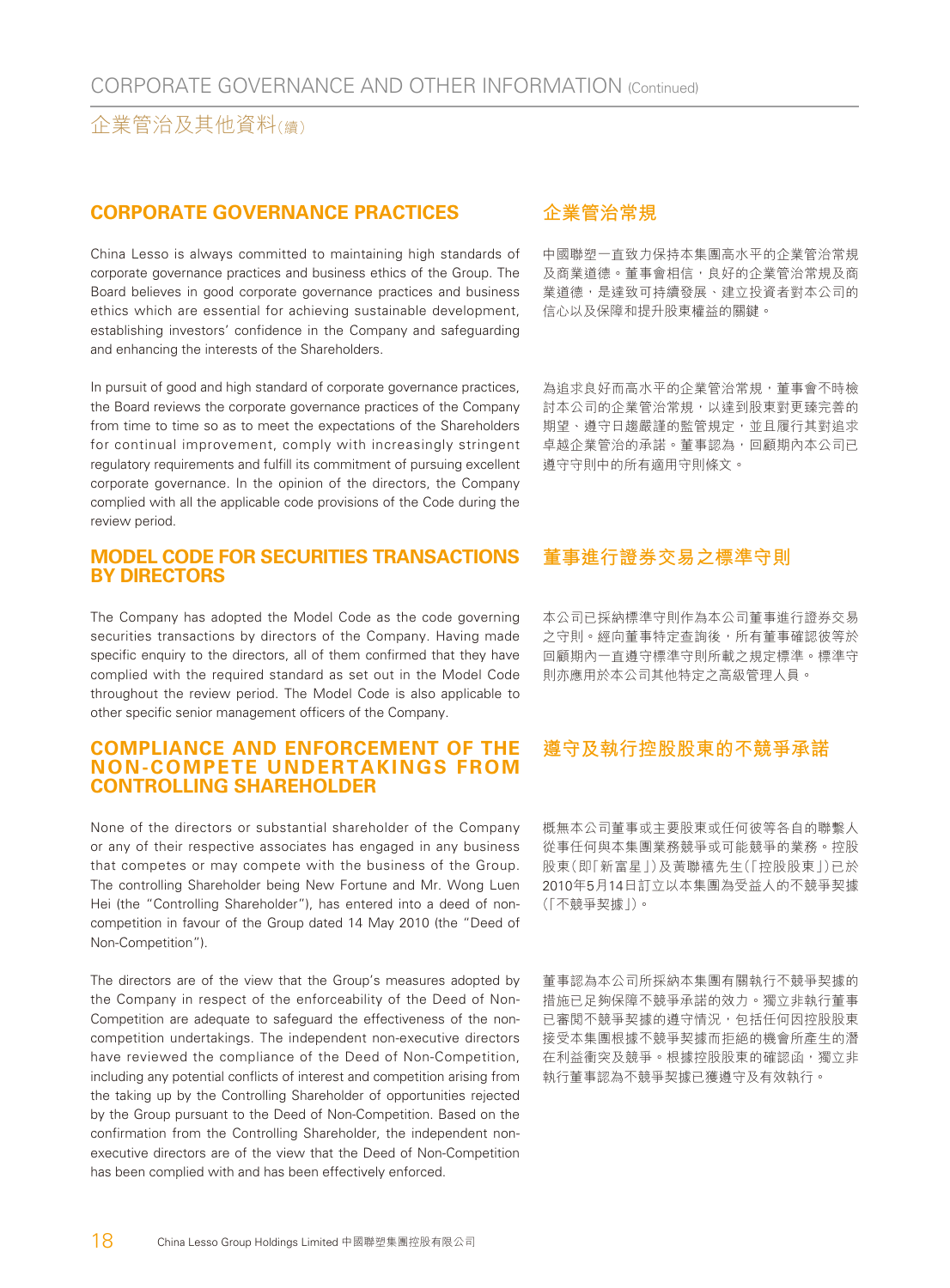#### **SENIOR NOTES**

As at 30 June 2013, the outstanding principal amount of the Senior Notes was US\$258,880,000. The Company intended to use the net proceeds for financing of the then existing indebtedness, for capital expenditures and for other general corporate purposes. The details of the Senior Notes are set out in note 18 to condensed consolidated financial statements.

#### **PURCHASE, SALE OR REDEMPTION OF LISTED SECURITIES**

For the six months ended 30 June 2013, the Company or any of its subsidiaries did not purchase, sell or redeem any of the Company's listed securities.

#### **ACQUISITION OF SUBSIDIARIES**

On 15 January 2013 and 22 April 2013, the Group entered into the sale and purchase agreements to acquire 100% equity interests in Guangdong Lesso Valve Co., Ltd.\* ("Lesso Valve") at a cash consideration of RMB116,000,000 and Fengyang Chiao Yue New Construction Material Co., Ltd.\* ("Chiao Yue") at a cash consideration of RMB5,000,000 and the shareholders' loans payable by Chiao Yue for RMB131,149,000, respectively.

Lesso Valve is principally engaged in the manufacture and sale of valve products. Chiao Yue is principally engaged in the manufacture and sale of calcium silicate board, a kind of new environmental building material. Chiao Yue is renamed as Anhui Lesso Chiao Yue New Construction Material Co., Ltd.\* subsequent to its acquisition by the Group. The acquisitions allow the Group to expand its production lines on the valve supply for the Group's water supply-related pipe projects and on the other home building material products.

The acquisition of Lesso Valve is a connected transaction and the principal terms of this acquisition have been set out in detail in the Company's announcement dated 15 January 2013.

#### **優先票據**

於2013年6月30日,優先票據的未償還本金額為 258,880,000美元。本公司擬動用所得款項淨額為當 時現有債務再融資、作為資本開支及作其他一般企業 用途。優先票據詳情載於簡明綜合財務報表附註18。

#### **購買、出售或贖回上市證券**

於截至2013年6月30日止六個月,本公司或其任何附 屬公司概無購買、出售或贖回任何本公司的上市證 券。

#### **收購附屬公司**

於2013年1月15日及2013年4月22日,本集團分別 訂立買賣協議以收購廣東聯塑閥門有限公司(「聯 塑閥門」)的100%股本權益,現金代價為人民幣 116,000,000元,以及收購鳳陽僑裕新型建材有限公 司(「僑裕」)的100%股本權益,現金代價為人民幣 5,000,000元及僑裕應付股東貸款人民幣131,149,000 元。

聯塑閥門主要從事閥門產品製造及銷售業務。僑裕主 要從事一種新型環保建材硅酸鈣板的製造及銷售業 務。僑裕自本集團收購後改名為安徽聯塑僑裕新型建 材有限公司。該等收購使本集團能擴充其為供水相關 管道項目閥門供應之生產線及其他家居建材產品之生 產線。

聯塑閥門之收購為一項關連交易,而該收購事項的主 要條款詳情已載於本公司日期為2013年1月15日的公 告。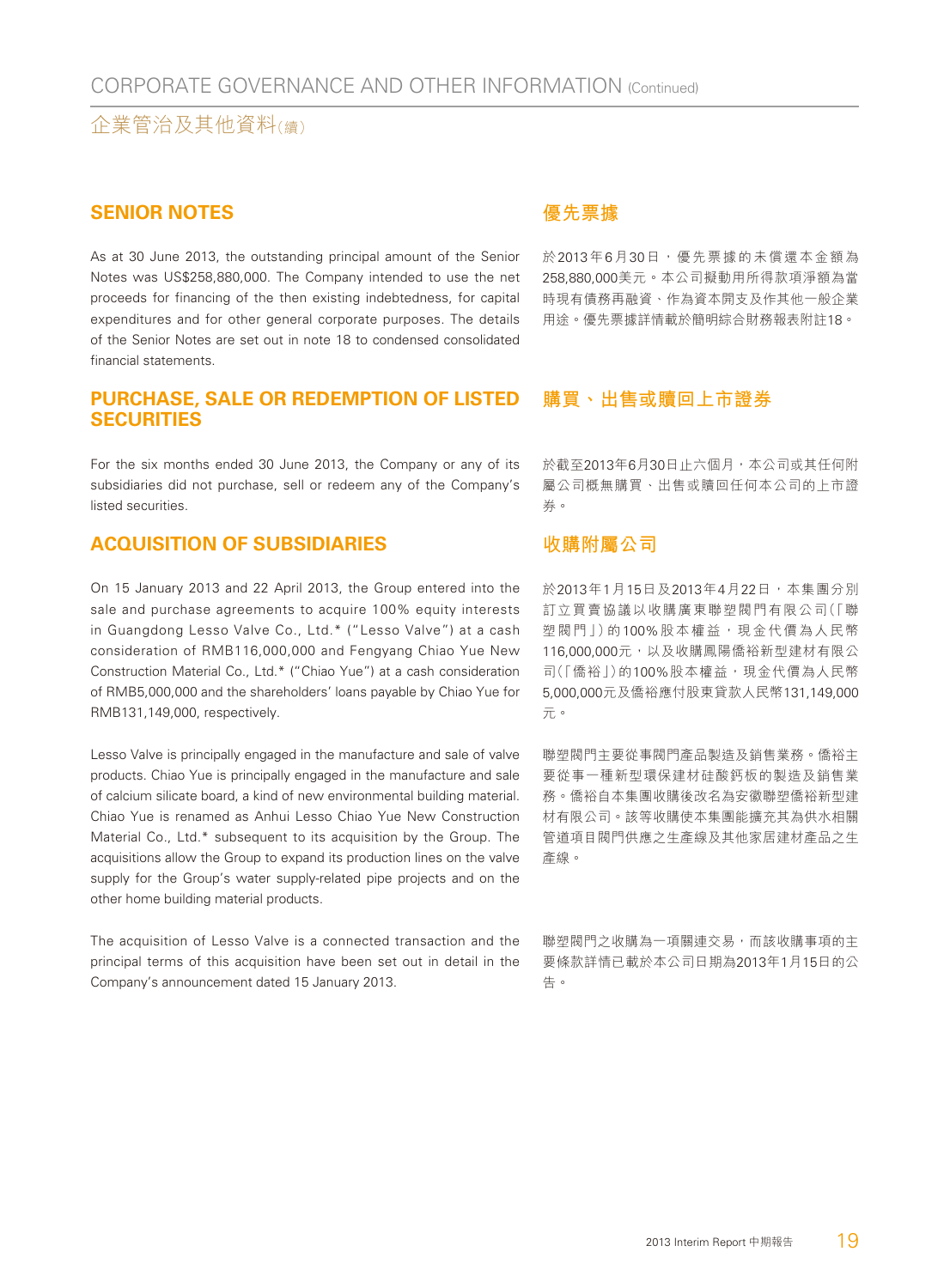## **REPORT ON REVIEW OF CONDENSED CONSOLIDATED FINANCIAL STATEMENTS 簡明綜合財務報表的審閱報告**



**To the board of directors of China Lesso Group Holdings Limited (Formerly known as "China Liansu Group Holdings Limited")** (Incorporated in Cayman Islands with limited liability)

#### **INTRODUCTION**

We have reviewed the accompanying condensed consolidated financial statements of China Lesso Group Holdings Limited (formerly known as "China Liansu Group Holdings Limited and the "Company") and its subsidiaries (together, the "Group") set out on pages 22 to 55, which comprise the condensed consolidated statement of financial position as at 30 June 2013, the condensed consolidated statements of profit or loss and other comprehensive income, changes in equity and cash flows for the six months then ended and explanatory notes. The Rules Governing the Listing of Securities on the Stock Exchange of Hong Kong Limited require the preparation of a report on financial information to be in compliance with the relevant provisions thereof and Hong Kong Accounting Standard 34 "Interim Financial Reporting" ("HKAS 34") issued by the Hong Kong Institute of Certified Public Accountants.

The directors of the Company are responsible for the preparation and presentation of these condensed consolidated financial statements in accordance with HKAS 34. Our responsibility is to express a conclusion on these condensed consolidated financial statements based on our review. Our report is made solely to you, as a body, in accordance with our agreed terms of engagement, and for no other purpose. We do not assume responsibility towards or accept liability to any other person for the contents of this report.

#### **SCOPE OF REVIEW**

We conducted our review in accordance with Hong Kong Standard on Review Engagements 2410 "Review of Interim Financial Information Performed by the Independent Auditor of the Entity" issued by the Hong Kong Institute of Certified Public Accountants. A review of financial information consists of making inquiries, primarily of persons responsible for financial and accounting matters, and applying analytical and other review procedures. A review is substantially less in scope than an audit conducted in accordance with Hong Kong Standards on Auditing and consequently does not enable us to obtain assurance that we would become aware of all significant matters that might be identified in an audit. Accordingly, we do not express an audit opinion.

#### **致中國聯塑集團控股有限公司董事會**

(於開曼群島註冊成立的有限公司)

#### **引言**

我們已審閱隨附載於第22至55頁的中國聯塑集團控 股有限公司(「貴公司」)及其附屬公司(統稱「貴集團」) 的簡明綜合財務報表,此財務報表包括於2013年6月 30日的簡明綜合財務狀況表以及截至該日止六個月的 簡明綜合損益及其他全面收益表、權益變動表及現金 流量表以及說明附註。根據香港聯合交易所有限公司 證券上市規則規定,就財務資料編製的報告必須符合 上市規則有關條文以及香港會計師公會頒布的香港會 計準則第34號「中期財務報告」(「香港會計準則第34 號」)。

貴公司董事須負責根據香港會計準則第34號編製及呈 報該等簡明綜合財務報表。我們的責任是根據我們的 審閱對該等簡明綜合財務報表作出結論。根據雙方協 定的委聘條款,僅向全體董事會報告,除此之外本報 告不作其他用途,我們概不就本報告書的內容對任何 其他人士負責或承擔責任。

#### **審閱範圍**

我們已根據香港會計師公會所頒布的香港審閱委聘準 則第2410號「由實體的獨立核數師執行中期財務資料 審閱」進行審閱。審閱財務資料包括主要向負責財務 及會計事務的人員作出查詢,並應用分析和其他審閱 程序。審閱的範圍遠較根據香港審核準則進行審核的 範圍為小,故不能令我們可保證我們將知悉在審核中 可能被發現的所有重大事項。因此,我們不會發表審 核意見。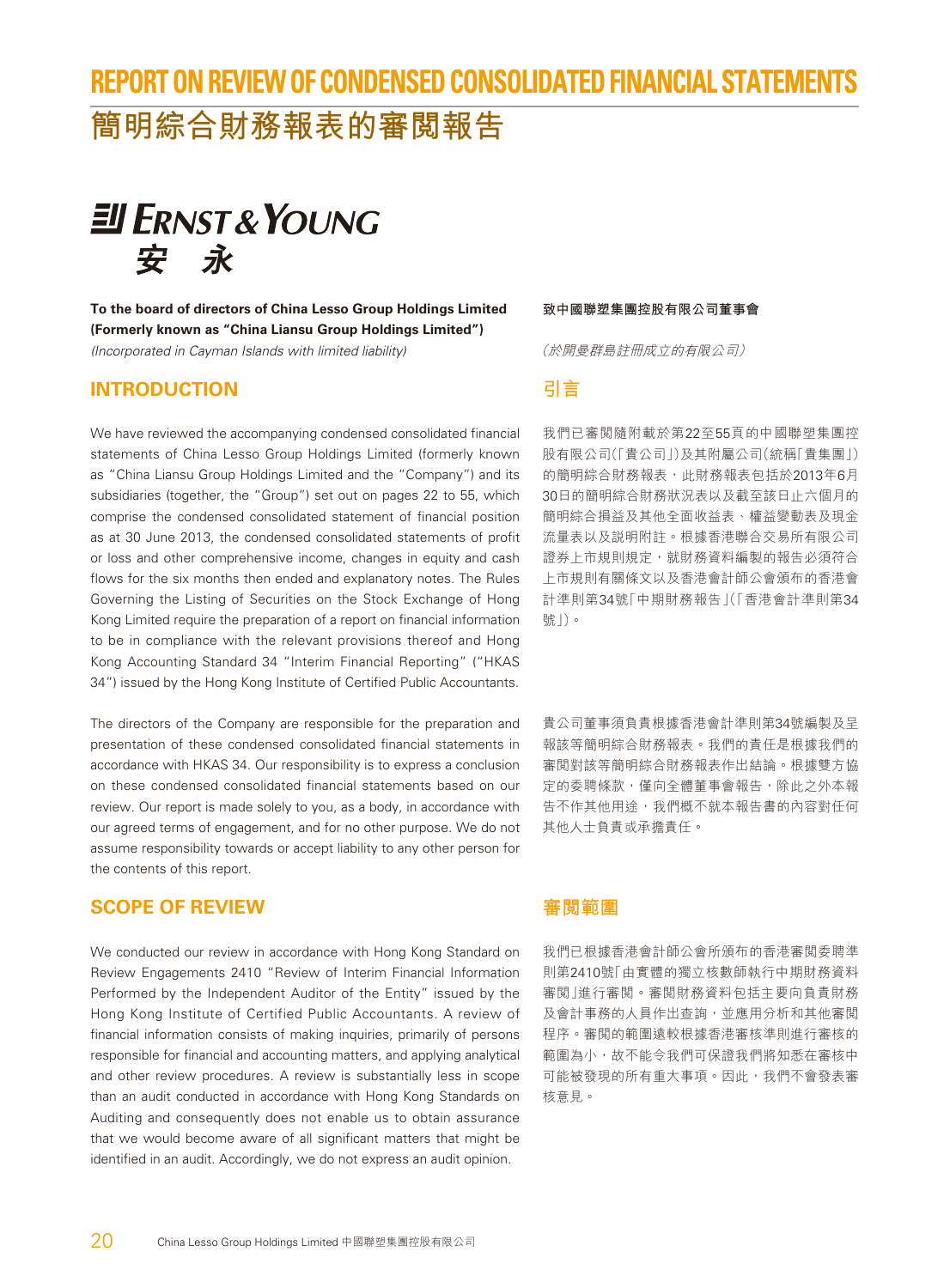簡明綜合財務報表的審閱報告(續)

#### **CONCLUSION**

Based on our review, nothing has come to our attention that causes us to believe that the accompanying condensed consolidated financial statements are not prepared, in all material respects, in accordance with HKAS 34.

#### **結論**

按照我們的審閲,我們並無發現任何事項,令我們相 信隨附的簡明綜合財務報表在各重大方面未有根據香 港會計準則第34號編製。

#### **Ernst & Young**

Certified Public Accountants 22/F CITIC Tower 1 Tim Mei Avenue Central, Hong Kong 19 August 2013

#### **安永會計師事務所**

執業會計師 香港中環 添美道1號 中信大廈22樓 2013年8月19日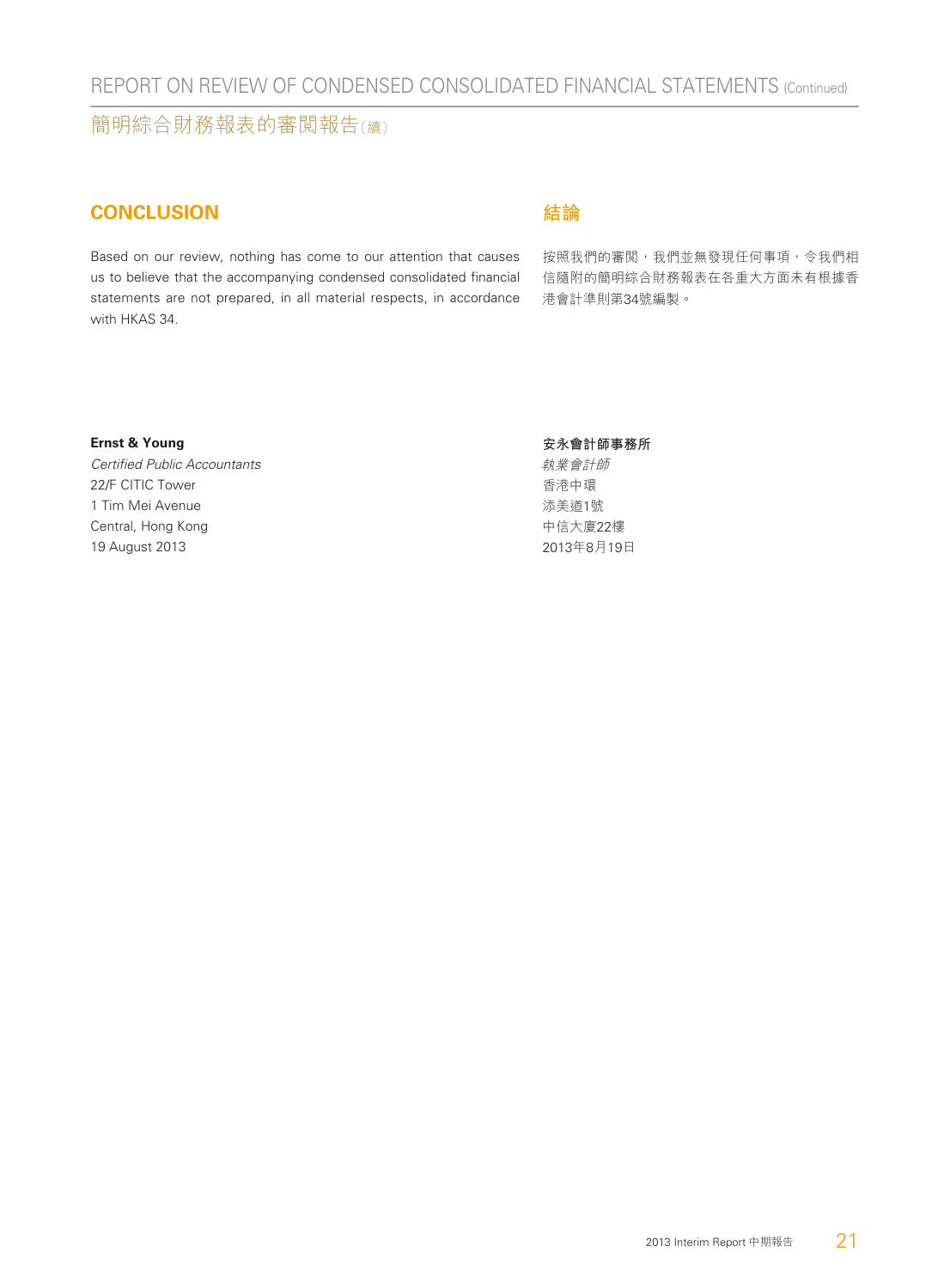## **CONDENSED CONSOLIDATED STATEMENT OF PROFIT OR LOSS AND OTHER COMPREHENSIVE INCOME**

## **簡明綜合損益及其他全面收益表**

Six months ended 30 June 2013 截至2013年6月30日止六個月

|                                                    |               |                | Six months ended 30 June |                |  |  |
|----------------------------------------------------|---------------|----------------|--------------------------|----------------|--|--|
|                                                    |               |                | 截至6月30日止六個月              |                |  |  |
|                                                    |               |                | 2013                     | 2012           |  |  |
|                                                    |               |                | 2013年                    | 2012年          |  |  |
|                                                    |               | <b>Notes</b>   | <b>RMB'000</b>           | <b>RMB'000</b> |  |  |
|                                                    |               | 附註             | 人民幣千元                    | 人民幣千元          |  |  |
|                                                    |               |                | (Unaudited)              | (Unaudited)    |  |  |
|                                                    |               |                | (未經審核)                   | (未經審核)         |  |  |
| <b>REVENUE</b>                                     | 收入            | 4              | 5,692,223                | 4,818,683      |  |  |
| Cost of sales                                      | 銷售成本          |                | (4,200,369)              | (3,570,976)    |  |  |
| Gross profit                                       | 毛利            |                | 1,491,854                | 1,247,707      |  |  |
|                                                    |               |                |                          |                |  |  |
| Other revenue, income and gains                    | 其他收入、收益及利益    | 4              | 78,812                   | 52,795         |  |  |
| Selling and distribution expenses                  | 銷售及分銷開支       |                | (283, 535)               | (222, 830)     |  |  |
| Administrative expenses                            | 行政開支          |                | (226, 274)               | (172, 623)     |  |  |
| Other expenses                                     | 其他開支          |                | (144, 863)               | (102, 774)     |  |  |
| Finance costs                                      | 融資成本          | 5              | (75, 870)                | (69, 220)      |  |  |
| Share of profit of a joint venture                 | 分佔一間合營企業溢利    |                | 214                      | 116            |  |  |
| <b>PROFIT BEFORE TAX</b>                           | 除税前溢利         | $6\phantom{1}$ | 840,338                  | 733,171        |  |  |
| Income tax expense                                 | 所得税開支         | $\overline{7}$ | (162, 681)               | (135, 266)     |  |  |
| PROFIT FOR THE PERIOD                              | 期內溢利          |                | 677,657                  | 597,905        |  |  |
| <b>OTHER COMPREHENSIVE INCOME</b>                  | 其他全面收益        |                |                          |                |  |  |
| Items that may be subsequently reclassified to     | 其後可能會重新歸類至損益的 |                |                          |                |  |  |
| profit or loss:                                    | 項目:           |                |                          |                |  |  |
| Available-for-sale investments:                    | 可供出售投資:       |                |                          |                |  |  |
| Changes in fair value                              | 公平值變動         |                |                          | 34,732         |  |  |
| Reclassification adjustments for gains on disposal | 出售所得利益重新歸類調整  |                |                          | (14, 710)      |  |  |
|                                                    |               |                |                          | 20,022         |  |  |
|                                                    |               |                |                          |                |  |  |
| Exchange differences on translation of foreign     | 折算外幣報表產生的     |                |                          |                |  |  |
| operations                                         | 匯兑差額          |                | 6,844                    | (5,688)        |  |  |
| OTHER COMPREHENSIVE INCOME                         | 期內其他全面        |                |                          |                |  |  |
| <b>FOR THE PERIOD</b>                              | 收益            |                | 6.844                    | 14,334         |  |  |
| TOTAL COMPREHENSIVE INCOME FOR THE PERIOD          | 期內全面收益總額      |                | 684,501                  | 612,239        |  |  |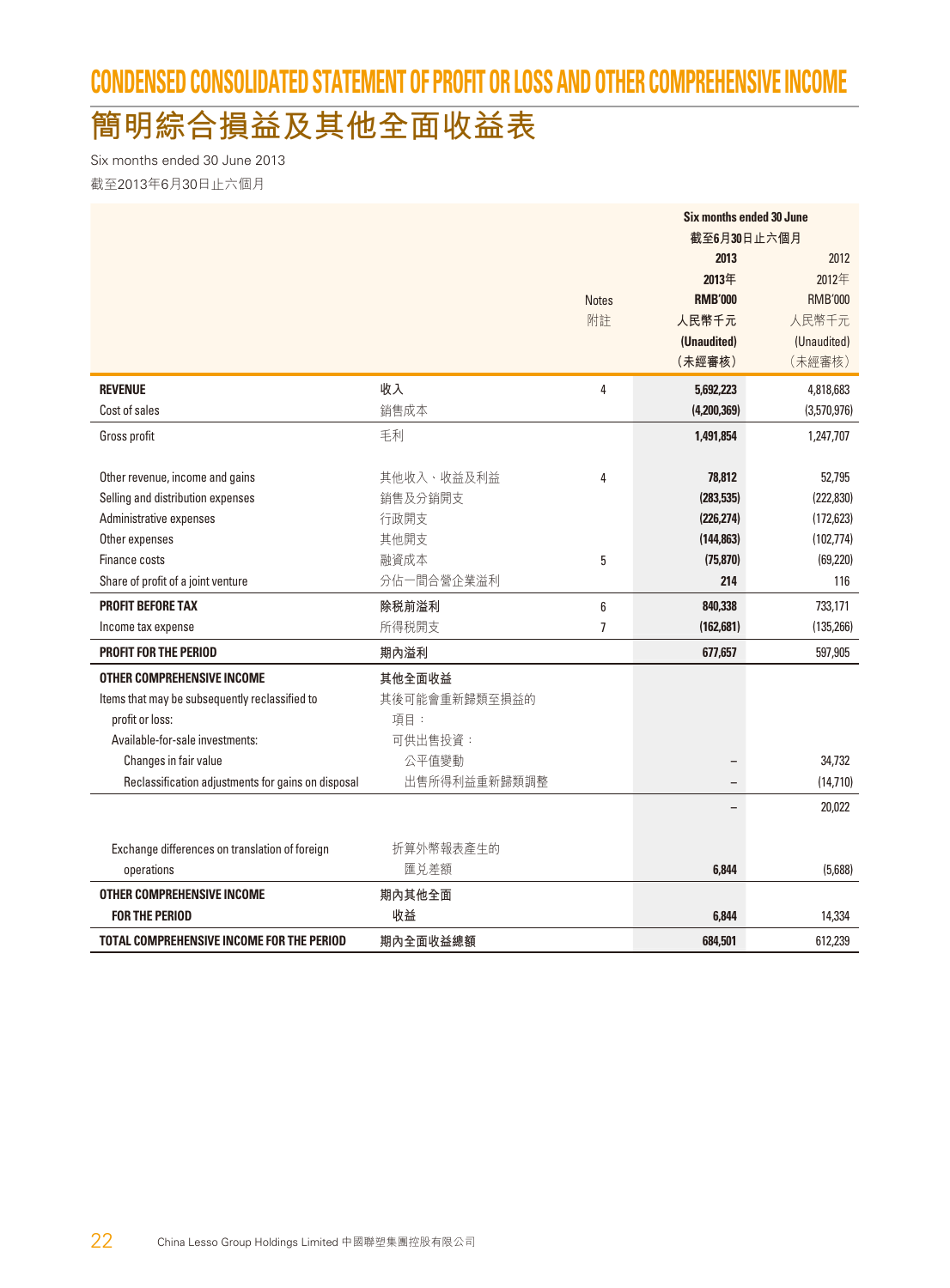#### 簡明綜合損益及其他全面收益表(續)

Six months ended 30 June 2013 截至2013年6月30日止六個月

|                                           |            |             | Six months ended 30 June |                |  |  |
|-------------------------------------------|------------|-------------|--------------------------|----------------|--|--|
|                                           |            |             | 截至6月30日止六個月              |                |  |  |
|                                           |            |             | 2013                     | 2012           |  |  |
|                                           |            |             | 2013年                    | 2012年          |  |  |
|                                           |            | <b>Note</b> | <b>RMB'000</b>           | <b>RMB'000</b> |  |  |
|                                           |            | 附註          | 人民幣千元                    | 人民幣千元          |  |  |
|                                           |            |             | (Unaudited)              | (Unaudited)    |  |  |
|                                           |            |             | (未經審核)                   | (未經審核)         |  |  |
| Profit for the period attributable to:    | 以下應佔期內溢利:  |             |                          |                |  |  |
| Owners of the Company                     | 本公司擁有人     |             | 682,734                  | 600,185        |  |  |
| Non-controlling interests                 | 非控制權益      |             | (5,077)                  | (2, 280)       |  |  |
|                                           |            |             | 677,657                  | 597,905        |  |  |
| Total comprehensive income for the period | 以下應佔期內全面收益 |             |                          |                |  |  |
| attributable to:                          | 總額:        |             |                          |                |  |  |
| Owners of the Company                     | 本公司擁有人     |             | 689,934                  | 614,519        |  |  |
| Non-controlling interests                 | 非控制權益      |             | (5, 433)                 | (2, 280)       |  |  |
|                                           |            |             | 684,501                  | 612,239        |  |  |
| <b>EARNINGS PER SHARE ATTRIBUTABLE TO</b> | 本公司擁有人應佔   |             |                          |                |  |  |
| <b>OWNERS OF THE COMPANY</b>              | 每股盈利       | 9           |                          |                |  |  |
| <b>Basic</b>                              | 基本         |             | <b>RMB0.22</b>           | <b>RMB0.20</b> |  |  |
|                                           |            |             | 人民幣0.22元                 | 人民幣0.20元       |  |  |
| <b>Diluted</b>                            | 攤薄         |             | <b>RMB0.22</b>           | <b>RMB0.20</b> |  |  |
|                                           |            |             | 人民幣0.22元                 | 人民幣0.20元       |  |  |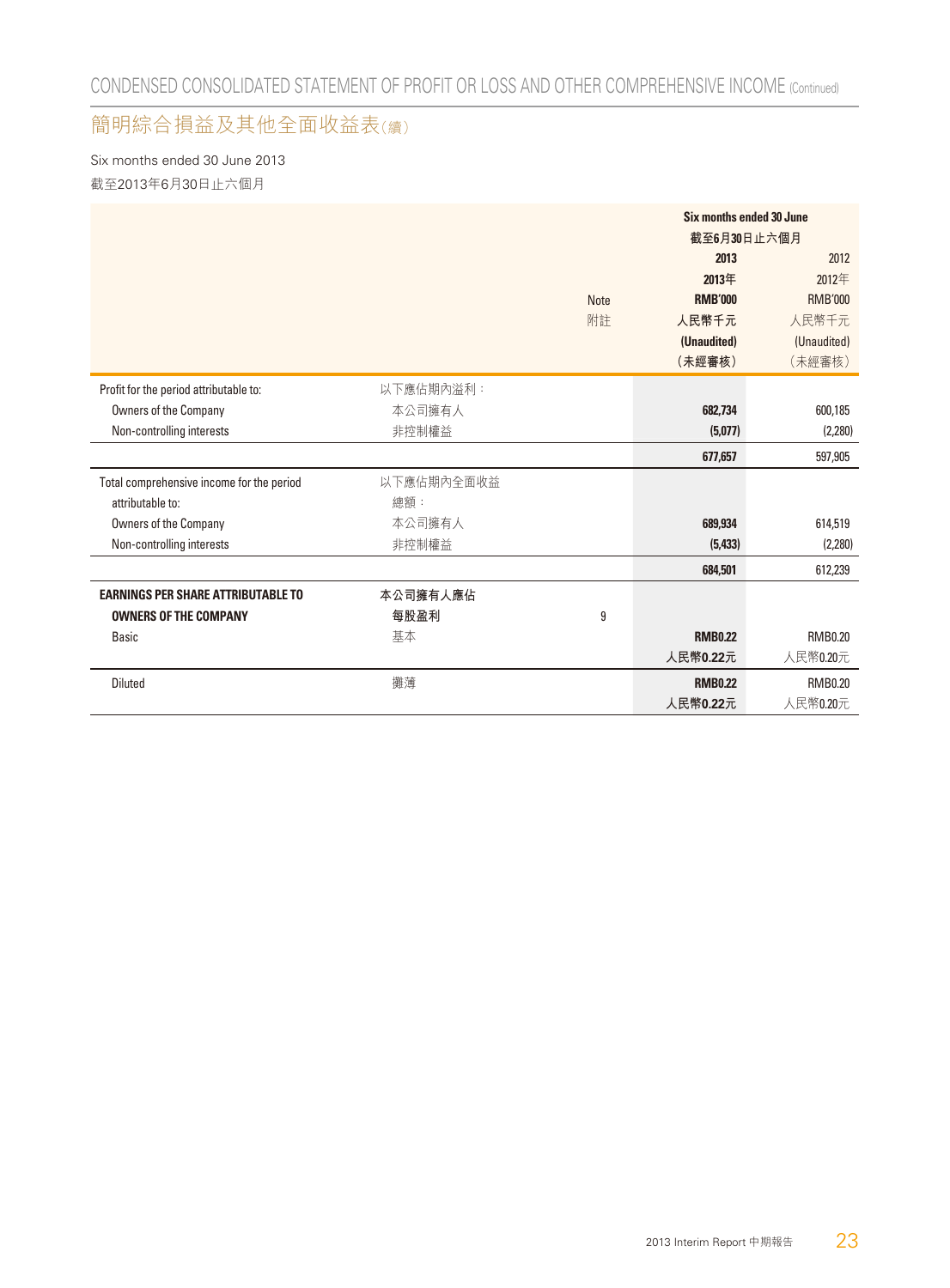## **CONDENSED CONSOLIDATED STATEMENT OF FINANCIAL POSITION**

## **簡明綜合財務狀況表**

30 June 2013 2013年6月30日

|                                                   |               |              | As at          | As at          |
|---------------------------------------------------|---------------|--------------|----------------|----------------|
|                                                   |               |              | 30 June        | 31 December    |
|                                                   |               |              | 2013           | 2012           |
|                                                   |               |              | 於2013年         | 於2012年         |
|                                                   |               |              | 6月30日          | 12月31日         |
|                                                   |               | <b>Notes</b> | <b>RMB'000</b> | <b>RMB'000</b> |
|                                                   |               | 附註           | 人民幣千元          | 人民幣千元          |
|                                                   |               |              | (Unaudited)    | (Audited)      |
|                                                   |               |              | (未經審核)         | (經審核)          |
| <b>NON-CURRENT ASSETS</b>                         | 非流動資產         |              |                |                |
| Property, plant and equipment                     | 物業、廠房及設備      | 10           | 3,841,794      | 3,288,261      |
| Prepaid land lease payments                       | 預付土地租賃款       |              | 1,002,953      | 954,279        |
| Other intangible assets                           | 其他無形資產        |              | 12,416         | 9,771          |
| Deposits paid for the purchase of land, property, | 購買土地、物業、廠房及設備 |              |                |                |
| plant and equipment                               | 所支付的按金        |              | 200,988        | 129,705        |
| Interest in a joint venture                       | 於一間合營企業的權益    |              | 5,500          | 5,286          |
| Held-to-maturity investments                      | 持有至到期投資       | 11           | 247,808        | 279,006        |
| Deferred tax assets                               | 遞延税項資產        |              | 7,363          | 3,575          |
| Total non-current assets                          | 非流動資產總額       |              | 5,318,822      | 4,669,883      |
| <b>CURRENT ASSETS</b>                             | 流動資產          |              |                |                |
| Inventories                                       | 存貨            | 12           | 2,243,530      | 1,766,133      |
| Trade and bills receivables                       | 貿易應收款項及票據     | 13           | 932,957        | 1,009,534      |
| Prepayments, deposits and other receivables       | 預付款、按金及其他應收款項 | 14           | 563,889        | 405,227        |
| Held-to-maturity investments                      | 持有至到期投資       | 11           | 27,791         | 9,684          |
| Cash and bank deposits                            | 現金及銀行存款       | 15           | 1,796,222      | 1,922,325      |
| <b>Total current assets</b>                       | 流動資產總額        |              | 5,564,389      | 5,112,903      |
| <b>CURRENT LIABILITIES</b>                        | 流動負債          |              |                |                |
| Trade and bills payables                          | 貿易應付款項及票據     | 16           | 715,119        | 512,054        |
| Other payables and accruals                       | 其他應付款項及應計費用   | 17           | 883,217        | 832,388        |
| Bank loans and other borrowings                   | 銀行貸款及其他借款     | 18           | 509,237        | 595,799        |
| Tax payable                                       | 應付税項          |              | 86,599         | 98,635         |
| <b>Total current liabilities</b>                  | 流動負債總額        |              | 2,194,172      | 2,038,876      |
| <b>NET CURRENT ASSETS</b>                         | 流動資產淨額        |              | 3,370,217      | 3,074,027      |
| <b>TOTAL ASSETS LESS CURRENT LIABILITIES</b>      | 資產總額減流動負債     |              | 8,689,039      | 7,743,910      |
| <b>NON-CURRENT LIABILITIES</b>                    | 非流動負債         |              |                |                |
| Bank loans and other borrowings                   | 銀行貸款及其他借款     | 18           | 2,127,127      | 1,628,783      |
| Deferred tax liabilities                          | 遞延税項負債        |              | 100,154        | 64,635         |
| Deferred income                                   | 遞延收益          |              | 22,059         | 22,574         |
| Total non-current liabilities                     | 非流動負債總額       |              | 2,249,340      | 1,715,992      |
| Net assets                                        | 資產淨值          |              | 6,439,699      | 6,027,918      |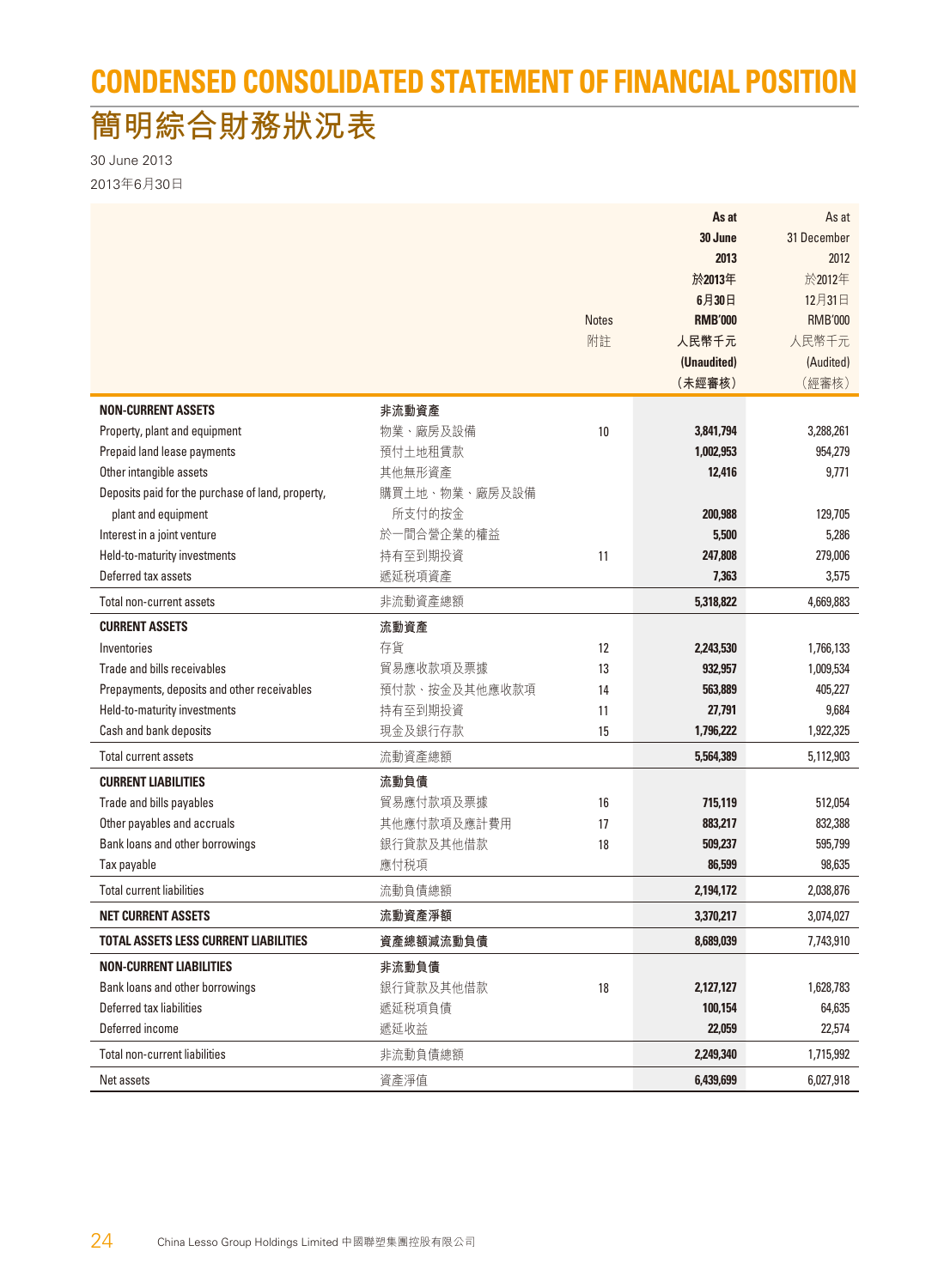### 簡明綜合財務狀況表(續)

30 June 2013 2013年6月30日

|                                              |            |             | As at          | As at          |
|----------------------------------------------|------------|-------------|----------------|----------------|
|                                              |            |             | 30 June        | 31 December    |
|                                              |            |             | 2013           | 2012           |
|                                              |            |             | 於2013年         | 於2012年         |
|                                              |            |             | 6月30日          | 12月31日         |
|                                              |            | <b>Note</b> | <b>RMB'000</b> | <b>RMB'000</b> |
|                                              |            | 附註          | 人民幣千元          | 人民幣千元          |
|                                              |            |             | (Unaudited)    | (Audited)      |
|                                              |            |             | (未經審核)         | (經審核)          |
| <b>EQUITY</b>                                | 權益         |             |                |                |
| Issued capital                               | 已發行股本      | 19          | 133,081        | 132,660        |
| Reserves                                     | 儲備         |             | 6,294,166      | 5,877,373      |
| Equity attributable to owners of the Company | 本公司擁有人應佔權益 |             | 6,427,247      | 6,010,033      |
|                                              |            |             |                |                |
| Non-controlling interests                    | 非控制權益      |             | 12,452         | 17,885         |
| <b>Total equity</b>                          | 權益總額       |             | 6,439,699      | 6,027,918      |

**黃聯禧 エコレン こうしょう こうしょう かいしょう かいきょう 羅建峰** Director Director Director かんじょう しょうしょう しゅうしょう じゅんじょう すいじょう 董事

Wong Luen Hei **Luis Communist Communist Communist Communist Communist Communist Communist Communist Communist Communist Communist Communist Communist Communist Communist Communist Communist Communist Communist Communist Co**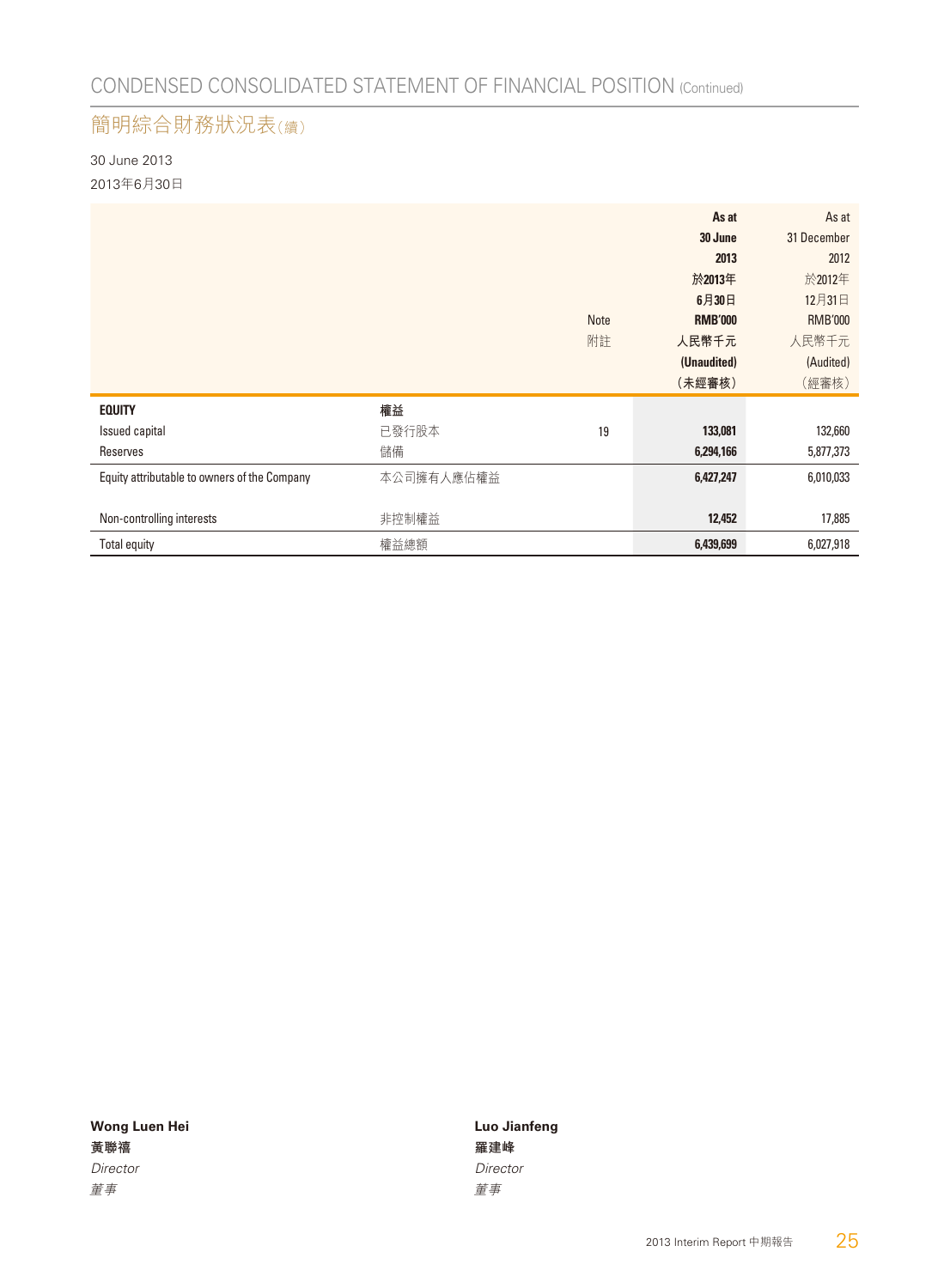## **CONDENSED CONSOLIDATED STATEMENT OF CHANGES IN EQUITY**

## **簡明綜合權益變動表**

Six months ended 30 June 2013 截至2013年6月30日止六個月

|                                    | Attributable to owners of the Company |                          |                          |                        |                          |                |                          |                          |                          |                |                          |                |
|------------------------------------|---------------------------------------|--------------------------|--------------------------|------------------------|--------------------------|----------------|--------------------------|--------------------------|--------------------------|----------------|--------------------------|----------------|
|                                    |                                       |                          |                          |                        |                          | 本公司擁有人應佔       |                          |                          |                          |                |                          |                |
|                                    |                                       |                          |                          |                        |                          |                |                          | <b>Exchange</b>          |                          |                |                          |                |
|                                    |                                       |                          |                          |                        |                          | <b>Share</b>   |                          | fluctuation              |                          |                | Non-                     |                |
|                                    |                                       | <b>Issued</b>            | <b>Share</b>             | <b>Statutory</b>       | <b>Capital</b>           | option         | <b>Merger</b>            | reserve                  | <b>Retained</b>          |                | controlling              | <b>Total</b>   |
|                                    |                                       | capital                  | premium                  | reserve <sup>(a)</sup> | reserve <sup>(b)</sup>   | reserve        | reserve                  | 匯兑波動                     | profits                  | <b>Total</b>   | <b>interests</b>         | equity         |
|                                    |                                       | 已發行股本                    | 股份溢價                     | 法定儲備(a)                | 資本儲備()                   | 購股權儲備          | 合併儲備                     | 儲備                       | 保留溢利                     | 總計             | 非控制權益                    | 權益總額           |
|                                    |                                       | <b>RMB'000</b>           | <b>RMB'000</b>           | <b>RMB'000</b>         | <b>RMB'000</b>           | <b>RMB'000</b> | <b>RMB'000</b>           | <b>RMB'000</b>           | <b>RMB'000</b>           | <b>RMB'000</b> | <b>RMB'000</b>           | <b>RMB'000</b> |
|                                    |                                       | 人民幣千元                    | 人民幣千元                    | 人民幣千元                  | 人民幣千元                    | 人民幣千元          | 人民幣千元                    | 人民幣千元                    | 人民幣千元                    | 人民幣千元          | 人民幣千元                    | 人民幣千元          |
| At 1 January 2013                  | 於2013年1月1日                            |                          |                          |                        |                          |                |                          |                          |                          |                |                          |                |
| (Audited)                          | (經審核)                                 | 132,660                  | 1,748,241*               | 546,529                | 31,645*                  | 68,087         | 5,515                    | 18,086                   | 3,459,270*               | 6,010,033      | 17,885                   | 6,027,918      |
| Profit for the period              | 期內溢利                                  |                          |                          |                        |                          |                |                          |                          | 682,734                  | 682,734        | (5,077)                  | 677,657        |
| Other comprehensive                | 期内其他全面                                |                          |                          |                        |                          |                |                          |                          |                          |                |                          |                |
| income for the period              | 收益                                    | $\overline{\phantom{a}}$ |                          |                        |                          |                | $\overline{\phantom{0}}$ | 7,200                    | $\overline{\phantom{a}}$ | 7,200          | (356)                    | 6,844          |
| Total comprehensive                | 期内全面收益                                |                          |                          |                        |                          |                |                          |                          |                          |                |                          |                |
| income for the period              | 總額                                    |                          |                          |                        |                          |                |                          | 7,200                    | 682,734                  | 689,934        | (5, 433)                 | 684,501        |
|                                    |                                       |                          |                          |                        |                          |                |                          |                          |                          |                |                          |                |
| Issue of shares                    | 發行股份                                  | 421                      | 24.169                   |                        | $\overline{\phantom{a}}$ | (9,289)        |                          |                          |                          | 15,301         | $\overline{\phantom{a}}$ | 15,301         |
| Equity-settled share option        | 以股權結算的                                |                          |                          |                        |                          |                |                          |                          |                          |                |                          |                |
| arrangements                       | 購股權安排                                 |                          |                          |                        |                          | 5,797          |                          |                          |                          | 5,797          |                          | 5,797          |
| Dividends recognised as            | 確認為向擁有人                               |                          |                          |                        |                          |                |                          |                          |                          |                |                          |                |
| distributions to owners (note 8)   | 分派的股息(附註8)                            |                          |                          |                        |                          |                |                          | $\overline{\phantom{a}}$ | (293, 818)               | (293, 818)     |                          | (293, 818)     |
| Appropriation to statutory reserve | 轉撥至法定儲備                               |                          | $\overline{\phantom{0}}$ | 1,283                  |                          |                |                          | $\overline{\phantom{a}}$ | (1, 283)                 |                |                          |                |
| At 30 June 2013                    | 於2013年6月30日                           |                          |                          |                        |                          |                |                          |                          |                          |                |                          |                |
| (Unaudited)                        | (未經審核)                                | 133,081                  | 1,772,410*               | 547,812#               | 31,645*                  | 64,595*        | 5,515                    | 25,286                   | 3,846,903                | 6,427,247      | 12,452                   | 6,439,699      |

# These reserve accounts comprise the consolidated reserves of RMB6,294,166,000 in the condensed consolidated statement of financial position as at 30 June 2013 (31 December 2012: RMB5,877,373,000).

該等儲備賬包括於2013年6月30日簡明綜合財務狀況表中 綜合儲備人民幣6,294,166,000元(2012年12月31日:人 民幣5,877,373,000元)。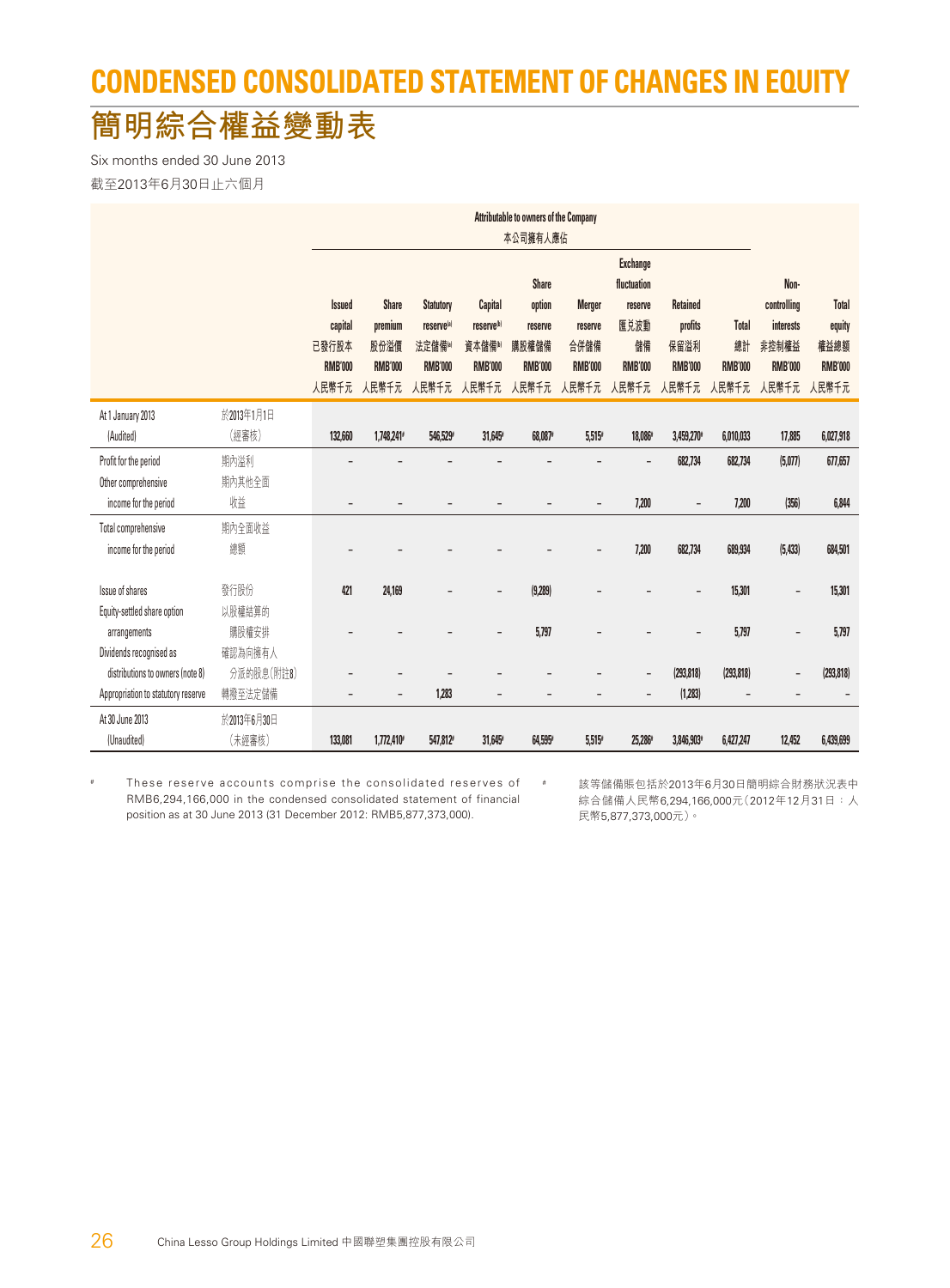#### 簡明綜合權益變動表(續)

Six months ended 30 June 2013 截至2013年6月30日止六個月

|                             |             |                          | Attributable to owners of the Company |                        |                        |                |                          |                          |                |                |                |                          |                |
|-----------------------------|-------------|--------------------------|---------------------------------------|------------------------|------------------------|----------------|--------------------------|--------------------------|----------------|----------------|----------------|--------------------------|----------------|
|                             |             |                          |                                       |                        |                        |                | 本公司擁有人應佔                 |                          |                |                |                |                          |                |
|                             |             |                          |                                       |                        |                        |                |                          | Available-               |                |                |                |                          |                |
|                             |             |                          |                                       |                        |                        |                |                          | for-sale                 |                |                |                |                          |                |
|                             |             |                          |                                       |                        |                        |                |                          | investment               |                |                |                |                          |                |
|                             |             |                          |                                       |                        |                        |                |                          | revaluation              | Exchange       |                |                |                          |                |
|                             |             |                          |                                       |                        |                        | Share          |                          | reserve                  | fluctuation    |                |                | Non-                     |                |
|                             |             | <b>Issued</b>            | Share                                 | Statutory              | Capital                | option         | Merger                   | 可供出售                     | reserve        | Retained       |                | controlling              | Total          |
|                             |             | capital                  | premium                               | reserve <sup>(a)</sup> | reserve <sup>(b)</sup> | reserve        | reserve                  | 投資重估                     | 匯兑波動           | profits        | Total          | interests                | equity         |
|                             |             | 已發行股本                    | 股份溢價                                  | 法定儲備(a)                | 資本儲備®                  | 購股權儲備          | 合併儲備                     | 儲備                       | 儲備             | 保留溢利           | 總計             | 非控制權益                    | 權益總額           |
|                             |             | <b>RMB'000</b>           | <b>RMB'000</b>                        | <b>RMB'000</b>         | <b>RMB'000</b>         | <b>RMB'000</b> | <b>RMB'000</b>           | <b>RMB'000</b>           | <b>RMB'000</b> | <b>RMB'000</b> | <b>RMB'000</b> | <b>RMB'000</b>           | <b>RMB'000</b> |
|                             |             | 人民幣千元                    | 人民幣千元                                 | 人民幣千元                  | 人民幣千元                  | 人民幣千元          | 人民幣千元                    | 人民幣千元                    | 人民幣千元          | 人民幣千元          | 人民幣千元          | 人民幣千元                    | 人民幣千元          |
| At 1 January 2012           | 於2012年1月1日  |                          |                                       |                        |                        |                |                          |                          |                |                |                |                          |                |
| (Audited)                   | (經審核)       | 131,537                  | 1,683,990                             | 412,962                | 31,645                 | 72,404         | 5,515                    | (20, 022)                | 20,595         | 2,648,349      | 4,986,975      | 390                      | 4,987,365      |
| Profit for the period       | 期內溢利        |                          |                                       |                        |                        |                |                          |                          |                | 600,185        | 600,185        | (2, 280)                 | 597,905        |
| Other comprehensive         | 期內其他        |                          |                                       |                        |                        |                |                          |                          |                |                |                |                          |                |
| income for the period       | 全面收益        | $\overline{\phantom{m}}$ | L,                                    |                        |                        |                | $\overline{a}$           | 20,022                   | (5,688)        | L,             | 14,334         | $\overline{\phantom{a}}$ | 14,334         |
| Total comprehensive         | 期內全面        |                          |                                       |                        |                        |                |                          |                          |                |                |                |                          |                |
| income for the period       | 收益總額        |                          |                                       |                        |                        |                | $\overline{\phantom{a}}$ | 20,022                   | (5,688)        | 600,185        | 614,519        | (2, 280)                 | 612,239        |
|                             |             |                          |                                       |                        |                        |                |                          |                          |                |                |                |                          |                |
| Issue of shares             | 發行股份        | 204                      | 11,601                                |                        |                        | (4,409)        |                          |                          |                |                | 7,396          |                          | 7,396          |
| Capital contributions from  | 非控制權益       |                          |                                       |                        |                        |                |                          |                          |                |                |                |                          |                |
| non-controlling interests   | 出資          |                          |                                       |                        |                        |                |                          |                          |                |                |                | 8,608                    | 8,608          |
| Equity-settled share option | 以股權結算的      |                          |                                       |                        |                        |                |                          |                          |                |                |                |                          |                |
| arrangements                | 購股權安排       |                          |                                       |                        |                        | 14,092         |                          |                          |                |                | 14,092         |                          | 14,092         |
| Dividends recognised as     | 確認為向擁有人     |                          |                                       |                        |                        |                |                          |                          |                |                |                |                          |                |
| distribution to owners      | 分派的股息       |                          |                                       |                        |                        |                |                          |                          |                |                |                |                          |                |
| (note 8)                    | (附註8)       |                          |                                       |                        |                        |                |                          |                          |                | (293, 834)     | (293, 834)     |                          | (293, 834)     |
| Appropriation to statutory  | 轉撥至法定       |                          |                                       |                        |                        |                |                          |                          |                |                |                |                          |                |
| reserve                     | 儲備          | ÷                        |                                       | 394                    | L,                     |                |                          |                          |                | (394)          | Ē,             |                          |                |
| At 30 June 2012             | 於2012年6月30日 |                          |                                       |                        |                        |                |                          |                          |                |                |                |                          |                |
| (Unaudited)                 | (未經審核)      | 131,741                  | 1,695,591                             | 413,356                | 31,645                 | 82,087         | 5,515                    | $\overline{\phantom{0}}$ | 14,907         | 2,954,306      | 5,329,148      | 6,718                    | 5,335,866      |

#### Notes:

- (a) In accordance with the Company Law of the PRC, each of the Company's subsidiaries registered in the PRC is required to appropriate 10% of the annual statutory profit after tax (after offsetting any prior years' losses) determined in accordance with generally accepted accounting principles in the PRC to the statutory reserve until the balance of the reserve fund reaches 50% of its registered capital. The statutory reserve can be utilised to offset prior years' losses or to increase capital, provided that the remaining balance of the statutory reserve is not less than 25% of the registered capital.
- (b) Capital reserve mainly represented the difference between the consideration and the book value of the share of the net assets acquired in respect of the acquisition of non-controlling interests.

#### 附註:

(a) 根據中國公司法,本公司於中國註冊的各間附屬公司須劃 撥根據中國公認會計原則釐定的年度法定除稅後溢利(經 扣除任何過往年度虧損後)的10%至法定儲備,直至儲備 金結餘達到其註冊資本的50%為止。法定儲備可用於抵銷 過往年度虧損或增資,惟法定儲備的餘下結餘不得少於註 冊資本的25%。

#### (b) 資本儲備主要指有關收購非控制權益的代價與應佔所收購 淨資產賬面值之間的差額。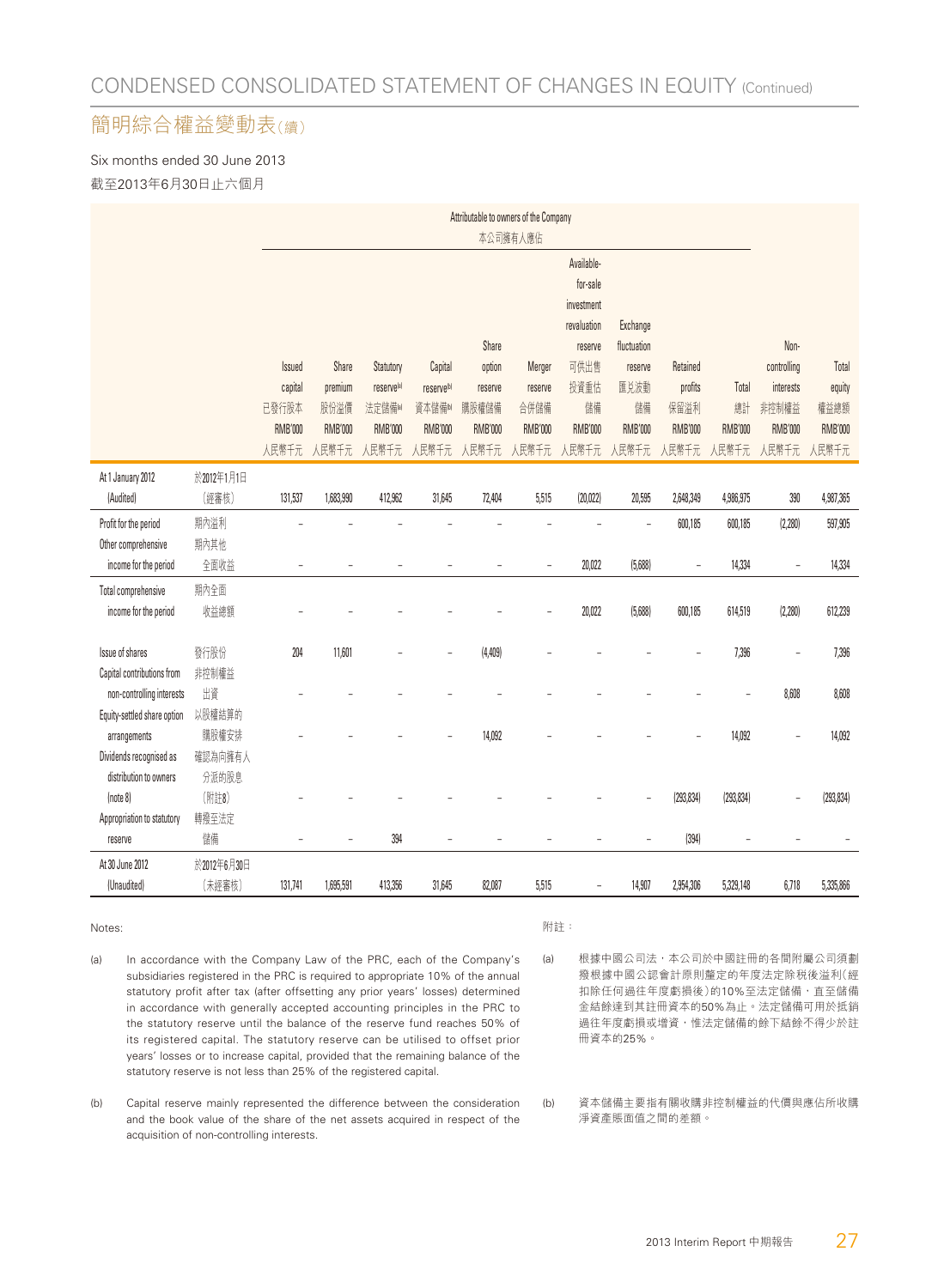## **CONDENSED CONSOLIDATED STATEMENT OF CASH FLOWS**

## **簡明綜合現金流量表**

Six months ended 30 June 2013 截至2013年6月30日止六個月

| 截至6月30日止六個月<br>2013<br>2012<br>2012年<br>2013年<br><b>Notes</b><br><b>RMB'000</b><br><b>RMB'000</b><br>附註<br>人民幣千元<br>人民幣千元<br>(Unaudited)<br>(Unaudited)<br>(未經審核)<br>(未經審核)<br><b>OPERATING ACTIVITIES</b><br>經營活動<br>Profit before tax:<br>除税前溢利:<br>733,171<br>840,338<br>就以下各項作出調整:<br>Adjustments for:<br>已撥入的政府補助<br>Government grants released<br>(515)<br>(513)<br>Interest income<br>利息收益<br>(36, 604)<br>(22, 179)<br>4<br>被提早贖回持有至到期<br>Gain on early redemption of held-to-maturity<br>投資所得利益<br>(1,594)<br>investments<br>4<br>Gain on disposal of available-for-sale investments<br>出售可供出售投資所得利益<br>$\overline{4}$<br>(14, 710)<br>購回優先票據的利益<br>Gain on repurchase of the Senior Notes<br>(4,259)<br>4<br>Dividend income<br>股息收益<br>4<br>(432)<br>融資成本<br>5<br>Finance costs<br>75,870<br>69,220<br>折舊及攤銷<br>Depreciation and amortisation<br>6<br>173,769<br>113,547<br>Gain on disposal of items of land,<br>出售土地、其他無形資產、<br>物業、廠房及設備<br>other intangible assets, property,<br>項目的利益<br>plant and equipment<br>6<br>(8,690)<br>(822)<br>議價收購所得利益<br>Gain from a bargain purchase<br>6<br>(157)<br>以股權結算的購股權開支<br>Equity-settled share option expense<br>6<br>5,797<br>14,092<br>Write-down of inventories to net realisable value<br>撇減存貨至可變現淨值<br>6<br>3,463<br>貿易應收款項減值淨額<br>Impairment of trade receivables, net<br>6<br>18,075<br>3,411<br>分佔一間合營企業溢利<br>Share of profit of a joint venture<br>(214)<br>(116)<br>890,410<br>1,069,538<br>Increase in inventories<br>存貨增加<br>(209, 763)<br>(446, 118)<br>Decrease/(increase) in trade and bills receivables<br>貿易應收款項及票據減少/(增加)<br>43,693<br>(151, 587)<br>預付款、按金及其他應收<br>Increase in prepayments, deposits and<br>other receivables<br>款項增加<br>(121, 167)<br>(45, 015)<br>貿易應付款項及票據增加<br>Increase in trade and bills payables<br>200,191<br>187,809<br>(Decrease)/increase in other payables<br>其他應付款項及應計費用<br>(減少)/增加<br>and accruals<br>3,477<br>(49, 452)<br>Cash generated from operations<br>經營產生的現金<br>696,685<br>675,331<br>Bank interest received<br>已收銀行利息<br>12,710<br>20,909<br>已付企業所得税<br>Corporate income tax paid<br>(139,550)<br>(155, 782) |                                          |              | <b>Six months ended 30 June</b> |         |  |  |
|--------------------------------------------------------------------------------------------------------------------------------------------------------------------------------------------------------------------------------------------------------------------------------------------------------------------------------------------------------------------------------------------------------------------------------------------------------------------------------------------------------------------------------------------------------------------------------------------------------------------------------------------------------------------------------------------------------------------------------------------------------------------------------------------------------------------------------------------------------------------------------------------------------------------------------------------------------------------------------------------------------------------------------------------------------------------------------------------------------------------------------------------------------------------------------------------------------------------------------------------------------------------------------------------------------------------------------------------------------------------------------------------------------------------------------------------------------------------------------------------------------------------------------------------------------------------------------------------------------------------------------------------------------------------------------------------------------------------------------------------------------------------------------------------------------------------------------------------------------------------------------------------------------------------------------------------------------------------------------------------------------------------------------------------------------------------------------------------------------------------------------|------------------------------------------|--------------|---------------------------------|---------|--|--|
|                                                                                                                                                                                                                                                                                                                                                                                                                                                                                                                                                                                                                                                                                                                                                                                                                                                                                                                                                                                                                                                                                                                                                                                                                                                                                                                                                                                                                                                                                                                                                                                                                                                                                                                                                                                                                                                                                                                                                                                                                                                                                                                                |                                          |              |                                 |         |  |  |
|                                                                                                                                                                                                                                                                                                                                                                                                                                                                                                                                                                                                                                                                                                                                                                                                                                                                                                                                                                                                                                                                                                                                                                                                                                                                                                                                                                                                                                                                                                                                                                                                                                                                                                                                                                                                                                                                                                                                                                                                                                                                                                                                |                                          |              |                                 |         |  |  |
|                                                                                                                                                                                                                                                                                                                                                                                                                                                                                                                                                                                                                                                                                                                                                                                                                                                                                                                                                                                                                                                                                                                                                                                                                                                                                                                                                                                                                                                                                                                                                                                                                                                                                                                                                                                                                                                                                                                                                                                                                                                                                                                                |                                          |              |                                 |         |  |  |
|                                                                                                                                                                                                                                                                                                                                                                                                                                                                                                                                                                                                                                                                                                                                                                                                                                                                                                                                                                                                                                                                                                                                                                                                                                                                                                                                                                                                                                                                                                                                                                                                                                                                                                                                                                                                                                                                                                                                                                                                                                                                                                                                |                                          |              |                                 |         |  |  |
|                                                                                                                                                                                                                                                                                                                                                                                                                                                                                                                                                                                                                                                                                                                                                                                                                                                                                                                                                                                                                                                                                                                                                                                                                                                                                                                                                                                                                                                                                                                                                                                                                                                                                                                                                                                                                                                                                                                                                                                                                                                                                                                                |                                          |              |                                 |         |  |  |
|                                                                                                                                                                                                                                                                                                                                                                                                                                                                                                                                                                                                                                                                                                                                                                                                                                                                                                                                                                                                                                                                                                                                                                                                                                                                                                                                                                                                                                                                                                                                                                                                                                                                                                                                                                                                                                                                                                                                                                                                                                                                                                                                |                                          |              |                                 |         |  |  |
|                                                                                                                                                                                                                                                                                                                                                                                                                                                                                                                                                                                                                                                                                                                                                                                                                                                                                                                                                                                                                                                                                                                                                                                                                                                                                                                                                                                                                                                                                                                                                                                                                                                                                                                                                                                                                                                                                                                                                                                                                                                                                                                                |                                          |              |                                 |         |  |  |
|                                                                                                                                                                                                                                                                                                                                                                                                                                                                                                                                                                                                                                                                                                                                                                                                                                                                                                                                                                                                                                                                                                                                                                                                                                                                                                                                                                                                                                                                                                                                                                                                                                                                                                                                                                                                                                                                                                                                                                                                                                                                                                                                |                                          |              |                                 |         |  |  |
|                                                                                                                                                                                                                                                                                                                                                                                                                                                                                                                                                                                                                                                                                                                                                                                                                                                                                                                                                                                                                                                                                                                                                                                                                                                                                                                                                                                                                                                                                                                                                                                                                                                                                                                                                                                                                                                                                                                                                                                                                                                                                                                                |                                          |              |                                 |         |  |  |
|                                                                                                                                                                                                                                                                                                                                                                                                                                                                                                                                                                                                                                                                                                                                                                                                                                                                                                                                                                                                                                                                                                                                                                                                                                                                                                                                                                                                                                                                                                                                                                                                                                                                                                                                                                                                                                                                                                                                                                                                                                                                                                                                |                                          |              |                                 |         |  |  |
|                                                                                                                                                                                                                                                                                                                                                                                                                                                                                                                                                                                                                                                                                                                                                                                                                                                                                                                                                                                                                                                                                                                                                                                                                                                                                                                                                                                                                                                                                                                                                                                                                                                                                                                                                                                                                                                                                                                                                                                                                                                                                                                                |                                          |              |                                 |         |  |  |
|                                                                                                                                                                                                                                                                                                                                                                                                                                                                                                                                                                                                                                                                                                                                                                                                                                                                                                                                                                                                                                                                                                                                                                                                                                                                                                                                                                                                                                                                                                                                                                                                                                                                                                                                                                                                                                                                                                                                                                                                                                                                                                                                |                                          |              |                                 |         |  |  |
|                                                                                                                                                                                                                                                                                                                                                                                                                                                                                                                                                                                                                                                                                                                                                                                                                                                                                                                                                                                                                                                                                                                                                                                                                                                                                                                                                                                                                                                                                                                                                                                                                                                                                                                                                                                                                                                                                                                                                                                                                                                                                                                                |                                          |              |                                 |         |  |  |
|                                                                                                                                                                                                                                                                                                                                                                                                                                                                                                                                                                                                                                                                                                                                                                                                                                                                                                                                                                                                                                                                                                                                                                                                                                                                                                                                                                                                                                                                                                                                                                                                                                                                                                                                                                                                                                                                                                                                                                                                                                                                                                                                |                                          |              |                                 |         |  |  |
|                                                                                                                                                                                                                                                                                                                                                                                                                                                                                                                                                                                                                                                                                                                                                                                                                                                                                                                                                                                                                                                                                                                                                                                                                                                                                                                                                                                                                                                                                                                                                                                                                                                                                                                                                                                                                                                                                                                                                                                                                                                                                                                                |                                          |              |                                 |         |  |  |
|                                                                                                                                                                                                                                                                                                                                                                                                                                                                                                                                                                                                                                                                                                                                                                                                                                                                                                                                                                                                                                                                                                                                                                                                                                                                                                                                                                                                                                                                                                                                                                                                                                                                                                                                                                                                                                                                                                                                                                                                                                                                                                                                |                                          |              |                                 |         |  |  |
|                                                                                                                                                                                                                                                                                                                                                                                                                                                                                                                                                                                                                                                                                                                                                                                                                                                                                                                                                                                                                                                                                                                                                                                                                                                                                                                                                                                                                                                                                                                                                                                                                                                                                                                                                                                                                                                                                                                                                                                                                                                                                                                                |                                          |              |                                 |         |  |  |
|                                                                                                                                                                                                                                                                                                                                                                                                                                                                                                                                                                                                                                                                                                                                                                                                                                                                                                                                                                                                                                                                                                                                                                                                                                                                                                                                                                                                                                                                                                                                                                                                                                                                                                                                                                                                                                                                                                                                                                                                                                                                                                                                |                                          |              |                                 |         |  |  |
|                                                                                                                                                                                                                                                                                                                                                                                                                                                                                                                                                                                                                                                                                                                                                                                                                                                                                                                                                                                                                                                                                                                                                                                                                                                                                                                                                                                                                                                                                                                                                                                                                                                                                                                                                                                                                                                                                                                                                                                                                                                                                                                                |                                          |              |                                 |         |  |  |
|                                                                                                                                                                                                                                                                                                                                                                                                                                                                                                                                                                                                                                                                                                                                                                                                                                                                                                                                                                                                                                                                                                                                                                                                                                                                                                                                                                                                                                                                                                                                                                                                                                                                                                                                                                                                                                                                                                                                                                                                                                                                                                                                |                                          |              |                                 |         |  |  |
|                                                                                                                                                                                                                                                                                                                                                                                                                                                                                                                                                                                                                                                                                                                                                                                                                                                                                                                                                                                                                                                                                                                                                                                                                                                                                                                                                                                                                                                                                                                                                                                                                                                                                                                                                                                                                                                                                                                                                                                                                                                                                                                                |                                          |              |                                 |         |  |  |
|                                                                                                                                                                                                                                                                                                                                                                                                                                                                                                                                                                                                                                                                                                                                                                                                                                                                                                                                                                                                                                                                                                                                                                                                                                                                                                                                                                                                                                                                                                                                                                                                                                                                                                                                                                                                                                                                                                                                                                                                                                                                                                                                |                                          |              |                                 |         |  |  |
|                                                                                                                                                                                                                                                                                                                                                                                                                                                                                                                                                                                                                                                                                                                                                                                                                                                                                                                                                                                                                                                                                                                                                                                                                                                                                                                                                                                                                                                                                                                                                                                                                                                                                                                                                                                                                                                                                                                                                                                                                                                                                                                                |                                          |              |                                 |         |  |  |
|                                                                                                                                                                                                                                                                                                                                                                                                                                                                                                                                                                                                                                                                                                                                                                                                                                                                                                                                                                                                                                                                                                                                                                                                                                                                                                                                                                                                                                                                                                                                                                                                                                                                                                                                                                                                                                                                                                                                                                                                                                                                                                                                |                                          |              |                                 |         |  |  |
|                                                                                                                                                                                                                                                                                                                                                                                                                                                                                                                                                                                                                                                                                                                                                                                                                                                                                                                                                                                                                                                                                                                                                                                                                                                                                                                                                                                                                                                                                                                                                                                                                                                                                                                                                                                                                                                                                                                                                                                                                                                                                                                                |                                          |              |                                 |         |  |  |
|                                                                                                                                                                                                                                                                                                                                                                                                                                                                                                                                                                                                                                                                                                                                                                                                                                                                                                                                                                                                                                                                                                                                                                                                                                                                                                                                                                                                                                                                                                                                                                                                                                                                                                                                                                                                                                                                                                                                                                                                                                                                                                                                |                                          |              |                                 |         |  |  |
|                                                                                                                                                                                                                                                                                                                                                                                                                                                                                                                                                                                                                                                                                                                                                                                                                                                                                                                                                                                                                                                                                                                                                                                                                                                                                                                                                                                                                                                                                                                                                                                                                                                                                                                                                                                                                                                                                                                                                                                                                                                                                                                                |                                          |              |                                 |         |  |  |
|                                                                                                                                                                                                                                                                                                                                                                                                                                                                                                                                                                                                                                                                                                                                                                                                                                                                                                                                                                                                                                                                                                                                                                                                                                                                                                                                                                                                                                                                                                                                                                                                                                                                                                                                                                                                                                                                                                                                                                                                                                                                                                                                |                                          |              |                                 |         |  |  |
|                                                                                                                                                                                                                                                                                                                                                                                                                                                                                                                                                                                                                                                                                                                                                                                                                                                                                                                                                                                                                                                                                                                                                                                                                                                                                                                                                                                                                                                                                                                                                                                                                                                                                                                                                                                                                                                                                                                                                                                                                                                                                                                                |                                          |              |                                 |         |  |  |
|                                                                                                                                                                                                                                                                                                                                                                                                                                                                                                                                                                                                                                                                                                                                                                                                                                                                                                                                                                                                                                                                                                                                                                                                                                                                                                                                                                                                                                                                                                                                                                                                                                                                                                                                                                                                                                                                                                                                                                                                                                                                                                                                |                                          |              |                                 |         |  |  |
|                                                                                                                                                                                                                                                                                                                                                                                                                                                                                                                                                                                                                                                                                                                                                                                                                                                                                                                                                                                                                                                                                                                                                                                                                                                                                                                                                                                                                                                                                                                                                                                                                                                                                                                                                                                                                                                                                                                                                                                                                                                                                                                                |                                          |              |                                 |         |  |  |
|                                                                                                                                                                                                                                                                                                                                                                                                                                                                                                                                                                                                                                                                                                                                                                                                                                                                                                                                                                                                                                                                                                                                                                                                                                                                                                                                                                                                                                                                                                                                                                                                                                                                                                                                                                                                                                                                                                                                                                                                                                                                                                                                |                                          |              |                                 |         |  |  |
|                                                                                                                                                                                                                                                                                                                                                                                                                                                                                                                                                                                                                                                                                                                                                                                                                                                                                                                                                                                                                                                                                                                                                                                                                                                                                                                                                                                                                                                                                                                                                                                                                                                                                                                                                                                                                                                                                                                                                                                                                                                                                                                                |                                          |              |                                 |         |  |  |
|                                                                                                                                                                                                                                                                                                                                                                                                                                                                                                                                                                                                                                                                                                                                                                                                                                                                                                                                                                                                                                                                                                                                                                                                                                                                                                                                                                                                                                                                                                                                                                                                                                                                                                                                                                                                                                                                                                                                                                                                                                                                                                                                |                                          |              |                                 |         |  |  |
|                                                                                                                                                                                                                                                                                                                                                                                                                                                                                                                                                                                                                                                                                                                                                                                                                                                                                                                                                                                                                                                                                                                                                                                                                                                                                                                                                                                                                                                                                                                                                                                                                                                                                                                                                                                                                                                                                                                                                                                                                                                                                                                                |                                          |              |                                 |         |  |  |
|                                                                                                                                                                                                                                                                                                                                                                                                                                                                                                                                                                                                                                                                                                                                                                                                                                                                                                                                                                                                                                                                                                                                                                                                                                                                                                                                                                                                                                                                                                                                                                                                                                                                                                                                                                                                                                                                                                                                                                                                                                                                                                                                |                                          |              |                                 |         |  |  |
|                                                                                                                                                                                                                                                                                                                                                                                                                                                                                                                                                                                                                                                                                                                                                                                                                                                                                                                                                                                                                                                                                                                                                                                                                                                                                                                                                                                                                                                                                                                                                                                                                                                                                                                                                                                                                                                                                                                                                                                                                                                                                                                                |                                          |              |                                 |         |  |  |
|                                                                                                                                                                                                                                                                                                                                                                                                                                                                                                                                                                                                                                                                                                                                                                                                                                                                                                                                                                                                                                                                                                                                                                                                                                                                                                                                                                                                                                                                                                                                                                                                                                                                                                                                                                                                                                                                                                                                                                                                                                                                                                                                |                                          |              |                                 |         |  |  |
|                                                                                                                                                                                                                                                                                                                                                                                                                                                                                                                                                                                                                                                                                                                                                                                                                                                                                                                                                                                                                                                                                                                                                                                                                                                                                                                                                                                                                                                                                                                                                                                                                                                                                                                                                                                                                                                                                                                                                                                                                                                                                                                                | Net cash flows from operating activities | 經營活動所得現金流量淨額 | 569,845                         | 540,458 |  |  |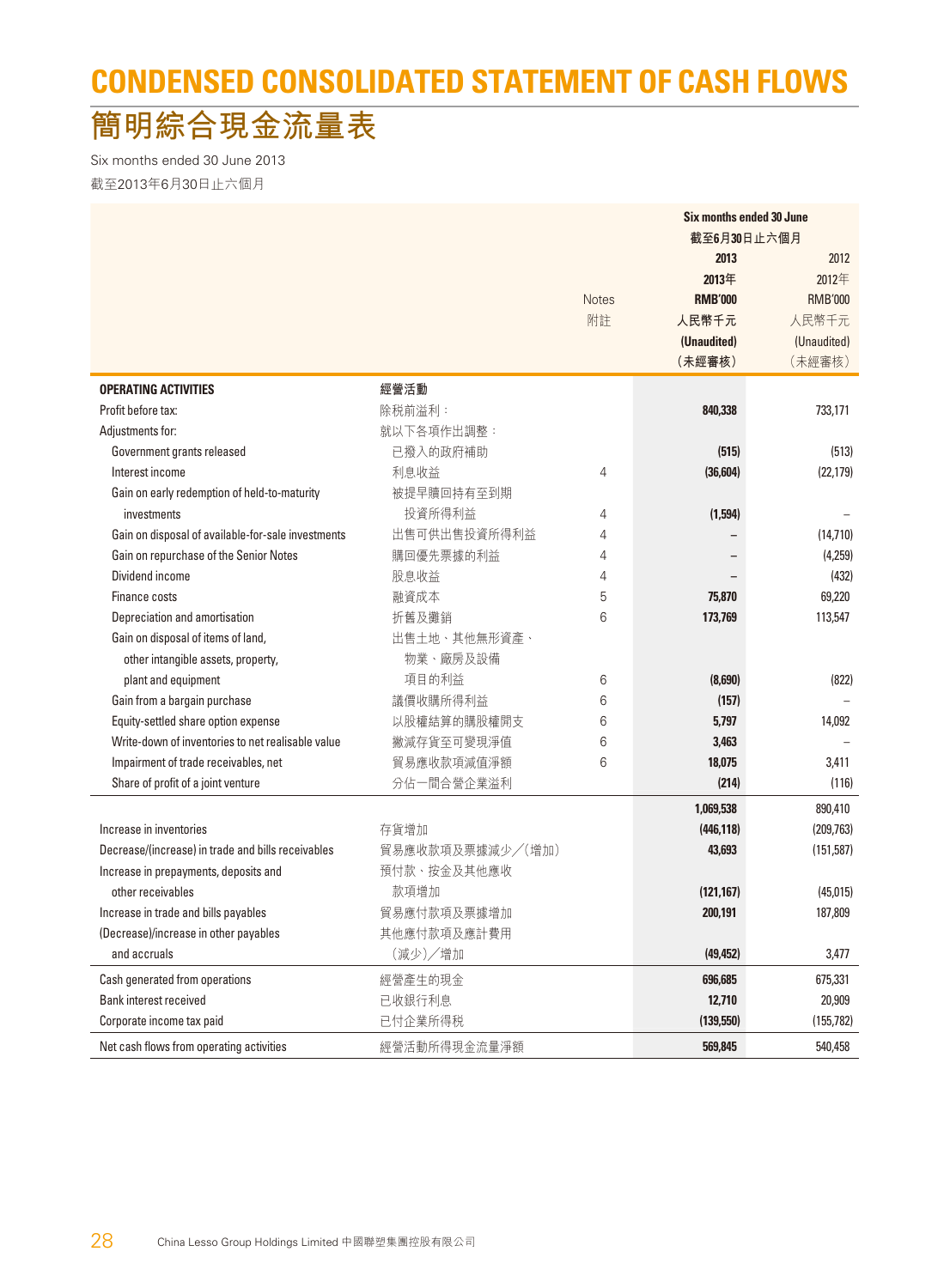#### 簡明綜合現金流量表(續)

Six months ended 30 June 2013 截至2013年6月30日止六個月

|                                                           |                 |      | Six months ended 30 June |                |
|-----------------------------------------------------------|-----------------|------|--------------------------|----------------|
|                                                           |                 |      | 截至6月30日止六個月              |                |
|                                                           |                 |      | 2013                     | 2012           |
|                                                           |                 |      | 2013年                    | 2012年          |
|                                                           |                 | Note | <b>RMB'000</b>           | <b>RMB'000</b> |
|                                                           |                 | 附註   | 人民幣千元                    | 人民幣千元          |
|                                                           |                 |      | (Unaudited)              | (Unaudited)    |
|                                                           |                 |      | (未經審核)                   | (未經審核)         |
| <b>INVESTING ACTIVITIES</b>                               | 投資活動            |      |                          |                |
| Purchases of items of property, plant and equipment       | 購買物業、廠房及設備項目    |      | (579, 223)               | (532, 207)     |
| Proceeds from disposal of items of land,                  | 來自出售土地、其他無形資產、  |      |                          |                |
| other intangible assets, property,                        | 物業、廠房及設備        |      |                          |                |
| plant and equipment                                       | 項目的所得款項         |      | 21,984                   | 1,995          |
| Additions to prepaid land lease payments                  | 預付土地租賃款增加       |      | (23, 762)                | (366, 482)     |
| Additions to other intangible assets                      | 其他無形資產增加        |      | (4,061)                  | (124)          |
| Proceeds from disposal of available-for-sale investments, | 出售可供出售投資扣除開支後的  |      |                          |                |
| net of expenses                                           | 所得款項            |      |                          | 191,240        |
| Purchases of held-to-maturity investments                 | 購買持有至到期投資       |      | (6, 446)                 | (58, 418)      |
| Proceeds from early redemption of held-to-maturity        | 被提早贖回持有至到期投資    |      |                          |                |
| investments                                               | 所得款項            |      | 20,044                   |                |
| Interest received from held-to-maturity investments       | 已收持有至到期投資的利息    |      | 17,478                   |                |
| Acquisitions of subsidiaries                              | 收購附屬公司          | 21   | (230, 189)               | (4,082)        |
| Placement of time deposits with original maturity         | 定期存款(原有期限超過     |      |                          |                |
| over three months                                         | 三個月)            |      | (3,813)                  |                |
| Increase in restricted cash                               | 受限制現金增加         |      | (291, 482)               | (295,700)      |
| Net cash flows used in investing activities               | 投資活動所用現金流量淨額    |      | (1,079,470)              | (1,063,778)    |
| <b>FINANCING ACTIVITIES</b>                               | 融資活動            |      |                          |                |
| New bank loans raised                                     | 新增銀行貸款          |      | 724,257                  | 293,479        |
| Repayment of bank loans                                   | 償還銀行貸款          |      | (282, 119)               | (55, 340)      |
| Repurchase of the Senior Notes                            | 購回優先票據          |      |                          | (56, 102)      |
| Proceeds from issue of shares, net of expenses            | 發行股份扣除開支後的所得款項  |      | 15,301                   | 7,396          |
| Capital contributions from non-controlling interests      | 非控制權益出資         |      |                          | 8,608          |
| Interest paid                                             | 已付利息            |      | (71, 101)                | (68, 630)      |
| Dividends paid                                            | 已付股息            |      | (293, 818)               | (293, 834)     |
| Net cash flows from/(used in) financing                   | 融資活動所得/(所用)現金流量 |      |                          |                |
| activities                                                | 淨額              |      | 92,520                   | (164, 423)     |
| NET DECREASE IN CASH AND CASH EQUIVALENTS                 | 現金及現金等價物減少淨額    |      | (417, 105)               | (687, 743)     |
| Cash and cash equivalents at beginning of the period      | 期初的現金及現金等價物     |      | 1,587,183                | 2,114,952      |
| Effect of foreign exchange rate changes, net              | 外幣匯率變動的影響淨額     |      | (4,293)                  | 299            |
| CASH AND CASH EQUIVALENTS AT END OF THE PERIOD            |                 |      |                          |                |
|                                                           | 期末的現金及現金等價物     |      | 1,165,785                | 1,427,508      |
| ANALYSIS OF BALANCES OF CASH AND CASH                     | 現金及現金等價物        |      |                          |                |
| <b>EQUIVALENTS</b>                                        | 的結餘分析           |      |                          |                |
| Cash and bank balances                                    | 現金及銀行結餘         |      | 1,165,785                | 1,201,782      |
| Time deposits with original maturity of                   | 定期存款(原有期限少於     |      |                          |                |
| less than three months                                    | 三個月)            |      |                          | 225,726        |
|                                                           |                 |      | 1,165,785                | 1,427,508      |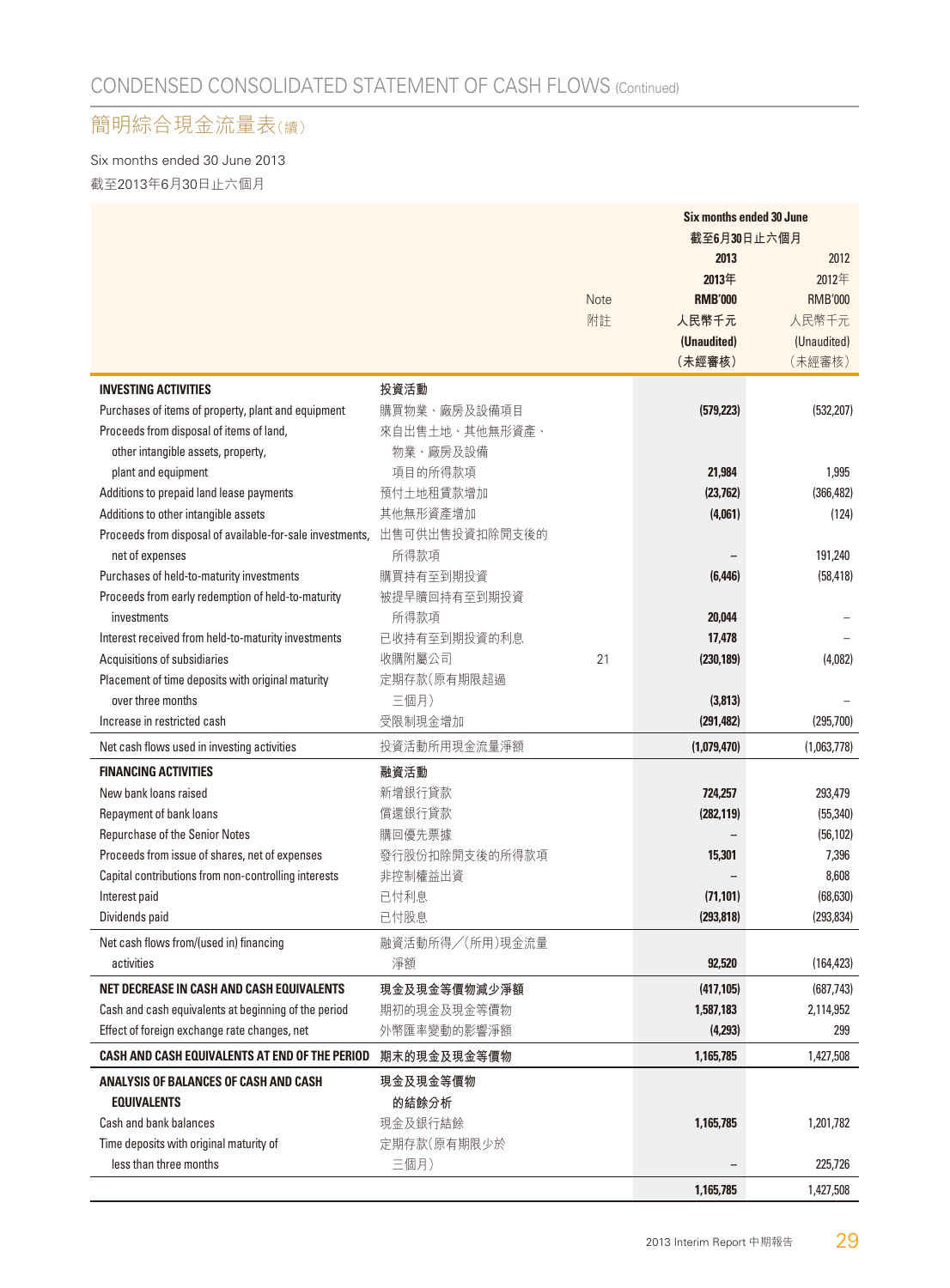## **NOTES TO CONDENSED CONSOLIDATED FINANCIAL STATEMENTS 簡明綜合財務報表附註**

30 June 2013 2013年6月30日

#### **1. CORPORATE INFORMATION**

The Company is a limited liability company incorporated in the Cayman Islands. The addresses of its registered office and principal place of business are disclosed in the section headed "Corporate Information" of this interim report.

Pursuant to the special resolution passed at the annual general meeting of the Company held on 31 May 2013 and the approval from the Registry of Companies in the Cayman Islands, the name of the Company was changed from "China Liansu Group Holdings Limited 中國聯塑集團控股有限公司" to "China Lesso Group Holdings Limited 中國聯塑集團控股有限公司".

The Group is principally engaged in the manufacture and sale of plastic pipes and pipe fittings.

In the opinion of the directors, the Company's ultimate holding company is New Fortune, a limited liability company incorporated in the British Virgin Islands.

These condensed consolidated financial statements were approved and authorised for issue by the Board on 19 August 2013.

#### **2.1 BASIS OF PREPARATION**

These condensed consolidated financial statements of the Group for the six months ended 30 June 2013 have been prepared in accordance with the applicable disclosure requirements of Appendix 16 to the Listing Rules and Hong Kong Accounting Standard 34 "Interim Financial Reporting" issued by the Hong Kong Institute of Certified Public Accountants. These condensed consolidated financial statements are presented in Renminbi and all values are rounded to the nearest thousand except when otherwise indicated.

The accounting policies and basis of preparation used in the preparation of these condensed consolidated financial statements are the same as those used in the Group's annual consolidated financial statements for the year ended 31 December 2012, except for the adoption of the new and revised Hong Kong Financial Reporting Standards ("HKFRSs") (which also include Hong Kong Accounting Standards ("HKASs") and Interpretations) and the accounting policy for construction contracts as disclosed in note 2.2 below.

These condensed consolidated financial statements do not include all information and disclosures required in the Group's annual consolidated financial statements, and should be read in conjunction with the Group's annual consolidated financial statements for the year ended 31 December 2012.

#### **1. 公司資料**

本公司為一間於開曼群島註冊成立的有限公 司。其註冊辦事處及主要營業地點載於本中期 報告「公司資料」部份。

根據本公司於2013年5月31日舉行的股東周年 大會上通過特別決議案及開曼群島公司註冊處 批准,本公司之名稱由「China Liansu Group Holdings Limited 中國聯塑集團控股有限公司」 更改為「China Lesso Group Holdings Limited 中國聯塑集團控股有限公司」。

本集團主要從事製造及銷售塑料管道及管件。

董事認為,本公司的最終控股公司為新富星, 其為於英屬維爾京群島註冊成立的有限公司。

本簡明綜合財務報表於2013年8月19日獲董事 會批准及授權刊發。

#### **2.1 編製基準**

本集團截至2013年6月30日止六個月的簡明綜 合財務報表乃根據上市規則附錄16的適用披露 規定及由香港會計師公會頒布的香港會計準則 第34號「中期財務報告」編製。本簡明綜合財務 報表乃以人民幣呈列,除另有指明外,所有價 值均調整至最接近的千元數。

本簡明綜合財務報表乃按與本集團截至2012年 12月31日止年度的年度綜合財務報表所採用相 同的會計政策及編製基準編製,惟如下文附註 2.2所披露,已採用新訂及經修訂香港財務報告 準則(「香港財務報告準則」,亦包括香港會計準 則(「香港會計準則」)及詮釋)及工程合約的會計 政策除外。

本簡明綜合財務報表並不包括規定於本集團年 度綜合財務報表載列的一切資料及披露事項, 應與本集團截至2012年12月31日止年度的年度 綜合財務報表一併閱讀。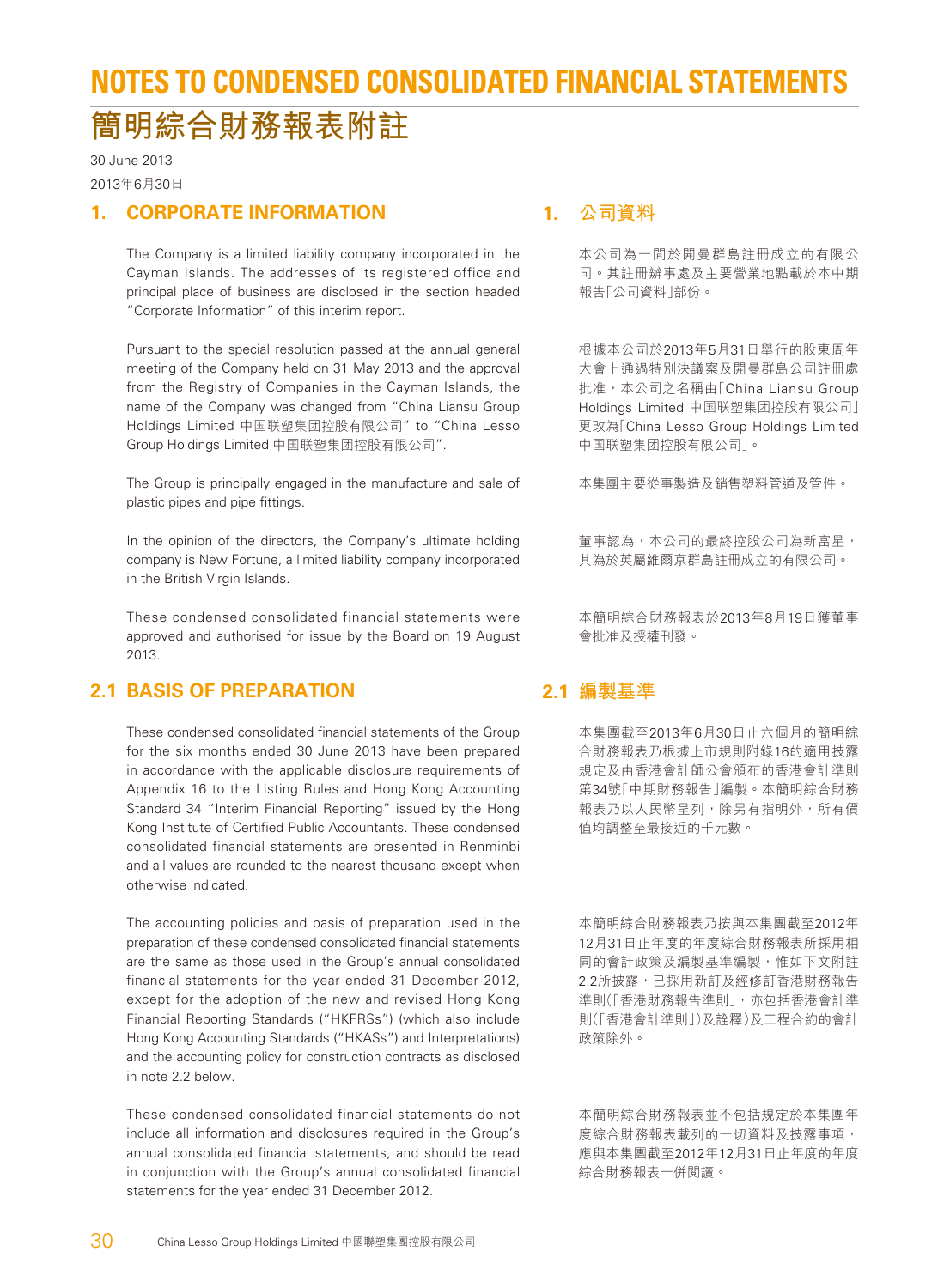#### 30 June 2013

2013年6月30日

#### 2.2 CHANGES IN ACCOUNTING POLICIES AND 2.2 會計政策及披露事項變動 **DISCLOSURES**

The Group has applied the following new and revised HKFRSs for the first time for the current period's condensed consolidated financial statements.

本集團即期簡明綜合財務報表內首次應用下列 新訂和經修訂香港財務報告準則:

| <b>HKFRS 1 Amendments</b>  | Amendments to HKFRS 1 -                                     | 香港財務報告準則             | 香港財務報告準則第1號                 |
|----------------------------|-------------------------------------------------------------|----------------------|-----------------------------|
|                            | Government Loans                                            | 第1號修訂本               | 修訂本 一政府貸款                   |
| <b>HKFRS 7 Amendments</b>  | Amendments to HKFRS 7 -                                     | 香港財務報告準則             | 香港財務報告準則第7號                 |
|                            | Offsetting Financial Assets and                             | 第7號修訂本               | 修訂本 一 抵銷金融資                 |
|                            | <b>Financial Liabilities</b>                                |                      | 產及金融負債                      |
| HKFRS 10                   | <b>Consolidated Financial Statements</b>                    | 香港財務報告準則<br>第10號     | 綜合財務報表                      |
| HKFRS 11                   | Joint Arrangements                                          | 香港財務報告準則<br>第11號     | 合營安排                        |
| HKFRS 12                   | Disclosure of Interests in Other<br>Entities                | 香港財務報告準則<br>第12號     | 披露於其他實體之權益                  |
| HKFRS 10, HKFRS 11 and     | Amendments to HKFRS 10,                                     | 香港財務報告準則             | 香港財務報告準則第10                 |
| <b>HKFRS 12 Amendments</b> | HKFRS 11 and HKFRS 12 -                                     | 第10號、香港              | 號、香港財務報告準則                  |
|                            | <b>Transition Guidance</b>                                  | 財務報告準則               | 第11號及香港財務報告                 |
|                            |                                                             | 第11號及香港              | 準則第12號修訂本                   |
|                            |                                                             | 財務報告準則               | 一過渡指引                       |
|                            |                                                             | 第12號修訂本              |                             |
| <b>HKFRS 13</b>            | Fair Value Measurement                                      | 香港財務報告準則<br>第13號     | 公平值之計量                      |
| <b>HKAS 1 Amendments</b>   | Amendments to HKAS1 -                                       | 香港會計準則               | 香港會計準則第1號                   |
|                            | Presentation of Items of Other<br>Comprehensive Income      | 第1號修訂本               | 修訂本 一 其他全面收<br>益項目之呈列       |
| HKAS 19 (2011)             | <b>Employee Benefits</b>                                    | 香港會計準則               | 僱員福利                        |
|                            |                                                             | 第19號(2011年)          |                             |
| HKAS 27 (2011)             | Separate Financial Statements                               | 香港會計準則               | 獨立財務報表                      |
|                            |                                                             | 第27號(2011年)          |                             |
| HKAS 28 (2011)             | Investments in Associates and                               | 香港會計準則               | 於聯營公司及合營企業                  |
|                            | Joint Ventures                                              | 第28號(2011年)          | 之投資                         |
| HK(IFRIC)-Int 20           | Stripping Costs in the Production                           | 香港(國際財務報             | 露天礦場生產階段的剝採                 |
|                            | Phase of a Surface Mine                                     | 告準則詮譯委員<br>會)一詮釋第20號 | 成本                          |
| Annual Improvements        | Amendments to a number of                                   |                      | 年度改善2009-2011 2012年6月頒布的香港財 |
| 2009-2011 Cycle            | HKFRSs issued in June 2012                                  | 年週期                  | 務報告準則的多項修訂                  |
|                            | Except as described below, the application of these new and |                      | 除下文所述外,於即期應用該等新訂和經修訂        |

revised HKFRSs in the current period has had no material impact on the Group's financial performance and positions for the current and prior periods and/or on the disclosures set out in these condensed consolidated financial statements.

除下文所述外,於即期應用該等新訂和經修訂 香港財務報告準則對本集團即期及過往期間的 財務表現及狀況及╱或載列於本簡明綜合財務 報表之披露並無任何重大影響。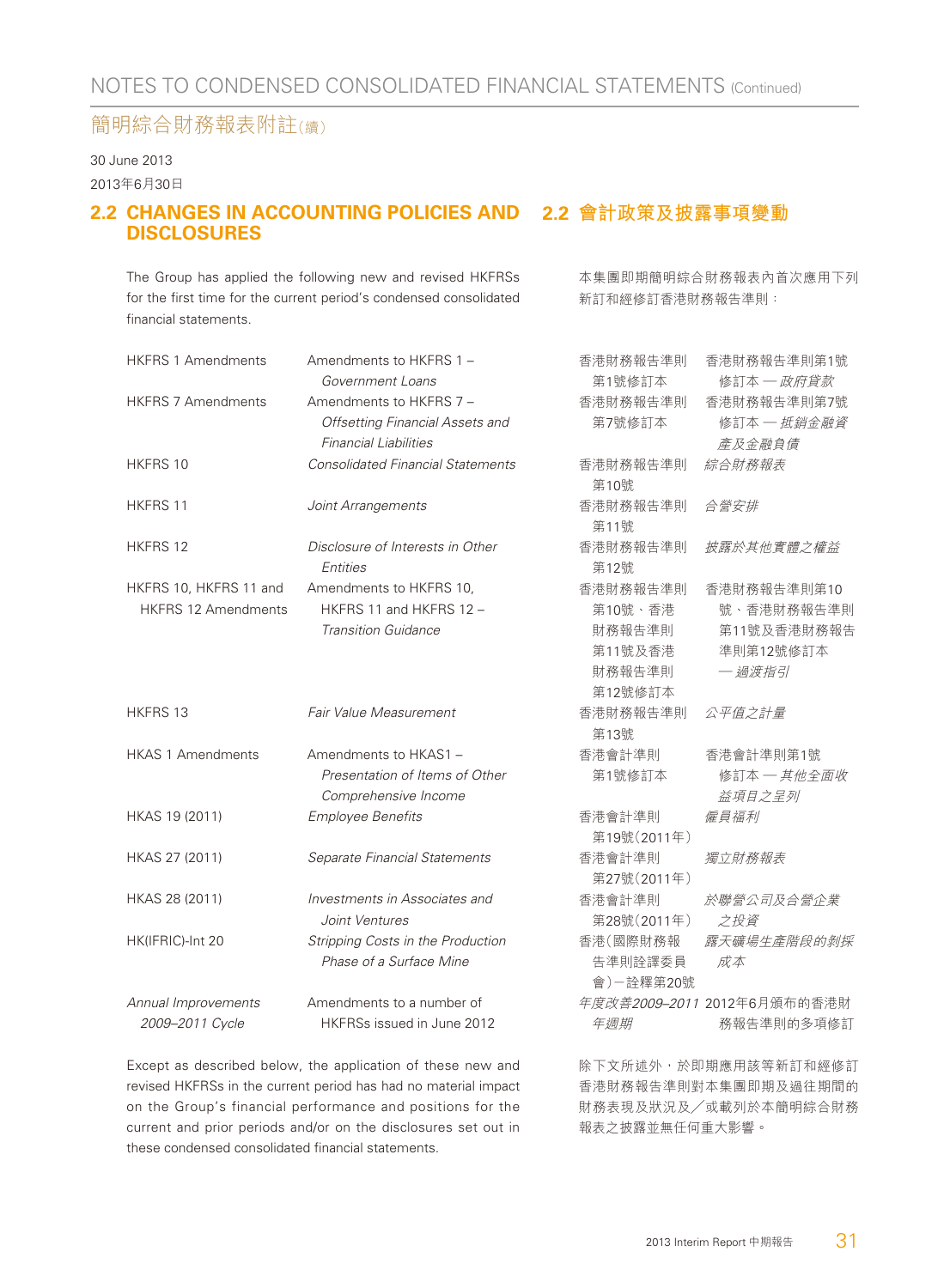#### 30 June 2013 2013年6月30日

#### 2.2 CHANGES IN ACCOUNTING POLICIES AND 2.2 會計政策及披露事項變動<sub>(續)</sub> **DISCLOSURES (Continued)**

#### **AMENDMENTS TO HKAS 1 – PRESENTATION OF ITEMS OF OTHER COMPREHENSIVE INCOME**

The amendments to HKAS 1 introduce new terminology for statement of comprehensive income and income statement. Under the amendments to HKAS 1, a "statement of comprehensive income" is renamed as a "statement of profit or loss and other comprehensive income" and an "income statement" is renamed as a "statement of profit or loss". The amendments to HKAS 1 retain the option to present profit or loss and other comprehensive income in either a single statement or in two separate but consecutive statements. However, the amendments to HKAS 1 require items of other comprehensive income to be grouped into two categories: (a) items that will not be reclassified subsequently to profit or loss; and (b) items that may be reclassified subsequently to profit or loss when specific conditions are met. Income tax on items of other comprehensive income is required to be allocated on the same basis – the amendments do not change the option to present items of other comprehensive income either before tax or net of tax. The amendments have been applied retrospectively, and hence the statement of comprehensive income has been renamed and the presentation of items of other comprehensive income has been modified to reflect the changes. Other than the above mentioned presentation changes, the application of the amendments to HKAS 1 does not result in any impact on profit or loss, other comprehensive income and total comprehensive income.

In addition, the Group has applied the accounting policy for its construction contracts during the period.

#### **香港會計準則第1號修訂本 — 其他全面收益項 目之呈列**

香港會計準則第1號修訂本引入全面收益表及收 益表之新術語。根據香港會計準則第1號修訂 本,「全面收益表」重新命名為「損益及其他全面 收益表」及「收益表」重新命名為「損益表」。香港 會計準則第1號修訂本保留以單一或兩個獨立但 連續報表呈列損益及其他全面收益之選擇。然 而,香港會計準則第1號修訂本要求其他全面收 益項目歸類成兩個類別:(a)其後不會重新歸類 至損益的項目;及(b)當符合特定條件時,其後 可能會重新歸類至損益的項目。其他全面收益 項目涉及之所得稅須根據相同基準分配 — 該等 修訂本並無更改以除稅前或扣除稅項後之方式 呈列其他全面收益項目之選擇。修訂本已被追 溯應用,因此全面收益表已重新命名,而其他 全面收益項目之呈列已作出修訂以反映以上變 動。除上述呈列方式之變動外,應用香港會計 準則第1號修訂本並無對損益、其他全面收益及 全面收益總額造成任何影響。

此外,本集團於期內應用有關工程合約的會計 政策。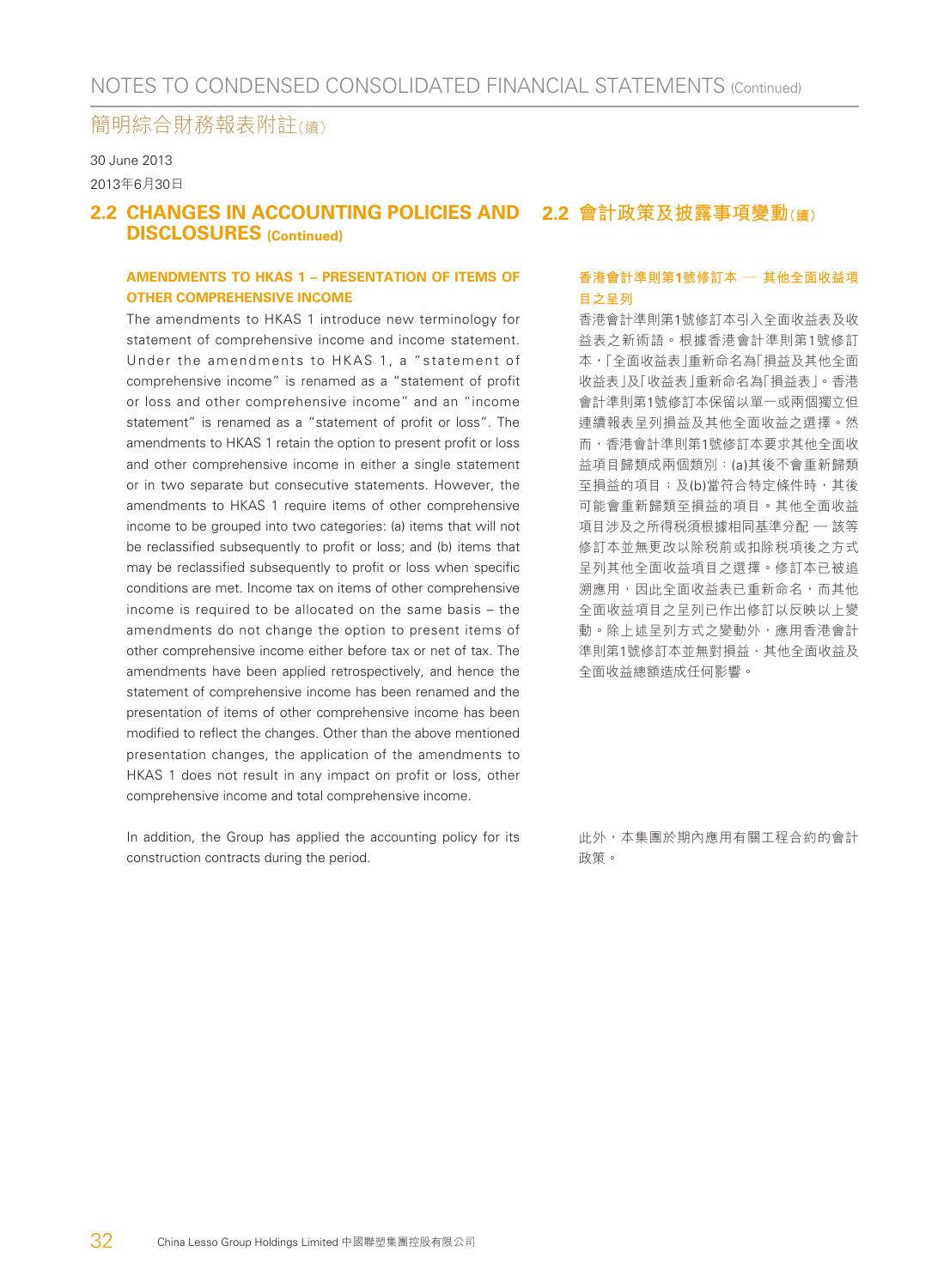30 June 2013 2013年6月30日

#### 2.2 CHANGES IN ACCOUNTING POLICIES AND 2.2 會計政策及披露事項變動<sub>(續)</sub> **DISCLOSURES (Continued)**

#### **CONSTRUCTION CONTRACTS**

Contract revenue comprises the agreed contract amount and appropriate amounts from variation orders, claims and incentive payments. Contract costs incurred comprise direct materials, the costs of subcontracting, direct labour and an appropriate proportion of variable and fixed construction overheads.

When the outcome of a construction contract can be estimated reliably, contract revenue from a fixed price construction contract is recognised on the percentage of completion method, measured by reference to the proportion of contract costs incurred for work performed to date relative to the estimated total cost of the relevant contract, except where this would not be representative of the stage of completion. Variations in contract work, claims and incentive payments are included to the extent that the amount can be measured reliably and its receipt is considered probable.

Where the outcome of a construction contract cannot be estimated reliably, contract revenue is recognised to the extent of contract costs incurred that is probable will be recoverable. Contract costs are recognised as expenses in the period in which they are incurred.

When it is probable that total contract costs will exceed total contract revenue, the expected loss is recognised as an expense immediately.

Where contract costs incurred to date plus recognised profits less recognised losses exceed progress billings, the surplus is treated as amounts due from customers for contract work. Where progress billings exceed contract costs incurred to date plus recognised profits less recognised losses, the surplus is treated as amounts due to customers for contract work.

#### **工程合約**

合約收入包括協定合約金額及來自修訂合約、 申索及獎金之適當金額。已產生合約成本包括 直接物料、分包成本、直接勞工以及變動及固 定工程間接成本的應佔部分。

倘工程合約的結果能可靠地計量,來自固定價 格工程合約的合約收入按完成百分比方式確 認,乃經參考工程迄今已產生合約成本對有關 合約估計總成本的比例後計量,惟此並不代表 工程完成階段時除外。合約工程的變更、申索 及獎金只會在金額能夠可靠地計量及認為可能 收取該等金額的情況下方會入賬。

倘工程合約的結果不能可靠地計量,合約收入 僅以可能收回的已產生合約成本部分確認。合 約成本於產生期間確認為開支。

當總合約成本很可能超出總合約收入時,則預 期虧損將立即確認為開支。

倘迄今已產生的合約成本加已確認溢利減已確 認虧損超過進度款項,有關盈餘將視為應收客 戶的合約工程款項。倘進度款項超過迄今已產 生合約成本加已確認溢利減已確認虧損,有關 盈餘將視為應付客戶的合約工程款項。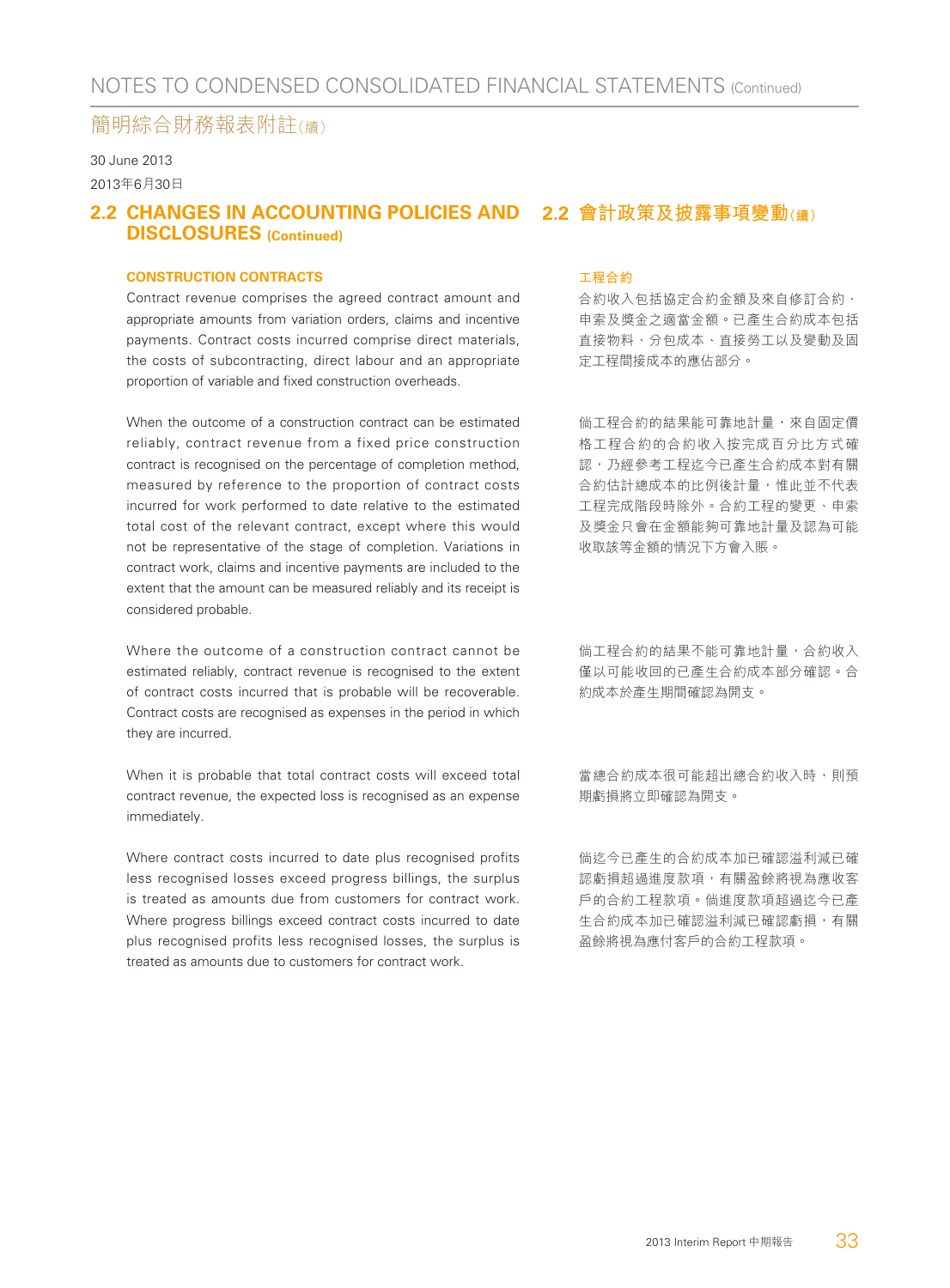30 June 2013

2013年6月30日

#### **3. OPERATING SEGMENT INFORMATION**

The Group is principally engaged in the manufacture and sale of plastic pipes and pipe fittings. For management purposes, the Group's businesses are organised by geographical areas based on the location of the customers and assets are attributable to the geographical unit based on the location of the assets. The Group has eight reportable operating segments as follows:

- (i) Southern China, including Guangdong Province, Guangxi Zhuang Autonomous Region, Hunan Province, Fujian Province and Hainan Province;
- (ii) Southwestern China, including Chongqing Municipality, Sichuan Province, Guizhou Province, Yunnan Province and Xizang (Tibet) Autonomous Region;
- (iii) Central China, including Hubei Province, Jiangxi Province and Henan Province;
- (iv) Eastern China, including Shanghai Municipality, Jiangsu Province, Zhejiang Province and Anhui Province;
- (v) Northern China, including Beijing Municipality, Tianjin Municipality, Hebei Province, Shandong Province, Inner Mongolia Autonomous Region and Shanxi Province;
- (vi) Northwestern China, including Shaanxi Province, Ningxia Hui Autonomous Region, Qinghai Province, Gansu Province and Xinjiang Uygur Autonomous Region;
- (vii) Northeastern China, including Liaoning Province, Jilin Province and Heilongjiang Province; and
- (viii) Outside China.

#### **3. 經營分部資料**

本集團主要從事製造及銷售塑料管道及管件。 就管理目的而言,本集團的業務根據客戶的所 在地組成地理分區,且資產按其所在地分配予 地域單位。本集團擁有以下八個需匯報經營分 部:

- (i) 華南,包括廣東省、廣西壯族自治區、湖 南省、福建省及海南省;
- (ii) 西南地區,包括重慶市、四川省、貴州 省、雲南省及西藏自治區;
- (iii) 華中,包括湖北省、江西省及河南省;
- (iv) 華東,包括上海市、江蘇省、浙江省及安 徽省;
- (v) 華北,包括北京市、天津市、河北省、山 東省、內蒙古自治區及山西省;
- (vi) 西北地區,包括陝西省、寧夏回族自治 區、青海省、甘肅省及新疆維吾爾族自治 區;
- (vii) 東北地區, 句括潦寧省、吉林省及黑龍江 省;及
- (viii) 中國境外。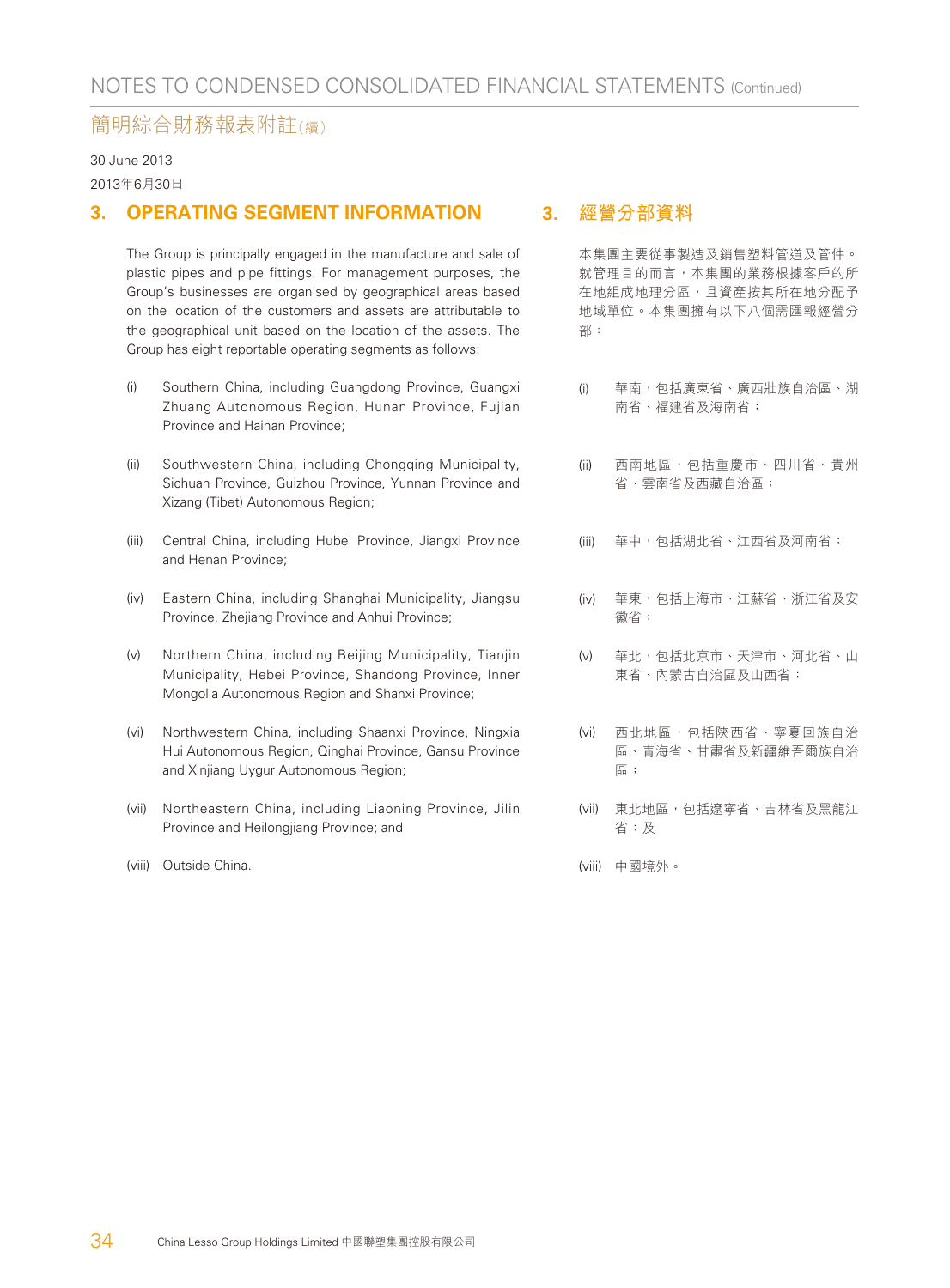30 June 2013 2013年6月30日

#### 3. OPERATING SEGMENT INFORMATION 3. 經營分部資料(續) **(Continued)**

Management monitors the results of its operating segments separately for the purpose of making decisions about resources allocation and performance assessment. Segment performance is evaluated based on reportable segment profit, which is a measure of adjusted profit before tax. The adjusted profit before tax is measured consistently with the Group's profit before tax except that exchange differences, finance costs, interest income, gain on early redemption of held-to-maturity investments, gain on disposal of available-for-sale investments, gain on repurchase of the Senior Notes, share of result of a joint venture and other unallocated income and expenses are excluded from such measurement.

Segment assets exclude interest in a joint venture, held-tomaturity investments, deferred tax assets, cash and bank deposits and other unallocated head office and corporate assets as these assets are managed on a group basis.

Intersegment revenue is eliminated on consolidation. Intersegment sales and transfers are transacted with reference to the selling prices used for sales made to third parties at the then prevailing market prices.

The Group's revenue from external customers is derived from its operations both in the PRC and foreign countries.

During the six months ended 30 June 2013 and 2012, no revenue from transactions with a single external customer amounted to 10% or more of the Group's total revenue.

為制定資源分配決策及表現評估,管理層分別 監控其經營分部的業績。分部表現乃按需匯報 分部之溢利進行評估,需匯報分部之溢利即經 調整除稅前溢利。經調整除稅前溢利乃按本集 團除稅前溢利一貫計量,惟匯兌差異、融資成 本、利息收益、被提早贖回持有至到期投資所 得利益、出售可供出售投資所得利益、購回優 先票據的利益、分佔一間合營企業經營成果及 其他未分配收益及開支並不包括在該等計量內。

鑑於於一間合營企業的權益、持有至到期投 資、遞延稅項資產、現金及銀行存款以及其他 未分配總部及公司資產乃按集團基準管理,故 分部資產並不包括以上資產。

分部間收入於綜合賬目時抵銷。分部間銷售及 轉讓以在當時市價基礎上向第三方作出的銷售 價格為參照進行交易。

本集團來自外部客戶的收入乃源於其在中國及 外國的營運。

截至2013年及2012年6月30日止六個月,概無 來自與單一外部客戶交易的收入佔本集團總收 入的10%或以上。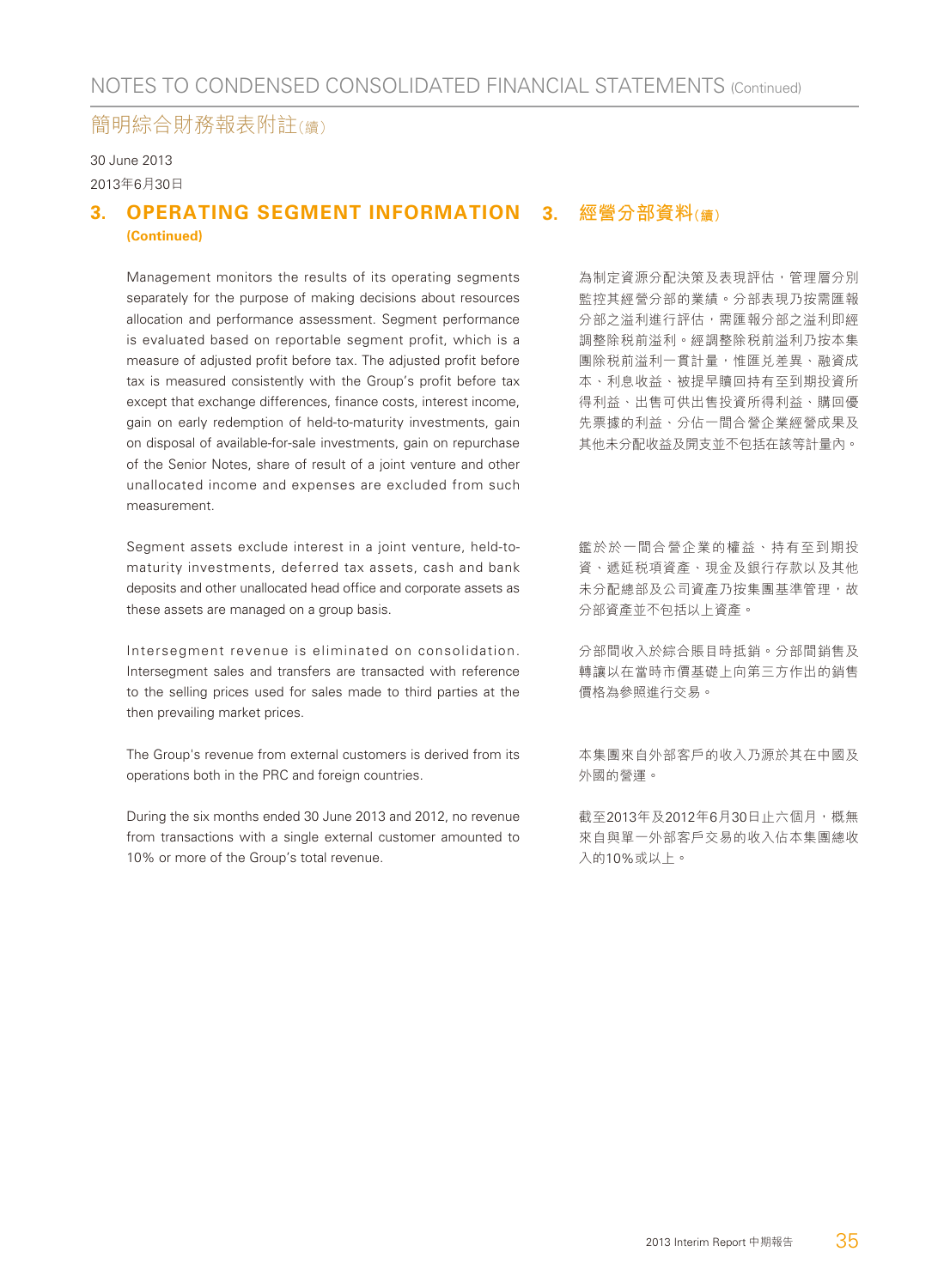30 June 2013

2013年6月30日

#### **3. OPERATING SEGMENT INFORMATION 3. 經營分部資料(續) (Continued)**

|                                                      |                               | Southern<br>China<br>華南<br><b>RMB'000</b><br>人民幣千元<br>(Unaudited)<br>(未經審核) | Southwestern<br>China<br>西南地區<br><b>RMB'000</b><br>人民幣千元<br>(Unaudited)<br>(未經審核) | <b>Central</b><br><b>China</b><br>華中<br><b>RMB'000</b><br>人民幣千元<br>(Unaudited)<br>(未經審核) | <b>Eastern</b><br>China<br>華東<br><b>RMB'000</b><br>人民幣千元<br>(Unaudited)<br>(未經審核) | <b>Northern</b><br>China<br>華北<br><b>RMB'000</b><br>人民幣千元<br>(Unaudited)<br>(未經審核) | <b>Northwestern</b><br>China<br>西北地區<br><b>RMB'000</b><br>人民幣千元<br>(Unaudited)<br>(未經審核) | <b>Northeastern</b><br><b>China</b><br>東北地區<br><b>RMB'000</b><br>人民幣千元<br>(Unaudited)<br>(未經審核) | <b>Outside</b><br>China<br>中國境外<br><b>RMB'000</b><br>人民幣千元<br>(Unaudited)<br>(未經審核) | <b>Eliminations</b><br>抵銷<br><b>RMB'000</b><br>人民幣千元<br>(Unaudited)<br>(未經審核) | <b>Consolidated</b><br>綜合<br><b>RMB'000</b><br>人民幣千元<br>(Unaudited)<br>(未經審核) |
|------------------------------------------------------|-------------------------------|-----------------------------------------------------------------------------|-----------------------------------------------------------------------------------|------------------------------------------------------------------------------------------|-----------------------------------------------------------------------------------|------------------------------------------------------------------------------------|------------------------------------------------------------------------------------------|-------------------------------------------------------------------------------------------------|-------------------------------------------------------------------------------------|-------------------------------------------------------------------------------|-------------------------------------------------------------------------------|
| Six months ended<br>30 June 2013<br>Segment revenue: | 截至2013年6月30日<br>止六個月<br>分部收入: |                                                                             |                                                                                   |                                                                                          |                                                                                   |                                                                                    |                                                                                          |                                                                                                 |                                                                                     |                                                                               |                                                                               |
| Sales to external customers                          | 外部客戶銷售                        | 3,414,193                                                                   | 616,193                                                                           | 562,693                                                                                  | 284,386                                                                           | 381,298                                                                            | 195,943                                                                                  | 115,173                                                                                         | 106,133                                                                             | -                                                                             | 5,676,012                                                                     |
| Intersegment sales                                   | 分部間銷售                         | 537,389                                                                     | 119,025                                                                           | 178,807                                                                                  | 34,285                                                                            | 70,929                                                                             | 43,507                                                                                   | 35,769                                                                                          | 152,905                                                                             | (1, 172, 616)                                                                 |                                                                               |
|                                                      |                               | 3,951,582                                                                   | 735,218                                                                           | 741,500                                                                                  | 318,671                                                                           | 452,227                                                                            | 239,450                                                                                  | 150,942                                                                                         | 259,038                                                                             | (1, 172, 616)                                                                 | 5,676,012                                                                     |
| Revenue from construction                            | 工程合約                          |                                                                             |                                                                                   |                                                                                          |                                                                                   |                                                                                    |                                                                                          |                                                                                                 |                                                                                     |                                                                               |                                                                               |
| contracts                                            | 收入                            | 16,211                                                                      | $\overline{\phantom{a}}$                                                          | $\qquad \qquad \blacksquare$                                                             | $\qquad \qquad -$                                                                 | $\overline{\phantom{m}}$                                                           | $\overline{\phantom{m}}$                                                                 | $\overline{\phantom{0}}$                                                                        |                                                                                     | $\overline{\phantom{m}}$                                                      | 16,211                                                                        |
| Total                                                | 餅                             | 3,967,793                                                                   | 735,218                                                                           | 741,500                                                                                  | 318,671                                                                           | 452,227                                                                            | 239,450                                                                                  | 150,942                                                                                         | 259,038                                                                             | (1, 172, 616)                                                                 | 5,692,223                                                                     |
| <b>Segment results</b>                               | 分部業績                          | 1,007,951                                                                   | 174,332                                                                           | 204,285                                                                                  | 75,410                                                                            | 117,172                                                                            | 53,839                                                                                   | 30,433                                                                                          | 39,244                                                                              | (210, 812)                                                                    | 1,491,854                                                                     |
| Reconciliations:                                     | 對賬:                           |                                                                             |                                                                                   |                                                                                          |                                                                                   |                                                                                    |                                                                                          |                                                                                                 |                                                                                     |                                                                               |                                                                               |
| Exchange gain                                        | 匯兑利益                          |                                                                             |                                                                                   |                                                                                          |                                                                                   |                                                                                    |                                                                                          |                                                                                                 |                                                                                     |                                                                               | 24,309                                                                        |
| Finance costs                                        | 融資成本                          |                                                                             |                                                                                   |                                                                                          |                                                                                   |                                                                                    |                                                                                          |                                                                                                 |                                                                                     |                                                                               | (75, 870)                                                                     |
| Interest income                                      | 利息收益                          |                                                                             |                                                                                   |                                                                                          |                                                                                   |                                                                                    |                                                                                          |                                                                                                 |                                                                                     |                                                                               | 36,604                                                                        |
| Gain on early redemption of                          | 被提早贖回持有                       |                                                                             |                                                                                   |                                                                                          |                                                                                   |                                                                                    |                                                                                          |                                                                                                 |                                                                                     |                                                                               |                                                                               |
| held-to-maturity                                     | 至到期投資                         |                                                                             |                                                                                   |                                                                                          |                                                                                   |                                                                                    |                                                                                          |                                                                                                 |                                                                                     |                                                                               |                                                                               |
| investments                                          | 所得利益                          |                                                                             |                                                                                   |                                                                                          |                                                                                   |                                                                                    |                                                                                          |                                                                                                 |                                                                                     |                                                                               | 1,594                                                                         |
| Share of profit of a joint                           | 分佔一間合營企業                      |                                                                             |                                                                                   |                                                                                          |                                                                                   |                                                                                    |                                                                                          |                                                                                                 |                                                                                     |                                                                               |                                                                               |
| venture                                              | 溢利                            |                                                                             |                                                                                   |                                                                                          |                                                                                   |                                                                                    |                                                                                          |                                                                                                 |                                                                                     |                                                                               | 214                                                                           |
| Unallocated income and                               | 未分配收益及                        |                                                                             |                                                                                   |                                                                                          |                                                                                   |                                                                                    |                                                                                          |                                                                                                 |                                                                                     |                                                                               |                                                                               |
| expenses                                             | 開支                            |                                                                             |                                                                                   |                                                                                          |                                                                                   |                                                                                    |                                                                                          |                                                                                                 |                                                                                     |                                                                               | (638, 367)                                                                    |
| Profit before tax                                    | 除税前溢利                         |                                                                             |                                                                                   |                                                                                          |                                                                                   |                                                                                    |                                                                                          |                                                                                                 |                                                                                     |                                                                               | 840,338                                                                       |
| Other segment information:                           | 其他分部資料:                       |                                                                             |                                                                                   |                                                                                          |                                                                                   |                                                                                    |                                                                                          |                                                                                                 |                                                                                     |                                                                               |                                                                               |
| Depreciation and amortisation 折舊及攤銷                  |                               | 87,165                                                                      | 15,813                                                                            | 20,827                                                                                   | 8,846                                                                             | 13,849                                                                             | 12,239                                                                                   | 11,779                                                                                          | 3,251                                                                               |                                                                               | 173,769                                                                       |
| Impairment of trade                                  | 貿易應收款項減值                      |                                                                             |                                                                                   |                                                                                          |                                                                                   |                                                                                    |                                                                                          |                                                                                                 |                                                                                     |                                                                               |                                                                               |
| receivables, net                                     | 淨額                            | 10,725                                                                      |                                                                                   |                                                                                          |                                                                                   | 6,023                                                                              |                                                                                          |                                                                                                 | 1,327                                                                               |                                                                               | 18,075                                                                        |
| Write-down of inventories                            | 撇減存貨至可變現                      |                                                                             |                                                                                   |                                                                                          |                                                                                   |                                                                                    |                                                                                          |                                                                                                 |                                                                                     |                                                                               |                                                                               |
| to net realisable value                              | 淨值                            | 3,463                                                                       |                                                                                   |                                                                                          |                                                                                   |                                                                                    |                                                                                          | -                                                                                               |                                                                                     |                                                                               | 3,463                                                                         |
| Capital expenditure <sup>#</sup>                     | 資本開支#                         | 434,538                                                                     | 61,237                                                                            | 67,691                                                                                   | 136,309                                                                           | 47,089                                                                             | 35,125                                                                                   | 19,973                                                                                          | 6,883                                                                               | (15,090)                                                                      | 793,755                                                                       |
|                                                      |                               |                                                                             |                                                                                   |                                                                                          |                                                                                   |                                                                                    |                                                                                          |                                                                                                 |                                                                                     |                                                                               |                                                                               |
| As at 30 June 2013                                   | 於2013年6月30日                   |                                                                             |                                                                                   |                                                                                          |                                                                                   |                                                                                    |                                                                                          |                                                                                                 |                                                                                     |                                                                               |                                                                               |
| <b>Segment assets</b>                                | 分部資產                          | 4,763,638                                                                   | 726,118                                                                           | 929,116                                                                                  | 518,831                                                                           | 519,899                                                                            | 615,876                                                                                  | 553,141                                                                                         | 171,908                                                                             | -                                                                             | 8,798,527                                                                     |

Capital expenditure consists of additions of property, plant and equipment, prepaid land lease payments and other intangible assets.

# 資本開支包括添置物業、廠房及設備、預付土地 租賃款及其他無形資產。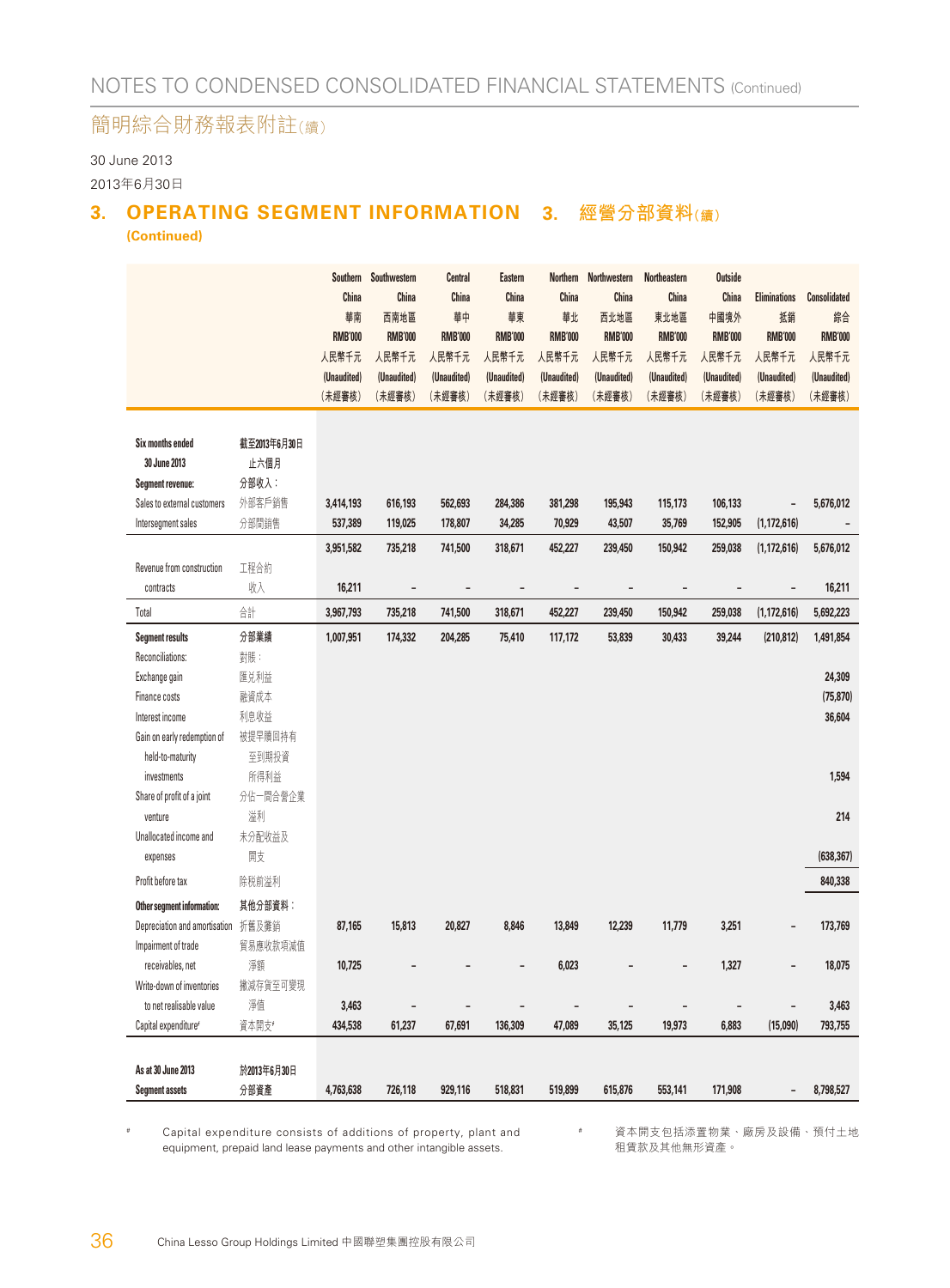30 June 2013

2013年6月30日

## **3. OPERATING SEGMENT INFORMATION 3. 經營分部資料(續)**

**(Continued)**

|                                  |              |                | Southern Southwestern | Central        | Eastern        | Northern       | Northwestern   | Northeastern   | Outside        |                |                   |
|----------------------------------|--------------|----------------|-----------------------|----------------|----------------|----------------|----------------|----------------|----------------|----------------|-------------------|
|                                  |              | China          | China                 | China          | China          | China          | China          | China          | China          | Eliminations   | Consolidated      |
|                                  |              | 華南             | 西南地區                  | 華中             | 華東             | 華北             | 西北地區           | 東北地區           | 中國境外           | 抵銷             | 綜合                |
|                                  |              | <b>RMB'000</b> | <b>RMB'000</b>        | <b>RMB'000</b> | <b>RMB'000</b> | <b>RMB'000</b> | <b>RMB'000</b> | <b>RMB'000</b> | <b>RMB'000</b> | <b>RMB'000</b> | <b>RMB'000</b>    |
|                                  |              | 人民幣千元          | 人民幣千元                 | 人民幣千元          | 人民幣千元          | 人民幣千元          | 人民幣千元          | 人民幣千元          | 人民幣千元          | 人民幣千元          | 人民幣千元             |
|                                  |              | (Unaudited)    | (Unaudited)           | (Unaudited)    | (Unaudited)    | (Unaudited)    | (Unaudited)    | (Unaudited)    | (Unaudited)    | (Unaudited)    | (Unaudited)       |
|                                  |              | (未經審核)         | (未經審核)                | (未經審核)         | (未經審核)         | (未經審核)         | (未經審核)         | (未經審核)         | (未經審核)         | (未經審核)         | (未經審核)            |
| <b>Six months ended</b>          | 截至2012年6月30日 |                |                       |                |                |                |                |                |                |                |                   |
| 30 June 2012                     | 止六個月         |                |                       |                |                |                |                |                |                |                |                   |
| <b>Segment revenue:</b>          | 分部收入:        |                |                       |                |                |                |                |                |                |                |                   |
| Sales to external customers      | 外部客戶銷售       | 3,086,604      | 474,372               | 438,300        | 242,107        | 316,794        | 117,620        | 79,705         | 63,181         | L,             | 4,818,683         |
| Intersegment sales               | 分部間銷售        | 444,947        | 99,982                | 126,566        | 27,084         | 74,876         | 17,765         | 39,292         | 59,319         | (889, 831)     | $\qquad \qquad -$ |
| Total                            | 合計           | 3,531,551      | 574,354               | 564,866        | 269,191        | 391,670        | 135,385        | 118,997        | 122,500        | (889, 831)     | 4,818,683         |
| <b>Segment results</b>           | 分部業績         | 916,361        | 136,805               | 174,381        | 56,313         | 88,976         | 23,630         | 9,938          | 18,491         | (177, 188)     | 1,247,707         |
| Reconciliations:                 | 對賬:          |                |                       |                |                |                |                |                |                |                |                   |
| Exchange loss                    | 匯兑虧損         |                |                       |                |                |                |                |                |                |                | (5, 130)          |
| Finance costs                    | 融資成本         |                |                       |                |                |                |                |                |                |                | (69, 220)         |
| Interest income                  | 利息收益         |                |                       |                |                |                |                |                |                |                | 22,179            |
| Gain on disposal of              | 出售可供出售       |                |                       |                |                |                |                |                |                |                |                   |
| available-for-sale               | 投資所得         |                |                       |                |                |                |                |                |                |                |                   |
| investments                      | 利益           |                |                       |                |                |                |                |                |                |                | 14,710            |
| Gain on repurchase of the        | 購回優先票據的      |                |                       |                |                |                |                |                |                |                |                   |
| <b>Senior Notes</b>              | 利益           |                |                       |                |                |                |                |                |                |                | 4.259             |
| Share of profit of a joint       | 分佔一間合營企業     |                |                       |                |                |                |                |                |                |                |                   |
| venture                          | 溢利           |                |                       |                |                |                |                |                |                |                | 116               |
| Unallocated income and           | 未分配收益及       |                |                       |                |                |                |                |                |                |                |                   |
| expenses                         | 開支           |                |                       |                |                |                |                |                |                |                | (481, 450)        |
| Profit before tax                | 除税前溢利        |                |                       |                |                |                |                |                |                |                | 733,171           |
| Other segment information:       | 其他分部資料:      |                |                       |                |                |                |                |                |                |                |                   |
| Depreciation and amortisation    | 折舊及攤銷        | 54,105         | 11,291                | 16,585         | 6,111          | 11,569         | 5,321          | 7,069          | 1,496          |                | 113,547           |
| Impairment of trade              | 貿易應收款項減值     |                |                       |                |                |                |                |                |                |                |                   |
| receivables, net                 | 淨額           | 3,411          |                       |                |                |                |                |                |                |                | 3,411             |
| Capital expenditure <sup>#</sup> | 資本開支#        | 487,476        | 60,771                | 62,116         | 8,726          | 22,222         | 129,856        | 37,848         | 10,845         | (10, 270)      | 809,590           |
|                                  |              |                |                       |                |                |                |                |                |                |                |                   |
| As at 31 December 2012           | 於2012年12月31日 |                |                       |                |                |                |                |                |                |                |                   |
| <b>Segment assets (Audited)</b>  | 分部資產(經審核)    | 4,086,718      | 616,238               | 839,473        | 313,717        | 535,307        | 533,904        | 520,106        | 117,447        | $\overline{a}$ | 7,562,910         |

# Capital expenditure consists of additions of property, plant and equipment, prepaid land lease payments and other intangible assets.

# 資本開支包括添置物業、廠房及設備、預付土地 租賃款及其他無形資產。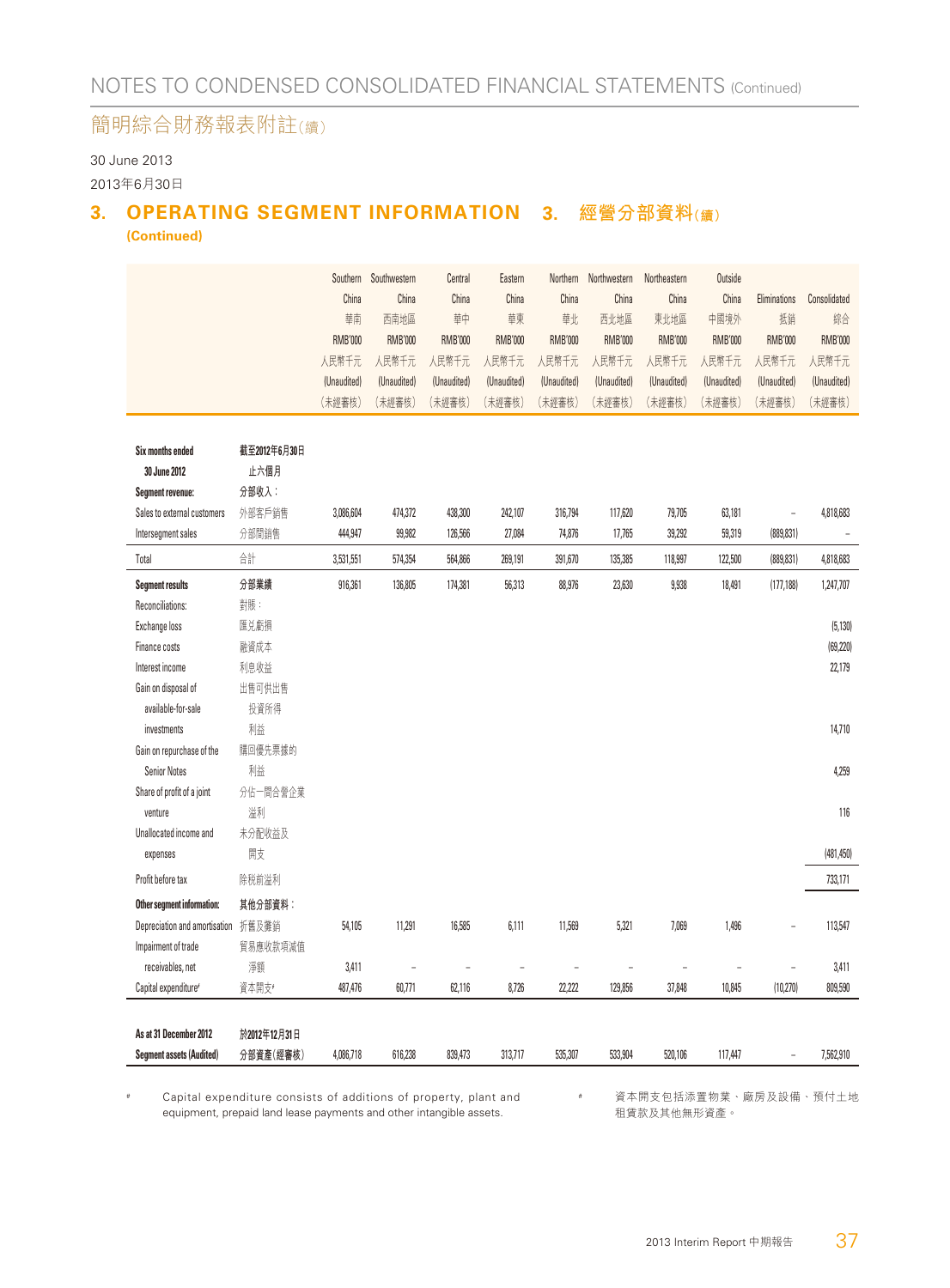### 30 June 2013

2013年6月30日

#### **4. REVENUE, OTHER REVENUE, INCOME 4. 收入、其他收入、收益及利益 AND GAINS**

Revenue, which is also the Group's turnover, represents the net invoiced value of goods sold, after allowances for returns and trade discounts (net of value-added tax, if any), and an appropriate proportion of contract revenue from construction contracts during the period.

收入亦為本集團的營業額,指期內銷售貨品的 發票價值淨額,經扣除退貨及貿易折扣(經扣除 增值稅(如有)),及工程合約之合約收入的適當 部分。

An analysis of the Group's revenue, other revenue, income and gains is as follows:

本集團的收入、其他收入、收益及利益的分析 如下:

|                                                    |              | Six months ended 30 June |                |  |
|----------------------------------------------------|--------------|--------------------------|----------------|--|
|                                                    |              | 截至6月30日止六個月              |                |  |
|                                                    |              | 2013                     | 2012           |  |
|                                                    |              | 2013年                    | 2012年          |  |
|                                                    |              | <b>RMB'000</b>           | <b>RMB'000</b> |  |
|                                                    |              | 人民幣千元                    | 人民幣千元          |  |
|                                                    |              | (Unaudited)              | (Unaudited)    |  |
|                                                    |              | (未經審核)                   | (未經審核)         |  |
| <b>Revenue</b>                                     | 收入           |                          |                |  |
| Sale of goods                                      | 銷售貨品         | 5,676,012                | 4,818,683      |  |
| Revenue from construction contracts                | 工程合約收入       | 16,211                   |                |  |
|                                                    |              | 5,692,223                | 4,818,683      |  |
| Other revenue, income and gains                    | 其他收入、收益及利益   |                          |                |  |
| <b>Bank interest income</b>                        | 銀行利息收益       | 12,710                   | 20,909         |  |
| Interest income from held-to-maturity investments  | 持有至到期投資的利息收益 | 23,894                   | 1,270          |  |
| Total interest income                              | 利息收益總額       | 36,604                   | 22,179         |  |
| Government grants and subsidies                    | 政府補助及補貼      | 5.234                    | 4,496          |  |
| Gain on sale of raw materials                      | 銷售原材料的利益     | 833                      | 891            |  |
| Gain on early redemption of held-to-maturity       | 被提早贖回持有至到期投資 |                          |                |  |
| investments                                        | 所得利益         | 1,594                    |                |  |
| Gain on disposal of available-for-sale investments | 出售可供出售投資所得利益 |                          | 14,710         |  |
| Gain on repurchase of the Senior Notes             | 購回優先票據的利益    |                          | 4,259          |  |
| Dividend income                                    | 股息收益         |                          | 432            |  |
| Exchange gain                                      | 匯兑利益         | 24,309                   |                |  |
| Others                                             | 其他           | 10,238                   | 5,828          |  |
|                                                    |              | 78.812                   | 52.795         |  |

Government grants and subsidies mainly represented funding received from government authorities to support certain of the Group's research and development activities. There are no unfulfilled conditions or contingencies related to these grants and subsidies.

政府補助及補貼主要指政府機構授予以供支持 本集團若干研發活動的資金。並無任何與該等 補助及補貼有關的未達成條件或或有情況。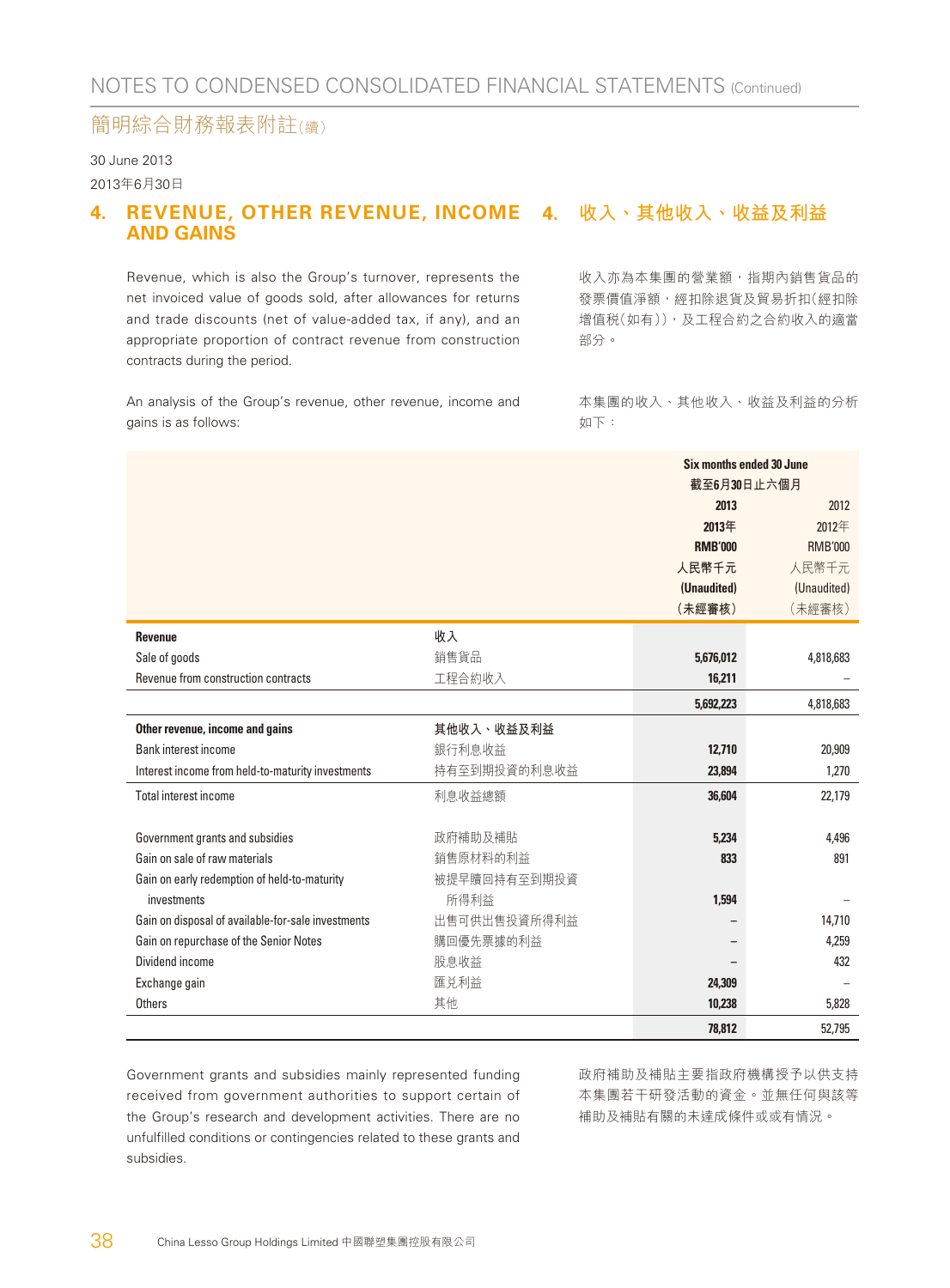30 June 2013 2013年6月30日

#### **5. FINANCE COSTS 5. 融資成本**

|                         |          | Six months ended 30 June<br>截至6月30日止六個月 |                |
|-------------------------|----------|-----------------------------------------|----------------|
|                         |          | 2013                                    | 2012           |
|                         |          | 2013年                                   | 2012年          |
|                         |          | <b>RMB'000</b>                          | <b>RMB'000</b> |
|                         |          | 人民幣千元                                   | 人民幣千元          |
|                         |          | (Unaudited)                             | (Unaudited)    |
|                         |          | (未經審核)                                  | (未經審核)         |
| Interest on:            | 以下各項的利息: |                                         |                |
| Bank loans              | 銀行貸款     | 7,874                                   | 1,479          |
| <b>The Senior Notes</b> | 優先票據     | 67,996                                  | 67,741         |
|                         |          | 75,870                                  | 69,220         |

#### **6. PROFIT BEFORE TAX**

The Group's profit before tax is arrived at after charging/(crediting):

#### **6. 除稅前溢利**

本集團的除稅前溢利乃經扣除╱(計入)下列各 項後達致:

|                                                   |              | Six months ended 30 June<br>截至6月30日止六個月 |                |  |
|---------------------------------------------------|--------------|-----------------------------------------|----------------|--|
|                                                   |              | 2013                                    | 2012           |  |
|                                                   |              | 2013年                                   | 2012年          |  |
|                                                   |              | <b>RMB'000</b>                          | <b>RMB'000</b> |  |
|                                                   |              | 人民幣千元                                   | 人民幣千元          |  |
|                                                   |              | (Unaudited)                             | (Unaudited)    |  |
|                                                   |              | (未經審核)                                  | (未經審核)         |  |
| Cost of inventories sold                          | 已售存貨成本       | 4,183,437                               | 3,570,976      |  |
| Direct cost of construction work                  | 工程直接成本       | 13,469                                  |                |  |
|                                                   |              |                                         |                |  |
| Depreciation                                      | 折舊           | 163,220                                 | 107,516        |  |
| Amortisation of prepaid land lease payments       | 預付土地租賃款攤銷    | 9.136                                   | 5,602          |  |
| Amortisation of other intangible assets           | 其他無形資產攤銷     | 1,413                                   | 429            |  |
| Total depreciation and amortisation               | 折舊及攤銷總額      | 173,769                                 | 113,547        |  |
|                                                   |              |                                         |                |  |
| Research and development costs <sup>#</sup>       | 研發成本#        | 124,353                                 | 93,705         |  |
| Gain on disposal of items of land,                | 出售土地、其他無形資產、 |                                         |                |  |
| other intangible assets, property,                | 物業、廠房及設備     |                                         |                |  |
| plant and equipment                               | 項目的利益        | (8,690)                                 | (822)          |  |
| Gain from a bargain purchase                      | 議價收購所得利益     | (157)                                   |                |  |
| Equity-settled share option expense               | 以股權結算的購股權開支  | 5.797                                   | 14,092         |  |
| Write-down of inventories to net realisable value | 撇減存貨至可變現淨值   | 3.463                                   |                |  |
| Impairment of trade receivables, net <sup>#</sup> | 貿易應收款項減值淨額#  | 18,075                                  | 3,411          |  |
| Foreign exchange differences, net                 | 匯兑差異淨額       | (24, 309)                               | 5,130          |  |

# Research and development costs and the impairment of trade receivables, net are included in the "other expenses" in profit or loss.

# 研發成本及貿易應收款項減值淨額列於損益內的 「其他開支」。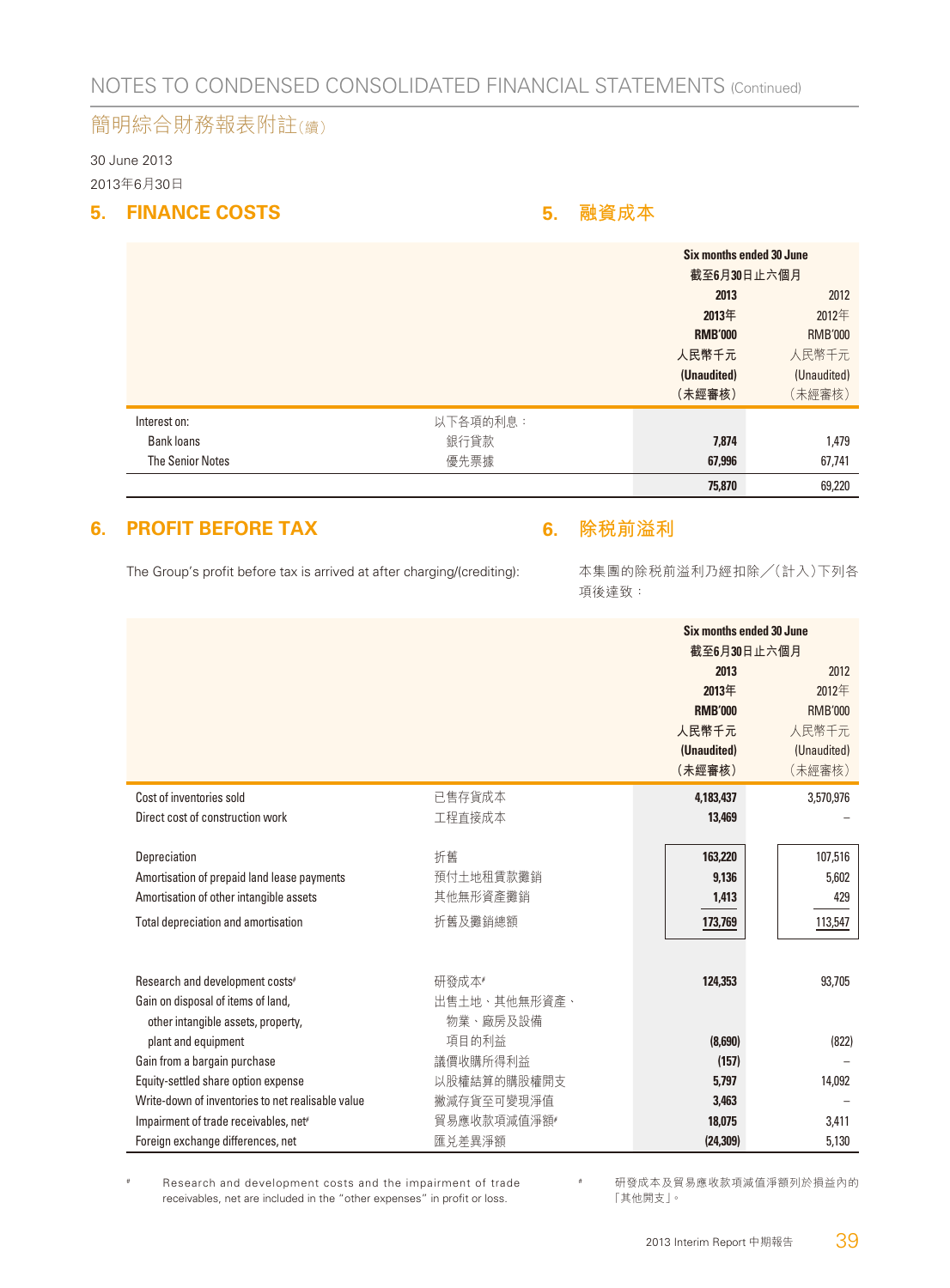30 June 2013 2013年6月30日

#### **7. INCOME TAX EXPENSE**

#### **7. 所得稅開支**

|                                 |          |                | Six months ended 30 June<br>截至6月30日止六個月 |  |  |
|---------------------------------|----------|----------------|-----------------------------------------|--|--|
|                                 |          |                |                                         |  |  |
|                                 |          | 2013           | 2012                                    |  |  |
|                                 |          | 2013年          | 2012年                                   |  |  |
|                                 |          | <b>RMB'000</b> | <b>RMB'000</b>                          |  |  |
|                                 |          | 人民幣千元          | 人民幣千元                                   |  |  |
|                                 |          | (Unaudited)    | (Unaudited)                             |  |  |
|                                 |          | (未經審核)         | (未經審核)                                  |  |  |
| Current-Hong Kong               | 即期一香港    | 5,801          | 383                                     |  |  |
| Current - PRC                   | 即期一中國    |                |                                         |  |  |
| Charge for the period           | 期內税項     | 151,947        | 129,660                                 |  |  |
| Overprovision in the prior year | 過往年度過度撥備 | (26, 798)      | (26,074)                                |  |  |
|                                 |          | 130,950        | 103,969                                 |  |  |
|                                 |          |                |                                         |  |  |
| Deferred                        | 遞延       | 31,731         | 31,297                                  |  |  |
| Total tax charge for the period | 期內税項總額   | 162,681        | 135,266                                 |  |  |

The Group is subject to income tax on an entity basis on profits arising in or derived from the jurisdictions in which members of the Group are domiciled and operate.

#### **HONG KONG PROFITS TAX**

Hong Kong profits tax has been provided at the rate of 16.5% on the estimated assessable profits arising in Hong Kong for both periods, if any, after offsetting the tax loss brought forward.

#### **PRC CORPORATE INCOME TAX**

The Group's income tax provision in respect of its operations in Mainland China has been calculated at the applicable tax rates on the taxable profits for both periods, based on the existing legislation, interpretations and practices in respect thereof.

#### **8. DIVIDENDS**

During the period, a final dividend of HK12 cents per share in respect of the year ended 31 December 2012 (six months ended 30 June 2012: HK12 cents per share in respect of the year ended 31 December 2011) was declared and paid to the owners of the Company. The aggregate amount of the final dividend declared and paid in the period amounted to HK\$365,263,000 (approximately RMB293,818,000 equivalent) (six months ended 30 June 2012: HK\$361,180,000 (approximately RMB293,834,000 equivalent)).

The Board does not recommend the payment of an interim dividend for the six months ended 30 June 2013 (six months ended 30 June 2012: Nil).

本集團須就本集團成員公司於身處及經營所在 的司法權區所產生或所錄得溢利按實體基準繳 納所得稅。

#### **香港利得稅**

香港利得稅乃根據兩個期間內在香港產生的估 計應課税溢利抵銷承前税項虧損(如有)後,以 稅率16.5%撥備。

#### **中國企業所得稅**

本集團已根據兩個期間內的應課税溢利,以相 關的現有法律、詮釋及慣例為基準,按適用稅 率計算中國內地業務的所得稅撥備。

#### **8. 股息**

期內,本公司就截至2012年12月31日止年 度向本公司擁有人宣派及支付末期股息每 股股份12港仙(截至2012年6月30日止六個 月:就截至2011年12月31日止年度派付每 股股份12港仙)。期內宣派及支付的末期股 息總額為365,263,000 港元(約相等於人民 幣 293,818,000 元 )(截至 2012 年 6 月 30 日 止 六個月:361,180,000港元(約相等於人民幣 293,834,000元))。

董事會不擬派付截至2013年6月30日止六個月 的中期股息(截至2012年6月30日止六個月: 無)。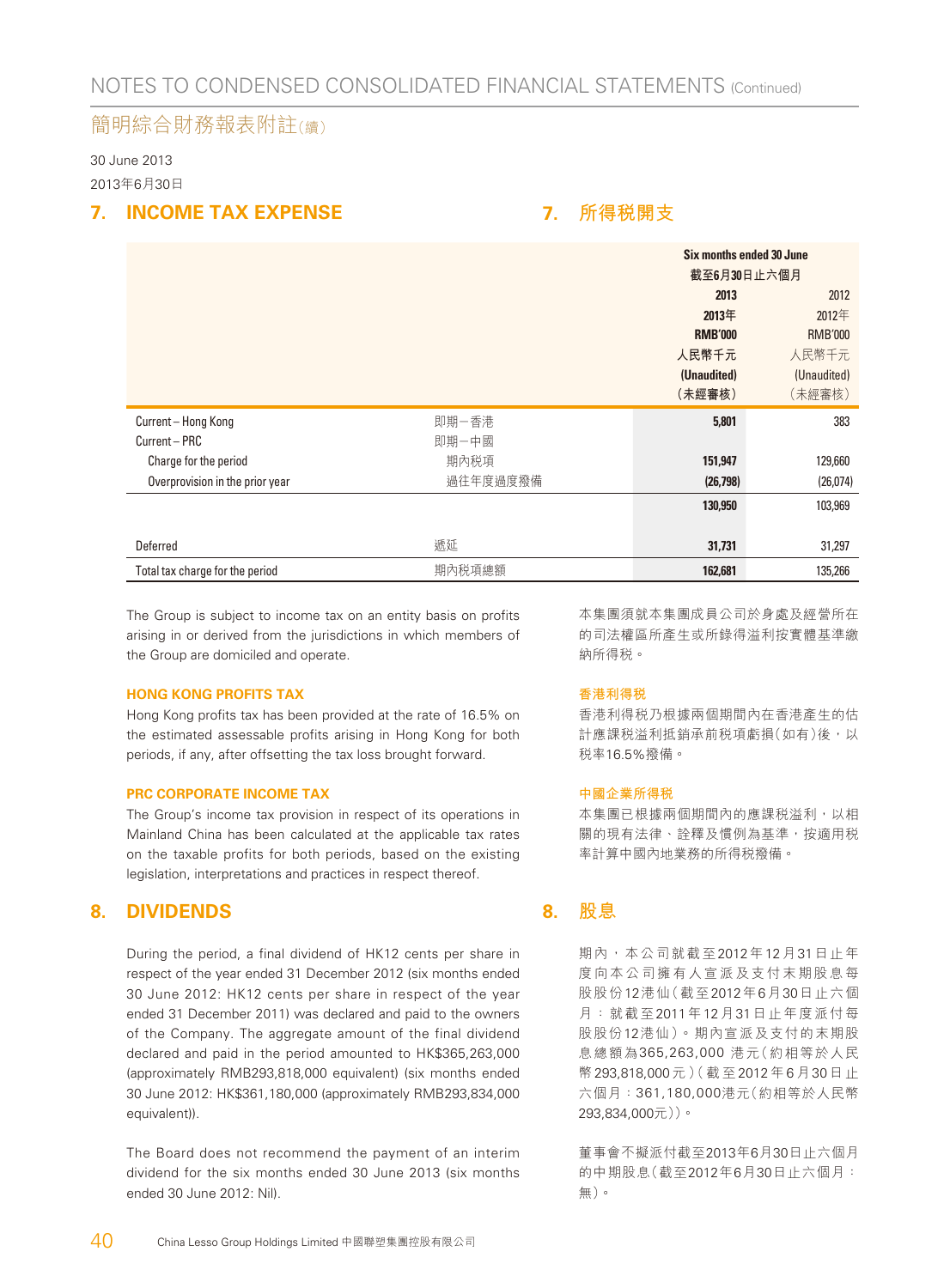30 June 2013

#### 2013年6月30日

#### **9. EARNINGS PER SHARE ATTRIBUTABLE TO 9. 本公司擁有人應佔每股盈利 OWNERS OF THE COMPANY**

The calculations of basic and diluted earnings per share are based on:

根據以下各項計算每股基本及攤薄盈利:

|                                                                                                                        |                                | 2013<br>2013年<br><b>RMB'000</b><br>人民幣千元<br>(Unaudited)<br>(未經審核) | Six months ended 30 June<br>截至6月30日止六個月<br>2012<br>2012年<br><b>RMB'000</b><br>人民幣千元<br>(Unaudited)<br>(未經審核) |
|------------------------------------------------------------------------------------------------------------------------|--------------------------------|-------------------------------------------------------------------|--------------------------------------------------------------------------------------------------------------|
| <b>Earnings</b>                                                                                                        | 盈利                             |                                                                   |                                                                                                              |
| Profit attributable to owners of the Company used in                                                                   | 計算每股基本及攤薄盈利時用到的                |                                                                   |                                                                                                              |
| the basic and diluted earnings per share calculation                                                                   | 本公司擁有人應佔溢利                     | 682.734                                                           | 600,185                                                                                                      |
|                                                                                                                        |                                |                                                                   |                                                                                                              |
|                                                                                                                        |                                | 股份數目                                                              | <b>Number of Shares</b><br>Six months ended 30 June<br>截至6月30日止六個月                                           |
|                                                                                                                        |                                | 2013                                                              | 2012                                                                                                         |
|                                                                                                                        |                                | 2013年                                                             | 2012年                                                                                                        |
| <b>Shares</b>                                                                                                          | 股份                             |                                                                   |                                                                                                              |
| Weighted average number of ordinary shares of the Company<br>in issue used in the basic earnings per share calculation | 計算每股基本盈利時用到的本公司<br>已發行普通股加權平均數 | 3,042,444,790                                                     | 3,008,285,255                                                                                                |
| Effect of dilution - weighted average number of ordinary                                                               | 攤薄效應 - 普通股加權平均數:               |                                                                   |                                                                                                              |
| shares: share options                                                                                                  | 購股權                            | 43,223,592                                                        | 61,013,523                                                                                                   |
|                                                                                                                        |                                | 3.085.668.382                                                     | 3,069,298,778                                                                                                |

The weighted average number of shares used to calculate the basic earnings per share for the six months ended 30 June 2013 includes 3,033,602,350 ordinary shares in issue as at 31 December 2012 (six months ended 30 June 2012: 3,005,906,950 ordinary shares in issue as at 31 December 2011) and 8,842,440 shares (six months ended 30 June 2012: 2,378,305 shares) derived from the weighted average number of 10,576,100 ordinary shares (six months ended 30 June 2012: 5,005,500 ordinary shares) issued upon the exercise of share options.

The calculation of the diluted earnings per share amounts is based on the profit for the period attributable to owners of the Company. The weighted average number of ordinary shares used in the calculation is the number of ordinary shares in issue during the period, as used in the basic earnings per share calculation, and the weighted average number of ordinary shares assumed to have been issued at no consideration on the deemed exercise or conversion of all dilutive potential ordinary shares into ordinary shares.

用以計算截至2013年6月30日止六個月的每股 基本盈利的股份加權平均數,包括於2012年12 月31日已發行的3,033,602,350股普通股(截至 2012年6月30日止六個月:於2011年12月31日 已發行的3,005,906,950股普通股)及行使購股 權後發行的10,576,100股普通股(截至2012年6 月30日止六個月:5,005,500股普通股)的加權 平均數,即8,842,440股股份(截至2012年6月 30日止六個月:2,378,305股股份)。

每股攤薄盈利數額乃根據本公司擁有人應佔期 內溢利計算。計算所用的普通股加權平均數為 期內已發行的普通股數目(與計算每股基本盈利 所使用者相同),及假設所有潛在攤薄普通股被 視作行使或轉換為普通股而以零代價發行的普 通股加權平均數。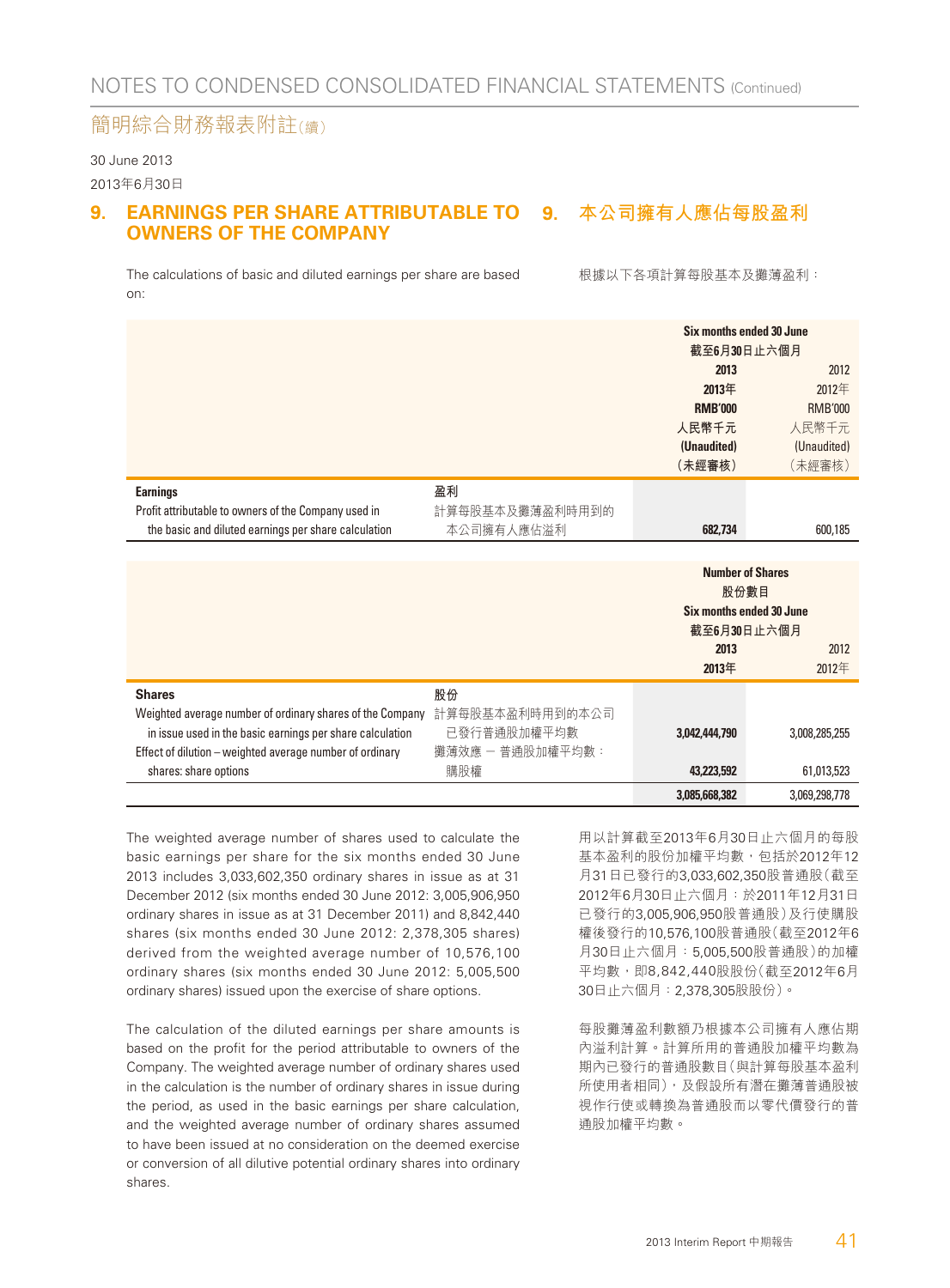30 June 2013 2013年6月30日

#### **10. PROPERTY, PLANT AND EQUIPMENT**

During the period, the Group acquired property, plant and equipment with an aggregate cost of RMB727,128,000 (six months ended 30 June 2012: RMB497,471,000). During the period, property, plant and equipment with an aggregate net carrying amount of RMB8,942,000 (six months ended 30 June 2012: RMB1,173,000) was disposed of by the Group.

#### **11. HELD-TO-MATURITY INVESTMENTS**

#### **10. 物業、廠房及設備**

期內,本集團收購物業、廠房及設備的總成本 為人民幣727,128,000元(截至2012年6月30日 止六個月:人民幣497,471,000元)。期內,本 集團出售物業、廠房及設備的總賬面淨值為人 民幣8,942,000元(截至2012年6月30日止六個 月:人民幣1,173,000元)。

持有至到期投資為於新加坡證券交易所有限公 司上市的債務證券。該等證券的利息按固定 年利率9.00%至13.75%(2012年12月31日: 9.00%至13.75%)計算,每半年支付,將於 2013年11月至2018年4月到期(2012年12月31

日:2013年11月至2016年4月)。

#### **11. 持有至到期投資**

|                                                   |                  | As at          | As at            |
|---------------------------------------------------|------------------|----------------|------------------|
|                                                   |                  | 30 June 2013   | 31 December 2012 |
|                                                   |                  | 於2013年6月30日    | 於2012年12月31日     |
|                                                   |                  | <b>RMB'000</b> | <b>RMB'000</b>   |
|                                                   |                  | 人民幣千元          | 人民幣千元            |
|                                                   |                  | (Unaudited)    | (Audited)        |
|                                                   |                  | (未經審核)         | (經審核)            |
| Listed debt securities                            | 上市的債務證券          | 275,599        | 288,690          |
| Less: Amounts with maturity of less than one year | 減:流動資產項下到期日少於一年的 |                |                  |
| shown under current assets                        | 款項               | (27, 791)      | (9,684)          |
| Amounts shown under non-current assets            | 非流動資產項下款項        | 247.808        | 279,006          |

The held-to-maturity investments represented debt securities listed on the Singapore Exchange Securities Trading Limited. These securities carry fixed interest at 9.00% to 13.75% (31 December 2012: 9.00% to 13.75%) per annum, payable semiannually in arrears, and will mature from November 2013 to April 2018 (31 December 2012: November 2013 to April 2016).

**12. INVENTORIES**

**12. 存貨**

|                  |     | As at          | As at            |
|------------------|-----|----------------|------------------|
|                  |     | 30 June 2013   | 31 December 2012 |
|                  |     | 於2013年6月30日    | 於2012年12月31日     |
|                  |     | <b>RMB'000</b> | <b>RMB'000</b>   |
|                  |     | 人民幣千元          | 人民幣千元            |
|                  |     | (Unaudited)    | (Audited)        |
|                  |     | (未經審核)         | (經審核)            |
| Raw materials    | 原材料 | 1,056,765      | 885,211          |
| Work in progress | 在產品 | 137,376        | 78,784           |
| Finished goods   | 產成品 | 1,049,389      | 802,138          |
|                  |     | 2,243,530      | 1,766,133        |

As at 30 June 2013, certain of the Group's inventories with an aggregate net carrying amount of RMB2,725,000 (31 December 2012: RMB26,332,000) were pledged to secure the Group's bank loans.

於2013年6月30日,本集團賬面淨值總額為人 民幣2,725,000元(2012年12月31日:人民幣 26,332,000元)的若干存貨已抵押作本集團銀行 貸款的抵押品。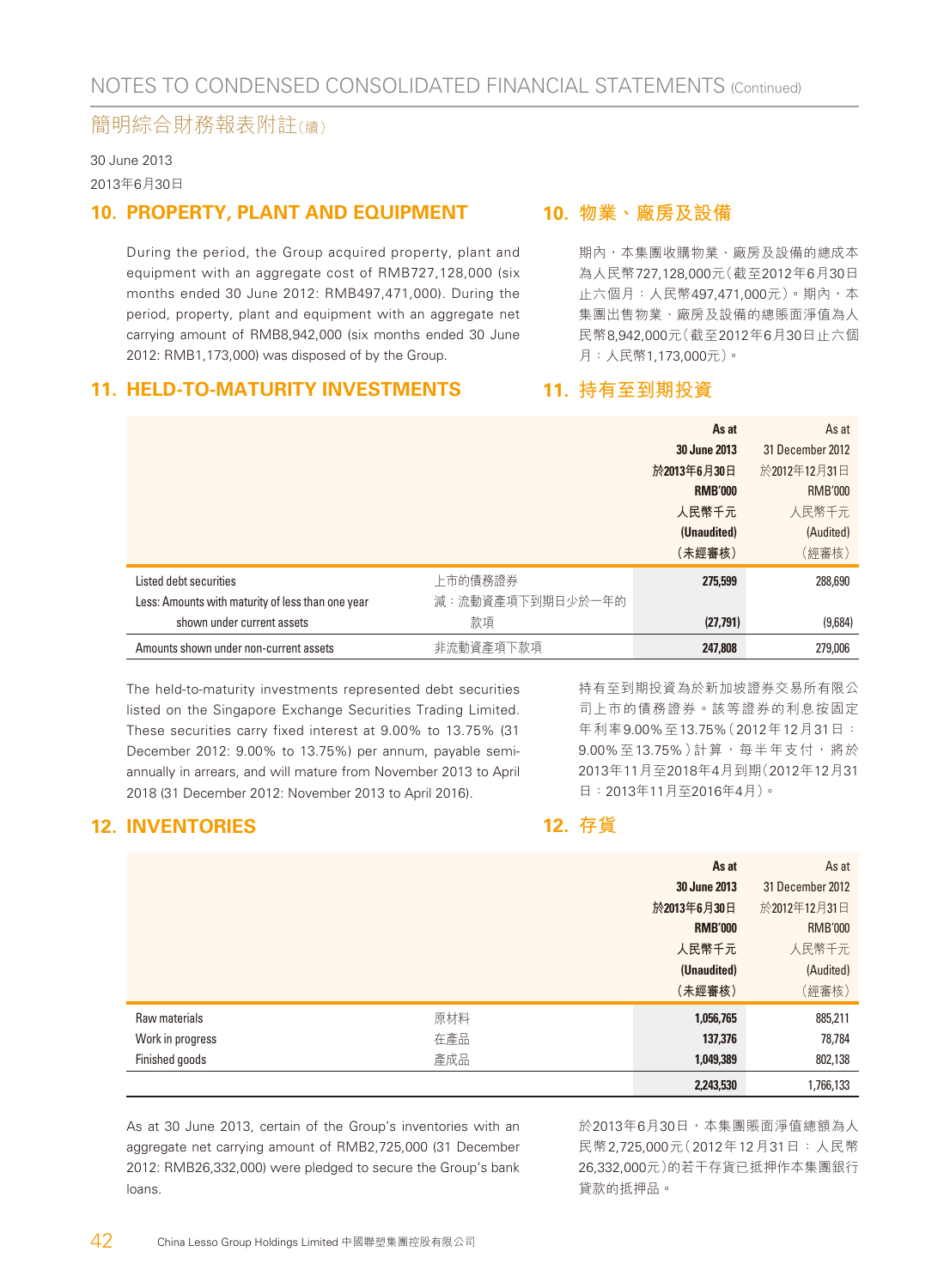30 June 2013 2013年6月30日

#### **13. TRADE AND BILLS RECEIVABLES 13. 貿易應收款項及票據**

|                                |        | As at          | As at            |
|--------------------------------|--------|----------------|------------------|
|                                |        | 30 June 2013   | 31 December 2012 |
|                                |        | 於2013年6月30日    | 於2012年12月31日     |
|                                |        | <b>RMB'000</b> | <b>RMB'000</b>   |
|                                |        | 人民幣千元          | 人民幣千元            |
|                                |        | (Unaudited)    | (Audited)        |
|                                |        | (未經審核)         | (經審核)            |
| Trade receivables              | 貿易應收款項 | 851,011        | 779,354          |
| <b>Bills receivable</b>        | 應收票據   | 113,106        | 243,265          |
| Less: Provision for impairment | 減:減值撥備 | (31, 160)      | (13,085)         |
|                                |        | 932,957        | 1,009,534        |

The Group's major customers are independent distributors, civil contractors, property developers, utility companies and municipalities in Mainland China. Depending on the market condition, marketing tactics and relationships with the customers, the Group's trading terms with its independent distributors may change from settlement on an advance receipt basis to giving a credit period of generally one month or more, if appropriate. The Group does not have a standardised and universal credit period granted to the non-distributor customers. The credit period of an individual non-distributor customer is considered on a case-bycase basis and is set out in the sales contracts, as appropriate. Sales to small, new, or short-term customers are normally expected to be settled on an advance receipt basis or shortly after the goods delivery. No credit term period is set by the Group for small, new and short-term customers.

Trade and bills receivables are unsecured and interest-free.

Included in the Group's trade receivables are the trade balances due from a company under the common control of a director of RMB7,479,000 (31 December 2012: Nil) which are repayable on similar credit terms offered to the Group's major customers and are classified in the age band of within 3 months below.

本集團的主要客戶為中國內地的獨立分銷商、 土木工程承建商、房地產開發商、公用事業公 司及市政部門。本集團視乎市況、市場策略及 與客戶的關係,可將其與獨立分銷商的貿易條 款由按預付方式結算更改為授予一般一個月或 多個月的信用期限(如適當)。本集團並無統一 向非分銷商客戶授予標準的信用期限。個別非 分銷商客戶的信用期限視乎個別情況而定,並 在銷售合同中列明(如適當)。對小規模、新或 短期客戶的銷售一般預期以預付方式或於交貨 後短期內結算。本集團並無為小規模、新或短 期客戶設立信用期限。

貿易應收款項及票據均為無抵押及免息。

本集團貿易應收款項中包括應收於一間共同 受一位董事控制的公司的貿易結餘人民幣 7,479,000元(2012年12月31日:無),該等結 餘之信貸條款與本集團授予主要客戶之條款相 若,且歸類於下表3個月內之賬齡範圍。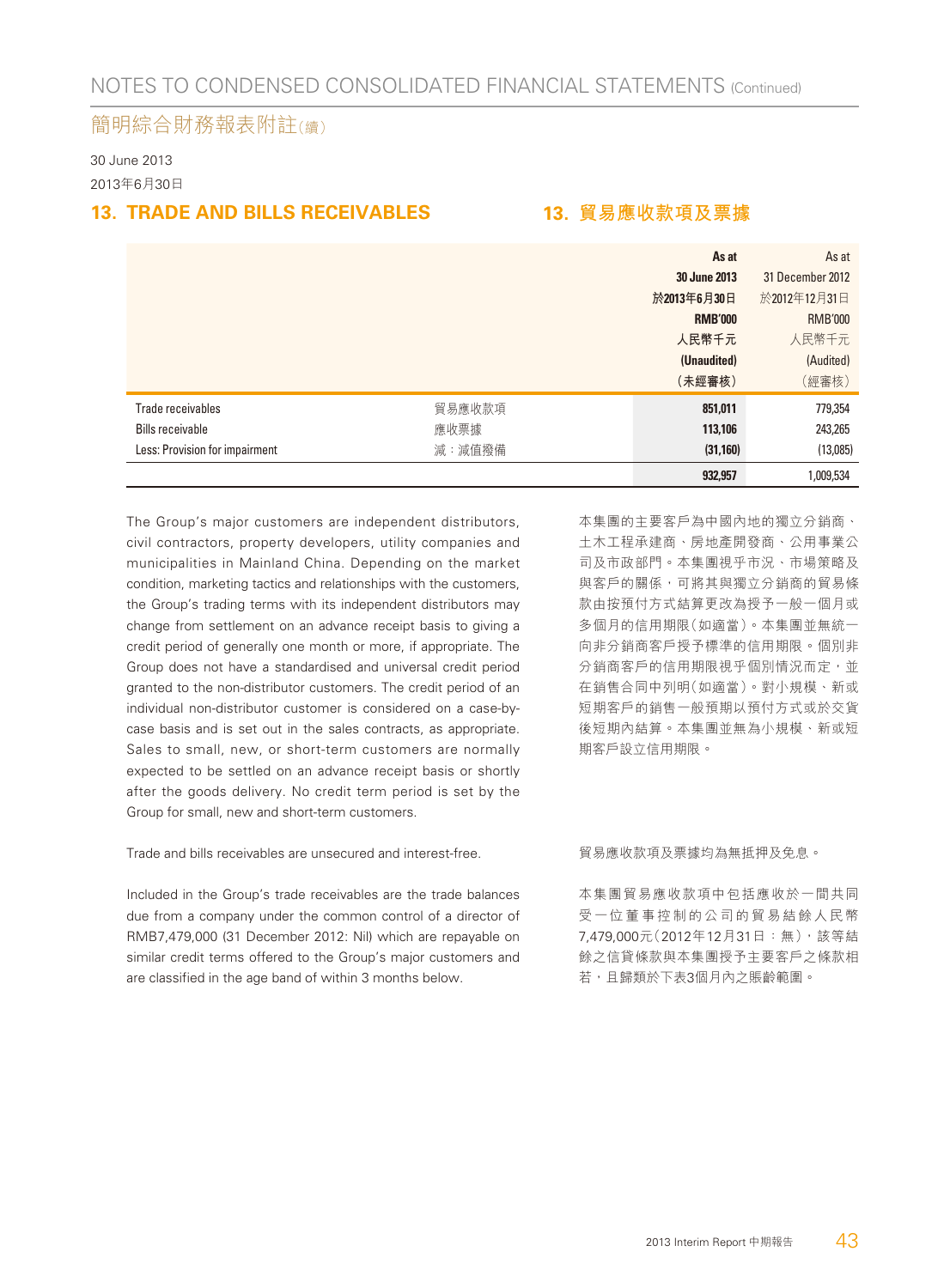30 June 2013 2013年6月30日

#### **13. TRADE AND BILLS RECEIVABLES (Continued)**

An aged analysis of the Group's trade and bills receivables at the end of the reporting period, based on the invoice date and net of provisions, is as follows:

#### **13. 貿易應收款項及票據(續)**

於報告期末,本集團的貿易應收款項及票據按 發票日期並扣除撥備後的賬齡分析如下:

|                 |        | As at          | As at            |
|-----------------|--------|----------------|------------------|
|                 |        | 30 June 2013   | 31 December 2012 |
|                 |        | 於2013年6月30日    | 於2012年12月31日     |
|                 |        | <b>RMB'000</b> | <b>RMB'000</b>   |
|                 |        | 人民幣千元          | 人民幣千元            |
|                 |        | (Unaudited)    | (Audited)        |
|                 |        | (未經審核)         | (經審核)            |
| Within 3 months | 3個月內   | 666,966        | 632,975          |
| 4 to 6 months   | 4至6個月  | 151,423        | 179,554          |
| 7 to 12 months  | 7至12個月 | 78,370         | 159,689          |
| 1 to 2 years    | 1至2年   | 30,534         | 33,724           |
| 2 to 3 years    | 2至3年   | 4,698          | 2,705            |
| Over 3 years    | 3年以上   | 966            | 887              |
|                 |        | 932,957        | 1,009,534        |

During the period, the Group discounted bills receivable with an aggregate carrying amount of RMB19,182,000 to a bank for cash proceeds of RMB18,863,000. If the bills receivable are not paid at maturity, the bank has the right to request the Group to pay the unsettled balance. As the Group has not transferred the significant risks and rewards, including default risk, relating to such bills receivable, it continues to recognise the full carrying amount of the bills receivable and has recognised the cash received on the transfer as an unsecured bank loan.

At the end of the reporting period, the carrying amount of the bills receivable that have been transferred but have not been derecognised and the carrying amount of the associated liability amounted to RMB19,182,000 (31 December 2012: RMB152,084,000), respectively.

期內,本集團向一家銀行貼現賬面總值為人民 幣19,182,000元的應收票據,現金所得款項為 人民幣18,863,000元。倘該等應收票據於到期 日尚未支付,銀行有權要求本集團支付未償付 餘額。由於本集團並無轉讓有關該等應收票據 的主要風險及回報(包括違責風險),本集團繼 續全數確認應收票據的賬面值,並已確認就該 轉讓收取的現金為無抵押銀行貸款。

於報告期末,已轉讓但尚未終止確認的應收 票據賬面值及相關負債的賬面值分別為人民 幣19,182,000元(2012年12月31日:人民幣 152,084,000元)。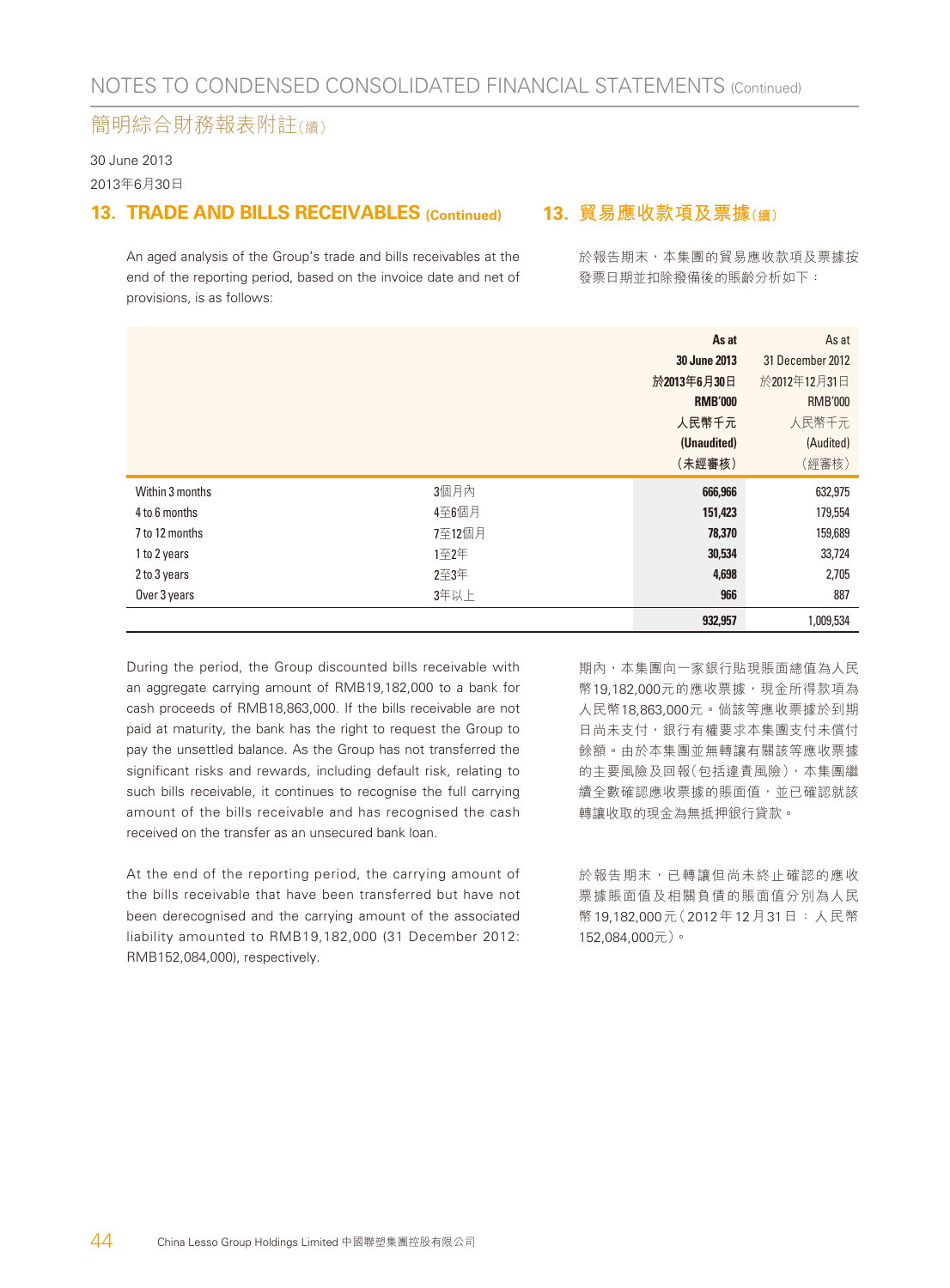30 June 2013 2013年6月30日

#### **14. PREPAYMENTS, DEPOSITS AND OTHER 14. 預付款、按金及其他應收款項 RECEIVABLES**

|                                                |              | As at          | As at            |
|------------------------------------------------|--------------|----------------|------------------|
|                                                |              | 30 June 2013   | 31 December 2012 |
|                                                |              | 於2013年6月30日    | 於2012年12月31日     |
|                                                |              | <b>RMB'000</b> | <b>RMB'000</b>   |
|                                                |              | 人民幣千元          | 人民幣千元            |
|                                                |              | (Unaudited)    | (Audited)        |
|                                                |              | (未經審核)         | (經審核)            |
|                                                |              |                |                  |
| Prepayments                                    | 預付款          | 320,329        | 231,262          |
| Current portion of prepaid land lease payments | 預付土地租賃款的流動部分 | 21,071         | 20,664           |
| Value-added tax recoverable                    | 待抵扣增值税       | 160,325        | 109,581          |
| Corporate income tax recoverable               | 待抵扣企業所得税     | 9,721          | 13,157           |
| Deposits                                       | 按金           | 14,848         | 10,953           |
| Other receivables                              | 其他應收款項       | 37,595         | 19,610           |

The financial assets included in the above balances are unsecured, interest-free and have no fixed terms of repayment.

上述結餘包括的金融資產乃無抵押、免息及無 固定還款期。

#### **15. CASH AND BANK DEPOSITS**

**15. 現金及銀行存款**

|                                                         |             | As at          | As at            |
|---------------------------------------------------------|-------------|----------------|------------------|
|                                                         |             | 30 June 2013   | 31 December 2012 |
|                                                         |             | 於2013年6月30日    | 於2012年12月31日     |
|                                                         |             | <b>RMB'000</b> | <b>RMB'000</b>   |
|                                                         |             | 人民幣千元          | 人民幣千元            |
|                                                         |             | (Unaudited)    | (Audited)        |
|                                                         |             | (未經審核)         | (經審核)            |
| <b>Restricted cash</b>                                  | 受限制現金       | 626,624        | 335,142          |
| Time deposits with original maturity of more than three | 定期存款(原有期限超過 |                |                  |
| months when acquired                                    | 三個月)        | 3,813          |                  |
| Cash and cash equivalents                               | 現金及現金等價物    | 1,165,785      | 1,587,183        |
|                                                         |             | 1,796,222      | 1,922,325        |

The restricted cash represented bank deposits used for banking facilities utilised and as performance bonds.

受限制現金指用於已動用銀行融資及作為履約 保證的銀行存款。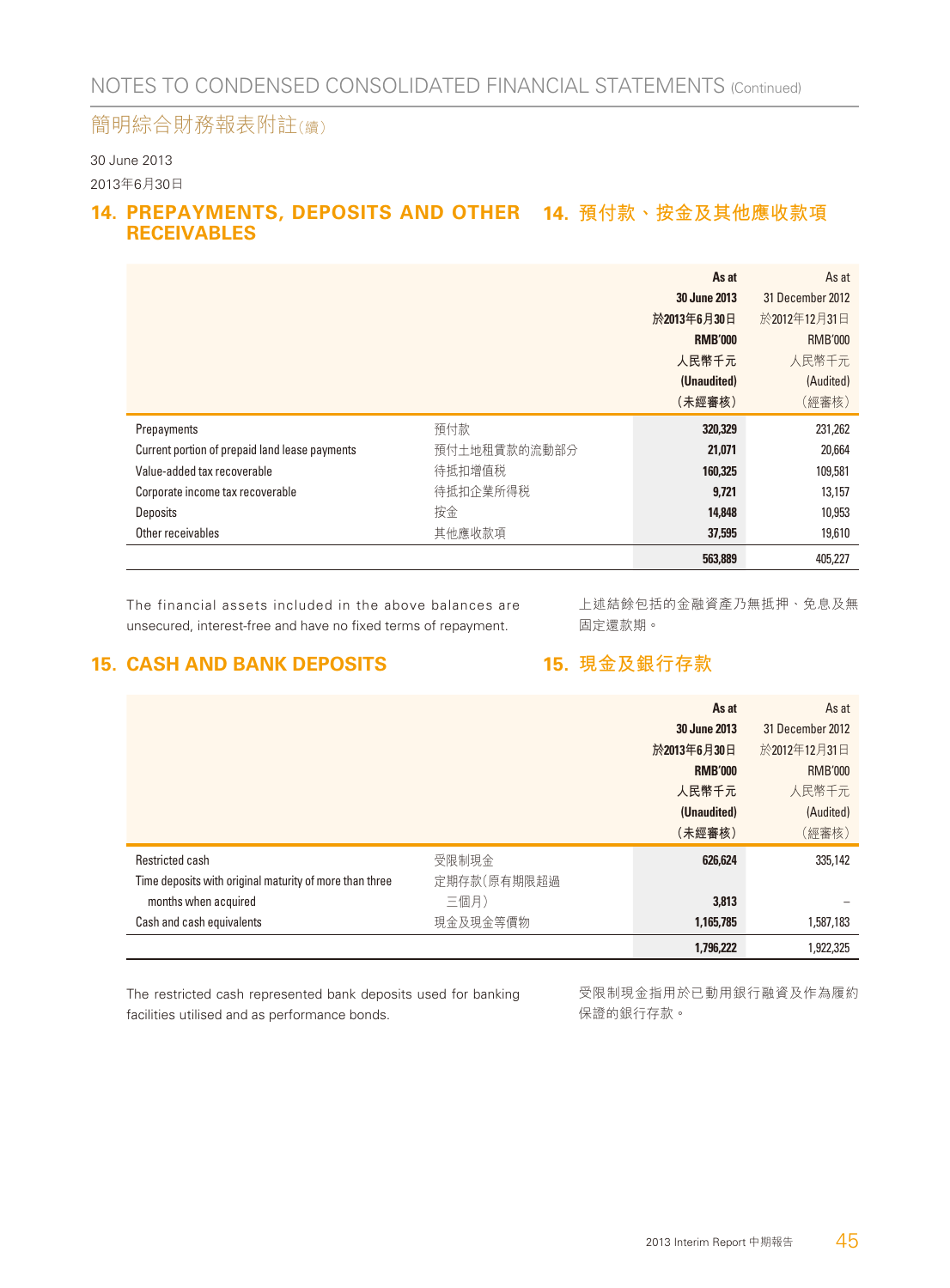30 June 2013 2013年6月30日

#### **16. TRADE AND BILLS PAYABLES 16. 貿易應付款項及票據**

|                |        | As at          | As at            |
|----------------|--------|----------------|------------------|
|                |        | 30 June 2013   | 31 December 2012 |
|                |        | 於2013年6月30日    | 於2012年12月31日     |
|                |        | <b>RMB'000</b> | <b>RMB'000</b>   |
|                |        | 人民幣千元          | 人民幣千元            |
|                |        | (Unaudited)    | (Audited)        |
|                |        | (未經審核)         | (經審核)            |
| Trade payables | 貿易應付款項 | 298,174        | 375,488          |
| Bills payable  | 應付票據   | 416,945        | 136,566          |
|                |        | 715,119        | 512,054          |

The trade payables are interest-free. The average credit period for trade purchases is 30 to 90 days.

An aged analysis of the Group's trade and bills payables at the end of the reporting period, based on the invoice date, is as follows:

貿易應付款項乃免息。貿易採購的平均信用期 限為30至90日。

於報告期末,本集團的貿易應付款項及票據按 發票日期的賬齡分析如下:

|                 |        | As at          | As at            |
|-----------------|--------|----------------|------------------|
|                 |        | 30 June 2013   | 31 December 2012 |
|                 |        | 於2013年6月30日    | 於2012年12月31日     |
|                 |        | <b>RMB'000</b> | <b>RMB'000</b>   |
|                 |        | 人民幣千元          | 人民幣千元            |
|                 |        | (Unaudited)    | (Audited)        |
|                 |        | (未經審核)         | (經審核)            |
| Within 3 months | 3個月內   | 439,983        | 483,943          |
| 4 to 6 months   | 4至6個月  | 271,328        | 23,520           |
| 7 to 12 months  | 7至12個月 | 1,386          | 1,542            |
| 1 to 2 years    | 1至2年   | 2,312          | 2,562            |
| 2 to 3 years    | 2至3年   | 104            | 299              |
| Over 3 years    | 3年以上   | 6              | 188              |
|                 |        | 715,119        | 512,054          |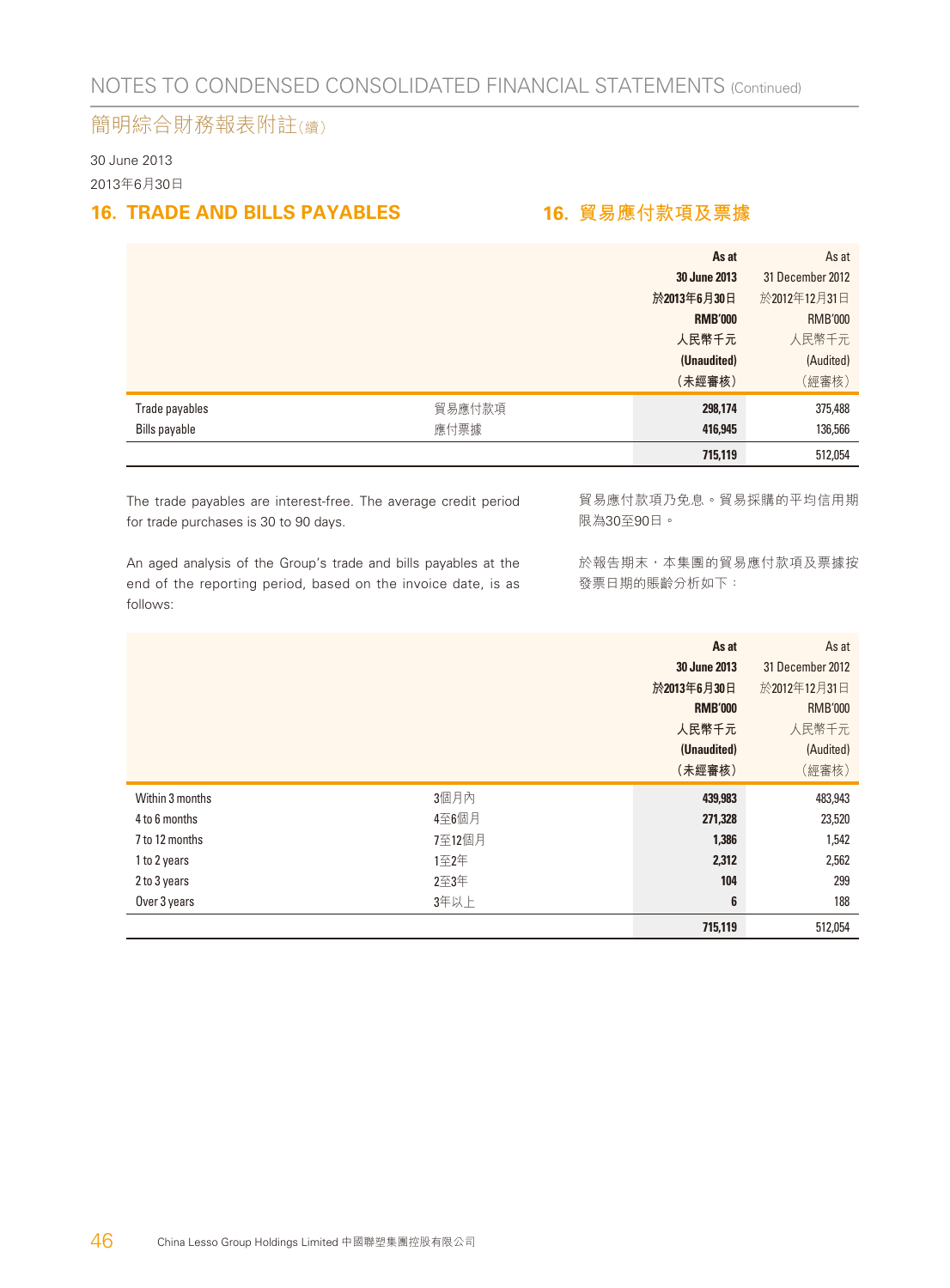30 June 2013 2013年6月30日

#### **17. OTHER PAYABLES AND ACCRUALS 17. 其他應付款項及應計費用**

|                                      |         |              | As at          | As at            |
|--------------------------------------|---------|--------------|----------------|------------------|
|                                      |         |              | 30 June 2013   | 31 December 2012 |
|                                      |         |              | 於2013年6月30日    | 於2012年12月31日     |
|                                      |         | <b>Notes</b> | <b>RMB'000</b> | <b>RMB'000</b>   |
|                                      |         | 附註           | 人民幣千元          | 人民幣千元            |
|                                      |         |              | (Unaudited)    | (Audited)        |
|                                      |         |              | (未經審核)         | (經審核)            |
| Advances from customers              | 客戶墊款    |              | 449.967        | 487,192          |
| Accruals                             | 應計費用    |              | 41,676         | 34,688           |
| Salaries and welfare payables        | 應付工資及福利 |              | 35,709         | 76,926           |
|                                      |         |              |                |                  |
| Cash retention                       | 預留應付價款  | 21           | 10,000         |                  |
| Contingent consideration arrangement | 或然代價安排  | 21           | 7,586          |                  |
| Other payables                       | 其他應付款項  |              | 338,279        | 233,582          |

The financial liabilities included in the above balances are interestfree and have no fixed terms of repayment.

上述結餘包括的金融負債乃免息及無固定還款 期。

#### **18. BANK LOANS AND OTHER BORROWINGS 18. 銀行貸款及其他借款**

|                         |         | <b>Maturity</b><br>到期日 | As at<br>30 June 2013<br>於2013年6月30日<br><b>RMB'000</b><br>人民幣千元 | Maturity<br>到期日 | As at<br>31 December 2012<br>於2012年12月31日<br><b>RMB'000</b><br>人民幣千元 |
|-------------------------|---------|------------------------|-----------------------------------------------------------------|-----------------|----------------------------------------------------------------------|
|                         |         |                        | (Unaudited)<br>(未經審核)                                           |                 | (Audited)<br>(經審核)                                                   |
| <b>Current</b>          | 流動      |                        |                                                                 |                 |                                                                      |
| Secured bank loans      | 有抵押銀行貸款 | 2013                   | 2.725                                                           | 2013            | 26,332                                                               |
| Unsecured bank loans    | 無抵押銀行貸款 | 2013-2014              | 506,512                                                         | 2013            | 569,467                                                              |
|                         |         |                        | 509,237                                                         |                 | 595,799                                                              |
| <b>Non-current</b>      | 非流動     |                        |                                                                 |                 |                                                                      |
| Unsecured bank loans    | 無抵押銀行貸款 | 2014-2015              | 564,931                                                         | 2015            | 42,873                                                               |
| <b>The Senior Notes</b> | 優先票據    | 2016                   | 1,562,196                                                       | 2016            | 1,585,910                                                            |
|                         |         |                        | 2,127,127                                                       |                 | 1,628,783                                                            |
|                         |         |                        | 2,636,364                                                       |                 | 2,224,582                                                            |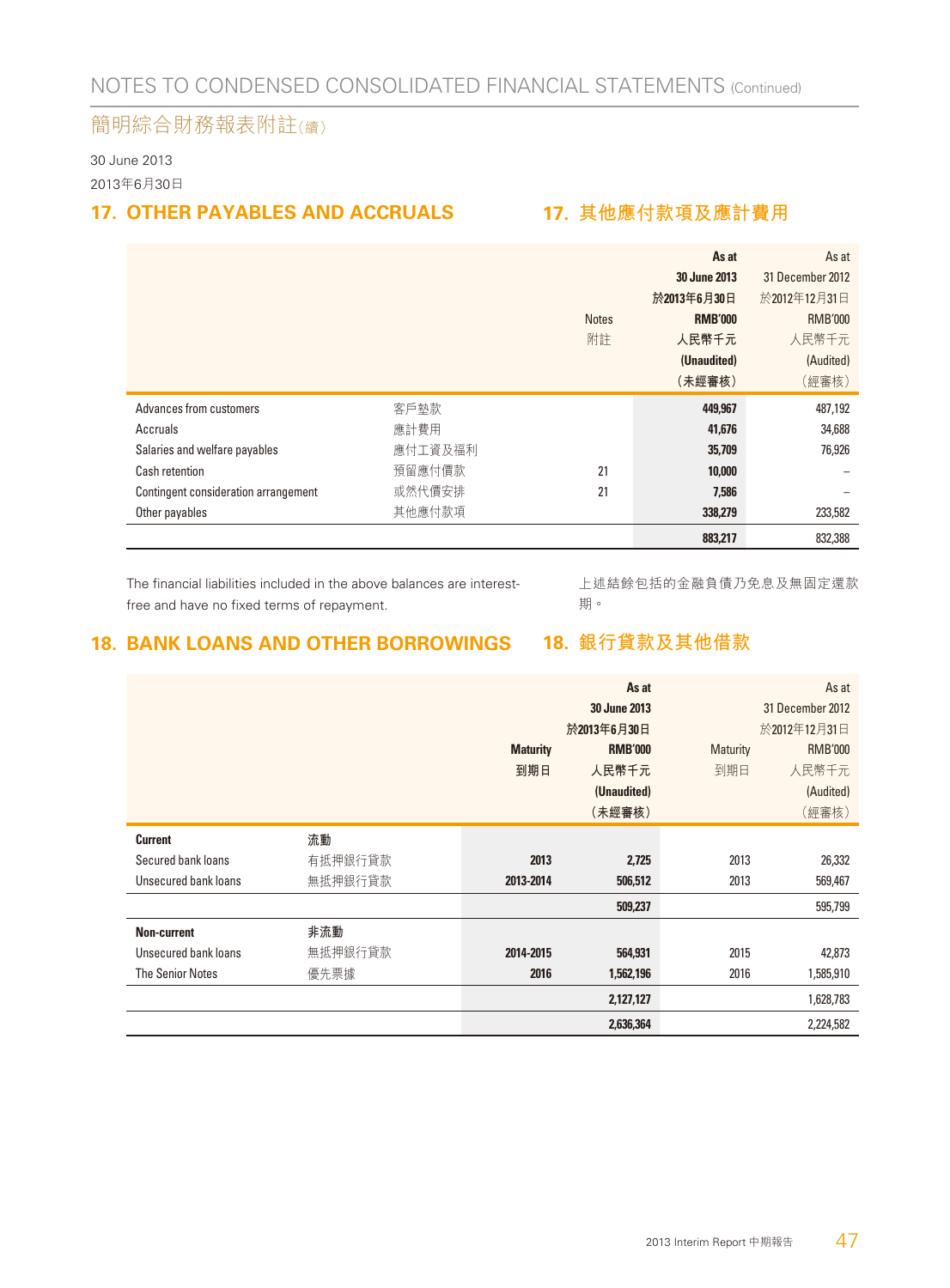#### 30 June 2013

#### 2013年6月30日

#### 18. BANK LOANS AND OTHER BORROWINGS 18. 銀行貸款及其他借款(<sub>續)</sub> **(Continued)**

#### Notes:

- (a) The effective interest rates on the Group's bank loans range from 1.21% to 5.60% (31 December 2012: 1.33% to 5.50%) per annum.
- (b) As at 30 June 2013, the secured bank loans are secured by the pledge of the Group's inventories with an aggregate net carrying amount of RMB2,725,000 (31 December 2012: RMB26,332,000).
- (c) The Senior Notes are listed on the Singapore Exchange Securities Trading Limited. They carry interest at 7.875% per annum (effective interest rate at 8.63% per annum), payable semi-annually in arrears on 13 May and 13 November, and will mature on 13 May 2016 unless redeemed earlier. The Company can at its option redeem all or a portion of the Senior Notes at any time prior to the maturity date in accordance with the purchase agreement.

The Senior Notes are guaranteed by certain of the Company's subsidiaries and secured by a first-priority fixed charge over the shares of those subsidiaries providing such guarantee.

The outstanding principal amount of the Senior Notes was US\$258,880,000 as at 30 June 2013 (31 December 2012: US\$258,880,000).

#### **19. SHARE CAPITAL**

附註:

- (a) 本集團銀行貸款之實際年利率介乎 1.21% 至 5.60%不等(2012年12月31日:1.33%至5.50%)。
- (b) 於2013年6月30日,有抵押銀行貸款乃透過質押 本集團賬面淨值總額為人民幣2,725,000元之存貨 (2012年12月31日:人民幣26,332,000元)作抵押。
- (c) 優先票據於新加坡證券交易所有限公司上市,利 息按年利率7.875%計算(實際年利率為8.63%), 並於5月13日及11月13日每半年支付,除非提前 贖回,優先票據於2016年5月13日到期。本公司 可自行選擇於到期日前任何時間根據購買協議贖 回全部或部分優先票據。

優先票據由本公司若干附屬公司保證並以該等提 供保證的附屬公司的股份為第一優先固定押項。

於 2013年6月30日,優先票據的未償還本金 額 為 258,880,000 美 元( 2012 年 12 月 31 日 : 258,880,000美元)。

#### **19. 股本**

|                                                     |                                    | As at<br>30 June 2013<br>於2013年6月30日<br>(Unaudited)<br>(未經審核) | As at<br>31 December 2012<br>於2012年12月31日<br>(Audited)<br>(經審核) |
|-----------------------------------------------------|------------------------------------|---------------------------------------------------------------|-----------------------------------------------------------------|
| Authorised:<br>20,000,000,000 (31 December 2012:    | 法定:<br>20,000,000,000(2012年12月31日: |                                                               |                                                                 |
| 20,000,000,000) ordinary shares<br>of HK\$0.05 each | 20,000,000,000)股每股面值<br>0.05港元的普通股 | HK\$1,000,000,000<br>1,000,000,000港元                          | HK\$1,000,000,000<br>1,000,000,000港元                            |
| Issued and fully paid:                              | 已發行及繳足:                            |                                                               |                                                                 |
| 3,044,178,450 (31 December 2012:                    | 3.044.178.450 (2012年12月31日:        |                                                               |                                                                 |
| 3,033,602,350) ordinary shares                      | 3,033,602,350) 股每股面值               | HK\$152,208,923                                               | HK\$151,680,118                                                 |
| of HK\$0.05 each                                    | 0.05港元的普通股                         | 152.208.923港元                                                 | 151.680.118港元                                                   |
| Equivalent to                                       | 等值於                                | RMB133,081,000                                                | RMB132,660,000                                                  |
|                                                     |                                    | 人民幣133,081,000元                                               | 人民幣132,660,000元                                                 |

Pursuant to the exercise of the share options at the exercise price of HK\$1.82 each granted by the Company, the Company issued a total of 10,576,100 ordinary shares of HK\$0.05 each for a total cash consideration, before expenses, of approximately HK\$19,249,000 (approximately RMB15,534,000 equivalent) during the period. The shares issued during the period rank pari passu in all respects with the then existing shares of the Company.

通過按行使價每股股份1.82港元行使由本公 司授出的購股權,本公司於期內發行合共 10,576,100股每股面值0.05港元的普通股, 總 現金代價(未計開支)約19,249,000港元(約等於 人民幣15,534,000元)。該等於期內發行股份在 各方面與本公司當時現存股份享有同等權益。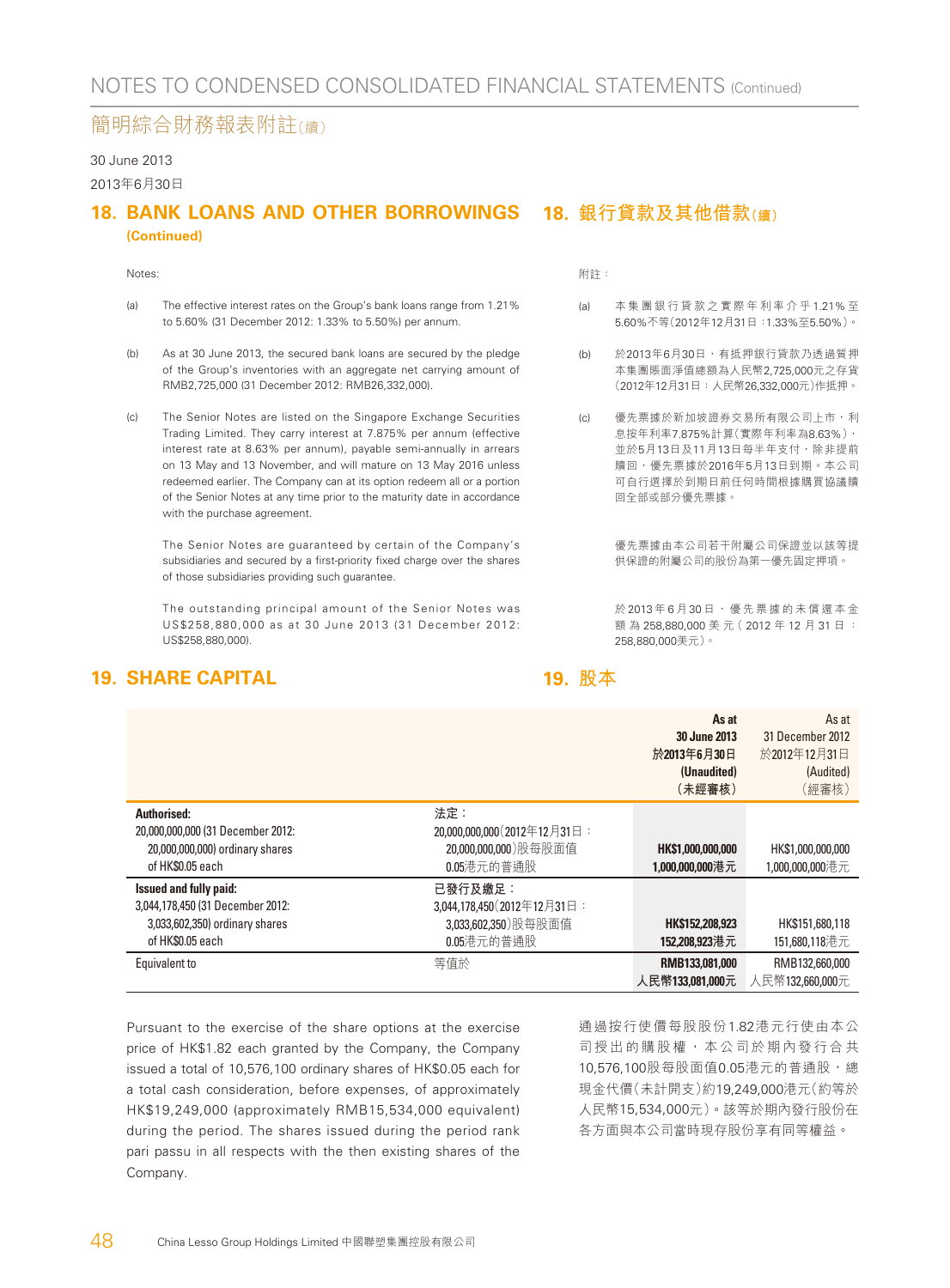30 June 2013 2013年6月30日

#### **20. SHARE OPTION SCHEME**

On 14 May 2010, the Company adopted a share option scheme (the "Share Option Scheme") and a pre-initial public offering share option scheme (the "Pre-IPO Share Option Scheme") for the purpose of providing incentives and rewards to eligible participants who contribute to the success of the Group's operations.

#### **SHARE OPTION SCHEME**

No share options have been granted under the Share Option Scheme since its adoption.

#### **PRE-IPO SHARE OPTION SCHEME**

The following share options were outstanding under the Pre-IPO Share Option Scheme during the period:

#### **20. 購股權計劃**

於2010年5月14日,為激勵及獎勵對本集團的 成功經營作出貢獻的合資格參與人,本公司採 納一項購股權計劃(「購股權計劃」)及一項首次 公開發售前購股權計劃(「首次公開發售前購股 權計劃」)。

#### **購股權計劃**

本公司自採納購股權計劃以來,並無根據該計 劃授出購股權。

#### **首次公開發售前購股權計劃**

期內,首次公開發售前購股權計劃項下尚未行 使的購股權載列如下:

|                                    |             | <b>Exercise price</b><br>每股行使價<br>HK\$ per share<br>港元 | <b>Number of options</b><br>購股權數目<br>'000<br>千份 |
|------------------------------------|-------------|--------------------------------------------------------|-------------------------------------------------|
| At 1 January 2013                  | 於2013年1月1日  | 1.82                                                   | 77,888                                          |
| Exercised during the period        | 期內行使        | 1.82                                                   | (10, 576)                                       |
| Lapsed/forfeited during the period | 期内失效/沒收     | 1.82                                                   | (369)                                           |
| At 30 June 2013                    | 於2013年6月30日 | 1.82                                                   | 66,943                                          |

The weighted average share price at the date of exercise for share options exercised during the period was HK\$5.75 per share.

期內行使的購股權於行使日期的加權平均股價 為每股股份5.75港元。

The exercise prices and exercise periods of the share options outstanding at 30 June 2013 are as follows:

於2013年6月30日,尚未行使的購股權的行使 價及行使期間載列如下:

| <b>Number of options</b><br>購股權數目<br>'000<br>千份 | <b>Exercise price</b><br>每股行使價<br>HK\$ per share<br>港元 | <b>Exercise period</b><br>行使期間 |
|-------------------------------------------------|--------------------------------------------------------|--------------------------------|
| 5.779                                           | 1.82                                                   | 23 June 2011 to 22 June 2014   |
|                                                 |                                                        | 2011年6月23日至2014年6月22日          |
| 17.877                                          | 1.82                                                   | 23 June 2012 to 22 June 2014   |
|                                                 |                                                        | 2012年6月23日至2014年6月22日          |
| 43.287                                          | 1.82                                                   | 23 June 2013 to 22 June 2014   |
|                                                 |                                                        | 2013年6月23日至2014年6月22日          |
| 66,943                                          |                                                        |                                |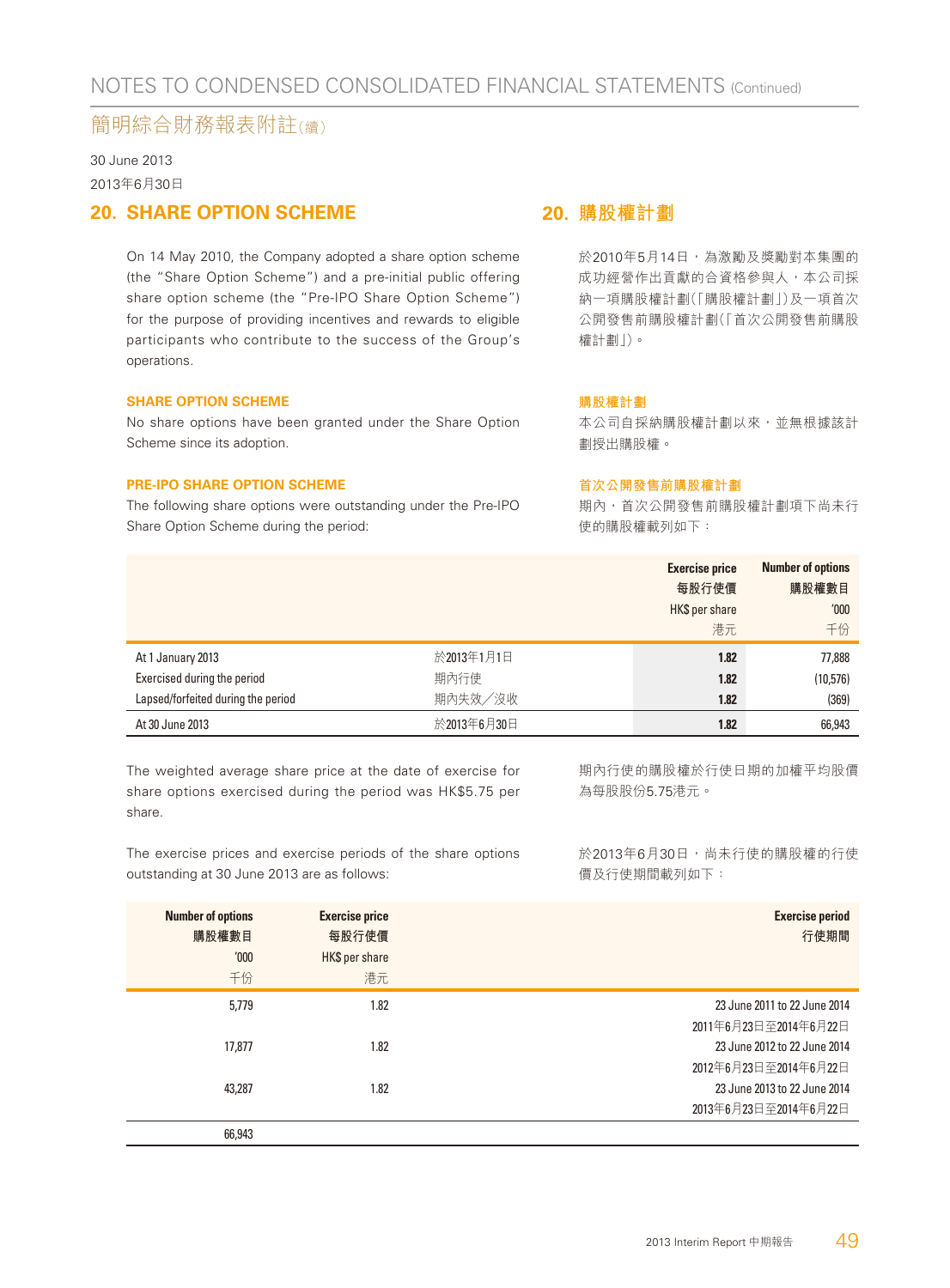30 June 2013 2013年6月30日

#### **21. BUSINESS COMBINATIONS**

On 15 January 2013 and 22 April 2013, the Group entered into the sale and purchase agreements to acquire 100% equity interests in Guangdong Lesso Valve Co., Ltd.\* ("Lesso Valve") at a cash consideration of RMB116,000,000 and Fengyang Chiao Yue New Construction Material Co., Ltd.\* ("Chiao Yue") at a cash consideration of RMB5,000,000 and the shareholders' loans payable by Chiao Yue for RMB131,149,000, respectively.

Lesso Valve is principally engaged in the manufacture and sale of valve products. Chiao Yue is principally engaged in the manufacture and sale of calcium silicate board, a kind of new environmental building material. Chiao Yue is renamed as Anhui Lesso Chiao Yue New Construction Material Co., Ltd.\* subsequent to its acquisition by the Group. The acquisitions allow the Group to expand its production lines on the valve supply for the Group's water supply-related pipe projects and on the other home building material products.

The Group assumed the control of Lesso Valve and Chiao Yue on 31 January 2013 and 30 April 2013 respectively. The respective fair values of the identifiable assets and liabilities of Lesso Valve and Chiao Yue acquired at the dates of control assumed by the Group are as follows:

#### **21. 業務合併**

於2013年1月15日及2013年4月22日,本集團 分別訂立買賣協議以收購廣東聯塑閥門有限公 司(「聯塑閥門」)的100%股本權益,現金代價為 人民幣116,000,000元,以及收購鳳陽僑裕新型 建材有限公司(「僑裕」)的100%股本權益,現金 代價為人民幣5,000,000元及僑裕應付股東貸款 人民幣131,149,000元。

聯塑閥門主要從事閥門產品製造及銷售業務。 僑裕主要從事一種新型環保建材硅酸鈣板的製 造及銷售業務。僑裕自本集團收購後改名為安 徽聯塑僑裕新型建材有限公司。該等收購使本 集團能擴充其為供水相關管道項目閥門供應之 生產線及其他家居建材產品之生產線。

本集團分別於2013年1月31日及2013年4月30 日取得對聯塑閥門及僑裕的控制權。於本集團 取得控制權之日,所收購聯塑閥門及僑裕各自 的可識別資產及負債公平值如下:

|                                                 |                 | <b>Lesso Valve</b><br>聯塑閥門<br><b>RMB'000</b><br>人民幣千元 | <b>Chiao Yue</b><br>僑裕<br><b>RMB'000</b><br>人民幣千元 | <b>Total</b><br>總額<br><b>RMB'000</b><br>人民幣千元 |
|-------------------------------------------------|-----------------|-------------------------------------------------------|---------------------------------------------------|-----------------------------------------------|
| Property, plant and equipment                   | 物業、廠房及設備        | 35,517                                                | 109,015                                           | 144,532                                       |
| Prepaid land lease payments                     | 預付土地租賃款         | 32,194                                                | 6,610                                             | 38,804                                        |
| Inventories                                     | 存貨              | 22,987                                                | 11,755                                            | 34,742                                        |
| Trade receivables                               | 貿易應收款項          | 292                                                   | 1,777                                             | 2,069                                         |
| Prepayments and other receivables               | 預付款及其他應收款項      | 22,411                                                | 16,011                                            | 38,422                                        |
| Cash and cash equivalents                       | 現金及現金等價物        | 4,154                                                 | 220                                               | 4,374                                         |
| Trade payables                                  | 貿易應付款項          | (602)                                                 | (2,272)                                           | (2,874)                                       |
| Other payables and accruals                     | 其他應付款項及應計費用     | (796)                                                 | (6, 967)                                          | (7, 763)                                      |
| Total identifiable net assets at fair value     | 可識別資產淨值總額(按公平值) | 116,157                                               | 136,149                                           | 252,306                                       |
| Cash                                            | 現金              | 116,000                                               | 118,563                                           | 234,563                                       |
| Cash retention (Note (a))                       | 預留應付價款(附註(a))   |                                                       | 10,000                                            | 10,000                                        |
| Contingent consideration arrangement (Note (b)) | 或然代價安排(附註(b))   |                                                       | 7,586                                             | 7,586                                         |
| <b>Total consideration</b>                      | 代價總額            | 116,000                                               | 136,149                                           | 252,149                                       |
| Gain from a bargain purchase                    | 議價收購所得利益        | 157                                                   |                                                   | 157                                           |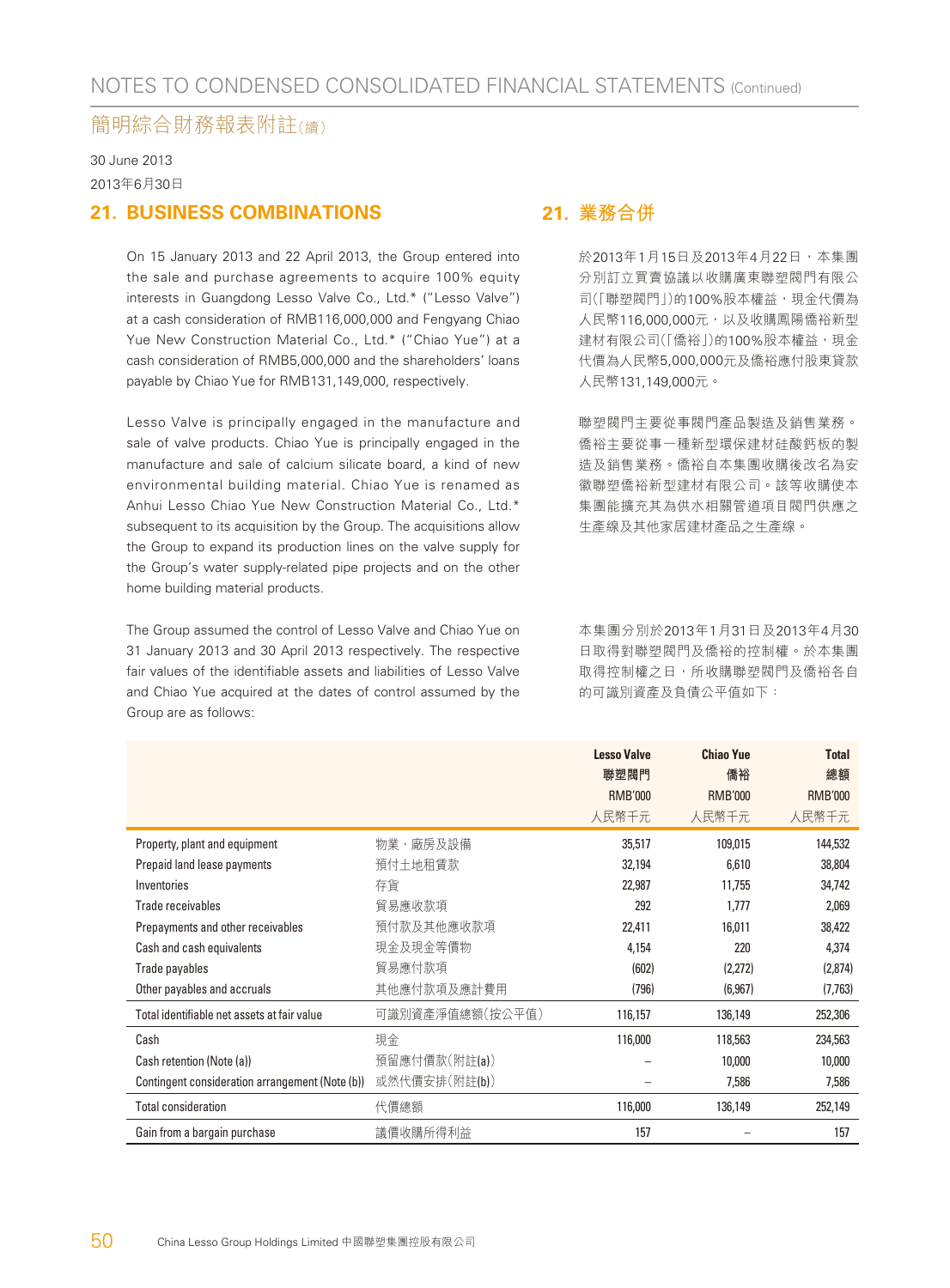30 June 2013 2013年6月30日

#### **21. BUSINESS COMBINATIONS (Continued)**

The gain from a bargain purchase of RMB157,000 arising from the acquisition of Lesso Valve has been recognised in profit or loss and included in the "other expenses" to offset the acquisition-related costs mentioned below.

Acquisition-related costs incurred in relation to the acquisitions of Lesso Valve of RMB619,000 and Chiao Yue of RMB2,580,000 have been excluded from the cost of acquisition and have been recongnised directly as an expense in the period and included in the "other expenses" in profit or loss.

The aggregate fair values of the trade receivables and other receivables as at the dates of control assumed by the Group amounted to RMB2,069,000 and RMB38,422,000, respectively, which approximate to the gross contractual amounts of those corresponding balances acquired by the Group. At the dates of control assumed by the Group, the management considered that the contractual cash flows not expected to be collected is insignificant.

An analysis of the cash flows in respect of the acquisitions of subsidiaries is as follows:

#### **21. 業務合併(續)**

自收購聯塑閥門的議價收購所得利益人民幣 157,000元已於損益確認並列於「其他開支」以抵 銷下文提到的收購相關成本。

就收購聯塑閥門及僑裕而分別產生的收購相關 成本人民幣619,000元及人民幣2,580,000元已 被剔除出收購成本之外,且已於期內直接確認 為開支並列於損益的「其他開支」內。

於本集團取得控制權之日,貿易應收款項及 其他應收款項的公平值總額分別為人民幣 2,069,000元及人民幣38,422,000元,與本集團 收購該等相應結餘的合約金額總值相若。於本 集團取得控制權之日,管理層認為預期無法收 回的合約現金流量並不重大。

有關收購附屬公司的現金流量分析如下:

|                                                                                               |             | RMB'000<br>人民幣千元 |
|-----------------------------------------------------------------------------------------------|-------------|------------------|
| Cash consideration paid                                                                       | 已付現金代價      | 234,563          |
| Cash and cash equivalents acquired                                                            | 已收購現金及現金等價物 | (4,374)          |
| Net outflow of cash and cash equivalents included in investing activities 投資活動包括的現金及現金等價物流出淨額 |             | 230,189          |

Since their acquisitions, these subsidiaries contributed RMB7,928,000 to the Group's revenue and recognised a profit of RMB398,000 in profit or loss for the six months ended 30 June 2013.

Had the combination taken place at the beginning of the period, the Group's revenue for the six months ended 30 June 2013 and the Group's profit for the six months ended 30 June 2013 would have been RMB5,700,302,000 and RMB669,791,000 respectively.

自收購以來,該等附屬公司為本集團收入貢獻 人民幣7,928,000元,並於截至2013年6月30日 止六個月的損益內確認溢利人民幣398,000元。

倘該合併於期初進行,本集團截至2013年6 月30日止六個月的收入及本集團截至2013 年6月30日止六個月的溢利將分別為人民幣 5,700,302,000元及人民幣669,791,000元。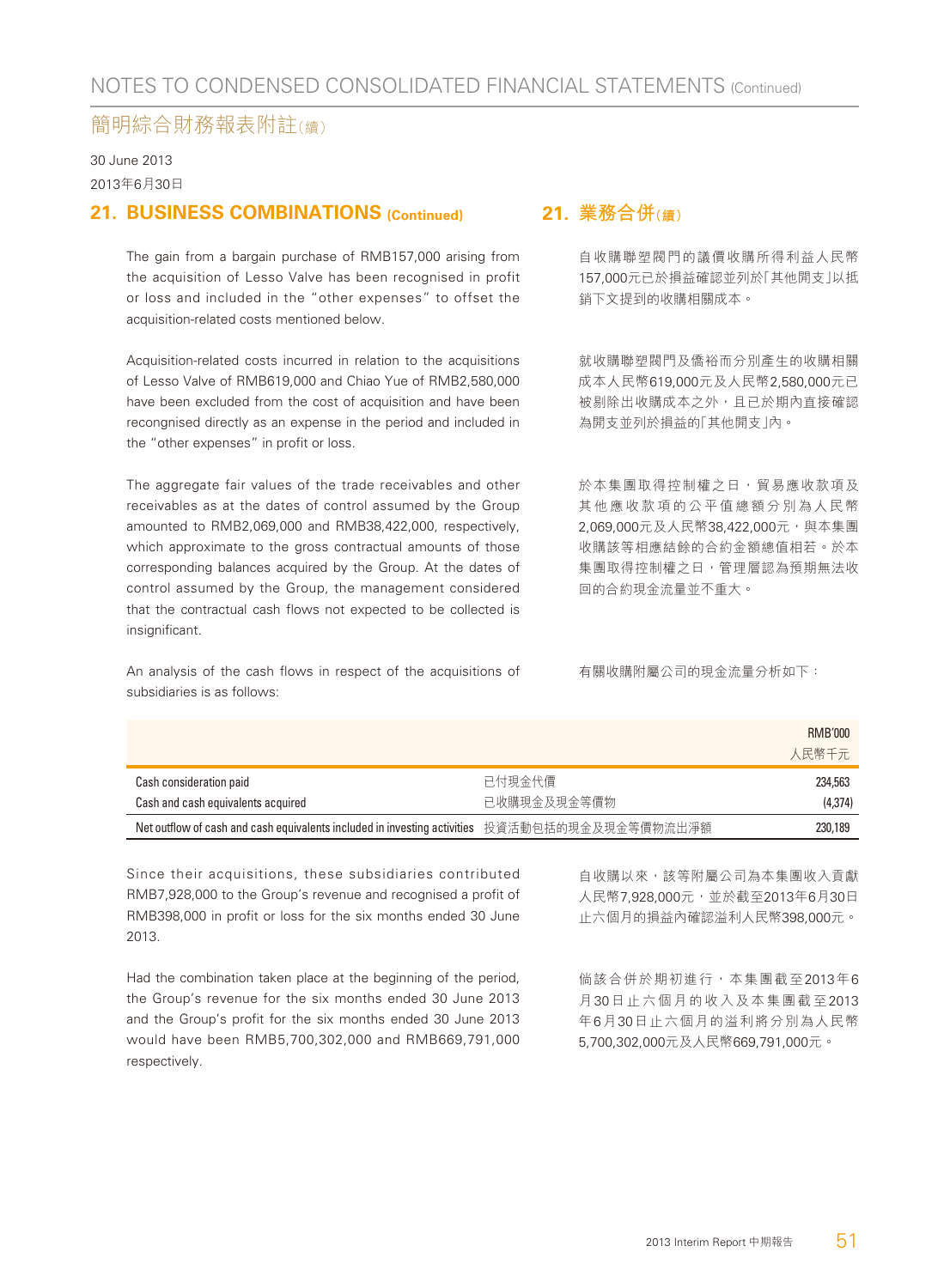#### 30 June 2013

2013年6月30日

#### **21. BUSINESS COMBINATIONS (Continued)**

#### Notes:

- (a) The cash retention will be paid when the related building ownership certificates of the plants and the land use rights certificates of the lands acquired are obtained with the assistance from the vendor. The amount has been included in the "other payables and accruals" on the condensed consolidated statement of financial position.
- (b) The contingent consideration will only be paid if certain government subsidies are obtained with the assistance from the vendor on or before 31 March 2014. The amount has been included in the "other payables and accruals" on the condensed consolidated statement of financial position.

#### **22. CONTINGENT LIABILITIES**

As at 30 June 2013, the Group did not have any significant contingent liabilities (31 December 2012: Nil).

#### **23. PLEDGE OF ASSETS**

Details of the Group's bank loans and other borrowings which are secured by the Group's assets are included in note 18 to condensed consolidated financial statements.

#### **24. COMMITMENTS**

The Group had the following capital commitments at the end of the reporting period:

#### **21. 業務合併(續)**

附註:

- (a) 預留應付價款將在賣方之協助下,於取得相關被 收購廠房的房產證及土地的土地使用權證時支 付。該金額已包括於簡明綜合財務狀況表的「其他 應付款項及應計費用」內。
- (b) 或然代價僅在賣方之協助下,於2014年3月31日 或以前,在取得若干政府補貼時方會支付。該金 額已包括於簡明綜合財務狀況表的「其他應付款項 及應計費用」內。

#### **22. 或然負債**

於2013年6月30日,本集團概無任何重大或然 負債(2012年12月31日:無)。

#### **23. 資產抵押**

以本集團資產抵押的本集團銀行貸款及其他借 款的詳情載於簡明綜合財務報表附註18。

#### **24. 承擔**

於報告期末,本集團有以下資本承擔:

|                                     |             | As at          | As at            |
|-------------------------------------|-------------|----------------|------------------|
|                                     |             | 30 June 2013   | 31 December 2012 |
|                                     |             | 於2013年6月30日    | 於2012年12月31日     |
|                                     |             | <b>RMB'000</b> | <b>RMB'000</b>   |
|                                     |             | 人民幣千元          | 人民幣千元            |
|                                     |             | (Unaudited)    | (Audited)        |
|                                     |             | (未經審核)         | (經審核)            |
| Contracted, but not provided for:   | 已訂約但尚未撥備:   |                |                  |
| Land, property, plant and equipment | 土地、物業、廠房及設備 | 353,189        | 320,969          |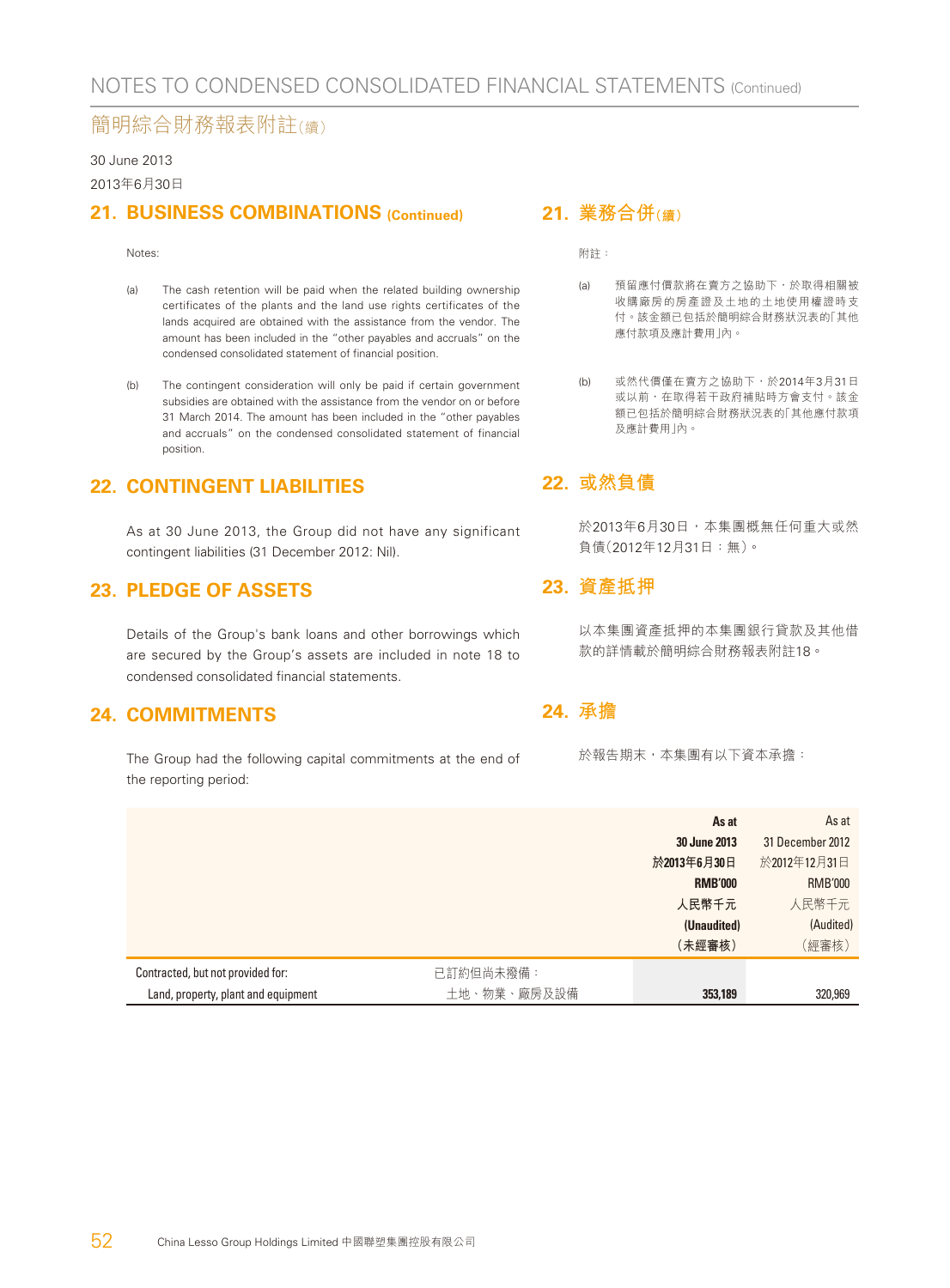#### 30 June 2013 2013年6月30日

#### 25. RELATED PARTY TRANSACTIONS AND 25. 關聯人士交易及結餘 **BALANCES**

#### (A) THE GROUP'S MATERIAL TRANSACTIONS WITH (A) 期內本集團與關聯人士之重大交易 **RELATED PARTIES DURING THE PERIOD**

|                                       |               | Six months ended 30 June<br>截至6月30日止六個月 |                |                |
|---------------------------------------|---------------|-----------------------------------------|----------------|----------------|
|                                       |               |                                         | 2013           | 2012           |
|                                       |               |                                         | 2013年          | 2012年          |
|                                       |               | <b>Notes</b>                            | <b>RMB'000</b> | <b>RMB'000</b> |
|                                       |               | 附註                                      | 人民幣千元          | 人民幣千元          |
|                                       |               |                                         | (Unaudited)    | (Unaudited)    |
|                                       |               |                                         | (未經審核)         | (未經審核)         |
| Transactions with companies under the | 於多間共同受一位董事控制的 |                                         |                |                |
| common control of a director:         | 公司的交易:        |                                         |                |                |
| Sales of goods                        | 銷售貨品          | (i)                                     | 6,392          |                |
| Provision of utilities                | 提供公用事業        | (ii)                                    |                | 2,585          |
| Consumption of utilities              | 耗用公用事業        | (ii)                                    | 2,957          | 787            |
| Rental income                         | 租金收益          | (iii)                                   |                | 427            |
| Rental expenses                       | 租金開支          | (iii)                                   | 1,658          | 553            |
| Purchases of materials                | 採購原材料         | (iv)                                    | 3,812          | 2,002          |
| Purchases of equipment                | 採購設備          | (v)                                     | 17.193         | 25.689         |
| Licensing trademarks                  | 授予商標          | (v <sub>i</sub> )                       | 250            | 365            |
| Licensing patents                     | 授予專利          | (v <sub>i</sub> )                       | 11             | 17             |
| Acquisition cost for Lesso Valve      | 聯塑閥門之收購成本     | (vii)                                   | 116,000        |                |
|                                       |               |                                         |                |                |
| Agency services from companies        | 於受一位董事控制的多間公司 |                                         |                |                |
| under the control of a director       | 所提供的代理服務      | (viii)                                  | 2,064          | 2,670          |
|                                       |               |                                         |                |                |
| Rental expenses paid to directors     | 向董事支付的租金開支    | (ix)                                    | 1,615          | 2,168          |
|                                       |               |                                         |                |                |
| Design and maintenance services       | 合營企業提供的設計及    |                                         |                |                |
| from a joint venture                  | 保養服務          | (x)                                     | 1.161          |                |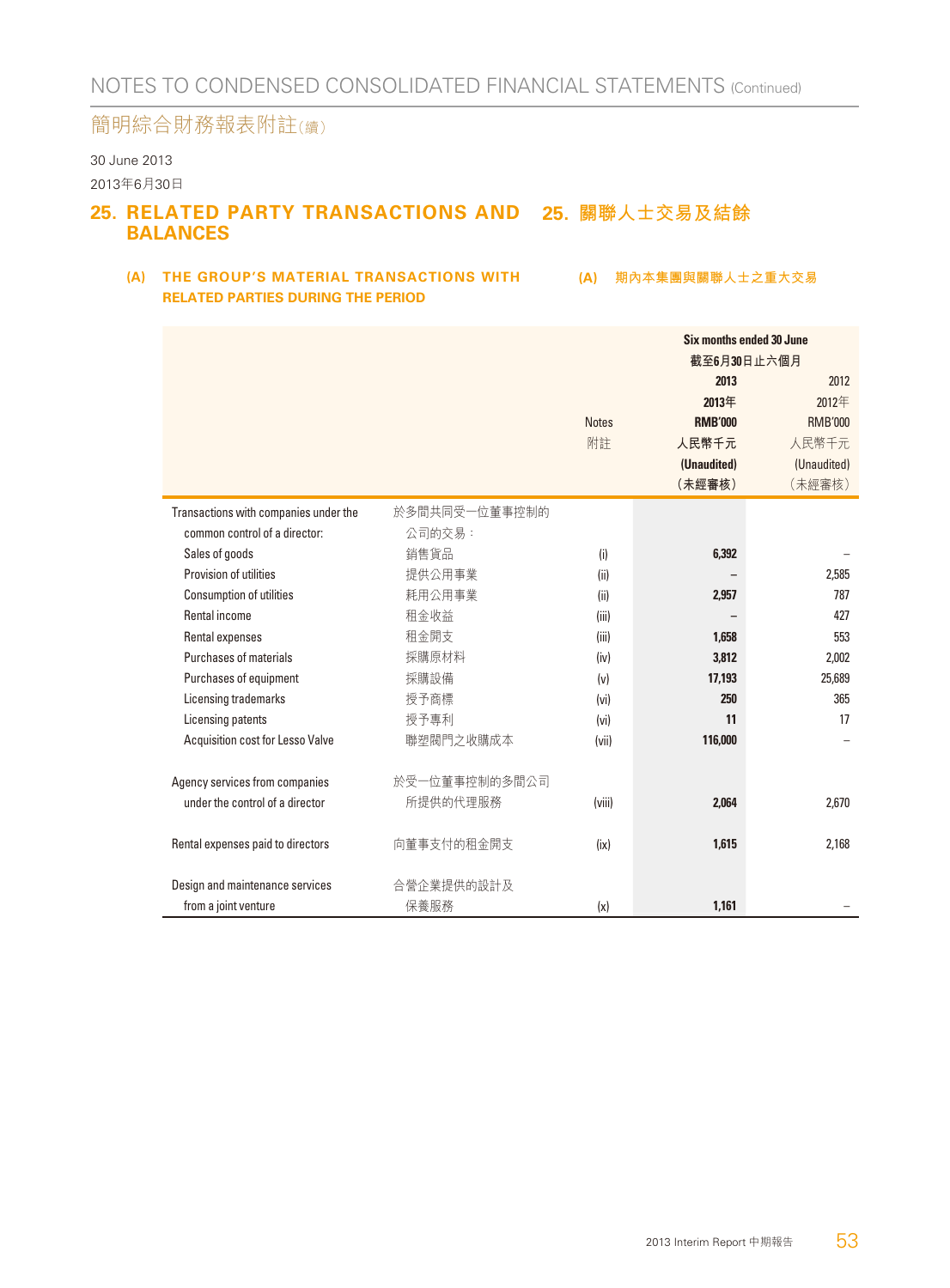#### 30 June 2013

2013年6月30日

#### **25. RELATED PARTY TRANSACTIONS AND 25. 關聯人士交易及結餘(續) BALANCES (Continued)**

#### **(A) THE GROUP'S MATERIAL TRANSACTIONS WITH RELATED PARTIES DURING THE PERIOD (CONTINUED)** Notes:

- (i) Sales of goods to related companies were made with reference to the prices and conditions offered by the Group to the thirdparty customers.
- (ii) Utilities were provided to/by related companies at cost.
- (iii) Rental income/expenses were based on mutually agreed terms.
- (iv) Purchases of materials from related companies were made based on mutually agreed terms.
- (v) Purchases of equipment from related companies were made with reference to the prices and conditions offered by the related companies to their third-party customers.
- (vi) Licensing trademarks and patents to related companies were conducted based on mutually agreed terms.
- (vii) The consideration was agreed after arm's length negotiations with reference to the fair value of net assets of Lesso Valve at approximately RMB116,500,000 as at 31 December 2012, as assessed by Savills Valuation and Professional Services Limited, an independent professional valuer. For details, please refer to the Company's announcement on connected transaction in relation to acquisition of entire equity interest of Lesso Valve dated 15 January 2013.
- (viii) Agency services were provided by related companies based on mutually agreed terms.
- (ix) Properties including office premises, cafeteria, workshops and warehouses were leased to the Group based on mutually agreed terms.
- (x) Services were provided by a joint venture based on mutually agreed terms.

#### **(B) BALANCES WITH RELATED PARTIES**

In addition to the balances with a related party as disclosed in note 13 to condensed consolidated financial statements, included in the Group's deposits paid for the purchase of land, property, plant and equipment are deposits of RMB23,730,000 (31 December 2012: Nil) paid to a company under the common control of a director.

**(A) 期內本集團與關聯人士之重大交易(續)**

附註:

- (i) 向關聯公司銷售貨品乃以本集團向第三方 客戶開出的價格及條件為參照進行。
- (ii) 公用事業乃按成本提供予關聯公司╱由其 提供。
- (iii) 租金收益╱開支乃按雙方協定的條款計算。
- (iv) 材料乃按雙方協定的條款向關聯公司購買。
- (v) 設備乃經參考關聯公司向其第三方客戶開 出的價格及條件後向關聯公司購買。
- (vi) 授予關聯公司的商標及專利乃按雙方協定 的條款進行。
- (vii) 代價乃參照由獨立專業估值師第一太平戴 維斯估值及專業顧問有限公司對聯塑閥門 於2012年12月31日之淨資產公平值作出之 評估約人民幣116,500,000元,經公平磋商 後協定。詳情請參閱本公司於2013年1月 15日有關收購聯塑閥門全數股權的關連交 易之公告。
- (viii) 關聯公司乃按雙方協定的條款提供代理服 務。
- (ix) 物業包括辦公室、食堂、車間及倉庫,乃 按雙方協定的條款租予本集團。
- (x) 合營企業乃按雙方協定的條款提供服務。

#### **(B) 與關聯人士之結餘**

除於簡明綜合財務報表附註13披露的與 關聯人士之結餘外,本集團就購買土地、 物業、廠房及設備所支付的按金亦包括向 於一間共同受一位董事控制的公司支付的 按金人民幣23,730,000元(2012年12月31 日:無)。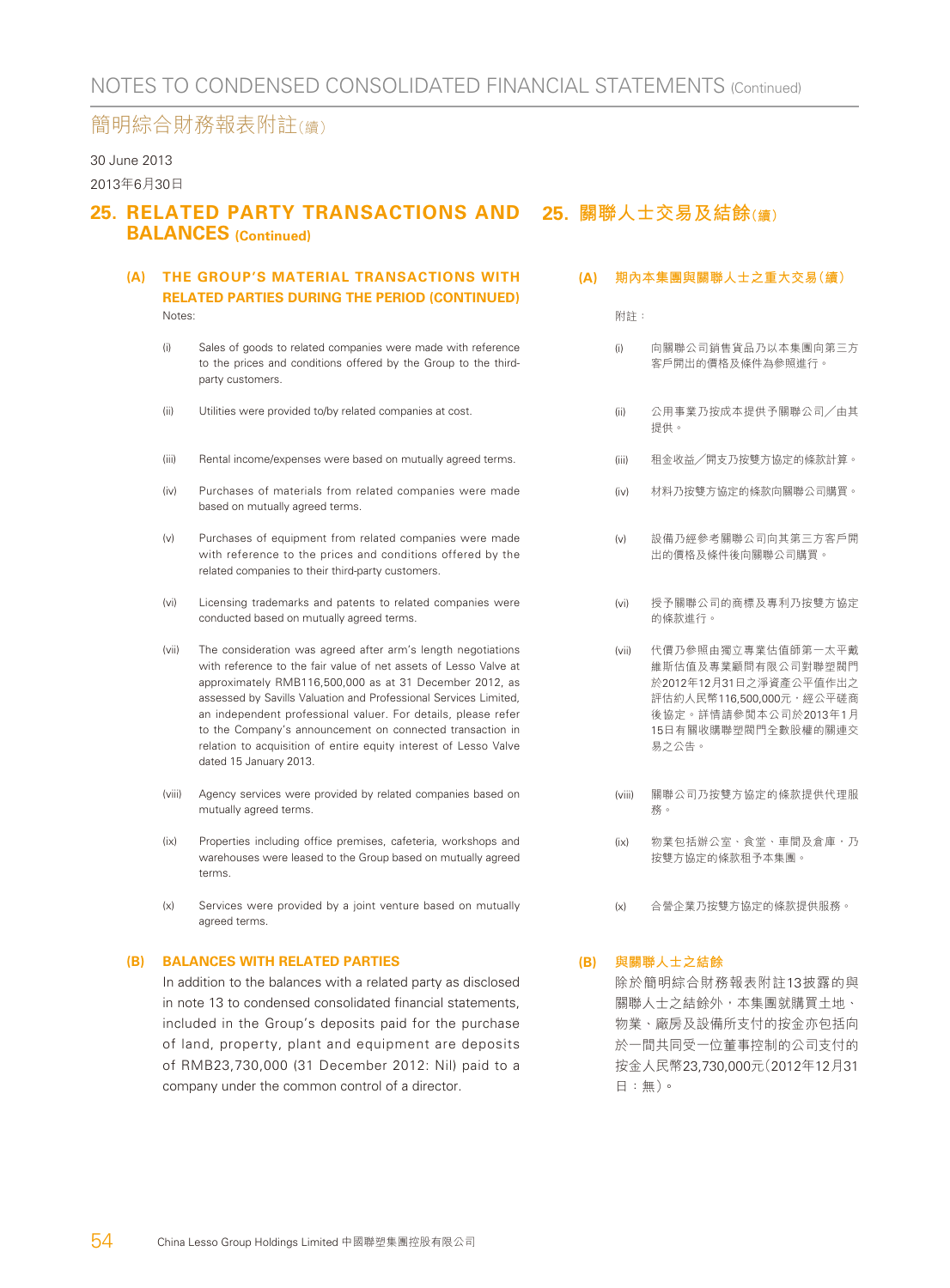#### 30 June 2013 2013年6月30日

#### 25. RELATED PARTY TRANSACTIONS AND 25. 關聯人士交易及結餘<sub>(續)</sub> **BALANCES (Continued)**

**(C) COMPENSATION OF THE GROUP'S KEY MANAGEMENT PERSONNEL**

**(C) 本集團主要管理人員薪酬**

|                                     |             | Six months ended 30 June<br>截至6月30日止六個月 |                |
|-------------------------------------|-------------|-----------------------------------------|----------------|
|                                     |             | 2013                                    | 2012           |
|                                     |             | 2013年                                   | 2012年          |
|                                     |             | <b>RMB'000</b>                          | <b>RMB'000</b> |
|                                     |             | 人民幣千元                                   | 人民幣千元          |
|                                     |             | (Unaudited)                             | (Unaudited)    |
|                                     |             | (未經審核)                                  | (未經審核)         |
| Short-term employees benefits       | 短期僱員福利      | 3,052                                   | 2,831          |
| Post-employment benefits            | 退休後福利       | 139                                     | 107            |
| Equity-settled share option expense | 以股權結算的購股權開支 | 1,181                                   | 2,776          |
|                                     |             | 4,372                                   | 5,714          |

#### 26. FAIR VALUE MEASUREMENTS OF 26. 金融工具的公平值計量 **FINANCIAL INSTRUMENTS**

Except as the detailed in the following table, the carrying amounts of the Group's financial instruments recorded at amortised cost in these condensed consolidated financial statements approximate their fair values:

除下表所詳述者外,本集團按攤銷成本於本簡 明綜合財務報表內入賬的金融工具賬面值與其 公平值相若:

|                                 | As at 30 June 2013<br>於2013年6月30日 |                | As at 31 December 2012<br>於2012年12月31日 |                |                |
|---------------------------------|-----------------------------------|----------------|----------------------------------------|----------------|----------------|
|                                 |                                   | Carrying       | Fair                                   | Carrying       | Fair           |
|                                 |                                   | amount         | value                                  | amount         | value          |
|                                 |                                   | 賬面值            | 公平值                                    | 賬面值            | 公平值            |
|                                 |                                   | <b>RMB'000</b> | <b>RMB'000</b>                         | <b>RMB'000</b> | <b>RMB'000</b> |
|                                 |                                   | 人民幣千元          | 人民幣千元                                  | 人民幣千元          | 人民幣千元          |
|                                 |                                   | (Unaudited)    | (Unaudited)                            | (Audited)      | (Audited)      |
|                                 |                                   | (未經審核)         | (未經審核)                                 | (經審核)          | (經審核)          |
| <b>Financial asset</b>          | 金融資產                              |                |                                        |                |                |
| Held-to-maturity instruments    | 持有至到期投資                           | 275,599        | 286,542                                | 288,690        | 316,582        |
| <b>Financial liability</b>      | 金融負債                              |                |                                        |                |                |
| Bank loans and other borrowings | 銀行貸款及其他借款                         |                |                                        |                |                |
| - The Senior Notes              | -優先票據                             | 1,562,196      | 1,600,554                              | 1,585,910      | 1,706,766      |

The fair values are based on the quoted market price provided by a leading global financial market data provider.

公平值乃根據全球領先財經市場資料供應商提 供的市場報價釐定。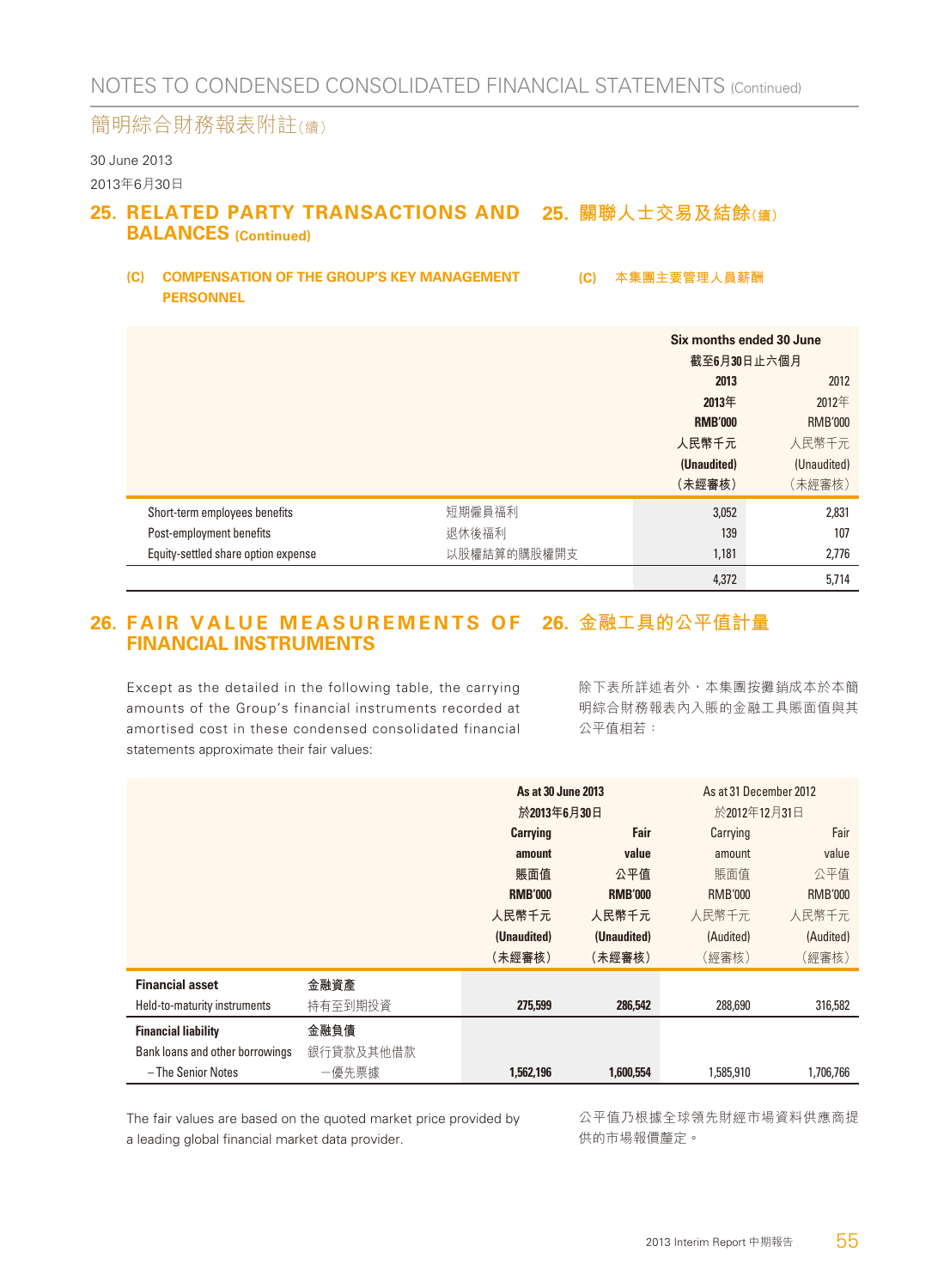## **GLOSSARY 詞彙**

| "Board"<br>「董事會」                           | 指 | the board of directors of the Company<br>本公司董事會                                                   |
|--------------------------------------------|---|---------------------------------------------------------------------------------------------------|
| "China" or "PRC"                           |   | the People's Republic of China, for the purpose of this interim report, excluding                 |
| 「中國」                                       | 指 | Hong Kong, Macau and Taiwan<br>中華人民共和國,就本中期報告而言,並不包括香港、澳門及臺灣                                      |
| "Code"<br>「守則」                             | 指 | the Corporate Governance Code as set out in Appendix 14 to the Listing Rules<br>上市規則附錄14所載的企業管治守則 |
| "Company" or "China Lesso"<br>「本公司」或「中國聯塑」 | 指 | China Lesso Group Holdings Limited<br>中國聯塑集團控股有限公司*                                               |
| "EBITDA"<br>「息税折攤前利潤」                      | 指 | earnings before interest, taxes, depreciation and amortisation<br>利息、税項、折舊及攤銷前利潤                  |
| "Group"<br>「本集團」                           | 指 | the Company and its subsidiaries<br>本公司及其附屬公司                                                     |
| "HK\$"<br>「港元」                             | 指 | Hong Kong dollar, the lawful currency of Hong Kong<br>香港之法定貨幣-港元                                  |
| "Hong Kong" or "HK"<br>「香港」                | 指 | Hong Kong Special Administrative Region of the PRC<br>中國香港特別行政區                                   |
| "Listing Rules"<br>「上市規則」                  | 指 | the Rules Governing the Listing of Securities on the Stock Exchange<br>聯交所證券上市規則                  |
| "Macau"<br>「澳門」                            | 指 | Macao Special Administrative Region of the PRC<br>中國澳門特別行政區                                       |
| "Model Code"                               |   | the Model Code for Securities Transactions by Directors of Listed Issuers as set                  |
| 「標準守則」                                     | 指 | out in Appendix 10 to the Listing Rules<br>上市規則附錄10所載的上市公司董事進行證券交易的標準守則                           |
| "New Fortune"<br>「新富星」                     | 指 | New Fortune Star Limited<br>New Fortune Star Limited                                              |
| "PE"<br>[PE]                               | 指 | Polyethylene<br>聚乙稀                                                                               |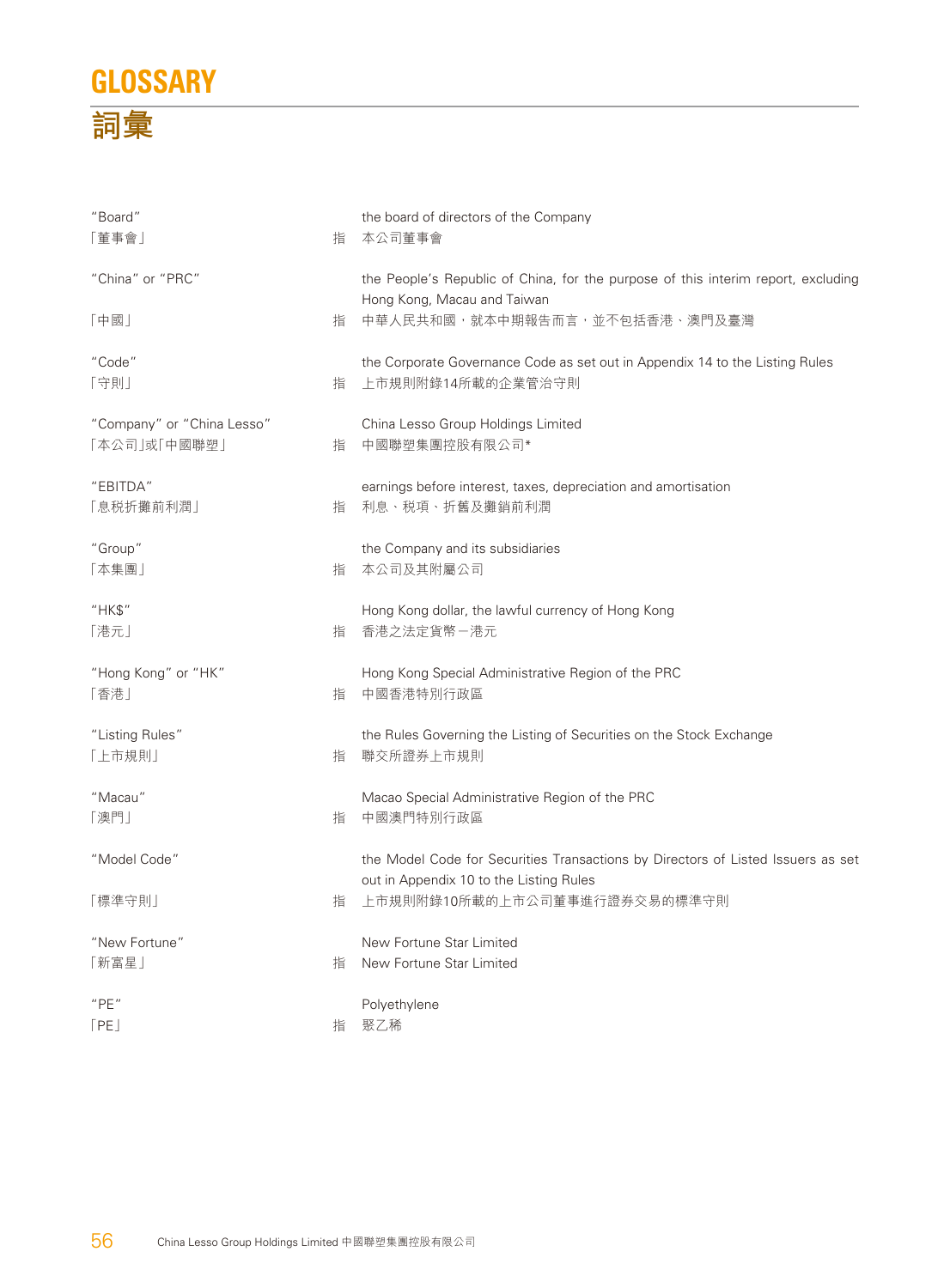### GLOSSARY (Continued)

#### 詞彙(續)

| $"PP-R"$<br>$[PP-R]$      | 指 | Polypropylene random<br>無規共聚聚丙烯                                                                    |
|---------------------------|---|----------------------------------------------------------------------------------------------------|
| "Prospectus"<br>「招股章程」    | 指 | the Company's prospectus dated 9 June 2010<br>本公司日期為2010年6月9日的招股章程                                 |
| "PVC"<br>[PVC]            | 指 | Polyvinyl chloride<br>聚氯乙稀                                                                         |
| "RMB"<br>「人民幣」            | 指 | Renminbi, the lawful currency of the PRC<br>中國之法定貨幣一人民幣                                            |
| "Senior Notes"<br>「優先票據」  | 指 | US\$300 million 7.875% senior notes due 2016 issued by the Company<br>本公司發行於2016年到期的3億美元7.875%優先票據 |
| "Shareholder(s)"<br>「股東」  | 指 | holder(s) of the share(s) of the Company<br>本公司股份持有人                                               |
| "SFO"<br>「證券及期貨條例」        | 指 | Securities and Futures Ordinance, Chapter 571 of the Laws of Hong Kong<br>香港法例第571章證券及期貨條例         |
| "Stock Exchange"<br>「聯交所」 | 指 | The Stock Exchange of Hong Kong Limited<br>香港聯合交易所有限公司                                             |
| "Taiwan"<br>「臺灣」          | 指 | the Republic of China<br>中華民國                                                                      |
| " $tonne(s)$ "<br>「噸」     | 指 | a unit measuring weight, equal to 1,000 kilograms<br>量度重量的單位,相等於1,000公斤                            |
| "US"<br>「美國」              | 指 | the United States of America<br>美利堅合眾國                                                             |
| "US\$"<br>「美元」            | 指 | US dollar, the lawful currency of US<br>美國之法定貨幣一美元                                                 |
| $" \%"$<br>$\frac{9}{6}$  | 指 | per cent.<br>百分比                                                                                   |
|                           |   |                                                                                                    |

\* The English or Chinese translations in this interim report, where indicated, \* 本中期報告的中英文翻譯(如註明)僅供識別。denote for identification purposes only.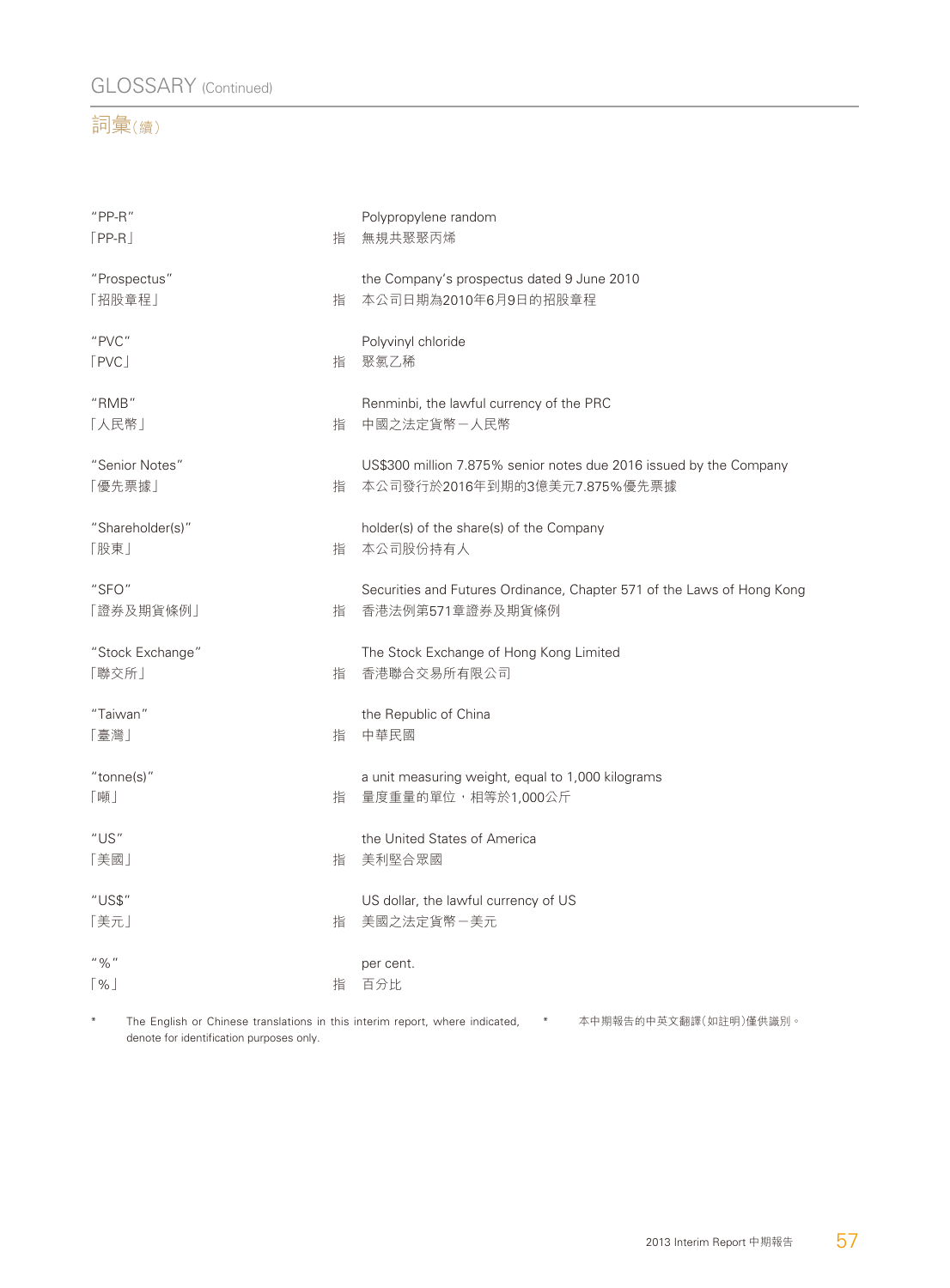## **CORPORATE INFORMATION**



### **BOARD OF DIRECTORS**

#### **EXECUTIVE DIRECTORS**

Mr. Wong Luen Hei (Chairman) Mr. Zuo Manlun (Chief executive) Ms. Zuo Xiaoping Mr. Lai Zhiqiang Mr. Kong Zhaocong Mr. Chen Guonan Dr. Lin Shaoquan Mr. Huang Guirong Mr. Luo Jianfeng

#### **NON-EXECUTIVE DIRECTOR**

Mr. Lin Dewei

#### **INDEPENDENT NON-EXECUTIVE DIRECTORS**

Dr. Bai Chongen Mr. Fung Pui Cheung Mr. Wong Kwok Ho Jonathan Mr. Cheung Man Yu Mr. Gao Lixin

#### **AUDIT COMMITTEE**

Mr. Fung Pui Cheung (Chairman) Mr. Wong Kwok Ho Jonathan Mr. Lin Dewei Mr. Cheung Man Yu

#### **REMUNERATION COMMITTEE**

Mr. Fung Pui Cheung (Chairman) Mr. Wong Luen Hei Mr. Zuo Manlun Dr. Bai Chongen Mr. Wong Kwok Ho Jonathan

#### **NOMINATION COMMITTEE**

Mr. Wong Luen Hei (Chairman) Mr. Zuo Manlun Dr. Bai Chongen Mr. Fung Pui Cheung Mr. Wong Kwok Ho Jonathan Mr. Gao Lixin

#### **董事會**

**執行董事** 黃聯禧先生(主席) 左滿倫先生(行政總裁) 左笑萍女士 賴志強先生 孔兆聰先生 陳國南先生 林少全博士 黃貴榮先生 羅建峰先生

#### **非執行董事**

林德緯先生

#### **獨立非執行董事**

白重恩博士 馮培漳先生 王國豪先生 張文宇先生 高立新先生

#### **審核委員會**

馮培漳先生(主席) 王國豪先生 林德緯先生 張文宇先生

#### **薪酬委員會**

馮培漳先生(主席) 黃聯禧先生 左滿倫先生 白重恩博士 王國豪先生

#### **提名委員會**

黃聯禧先生(主席) 左滿倫先生 白重恩博士 馮培漳先生 王國豪先生 高立新先生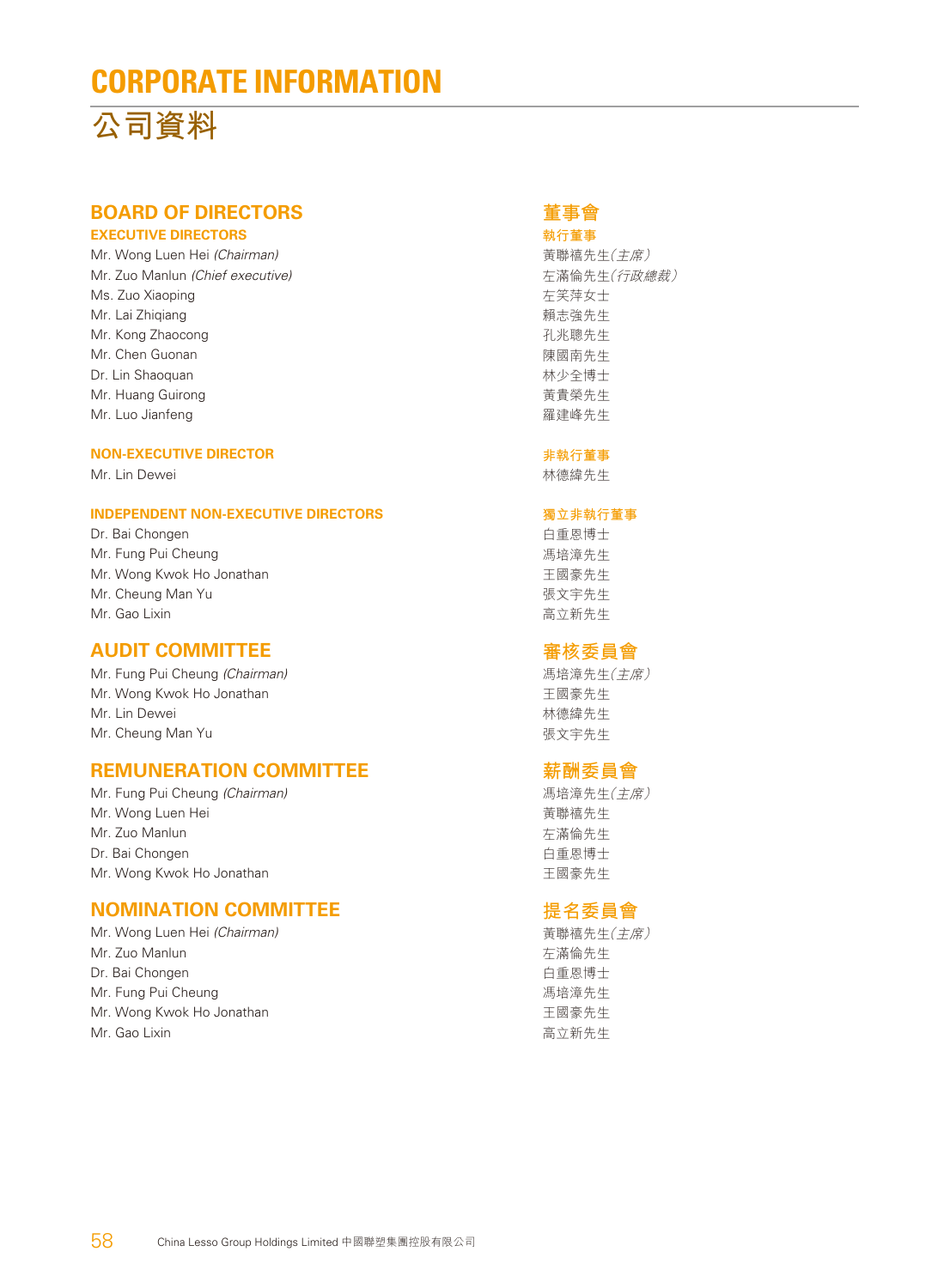#### CORPORATE INFORMATION (Continued)

公司資料(續)

#### **COMPANY SECRETARY**

Mr. Kwan Chi Wai Samuel

#### **AUTHORISED REPRESENTATIVES**

Mr. Zuo Manlun Mr. Kwan Chi Wai Samuel

#### **REGISTERED OFFICE**

PO Box 309, Ugland House Grand Cayman, KY1-1104 Cayman Islands

#### **HEADQUARTERS AND PRINCIPAL PLACE OF BUSINESS IN CHINA**

Liansu Industrial Estate Longjiang Town Shunde District Foshan City Guangdong Province 528318 China

#### **PRINCIPAL PLACE OF BUSINESS IN HONG KONG**

Unit 3, 12th Floor, Tower 2 South Seas Centre 75 Mody Road Tsim Sha Tsui East Kowloon, Hong Kong

#### **LISTING INFORMATION**

Listing: The Stock Exchange of Hong Kong Limited

Stock code: 2128

#### **SHARE INFORMATION**

Board lot size: 1,000 shares

Share issued as at 30 June 2013: 3,044,178,450 shares

Market capitalisation as at 30 June 2013: HK\$12,055 million

**公司秘書** 關志偉先生

#### **法定代表**

左滿倫先生 關志偉先生

#### **註冊辦事處**

PO Box 309, Ugland House Grand Cayman, KY1-1104 Cayman Islands

#### **中國總部及主要營業地點**

中國 廣東省(郵編:528318) 佛山市 順德區 龍江鎮 聯塑工業村

#### **香港主要營業地點**

香港九龍 尖沙咀東部 麼地道75號 南洋中心 第二座12樓3室

#### **上市資料**

上市地點: 香港聯合交易所有限公司

股份代號: 2128

#### **股份資料**

每手買賣單位: 1,000股

於2013年6月30日已發行股份數目: 3,044,178,450股

於2013年6月30日市值: 120.55億港元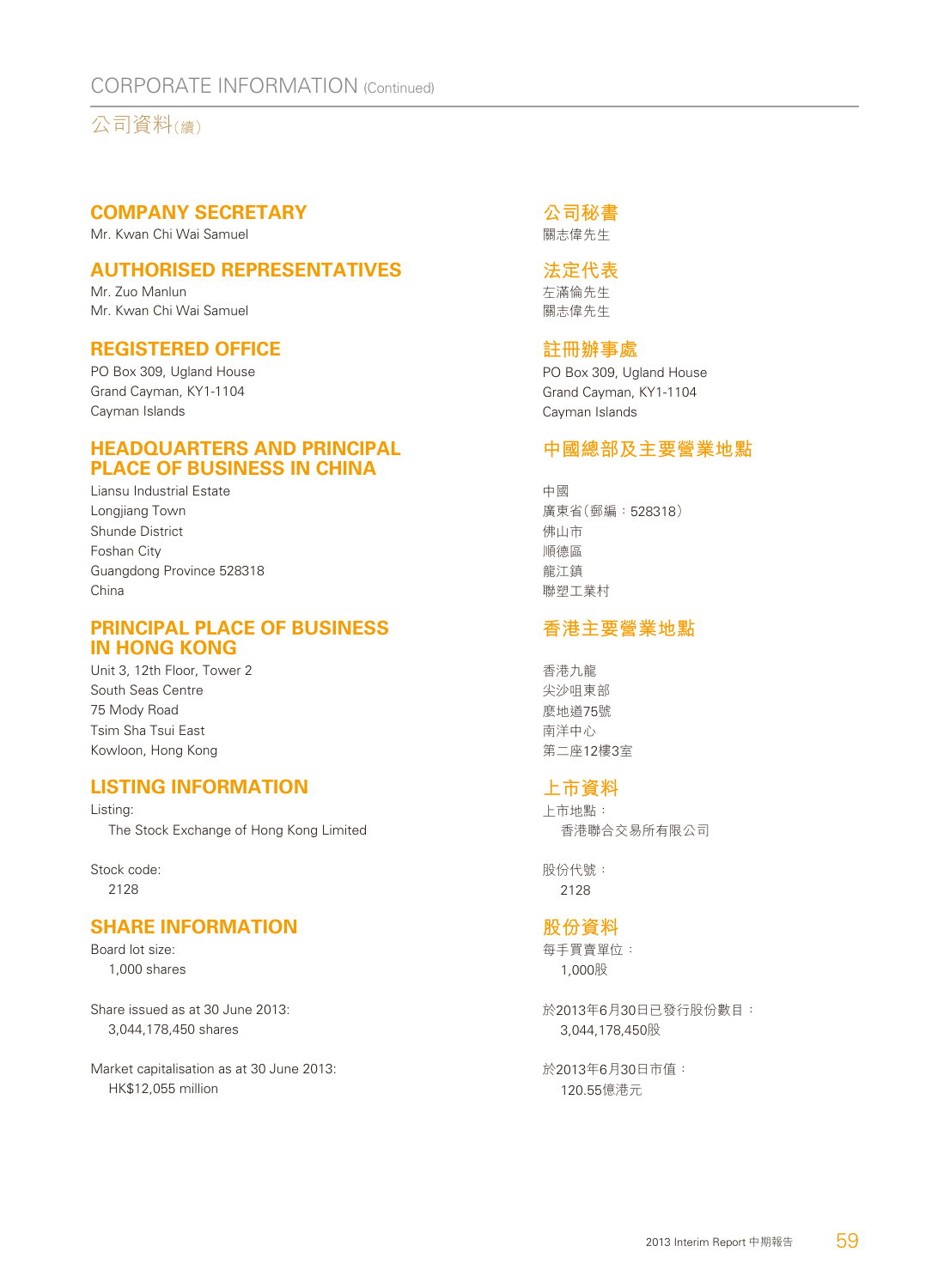#### CORPORATE INFORMATION (Continued)

公司資料(續)

#### **FINANCIAL CALENDAR**

Interim results announcement: 19 August 2013

#### **PRINCIPAL SHARE REGISTRAR**

MaplesFS Limited PO Box 1093 Queensgate House Grand Cayman, KY1-1102 Cayman Islands

#### **BRANCH SHARE REGISTRAR**

Computershare Hong Kong Investor Services Limited Shops 1712-1716, 17th Floor Hopewell Centre 183 Queen's Road East, Wanchai Hong Kong

#### **INVESTOR RELATIONS**

Porda Havas International Finance Communications Group Tel: (852) 3150 6788 Fax: (852) 3150 6728 Email: ir@lesso.com

#### **AUDITOR**

Ernst & Young Certified Public Accountants, Hong Kong

#### **SOLICITOR**

K&L Gates

#### **PRINCIPAL BANKERS**

Agricultural Bank of China Limited China Construction Bank Corporation China Merchants Bank Co., Ltd. Chinatrust Commercial Bank, Ltd., Hong Kong Branch Foshan Shunde Rural Commercial Bank Company Limited Hang Seng Bank Limited Industrial and Commercial Bank of China (Asia) Limited Industrial and Commercial Bank of China Limited Taipei Fubon Commercial Bank Co., Ltd., Hong Kong Branch The Hongkong and Shanghai Banking Corporation Limited

#### **WEBSITE**

http://www.lesso.com

#### **財務日誌**

中期業績公告: 2013年8月19日

#### **股份過戶登記總處**

MaplesFS Limited PO Box 1093 Queensgate House Grand Cayman, KY1-1102 Cayman Islands

#### **股份過戶登記分處**

香港中央證券登記有限公司 香港 灣仔皇后大道東183號 合和中心 17樓1712-1716室

#### **投資者關係**

博達浩華國際財經傳訊集團 電話:(852) 3150 6788 傳真:(852) 3150 6728 電郵:ir@lesso.com

#### **核數師**

安永會計師事務所 香港執業會計師

#### **律師**

高蓋茨律師事務所

#### **主要往來銀行**

中國農業銀行股份有限公司 中國建設銀行股份有限公司 招商銀行股份有限公司 中國信託商業銀行股份有限公司香港分行 佛山順德農村商業銀行股份有限公司 恒生銀行有限公司 中國工商銀行(亞洲)有限公司 中國工商銀行股份有限公司 台北富邦商業銀行股份有限公司香港分行 香港上海滙豐銀行有限公司

#### **網址**

http://www.lesso.com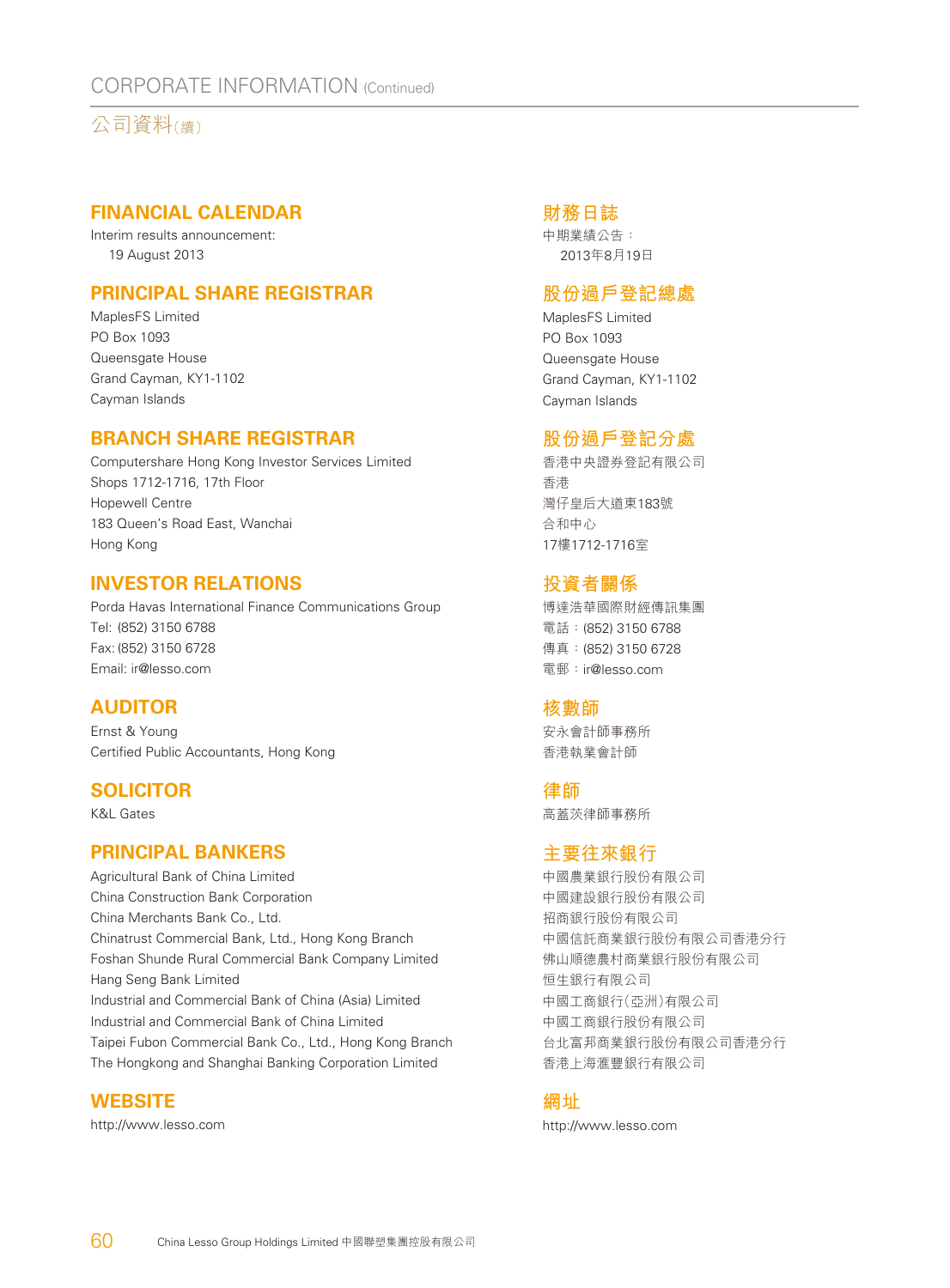#### Forward-looking statements

This interim report contains forward-looking statements. These forward-looking statements include, without limitation, statements related to revenue and earnings. The words "believe", "intend", "expect", "anticipate", "forecast", "estimate", "predict", "is confident", "has confidence" and similar expressions are also intended to represent forward-looking statements. These forwardlooking statements are not historical facts. Rather, the forward-looking statements are based on the current beliefs, assumptions, expectations, estimates and projections of the directors and management of China Lesso about the business, industry and markets in which China Lesso operates.

These forward-looking statements are not guarantees of future performance and are subject to risks, uncertainties and other factors, some of which are beyond the Company's control and are difficult to predict. Consequently, actual results could differ materially from those expressed, implied or forecasted in the forward-looking statements.

Reliance should not be placed on these forward-looking statements, which reflect only the views of the directors and management of China Lesso as at the date of this interim report only. The Company undertakes no obligation to publicly revise these forward-looking statements to reflect events or circumstances that arise after publication of this interim report.

#### 前瞻聲明

本中期報告載有前瞻聲明。此等前瞻聲明包括但不限於有關收入 及盈利的聲明,而| 相信」、| 計劃」、| 預計」、| 預期」、| 預測」、 「估計」、「推測」、「深信」、「抱有信心」及類似詞彙亦擬表示前瞻 聲明。前瞻聲明是以中國聯塑董事及管理層根據業務、行業及中 國聯塑所經營的市場而具備或作出的目前信念、假設、期望、估 計及預測為基準,而並非歷史事實。

此等前瞻聲明並非就未來的業務表現作出保證,而是會因為風 險、不明朗因素及其他因素而受影響,其中有些因素更非本公司 所能控制,且難以預料。故此,實際結果可能與前瞻聲明所明 示、暗示或預測的情況有重大差別。

上述前瞻聲明僅反映中國聯塑董事及管理層於本中期報告發表當 日所持的觀點,任何人士一概不應依賴此等前瞻聲明。本公司並 無責任公開修訂上述前瞻聲明,以反映本中期報告編印後所發生 的事件或情況。

# 本中期報告的中英文如有任何歧義,概以英文本為準。